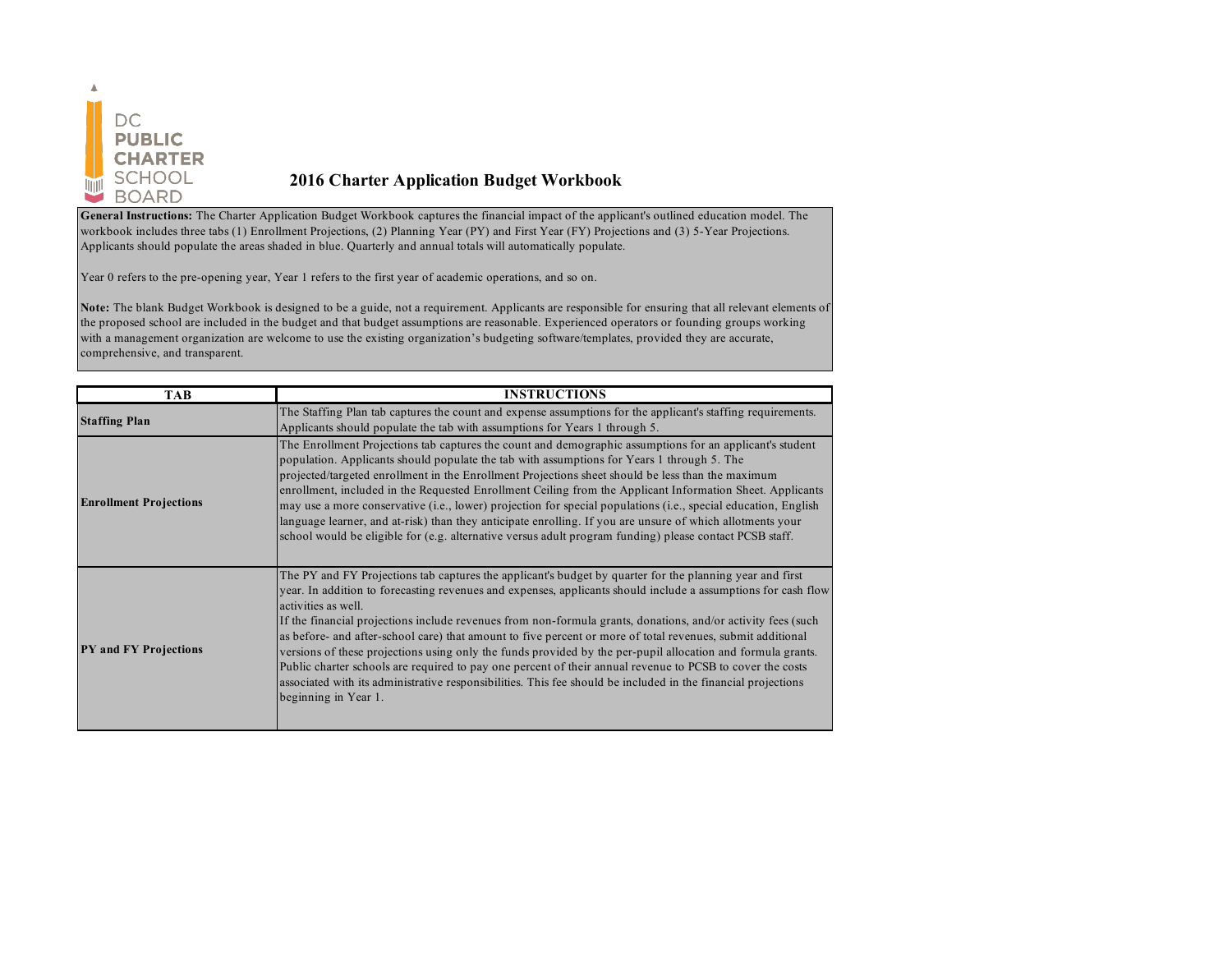|                           | The 5-Year Projections tab captures the applicant's annual budget for the first five years. In addition to     |
|---------------------------|----------------------------------------------------------------------------------------------------------------|
|                           | forecasting revenues and expenses, applicants should include assumptions for cash flow activities. In the      |
|                           | Assumptions column, applicants should articulate their assumptions in detail. For example, a school may        |
|                           | budget \$100 per pupil for textbooks each year.                                                                |
|                           | If the financial projections include revenues from non-formula grants, donations, and/or activity fees (such   |
| <b>5-Year Projections</b> | as before- and after-school care) that amount to five percent or more of total revenues, submit additional     |
|                           | versions of these projections using only the funds provided by the per-pupil allocation and formula grants.    |
|                           | Public charter schools are required to pay one percent of their annual revenue to PCSB to cover the costs      |
|                           | associated with its administrative responsibilities. This fee should be included in the financial projections. |
|                           |                                                                                                                |
|                           |                                                                                                                |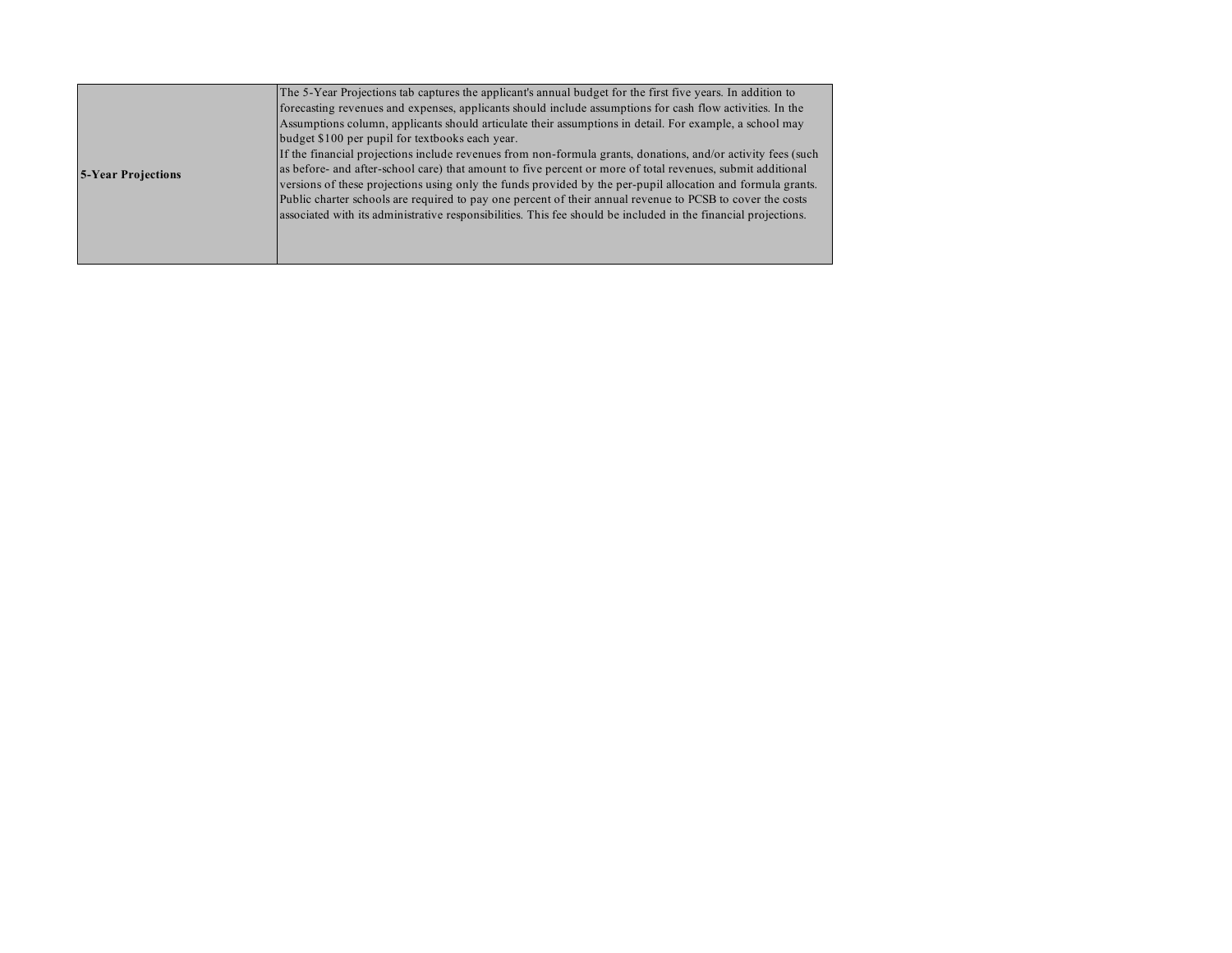#### **Digital Pioneers Academy**

**5 Year Staffing Plan**

|                                                          |                                                                      |           | Planning Year  |                          |                  | Year 1         |                          |           | Year 2         |                   |           | Year 3         |                          |           |
|----------------------------------------------------------|----------------------------------------------------------------------|-----------|----------------|--------------------------|------------------|----------------|--------------------------|-----------|----------------|-------------------|-----------|----------------|--------------------------|-----------|
|                                                          |                                                                      | Headcount | Average Salary | <b>Total Expense</b>     | Headcount        | Average Salary | <b>Total Expense</b>     | Headcount | Average Salary | Total Expense     | Headcount | Average Salary | <b>Total Expense</b>     | Headcount |
| $7300 \cdot$ Executive salaries                          | <b>Executive Director</b>                                            | 1.0       | 97,916.67      | 97.916.67<br>-S          | 1.0 <sub>1</sub> | 235,000.00     | 235,000.00               | 1.0       | 235,000.00     | 235,000.00        | 1.0       | 235,000.00     | 235,000.00               | 1.0       |
| 7000 · Leadership salaries                               | Director of Curriculum and I                                         | 1.0       | 110,000.00     | \$110,000.00             | 1.0              | 150,000,00     | 150,000.00               | 1.0       | 153,000.00     | 153,000.00        | 1.0       | 156,060.00     | 156,060.00               | 1.0       |
| 7000 · Leadership salaries                               | <b>Assistant Principal</b>                                           |           |                |                          | 0.0              | 90.000.00      | $\sim$                   | 1.0       | 90.000.00      | 90,000.00         | 1.0       | 91,800.00      | 91.800.00                | 1.0       |
| 7000 · Leadership salaries                               | Director of Computer Science                                         | 1.0       | 90.000.0       | 90.000.00                | 0.0              | 91,800.00      | $\sim$                   | 1.0       | 93,636.00      | 93,636.00         | 1.0       | 95,508.72      | 95,508.72                | 1.0       |
| 7130 · Business, operations sa Director of Operations    |                                                                      |           | 100,000.00     |                          | 1.0 <sub>1</sub> | 95,000.00      | 95,000.00                | 1.0       | 96,900.00      | 96,900.00         | 1.0       | 98.838.00      | 98,838.00                | 1.0       |
| 7130 · Business, operations sa Special Assistant         |                                                                      |           | 80,000.00      | $\overline{\phantom{a}}$ | 1.0              | 72,000.00      | 72,000.00                | 1.0       | 73,440.00      | 73,440.00         | 1.0       | 74,908.80      | 74,908.80                | 1.0       |
| 7010 · Teacher salaries                                  | Teachers                                                             |           |                |                          | 9.0              | 63,555.56      | 572,000.00               | 17.0      | 64,826.67      | .102.053.33<br>s. | 25.0      | 66,123.20      | .653.080.00              | 25.0      |
| 7090 · Curricular bonuses                                | Teacher Retention Bonus Pool                                         |           |                | $\overline{\phantom{a}}$ |                  |                | $\sim$                   |           |                |                   |           |                | 45,000.00                |           |
| 7011 · SpEd salaries                                     | <b>SpEd Teachers</b>                                                 |           |                | $\overline{\phantom{a}}$ | 2.0              | 62,000.00      | 124,000.00               | 4.0       | 63,240.00      | 252,960.00        | 6.0       | 64,504.80      | 387,028.80               | 6.0       |
| 7013 · Specials salaries                                 | Art/Music/PE and Foreign Language                                    |           |                |                          | 1.0              | 62.000.00      | 62,000.00                | 2.0       | 63,240.00      | 126,480.00        | 3.0       | 64.504.80      | 193.514.40               | 3.0       |
| 7020 · Teacher aides salaries Teacher Aides              |                                                                      |           |                | $\sim$                   | 2.0              | $40,000,00$ S  | 80,000.00                | 4.0       | 40,800.00      | 163,200.00        | 6.0       | 41,616.00      | 249,696.00               | 6.0       |
| 7100 · Student support salarie Dean of Students (DSEL)   |                                                                      |           |                |                          | 1.0              | 80,000.00      | 80.000.00                | 1.0       | 81,600.00      | 81,600.00         | 1.0       | 83,232.00      | 83.232.00                | 1.0       |
|                                                          | 7100 · Student support salarie Special Populations Coordinator       |           |                | $\overline{\phantom{a}}$ | 1.0              | 65,000.00      | 65,000.00                | 1.0       | 66,300.00      | 66,300.00         | 1.0       | 67,626.00      | 67,626.00                | 1.0       |
| 7100 · Student support salarie Social Worker             |                                                                      |           |                | $\overline{\phantom{a}}$ | 1.0              | 75,000.00      | 75,000.00                | 2.0       | 76,500.00      | 153,000.00        | 3.0       | 78,030.00      | 234,090.00               | 3.0       |
| 7100 · Student support salarie School Therapist          |                                                                      |           |                |                          | 0.0              | 55,000.00      |                          | 2.0       | 56,100.00      | 112.200.00        | 3.0       | 57.222.00      | 171.666.00               | 3.0       |
|                                                          | 7130 · Business, operations sa Business Manager/Operations Assistant |           |                |                          | 1.0              | 50,000.00      | 50,000.00                | 1.0       | 51,000.00      | 51,000.00         | 1.0       | 52,020.00      | 52,020.00                | 1.0       |
| 7200 · Program leadership sal Dean of Enrichment         |                                                                      |           |                |                          | 1.0              | 75,000.00      | 75,000.00                | 1.0       | 76,500.00      | 76,500.00         | 1.0       | 78,030.00      | 78,030.00                | 1.0       |
| 7310 · Development salaries Director of Special Projects |                                                                      |           |                | $\overline{\phantom{a}}$ | 1.0              | 90,000.00      | 90,000.00                | 1.0       | 90,000.00      | 90,000,00         | 1.0       | 91,800.00      | 91,800.00                | 1.0       |
|                                                          | Position 15                                                          |           |                | $\overline{\phantom{a}}$ |                  |                | $\sim$                   |           |                |                   |           |                | $\sim$                   |           |
|                                                          | Position 16                                                          |           |                | $\overline{\phantom{a}}$ |                  |                | $\overline{\phantom{a}}$ |           |                |                   |           |                | $\overline{\phantom{a}}$ |           |
|                                                          | Position 17                                                          |           |                | $\overline{\phantom{a}}$ |                  |                | $\sim$                   |           |                |                   |           |                | $\overline{\phantom{a}}$ |           |
|                                                          | Position 18                                                          |           |                | $\overline{\phantom{a}}$ |                  |                | $\sim$                   |           |                |                   |           |                | $\overline{\phantom{a}}$ |           |
|                                                          | Position 19                                                          |           |                | $\overline{\phantom{a}}$ |                  |                | $\sim$                   |           |                |                   |           |                | $\sim$                   |           |
|                                                          | Position 20                                                          |           |                | $\overline{\phantom{a}}$ |                  |                | $\sim$                   |           |                |                   |           |                | $\overline{\phantom{a}}$ |           |
|                                                          | Position 21                                                          |           |                |                          |                  |                | $\overline{\phantom{a}}$ |           |                |                   |           |                | $\overline{\phantom{a}}$ |           |
|                                                          | Position 22                                                          |           |                | $\overline{\phantom{a}}$ |                  |                | $\sim$                   |           |                |                   |           |                | $\overline{\phantom{a}}$ |           |
|                                                          | Position 23                                                          |           |                | $\overline{\phantom{a}}$ |                  |                | $\sim$                   |           |                |                   |           |                | $\sim$                   |           |
|                                                          | Position 24                                                          |           |                |                          |                  |                | $\overline{\phantom{a}}$ |           |                |                   |           |                |                          |           |
|                                                          | <b>TOTAL</b>                                                         | 3.00      |                | \$297,916.67             | 24.00            |                | 1.825,000.00             | 42.00     |                | \$3.017.269.33    | 57.00     |                | \$4.058,898.72           | 57.00     |

|                                 | Rate/Per<br>Employee<br>Expense | Total Expense | Rate/Per<br>Employee<br>Expense | Total Expense | Rate/Per<br>Employee<br>Expense | Total Expense | Rate/Per<br>Employee<br>Expense | Total Expense |  |
|---------------------------------|---------------------------------|---------------|---------------------------------|---------------|---------------------------------|---------------|---------------------------------|---------------|--|
| Health Insurance                |                                 | 11,236.32     |                                 | 87,393.60     |                                 | 178,282.94    |                                 | 272,772.90    |  |
| <b>Retirement Contributions</b> |                                 | 5,958.33      |                                 | 36,500.00     |                                 | 60,345.39     |                                 | 81,177.97     |  |
| Social Security                 | 6.2%                            | 18,470.83     | 6.2%                            | 113,150.00    | 6.2%                            | 187,070.70    | 6.2%                            | 251,651.72    |  |
| Medicare                        | 1.45%                           | 4,319.79      | 1.45%                           | 26,462.50     | 1.45%                           | 43,750.41     | 1.45%                           | 58,854.03     |  |
| Unemployment                    |                                 | 783.00        |                                 | 6,264.00      |                                 | 10.962.00     |                                 | 14,877.00     |  |
| Other Employee Benefits         |                                 | 2,613.54      |                                 | 17,993.50     |                                 | 30,796.44     |                                 | 41,982.82     |  |
|                                 |                                 | 43,381.82     |                                 | 287,763.60    |                                 | 511,207.88    |                                 | 721,316.45    |  |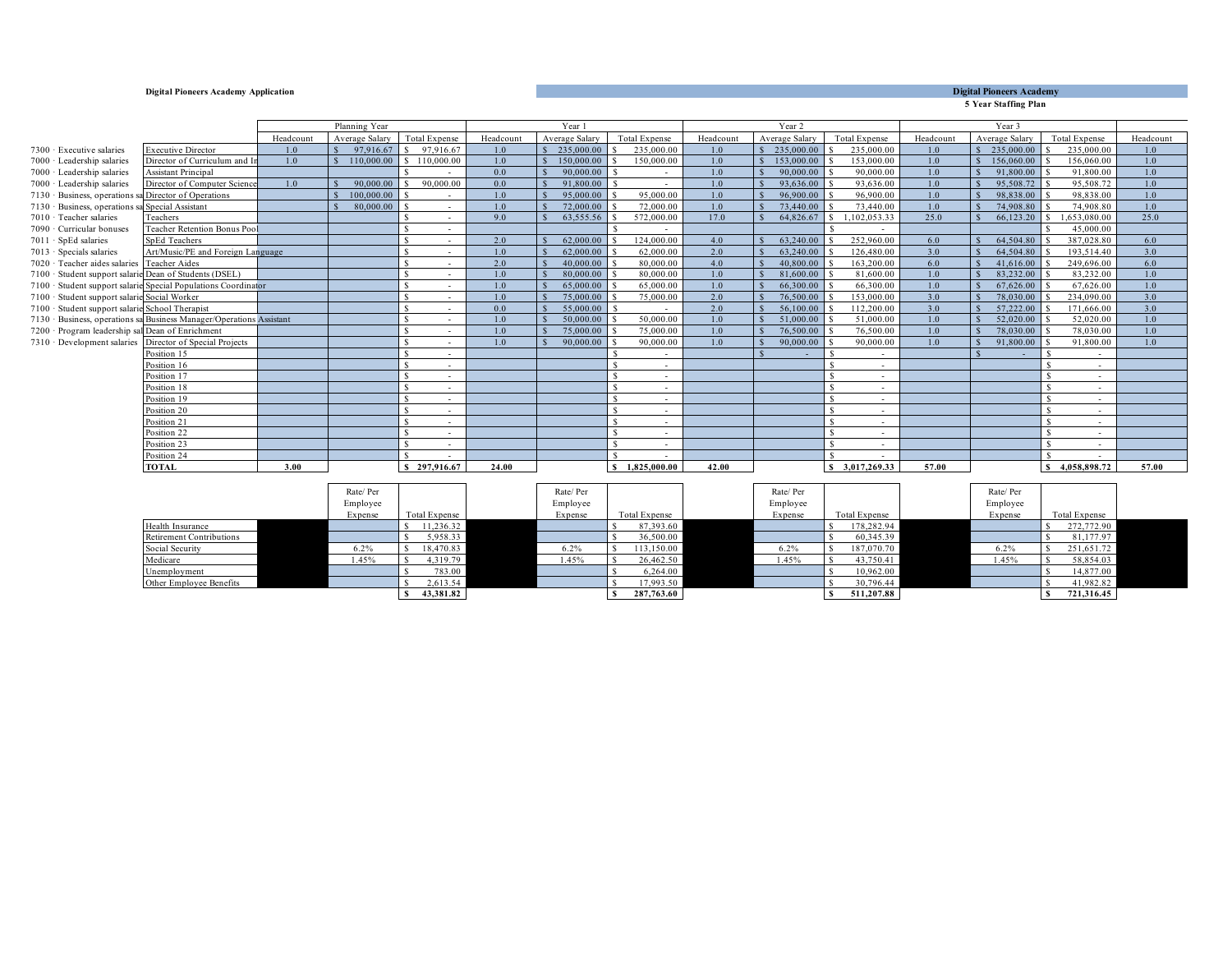|                                    | Year 5             |                |    |                          |           |                    |                |   |                          |
|------------------------------------|--------------------|----------------|----|--------------------------|-----------|--------------------|----------------|---|--------------------------|
|                                    |                    | Average Salary |    | <b>Total Expense</b>     | Headcount |                    | Average Salary |   | <b>Total Expense</b>     |
| <b>Executive Director</b>          | $\mathbf{\hat{s}}$ | 235,000.00     | S  | 235,000.00               | 1.0       | <sup>\$</sup>      | 235,000.00     | S | 235,000.00               |
| Director of Curriculum and In      | $\mathcal{S}$      | 159,181.20     | S  | 159,181.20               | 1.0       | <sup>\$</sup>      | 162,364.82     | S | 162,364.82               |
| <b>Assistant Principal</b>         | \$                 | 93,636.00      | Ś  | 93.636.00                | 1.0       | <sup>\$</sup>      | 95,508.72      | Ŝ | 95,508.72                |
| Director of Computer Science       | $\mathbf{s}$       | 97,418.89      | S  | 97,418.89                | 1.0       | <sup>\$</sup>      | 99,367.27      | S | 99,367.27                |
| Director of Operations             | \$                 | 100,814.76     | S  | 100,814.76               | 1.0       | <sup>\$</sup>      | 102,831.06     | Ŝ | 102,831.06               |
| Special Assistant                  | \$                 | 76,406.98      | S  | 76,406.98                | 1.0       | <sup>\$</sup>      | 77,935.12      | S | 77,935.12                |
| Teachers                           | $\mathbf{\hat{S}}$ | 67,445.66      | S  | 1,686,141.60             | 25.0      | $\mathbf S$        | 68,794.58      | S | 1,719,864.43             |
| Teacher Retention Bonus Poo        |                    |                | Ś  | 50,000.00                |           |                    |                | Ŝ | 60,000.00                |
| <b>SpEd Teachers</b>               | $\mathbf{\hat{s}}$ | 65,794.90      | S  | 394,769.38               | 6.0       | <sup>\$</sup>      | 67,110.79      | S | 402,664.76               |
| Art/Music/PE and Foreign Lar       | $\mathbf{\hat{S}}$ | 65,794.90      | S  | 197,384.69               | 3.0       | <sup>\$</sup>      | 67,110.79      | Ŝ | 201,332.38               |
| Teacher Aides                      | $\mathbf{\hat{S}}$ | 42,448.32      | S  | 254,689.92               | 6.0       | <sup>\$</sup>      | 43,297.29      | S | 259,783.72               |
| Dean of Students (DSEL)            | \$                 | 84,896.64      | S  | 84,896.64                | 1.0       | <sup>\$</sup>      | 86,594.57      | Ŝ | 86,594.57                |
| Special Populations Coordinat      | <sub>S</sub>       | 68,978.52      | Ś  | 68,978.52                | 1.0       | $\mathbf{\hat{S}}$ | 70,358.09      | Ŝ | 70,358.09                |
| Social Worker                      | \$                 | 79,590.60      | S  | 238,771.80               | 3.0       | <sup>\$</sup>      | 81,182.41      | Ŝ | 243,547.24               |
| School Therapist                   | $\mathbf{\hat{S}}$ | 58,366.44      | S  | 175,099.32               | 3.0       | <sup>\$</sup>      | 59,533.77      | S | 178,601.31               |
| <b>Business Manager/Operations</b> | \$                 | 53,060.40      | S  | 53,060.40                | 1.0       | <sup>\$</sup>      | 54,121.61      | Ŝ | 54,121.61                |
| Dean of Enrichment                 | \$                 | 79,590.60      | S  | 79,590.60                | 1.0       | <sup>\$</sup>      | 81,182.41      | S | 81,182.41                |
| Director of Special Projects       | \$                 | 93.636.00      | Ś  | 93.636.00                | 1.0       | $\mathbf{\hat{S}}$ | 95.508.72      | Ŝ | 95,508.72                |
| Position 15                        | $\mathbf S$        |                | S  |                          |           | \$                 |                | s |                          |
| Position 16                        |                    |                | S  | $\overline{\phantom{m}}$ |           |                    |                | Ś |                          |
| Position 17                        |                    |                | \$ | ٠                        |           |                    |                | Ś | ٠                        |
| Position 18                        |                    |                | S  |                          |           |                    |                | Ś |                          |
| Position 19                        |                    |                | \$ | ÷,                       |           |                    |                | Ś | $\overline{\phantom{a}}$ |
| Position 20                        |                    |                | S  |                          |           |                    |                | S |                          |
| Position 21                        |                    |                | S  | $\overline{\phantom{m}}$ |           |                    |                | Ś | $\overline{a}$           |
| Position 22                        |                    |                | S  | ٠                        |           |                    |                | Ś | ٠                        |
| Position 23                        |                    |                | S  |                          |           |                    |                | Ś |                          |
| Position 24                        |                    |                | \$ |                          |           |                    |                | S |                          |
| <b>TOTAL</b>                       |                    |                | S  | 4.139.476.69             | 57.00     |                    |                | S | 4.226.566.23             |

|                                 | Rate/Per<br>Employee |               | Rate/Per<br>Employee |                      |
|---------------------------------|----------------------|---------------|----------------------|----------------------|
|                                 | Expense              | Total Expense | Expense              | <b>Total Expense</b> |
| Health Insurance                |                      | 278,228.36    |                      | 283,792.93           |
| <b>Retirement Contributions</b> |                      | 82,789.53     |                      | 84,531.32            |
| Social Security                 | $6.2\%$              | 256,647.56    | 6.2%                 | 262,047.11           |
| Medicare                        | 1.45%                | 60.022.41     | 1.45%                | 61.285.21            |
| Unemployment                    |                      | 15,174.54     |                      | 15.478.03            |
| Other Employee Benefits         |                      | 42.819.18     |                      | 43.699.21            |
|                                 |                      | 735.681.58    |                      | 750.833.81           |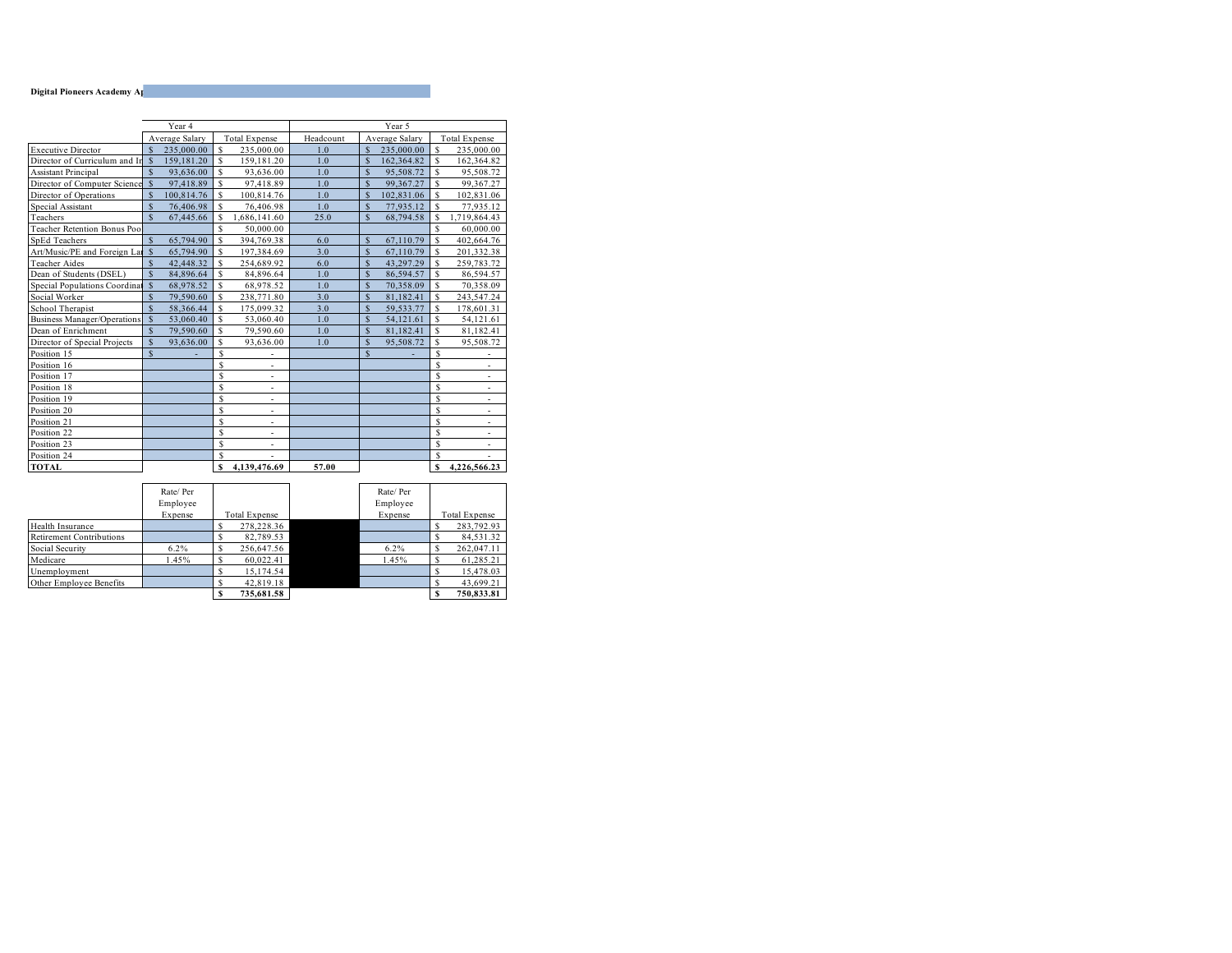#### **Digital Pioneers Academy Application** Enrollment Projections

| <b>General Education</b>                              | Year 1                   | Year 2          | Year 3         | Year 4         | Year 5           |
|-------------------------------------------------------|--------------------------|-----------------|----------------|----------------|------------------|
| Pre-Kindergarten 3                                    | $\overline{0}$           | $\theta$        | $\overline{0}$ | $\overline{0}$ | $\theta$         |
| Pre-Kindergarten 4                                    | $\overline{0}$           | $\overline{0}$  | $\overline{0}$ | $\overline{0}$ | $\overline{0}$   |
| Kindergarten                                          | $\overline{0}$           | $\overline{0}$  | $\overline{0}$ | $\overline{0}$ | $\overline{0}$   |
| Grades 1                                              | $\mathbf{0}$             | $\mathbf{0}$    | $\overline{0}$ | $\mathbf{0}$   | $\mathbf{0}$     |
| Grades 2                                              | $\overline{0}$           | $\overline{0}$  | $\overline{0}$ | $\overline{0}$ | $\mathbf{0}$     |
| Grades 3                                              | $\mathbf{0}$             | $\mathbf{0}$    | $\overline{0}$ | $\mathbf{0}$   | $\overline{0}$   |
| Grades 4                                              | $\overline{0}$           | $\theta$        | $\overline{0}$ | $\overline{0}$ | $\overline{0}$   |
| Grades 5                                              | $\mathbf{0}$             | $\mathbf{0}$    | $\mathbf{0}$   | $\Omega$       | $\mathbf{0}$     |
| Grades 6                                              | 120                      | 120             | 120            | 120            | 120              |
| Grades 7                                              | $\mathbf{0}$             | 120             | 120            | 120            | 120              |
| Grades 8                                              | $\overline{0}$           | $\Omega$        | 120            | 120            | 120              |
| Grades 9                                              | $\overline{0}$           | $\mathbf{0}$    | $\bf{0}$       | $\bf{0}$       | $\boldsymbol{0}$ |
| Grades 10                                             | $\mathbf{0}$             | $\mathbf{0}$    | $\overline{0}$ | $\mathbf{0}$   | $\mathbf{0}$     |
| Grades 11                                             | $\overline{0}$           | $\overline{0}$  | $\overline{0}$ | $\overline{0}$ | $\overline{0}$   |
| Grades 12                                             | $\mathbf{0}$             | $\theta$        | $\Omega$       | $\Omega$       | $\Omega$         |
| Alternative                                           | $\overline{0}$           | $\overline{0}$  | $\overline{0}$ | $\overline{0}$ | $\overline{0}$   |
| Special Ed Schools                                    | $\mathbf{0}$             | $\mathbf{0}$    | $\mathbf{0}$   | $\mathbf{0}$   | $\mathbf{0}$     |
| Adult                                                 | $\theta$                 | $\theta$        | $\overline{0}$ | $\theta$       | $\overline{0}$   |
| <b>Subtotal General Education</b>                     | 120                      | 240             | 360            | 360            | 360              |
|                                                       |                          |                 |                |                |                  |
| <b>Special Education</b>                              | Year 1                   | Year 2          | Year 3         | Year 4         | Year 5           |
| Level 1                                               | 16                       | $3\overline{2}$ | 48             | 48             | 48               |
| Level 2                                               | 8                        | 16              | 25             | 25             | 25               |
| Level 3                                               | $\overline{3}$           | 6               | 9              | 9              | 9                |
| Level 4                                               | $\mathbf{0}$             | $\mathbf{0}$    | $\overline{5}$ | $\overline{5}$ | 5                |
| <b>Subtotal for Special Ed</b>                        | 27                       | 54              | 87             | 87             | 87               |
|                                                       |                          |                 |                |                |                  |
|                                                       |                          |                 |                |                |                  |
|                                                       |                          |                 |                |                |                  |
| <b>English Language Learners</b>                      | Year 1                   | Year 2          | Year 3         | Year 4         | Year 5           |
| Subtotal - ELL                                        |                          | $\mathfrak{D}$  | $\overline{4}$ | $\overline{4}$ | 4                |
|                                                       |                          |                 |                |                |                  |
| <b>Special Education-Residential</b>                  | Year 1                   | Year 2          | Year 3         | Year 4         | Year 5           |
| Level 1 Residential                                   |                          |                 |                |                |                  |
| Level 2 Residential                                   |                          |                 |                |                |                  |
| Level 3 Residential                                   |                          |                 |                |                |                  |
| Level 4 Residential                                   |                          |                 |                |                |                  |
| Subtotal for Special Ed Residential                   | $\bf{0}$                 | $\bf{0}$        | $\bf{0}$       | $\bf{0}$       | $\bf{0}$         |
|                                                       |                          |                 |                |                |                  |
|                                                       |                          |                 |                |                |                  |
| <b>English as a Second Language Residential</b>       | Year 1                   | Year 2          | Year 3         | Year 4         | Year 5           |
| <b>LEP/NEP Residential</b>                            |                          |                 |                |                |                  |
|                                                       |                          |                 |                |                |                  |
| Residential                                           | Year 1                   | Year 2          | Year 3         | Year 4         | Year 5           |
| <b>Residential</b>                                    |                          |                 |                |                |                  |
|                                                       |                          |                 |                |                |                  |
| <b>At-Risk Students</b>                               | Year 1                   | Year 2          | Year 3         | Year 4         | Year 5           |
| At-Risk                                               | 72                       | 144             | 216            | 216            | 216              |
|                                                       |                          |                 |                |                |                  |
|                                                       |                          |                 |                |                |                  |
| <b>Special Education Add-ons (ESY)</b><br>Level 1 ESY | Year 1<br>$\overline{4}$ | Year 2<br>8     | Year 3<br>12   | Year 4<br>12   | Year 5<br>12     |
| Level 2 ESY                                           | $\overline{2}$           | $\overline{4}$  | 6              | 6              | 6                |
| Level 3 ESY                                           | $\mathbf{1}$             | $\overline{2}$  | $\overline{2}$ | $\overline{2}$ | $\overline{2}$   |
| Level 4 ESY                                           |                          |                 |                |                |                  |
|                                                       |                          |                 |                |                |                  |
|                                                       | $\boldsymbol{0}$         | $\theta$        | $\mathbf{1}$   | $\mathbf{1}$   | $\mathbf{1}$     |
| <b>Subtotal for Special Ed - ESY</b>                  | 7                        | 14              | 21             | 21             | 21               |
| <b>TOTAL ENROLLMENT</b>                               | 120                      | 240             | 360            | 360            | 360              |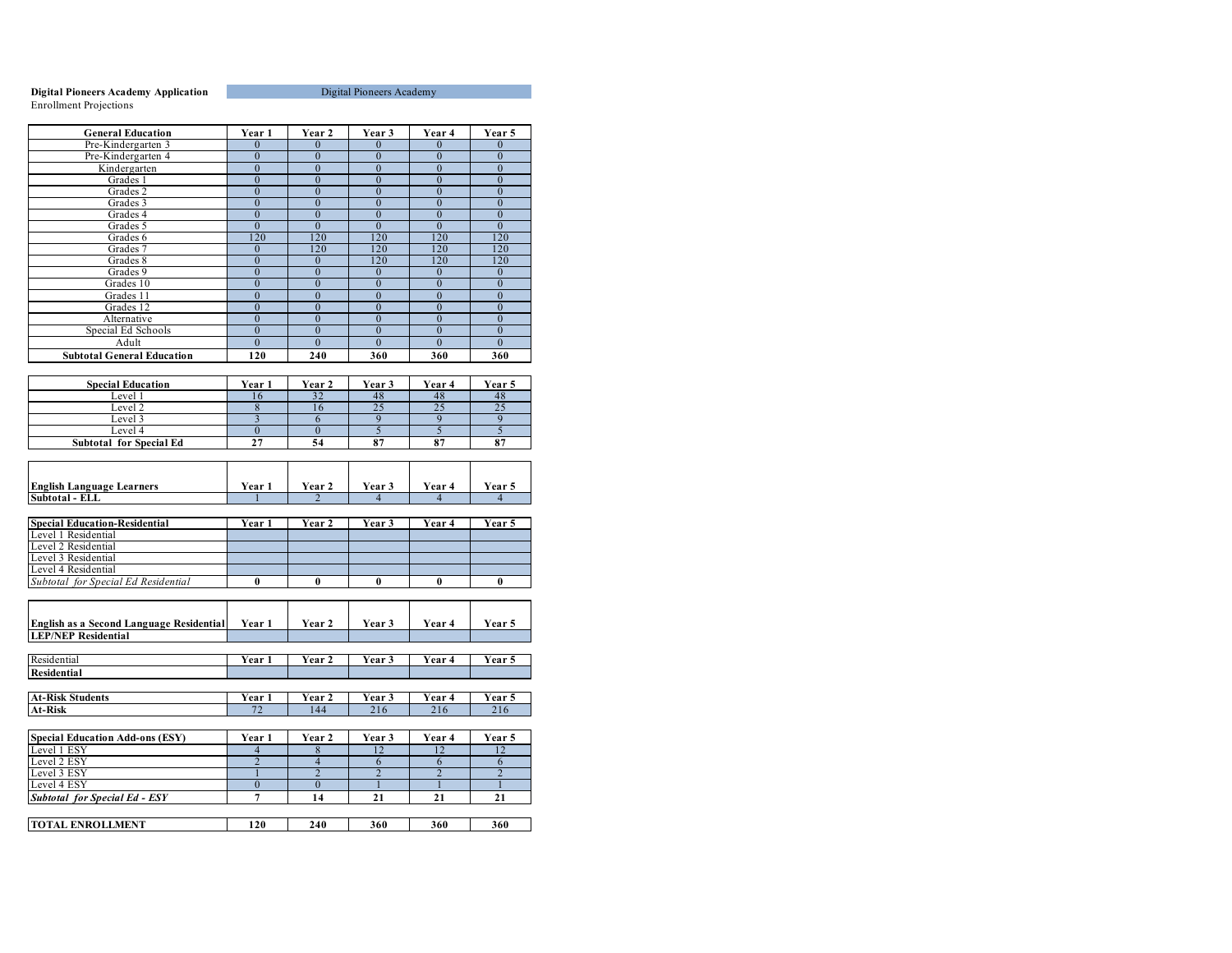5-Year Financial Projections

|  | Digital Pioneers Academy |  |
|--|--------------------------|--|
|  |                          |  |

|                                        | Year 1    | Year 2    | Year 3    | Year 4    |
|----------------------------------------|-----------|-----------|-----------|-----------|
| <b>REVENUE</b>                         |           |           |           |           |
| Per Pupil Charter Payments             | 1,842,652 | 3,771,185 | 5,988,707 | 6,121,128 |
|                                        |           |           |           |           |
| Per Pupil Facilities Allowance         | 85,000    | 800,341   | 1,226,922 | 1,226,922 |
| <b>Federal Entitlements</b>            | 442,002   | 540,933   | 296,909   | 302,848   |
| Other Government Funding/Grants        | 115,213   | 221,655   | 332,092   | 343,918   |
| Private Grants and Donations           | 470,000   | 370,000   |           |           |
| <b>Activity Fees</b>                   |           |           |           |           |
| Other Income                           | 375       | 764       | 1,169     | 1,192     |
| <b>TOTAL REVENUES</b>                  | 2,955,241 | 5,704,878 | 7,845,800 | 7,996,008 |
|                                        |           |           |           |           |
| <b>ORDINARY EXPENSE</b>                |           |           |           |           |
| <b>Personnel Salaries and Benefits</b> |           |           |           |           |
|                                        |           |           |           |           |
| Principal/Executive Salary             | 385,000   | 571,636   | 578,369   | 585,236   |
| <b>Teachers Salaries</b>               | 634,000   | 1,228,533 | 1,891,594 | 1,933,526 |
| <b>Special Education Salaries</b>      | 124,000   | 252,960   | 387,029   | 394,769   |
| <b>Summer School Salaries</b>          |           |           |           |           |
| Teacher Aides/Assistants Salaries      | 80,000    | 163,200   | 249,696   | 254,690   |
| Before/After Care Salaries             |           |           |           |           |
|                                        |           |           |           |           |
|                                        |           |           |           |           |
| Other Education Professionals Salaries | 295,000   | 489,600   | 634,644   | 647,337   |
|                                        |           |           |           |           |
| <b>Business/Operations Salaries</b>    | 307,000   | 311,340   | 317,567   | 323,918   |
| <b>Clerical Salaries</b>               |           |           |           |           |
| <b>Custodial Salaries</b>              | ۰         | ٠         |           |           |
| Other Staff Salaries                   |           |           |           |           |
| <b>Employee Benefits</b>               | 287,764   | 511,208   | 721,316   | 735,682   |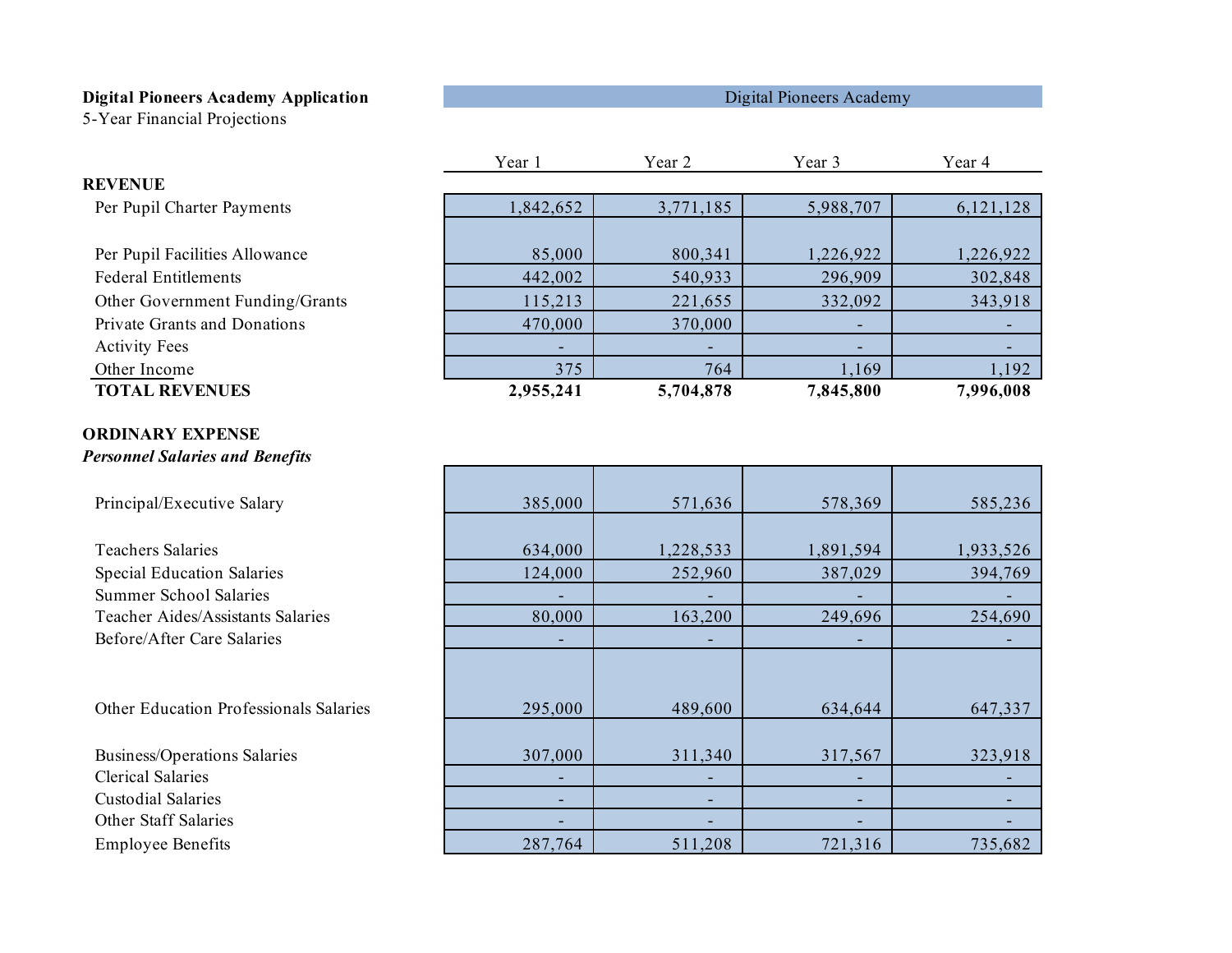5-Year Financial Projections

|                                         | Year 1    | Year 2    | Year 3    | Year 4    |
|-----------------------------------------|-----------|-----------|-----------|-----------|
| <b>Contracted Staff</b>                 | 8,692     | 17,732    | 27,129    | 27,672    |
| <b>Staff Development Expense</b>        | 101,433   | 161,291   | 207,235   | 213,328   |
| <b>Subtotal: Personnel Expense</b>      | 2,222,888 | 3,707,500 | 5,014,579 | 5,116,158 |
|                                         |           |           |           |           |
| <b>Direct Student Expense</b>           |           |           |           |           |
|                                         |           |           |           |           |
| Textbooks                               | 6,242     | 12,734    | 19,484    | 19,873    |
| <b>Student Supplies and Materials</b>   | 34,333    | 70,040    | 107,161   | 109,304   |
| Library and Media Center Materials      | 6,242     | 12,734    | 19,484    | 19,873    |
| <b>Student Assessment Materials</b>     | 6,242     | 12,734    | 19,484    | 19,873    |
| <b>Contracted Student Services</b>      | 99,878    | 203,752   | 415,654   | 423,967   |
| Miscellaneous Student Expense           | 19,976    | 40,750    | 62,348    | 63,595    |
| <b>Subtotal: Direct Student Expense</b> | 172,914   | 352,746   | 643,614   | 656,486   |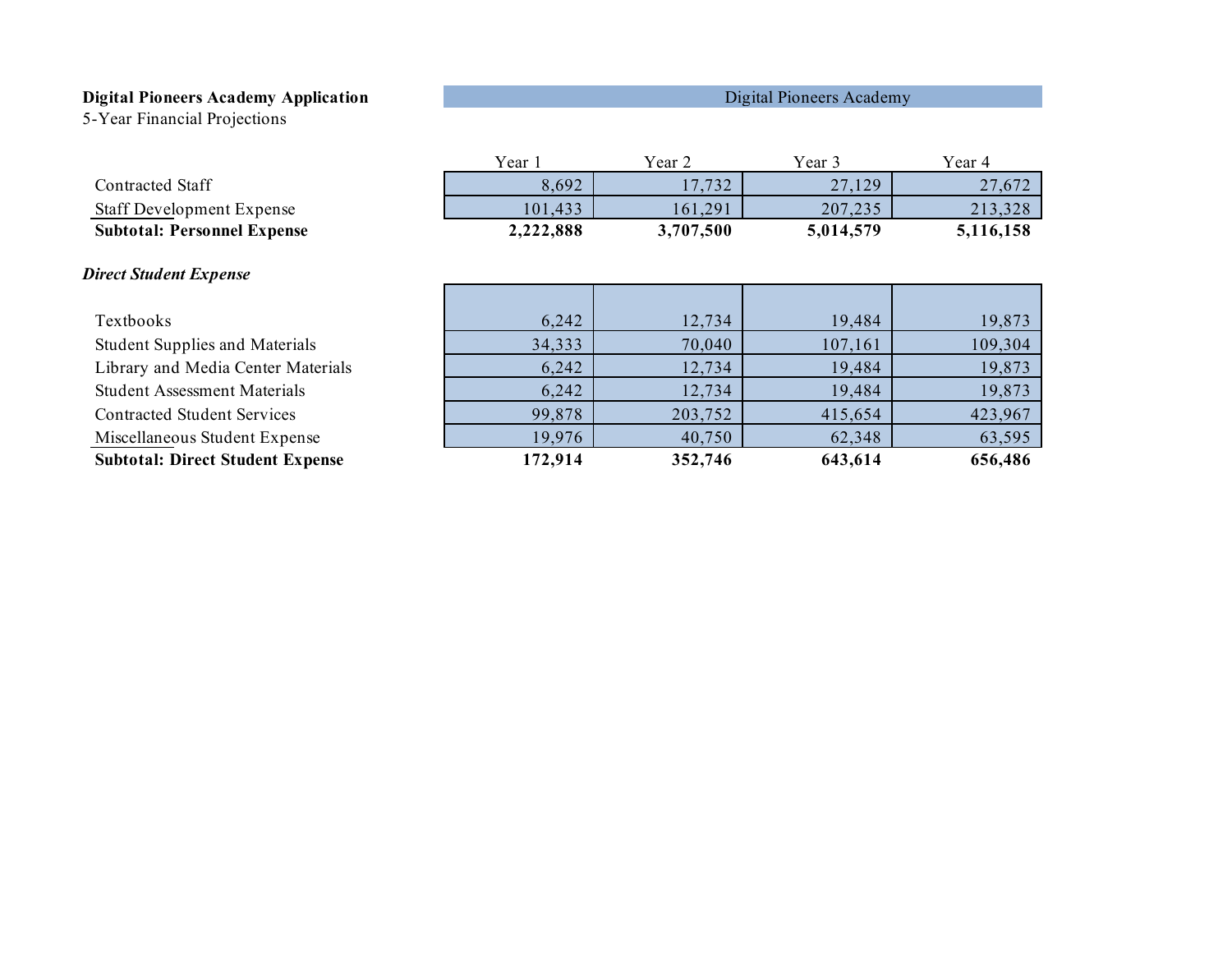5-Year Financial Projections

|                                         | Year 1    | Year 2    | Year 3    | Year 4    |
|-----------------------------------------|-----------|-----------|-----------|-----------|
| <b>Occupancy Expenses</b>               |           |           |           |           |
| Rent                                    | 85,000    | 800,341   | 1,226,922 | 1,226,922 |
| Building Maintenance and Repairs        |           |           |           |           |
| <b>Utilities</b>                        | 10,000    | 10,200    | 10,404    |           |
| Janitorial Supplies                     | 10,000    |           |           |           |
| <b>Contracted Building Services</b>     | 10,000    |           |           |           |
| <b>Subtotal: Occupancy Expenses</b>     | 115,000   | 810,541   | 1,237,326 | 1,226,922 |
| <b>Office Expenses</b>                  |           |           |           |           |
| Office Supplies and Materials           | 24,970    | 50,938    | 77,935    | 79,494    |
| Office Equipment Rental and Maintenance | 15,606    | 31,836    | 48,709    | 49,684    |
| Telephone/Telecommunications            | 9,364     | 19,102    | 29,226    | 29,810    |
| Legal, Accounting and Payroll Services  | 55,908    | 88,235    | 112,564   | 128,884   |
| Printing and Copying                    | 1,873     | 3,820     | 5,845     | 5,962     |
| Postage and Shipping                    | 1,248     | 2,547     | 3,897     | 3,975     |
| Other                                   |           |           |           |           |
| <b>Subtotal: Office Expenses</b>        | 108,968   | 196,478   | 278,176   | 297,808   |
| <b>General Expenses</b>                 |           |           |           |           |
| Insurance                               | 12,485    | 25,469    | 38,968    | 39,747    |
| Transportation                          | 10,612    | 21,330    | 32,311    | 32,957    |
| Food Service                            | 116,969   | 238,616   | 365,083   | 372,385   |
| Administration Fee (to PCSB)            | 24,852    | 53,349    | 78,458    | 79,960    |
| Management Fee                          |           |           |           |           |
| <b>Interest Expense</b>                 | 27,000    | 27,000    |           | ٠         |
| Other General Expense                   | 60,764    | 120,721   | 124,879   | 119,357   |
| <b>Subtotal: General Expenses</b>       | 252,683   | 486,486   | 639,699   | 644,406   |
| <b>TOTAL ORDINARY EXPENSES</b>          | 2,872,454 | 5,553,750 | 7,813,394 | 7,941,780 |
| <b>NET ORDINARY INCOME</b>              | 82,787    | 151,128   | 32,406    | 54,228    |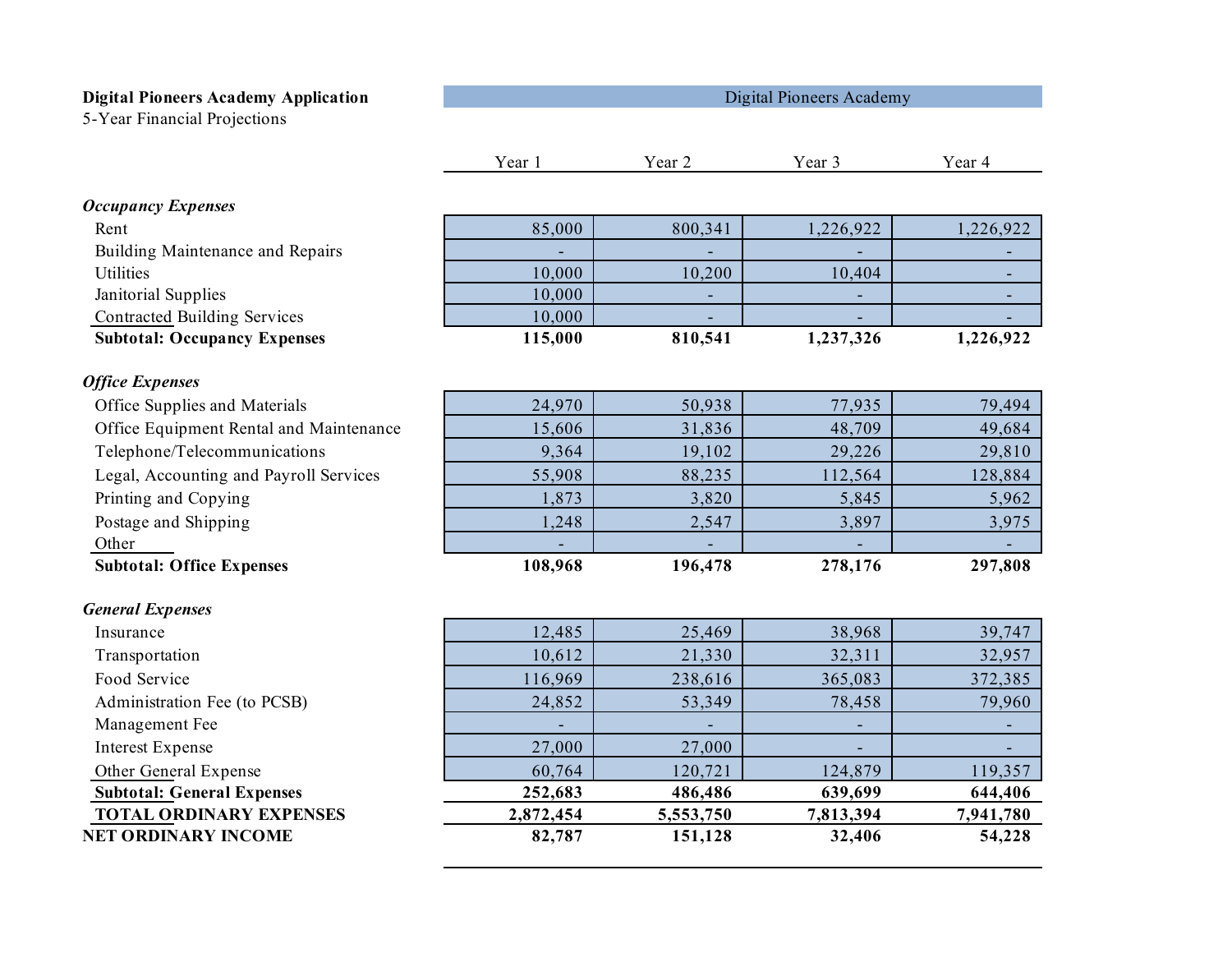5-Year Financial Projections

|                                            | Year 1     | Year 2     | Year 3    | Year 4     |
|--------------------------------------------|------------|------------|-----------|------------|
| Depreciation Expense                       | 49,101     | 98,995     | 148,376   | 160,110    |
| <b>NET INCOME</b>                          | 33,686     | 52,132     | (115,970) | (105, 882) |
| <b>CASH FLOWS</b>                          |            |            |           |            |
| <b>Operating Activities</b>                |            |            |           |            |
| Add Depreciation                           | 49,101     | 98,995     | 148,376   | 160,110    |
| (Increase)/Decrease in Current Assets      |            |            |           |            |
| Increase/(Decrease) in Current Liabilities |            |            |           |            |
| <b>Cash Flows from Operations</b>          | 82,787     | 151,128    | 32,406    | 54,228     |
| <b>Investing Activities</b>                |            |            |           |            |
|                                            |            |            |           |            |
|                                            |            |            |           |            |
| Purchase of property, plant and equipment  | (790, 760) | (204, 278) | (212,008) | (173, 598) |
| Purchase of investment securities          |            |            |           |            |
| Other investing activities                 |            |            |           |            |
| <b>Cash Flows from Investing</b>           | (790, 760) | (204, 278) | (212,008) | (173, 598) |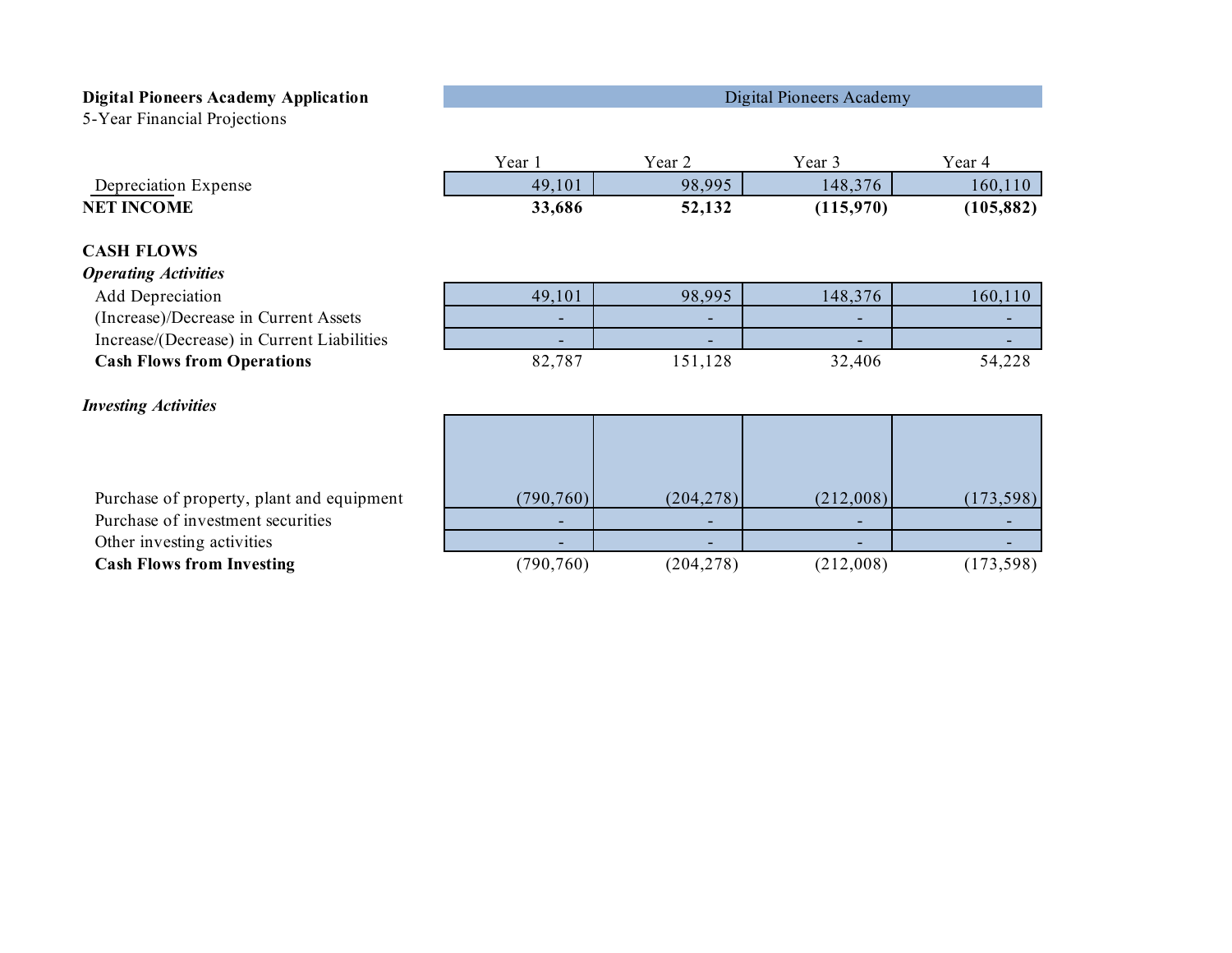| <b>Digital Pioneers Academy Application</b><br>5-Year Financial Projections | Digital Pioneers Academy |                          |            |                          |
|-----------------------------------------------------------------------------|--------------------------|--------------------------|------------|--------------------------|
|                                                                             | Year 1                   | Year 2                   | Year 3     | Year 4                   |
| <b>Financing Activities</b>                                                 |                          |                          |            |                          |
| Proceeds from loans                                                         |                          |                          |            |                          |
| Repayment of loans                                                          |                          |                          |            | $\overline{\phantom{0}}$ |
| Other financing activities                                                  | ۰                        | ۰                        |            |                          |
| <b>Cash Flows from Investing</b>                                            | -                        | $\overline{\phantom{0}}$ |            |                          |
| <b>NET CHANGE IN CASH</b>                                                   | (707, 973)               | (53,150)                 | (179,602)  | (119,371)                |
| Cash, Beginning Balance                                                     | 41,196                   | (666, 777)               | (719, 927) | (899, 529)               |
| Cash, Ending Balance                                                        | (666, 777)               | (719, 927)               | (899, 529) | (1,018,900)              |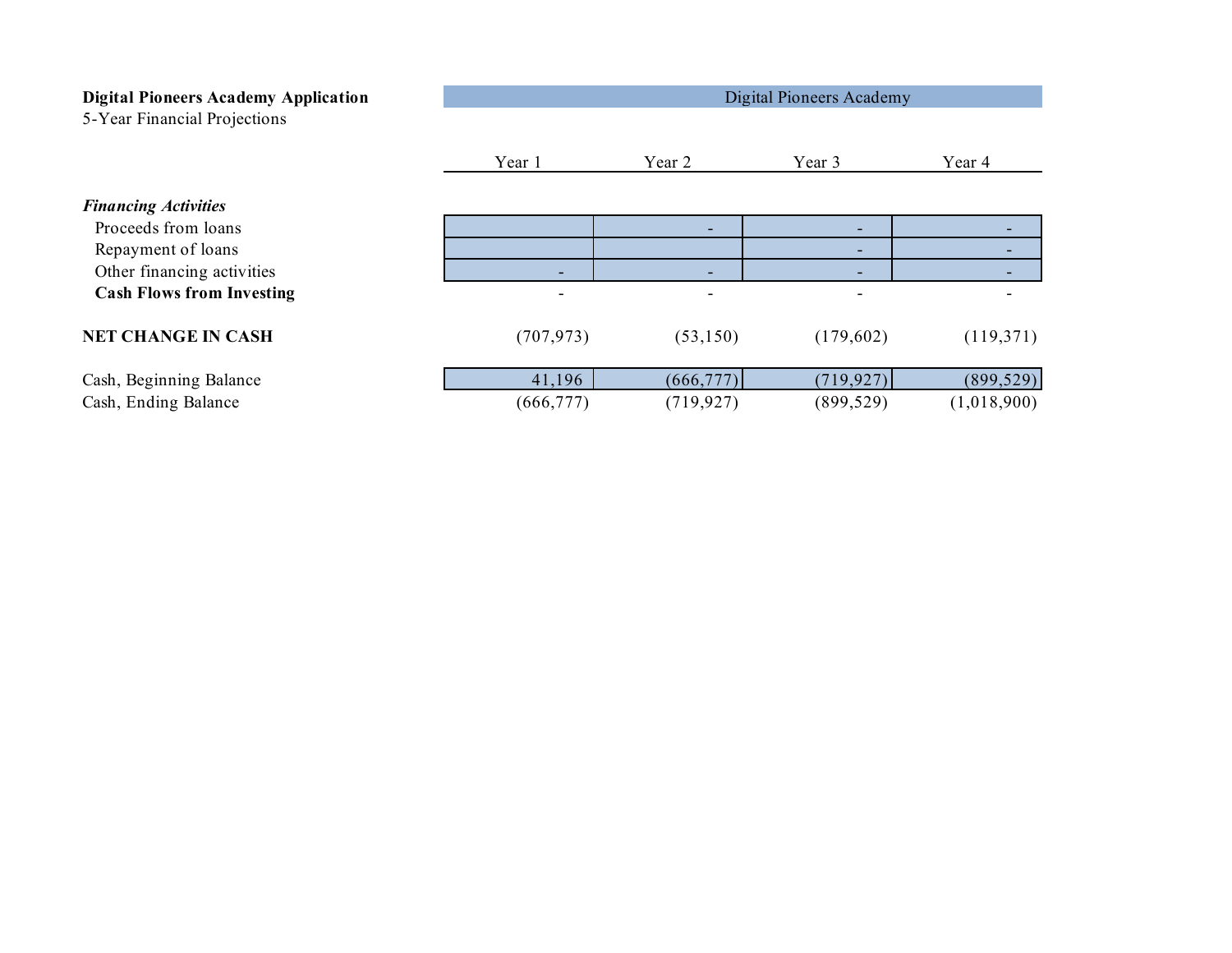5-Year Financial Projections

**REVENUE**

|                                 | Year 5    | Assumptions                                       |
|---------------------------------|-----------|---------------------------------------------------|
| <b>EVENUE</b>                   |           |                                                   |
| Per Pupil Charter Payments      | 6,243,550 | 2% annual increase to UPSFF                       |
|                                 |           | Year based on 85K facility lease; \$3,124/student |
| Per Pupil Facilities Allowance  | 1,226,922 | flat for all other years                          |
| <b>Federal Entitlements</b>     | 308,905   | Title I, II, IDEA, Title V-b                      |
| Other Government Funding/Grants | 350,472   | NSLP, Healthy Schools Act, E-rate, CACFP          |
| Private Grants and Donations    |           | City Bridge Foundation Grant                      |
| <b>Activity Fees</b>            |           |                                                   |
| Other Income                    | 1,216     | Miscellaneous, including bank interest            |
| <b>TOTAL REVENUES</b>           | 8,131,066 |                                                   |

## **ORDINARY EXPENSE** *Personnel Salaries and Benefits*

Principal/Executive Salary

Teachers Salaries Special Education Salaries Summer School Salaries Teacher Aides/Assistants Salaries Before/After Care Salaries

Other Education Professionals Salaries

Business/Operations Salaries Clerical Salaries Custodial Salaries Other Staff Salaries Employee Benefits

|           | Executive Director, Principal, Director of      |
|-----------|-------------------------------------------------|
| 592,241   | Computer Science, Assistant Principal           |
|           | Lead Teachers and Art/Music/PE and Foreign      |
| 1,981,197 | Language Teachers                               |
| 402,665   | <b>SpEd Teachers</b>                            |
|           |                                                 |
| 259,784   |                                                 |
|           |                                                 |
|           | Special Populations Coordinator, Social Worker, |
|           | School Therapist, Dean of Enrichment, and       |
| 660,284   | Director of Special Projects                    |
|           | Director of Operations, Special Assistant, and  |
| 330,396   | <b>Business Manager/Operations Assistant</b>    |
|           |                                                 |
|           |                                                 |
|           |                                                 |
| 750,834   | FICA, SUI, health, 401k, life/disability        |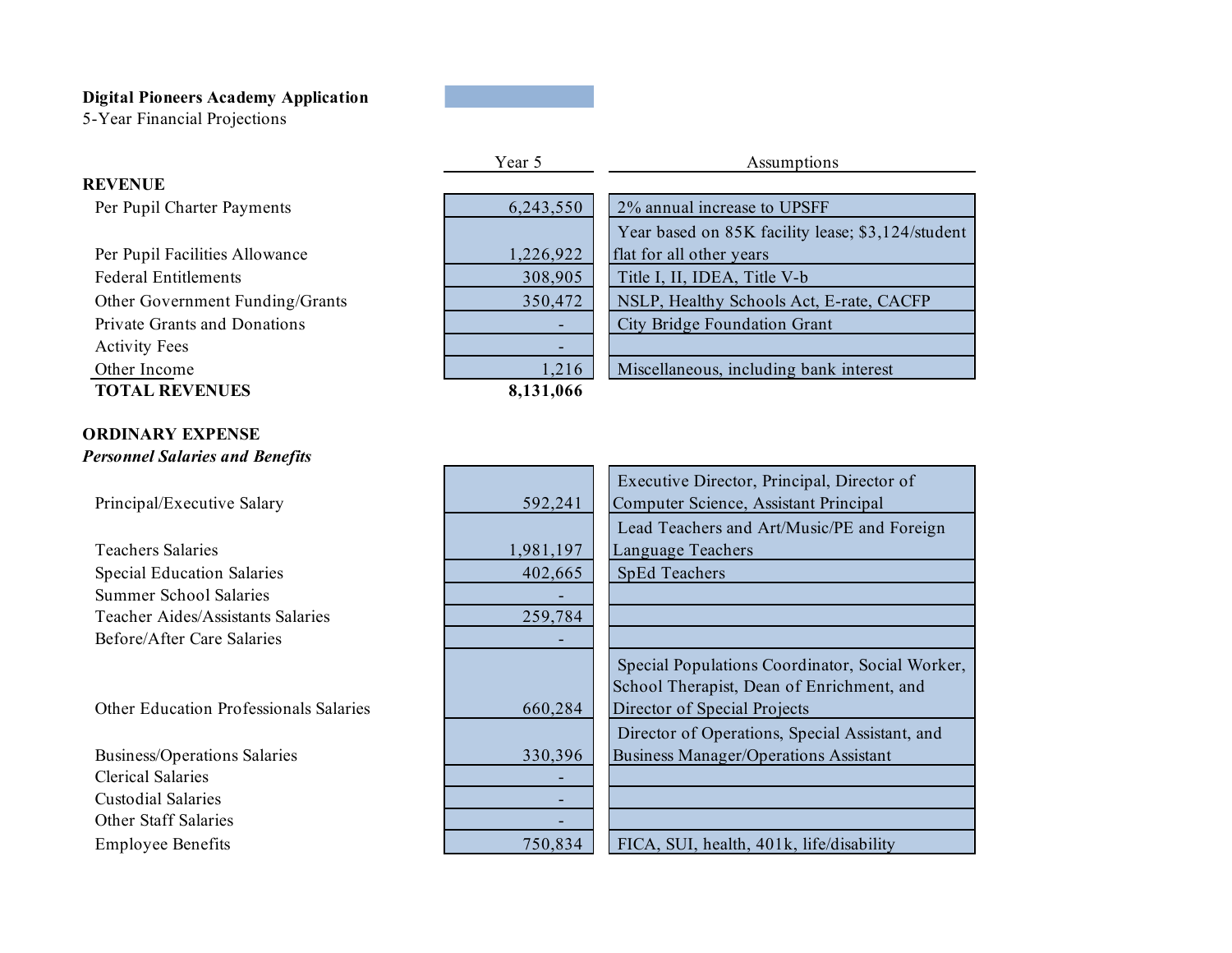5-Year Financial Projections

| <b>Subtotal: Personnel Expense</b> |
|------------------------------------|
| <b>Staff Development Expense</b>   |
| <b>Contracted Staff</b>            |

## *Direct Student Expense*

Textbooks Student Supplies and Materials Library and Media Center Materials Student Assessment Materials Contracted Student Services Miscellaneous Student Expense **Subtotal: Direct Student Expense**

| 28,225    |
|-----------|
| 216,601   |
| 5,222,226 |
|           |

| Year 5    | Assumptions                               |  |
|-----------|-------------------------------------------|--|
| 28.225    | <b>Substitute Teachers</b>                |  |
| 216.601   | \$2K/curricular staff, \$5.1K/admin staff |  |
| 5,222,226 |                                           |  |

|         | \$52/student, a |
|---------|-----------------|
| 20,271  | student to com  |
| 111,490 | \$260/student   |
| 20,271  | \$52/student    |
| 20,271  | \$52/student    |
| 432,446 | SpEd services   |
| 64,867  | \$244/student   |
| 660 616 |                 |

|         | \$52/student, as the school will have a 1:1 ratio of |
|---------|------------------------------------------------------|
| 20,271  | student to computers                                 |
| 111,490 | \$260/student                                        |
| 20,271  | \$52/student                                         |
| 20,271  | \$52/student                                         |
| 432,446 | SpEd services: \$780/SpEd hour                       |
| 64,867  | \$244/student                                        |

 **669,616**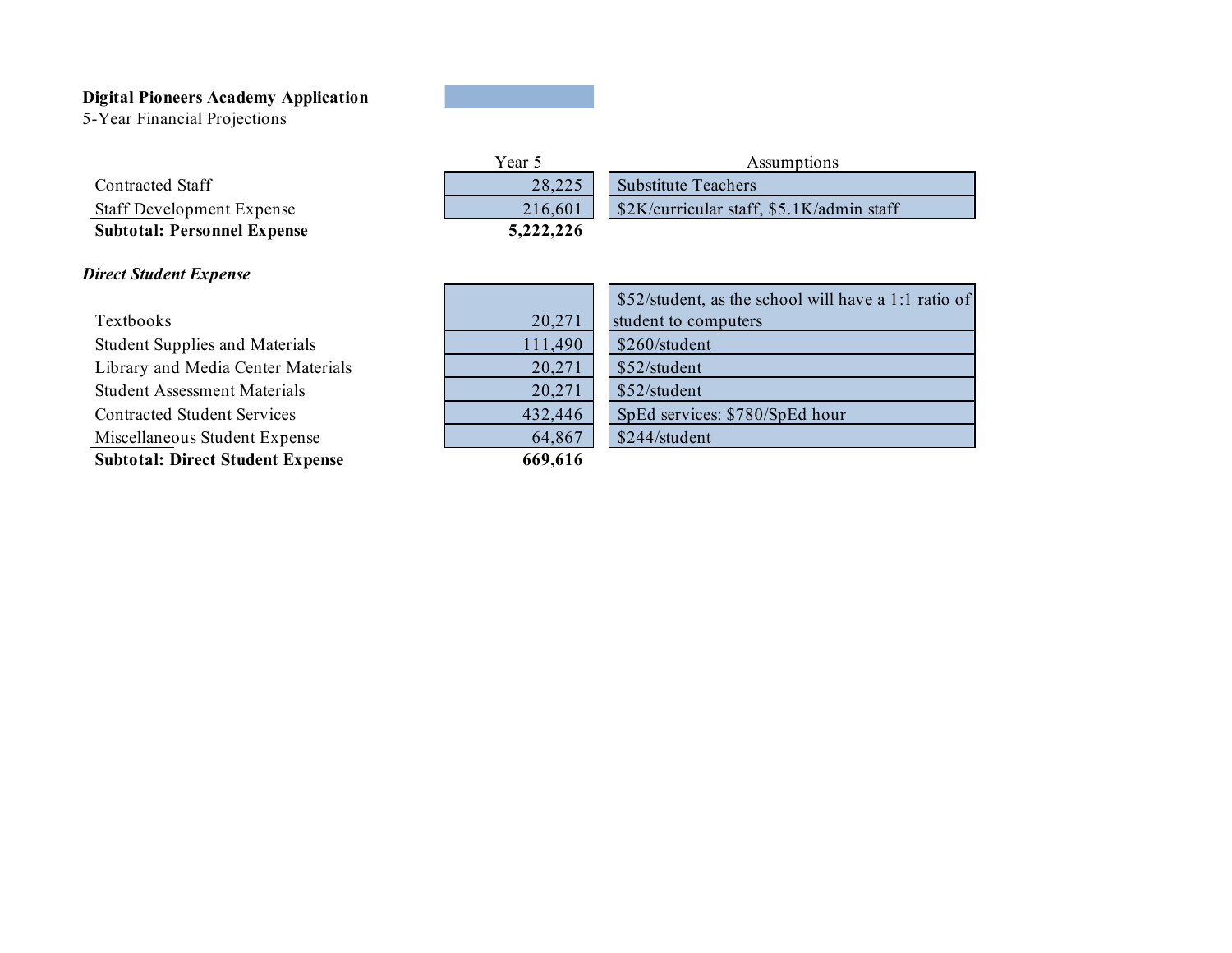5-Year Financial Projections

Year 5 Assumptions

# *Occupancy Expenses*

Rent Building Maintenance and Repairs **Utilities** Janitorial Supplies Contracted Building Services **Subtotal: Occupancy Expenses**

| 1,226,922 | 100% of per-pupil facilities allowance |
|-----------|----------------------------------------|
|           |                                        |
|           |                                        |
|           |                                        |
|           |                                        |
| 1,226,922 |                                        |

*Office Expenses*

Office Supplies and Materials Office Equipment Rental and Maintenance Telephone/Telecommunications Legal, Accounting and Payroll Services Printing and Copying Postage and Shipping Other **Subtotal: Office Expenses**

| 81,084  | \$208/student |
|---------|---------------|
| 50,677  | \$130/student |
| 30,406  | \$78/student  |
| 148,355 | \$382/student |
| 6,081   | \$16/student  |
| 4,054   | \$10/student  |
|         |               |
| 320,658 |               |

| $\overline{4}$ | \$208/student |
|----------------|---------------|
| $\overline{7}$ | \$130/student |
| $\overline{6}$ | \$78/student  |
| $\overline{5}$ | \$382/student |
| $\overline{1}$ | \$16/student  |
| $\overline{4}$ | \$10/student  |
|                |               |
| O              |               |

## *General Expenses*

Insurance Transportation Food Service Administration Fee (to PCSB) Management Fee Interest Expense Other General Expense **Subtotal: General Expenses TOTAL ORDINARY EXPENSES NET ORDINARY INCOME**

| 40,542    | \$104/student   |
|-----------|-----------------|
| 33,616    | \$78/student    |
| 379,833   | \$923/student   |
| 81,311    | $1\%$ of public |
|           |                 |
|           | Interest on OS  |
| 105,420   | \$495/student   |
| 640,721   |                 |
| 8,080,143 |                 |
| 50,923    |                 |
|           |                 |

| 40,542  | \$104/student                   |
|---------|---------------------------------|
| 33,616  | \$78/student                    |
| 379,833 | \$923/student                   |
| 81,311  | 1% of public revenues           |
|         |                                 |
|         | Interest on OSSE loan           |
| 105,420 | $$495/student + 1% contingency$ |
|         |                                 |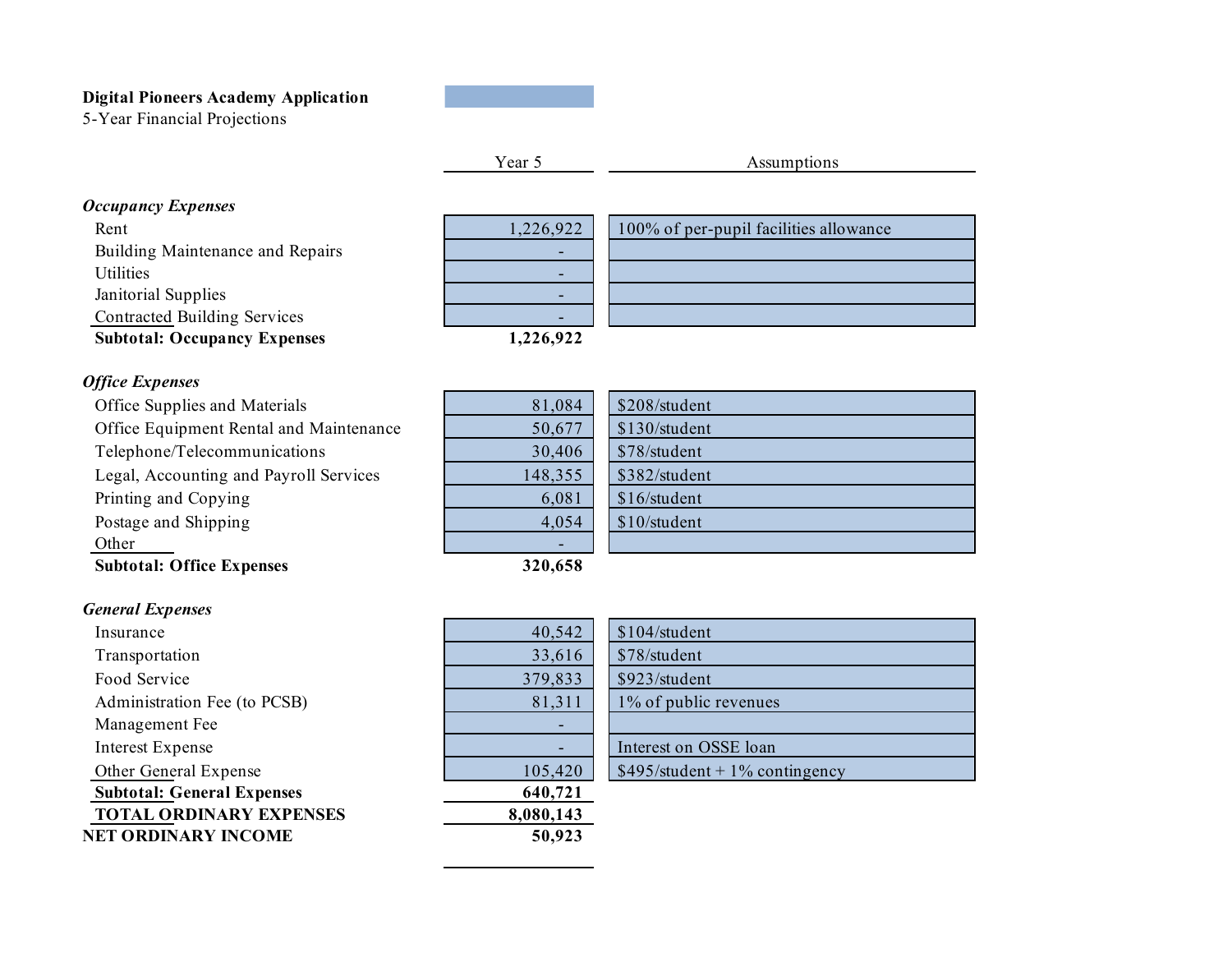5-Year Financial Projections

Depreciation Expense

| Year 5    | Assumptions                                               |
|-----------|-----------------------------------------------------------|
|           | 170,537   Based on cap ex; straight-line over useful life |
| (119,614) |                                                           |

## **CASH FLOWS**

**NET INCOME**

## *Operating Activities*

Add Depreciation (Increase)/Decrease in Current Assets Increase/(Decrease) in Current Liabilities **Cash Flows from Operations**

| 170,537 | Based on cap ex; straight-line over useful life |
|---------|-------------------------------------------------|
|         |                                                 |
|         |                                                 |
|         |                                                 |

## *Investing Activities*

Purchase of property, plant and equipment Purchase of investment securities Other investing activities **Cash Flows from Investing**



 FF&E \$680/student first year, \$381/student second year, \$283/student third year and continues to decrease in subsequent years; Computers \$300/student

(166,204)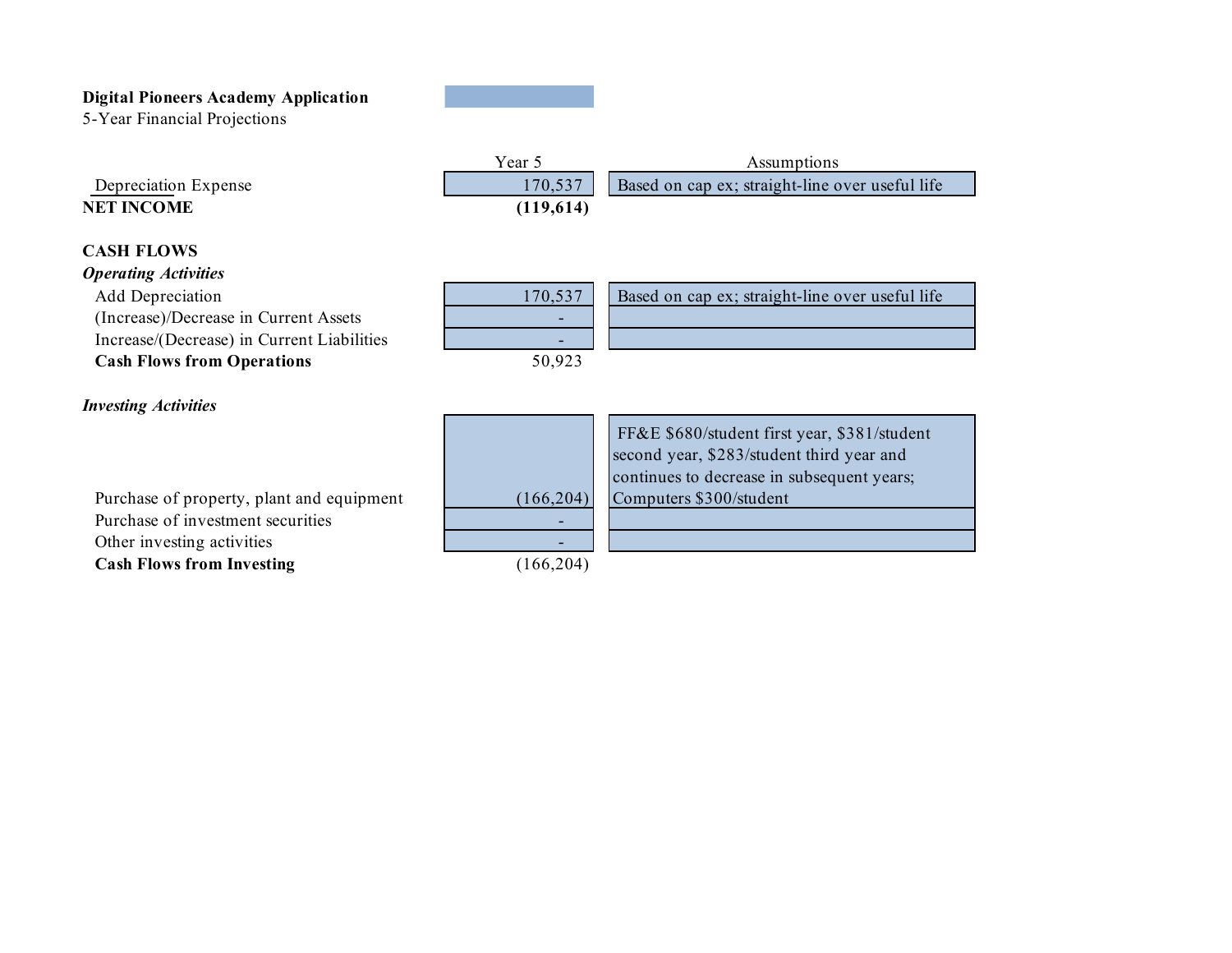5-Year Financial Projections

|                                                                                                        | Year 5                       | Assumptions |
|--------------------------------------------------------------------------------------------------------|------------------------------|-------------|
| <b>Financing Activities</b><br>Proceeds from loans<br>Repayment of loans<br>Other financing activities |                              |             |
| <b>Cash Flows from Investing</b>                                                                       | -                            |             |
| <b>NET CHANGE IN CASH</b>                                                                              | (115,281)                    |             |
| Cash, Beginning Balance<br>Cash, Ending Balance                                                        | (1,018,900)<br>(1, 134, 180) |             |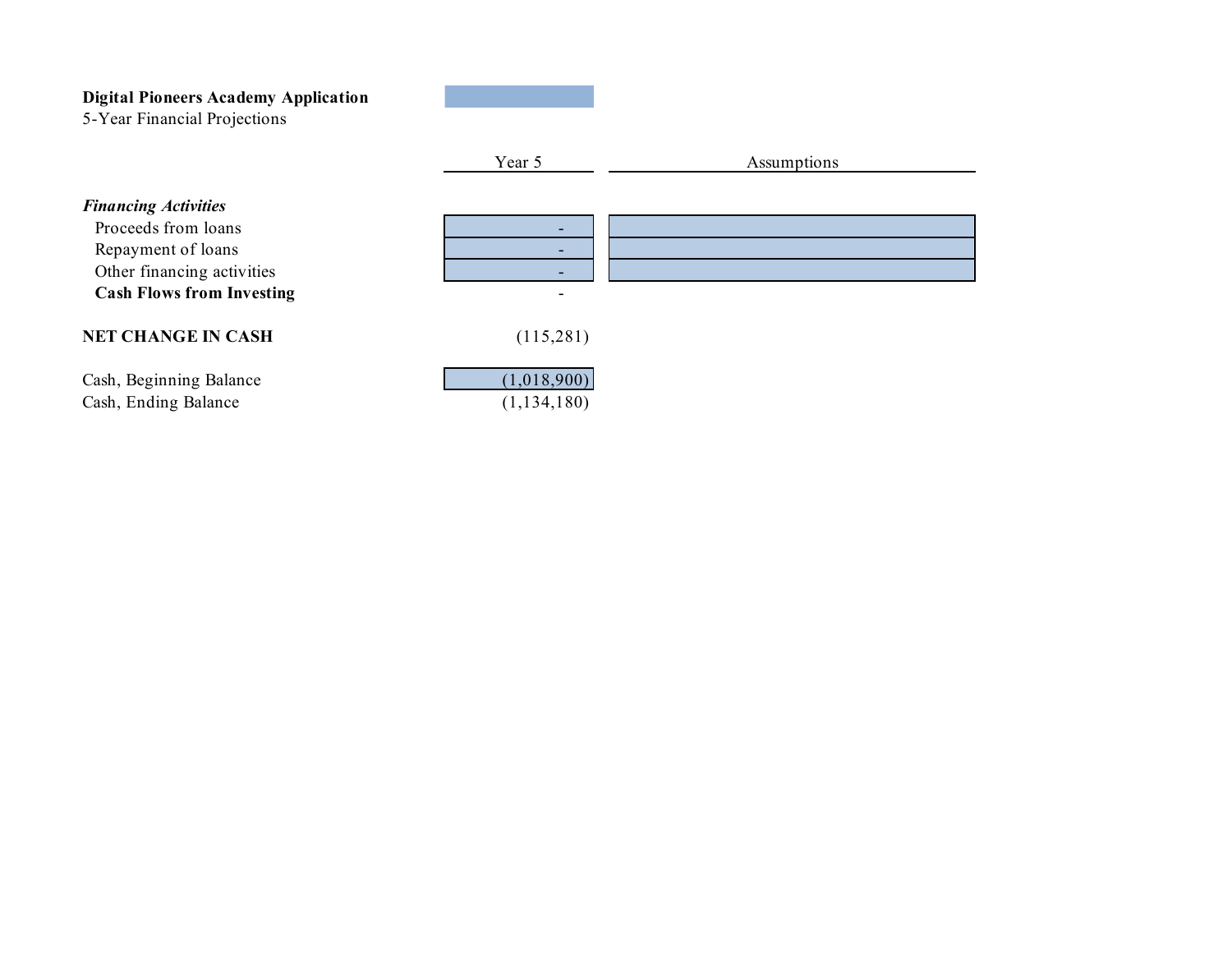Planning Year and First Year Financial Projections

#### **REVENUE**

#### **ORDINARY EXPENSE**

*Personnel Salaries and Benefits* Principal/Executive Salary Special Education Salaries Teacher Aides/Assistants Salaries<br>Before/After Care Salaries Other Education Professionals Salaries Business/Operations Salaries

#### *Direct Student Expense*

#### *Occupancy Expenses*

#### *Office Expenses*

|                                 |         |         |         |         | rianning rear |                          |         |         | U 14    |
|---------------------------------|---------|---------|---------|---------|---------------|--------------------------|---------|---------|---------|
| <b>EVENUE</b>                   |         |         |         |         |               |                          |         |         |         |
| Per Pupil Charter Payments      |         |         |         |         |               | 552,795                  | 460,663 | 460,663 | 368,530 |
| Per Pupil Facilities Allowance  |         |         |         |         |               | 25,500                   | 59,500  |         |         |
| Federal Entitlements            |         | 70,313  | 105,469 | 105,469 | 281,250       | 86,719                   | 129,958 | 112,662 | 112,662 |
| Other Government Funding/Grants |         |         |         |         |               | 16,804                   | 35,056  | 34,477  | 28,876  |
| Private Grants and Donations    | 280,000 | 140,000 | 140,000 |         | 560,000       | 117,500                  | 117,500 | 117,500 | 117,500 |
| <b>Activity Fees</b>            |         |         |         |         |               | $\overline{\phantom{0}}$ |         |         |         |
| Other Income                    | 25      |         |         | 25      | 100           |                          |         |         | 94      |
| <b>TOTAL REVENUES</b>           | 280,025 | 210.338 | 245,494 | 105,494 | 841,350       | 799.412                  | 802,771 | 725,396 | 627,662 |
|                                 |         |         |         |         |               |                          |         |         |         |

|                                 |         |                          |         |         | Planning Year |              |         |         |              |
|---------------------------------|---------|--------------------------|---------|---------|---------------|--------------|---------|---------|--------------|
| <b>EVENUE</b>                   |         |                          |         |         |               |              |         |         |              |
| Per Pupil Charter Payments      |         |                          |         |         |               | 552,795      | 460,663 | 460,663 | 368,530      |
| Per Pupil Facilities Allowance  |         |                          |         |         |               | 25,500       | 59,500  |         |              |
| Federal Entitlements            |         | 70,313                   | 105,469 | 105,469 | 281,250       | 86,719       | 129,958 | 112,662 | 112,662      |
| Other Government Funding/Grants |         |                          |         |         |               | 16.804       | 35,056  | 34,477  | 28,876       |
| Private Grants and Donations    | 280,000 | 140,000                  | 140,000 |         | 560,000       | 117,500      | 117,500 | 117,500 | 117,500      |
| <b>Activity Fees</b>            |         | $\overline{\phantom{0}}$ |         |         |               |              |         |         |              |
| Other Income                    | 25      |                          |         |         | 100           | $Q_{\Delta}$ |         |         | $Q_{\Delta}$ |
| <b>TOTAL REVENUES</b>           | 280,025 | 210.338                  | 245,494 | 105.494 | 841,350       | 799.412      | 802,771 | 725.396 | 627.662      |

| ersonnet suturtes una benefus          |         |        |         |         |                |
|----------------------------------------|---------|--------|---------|---------|----------------|
| Principal/Executive Salary             | 50,000  | 50,000 | 98,958  | 98,958  | 2 <sup>1</sup> |
| <b>Teachers Salaries</b>               |         |        |         |         |                |
| Special Education Salaries             | -       | -      | -       |         |                |
| Summer School Salaries                 |         |        | -       |         |                |
| Teacher Aides/Assistants Salaries      | -       |        | -       |         |                |
| Before/After Care Salaries             |         |        | -       |         |                |
| Other Education Professionals Salaries | -       | ۰      | -       |         |                |
| Business/Operations Salaries           |         |        | -       |         |                |
| Clerical Salaries                      | -       |        | -       |         |                |
| Custodial Salaries                     |         |        | -       |         |                |
| Other Staff Salaries                   |         |        | -       |         |                |
| <b>Employee Benefits</b>               | 10.845  | 10,845 | 10,845  | 10,845  |                |
| Contracted Staff                       |         |        |         |         |                |
| <b>Staff Development Expense</b>       | 49,792  | 33,958 | 32,375  | 45,042  |                |
| <b>Subtotal: Personnel Expense</b>     | 110.637 | 94.804 | 142,179 | 154,845 | 51             |

| -      | -      | -      | -      |
|--------|--------|--------|--------|
| 2,500  | 2,500  | 2,500  | 2,500  |
|        |        |        |        |
| -      | -      | -      | -      |
|        |        |        |        |
| 10,100 | 10,300 | 10,300 | 10,300 |
| 12,600 | 12,800 | 12,800 | 12,800 |

| Rent                                | 3,750                    | 3,750 | 3,750 | 3,750 |  |
|-------------------------------------|--------------------------|-------|-------|-------|--|
| Building Maintenance and Repairs    | -                        | -     |       |       |  |
| Utilities                           | $\overline{\phantom{a}}$ |       |       |       |  |
| Janitorial Supplies                 |                          |       |       |       |  |
| Contracted Building Services        | $\overline{\phantom{0}}$ |       |       |       |  |
| <b>Subtotal: Occupancy Expenses</b> | 3.750                    | 3.750 | 3.750 | 3.750 |  |

| .,, —.,                                 |        |        |                  |        |        |        |        |        |        |
|-----------------------------------------|--------|--------|------------------|--------|--------|--------|--------|--------|--------|
| Office Supplies and Materials           | 2,500  | 2,500  | 2.500            | 2,500  | 10,000 | 6,242  | 6,242  | 6,242  | 6,242  |
| Office Equipment Rental and Maintenance | 1,800  | 1,800  | 1,800            | 1,800  | 7,200  | 3,902  | 3,902  | 3,902  | 3,902  |
| Telephone/Telecommunications            | 1,350  | 1,350  | 1,350            | 1,350  | 5.400  | 2.341  | 2,341  | 2.341  | 2,341  |
| Legal, Accounting and Payroll Services  | 10,198 | 10.198 | 10.198           | 10.198 | 40,790 | 13,477 | 15,477 | 13,477 | 13,477 |
| Printing and Copying                    | 750    | 750    | 750 <sub>h</sub> | 750    | 3.000  | 468    | 468    | 468    | 468    |
| Postage and Shipping                    | 500    | 500    | 500 <sub>1</sub> | 500    | 2.000  | 312    | 312    | 312    | 312    |
| Other                                   |        |        |                  |        |        |        |        |        |        |

| Principal/Executive Salary             | 50,000  | 50,000                   | 98,958  | 98,958  | 297.917                  | 96,250  | 96,250                   | 96,250  | 96,250  |
|----------------------------------------|---------|--------------------------|---------|---------|--------------------------|---------|--------------------------|---------|---------|
| Teachers Salaries                      |         | $\overline{\phantom{0}}$ |         |         |                          | 158,500 | 158,500                  | 158,500 | 158,500 |
| <b>Special Education Salaries</b>      |         | $\overline{\phantom{0}}$ |         |         |                          | 31,000  | 31,000                   | 31,000  | 31,000  |
| Summer School Salaries                 |         | $\overline{\phantom{0}}$ |         |         |                          |         |                          |         |         |
| Teacher Aides/Assistants Salaries      |         | $\overline{\phantom{a}}$ |         |         |                          | 20,000  | 20,000                   | 20,000  | 20,000  |
| Before/After Care Salaries             |         | $\overline{\phantom{0}}$ |         |         |                          |         |                          |         |         |
| Other Education Professionals Salaries |         | $\overline{\phantom{a}}$ |         |         |                          | 73,750  | 73,750                   | 73,750  | 73,750  |
| Business/Operations Salaries           |         | $\overline{\phantom{0}}$ |         |         |                          | 76,750  | 76,750                   | 76,750  | 76,750  |
| <b>Clerical Salaries</b>               |         | $\overline{\phantom{0}}$ |         |         |                          |         |                          |         |         |
| Custodial Salaries                     |         | $\overline{\phantom{0}}$ |         |         | $\overline{\phantom{a}}$ |         | $\overline{\phantom{0}}$ |         |         |
| Other Staff Salaries                   |         | $\overline{\phantom{0}}$ |         |         |                          |         |                          |         |         |
| <b>Employee Benefits</b>               | 10.845  | 10.845                   | 10,845  | 10,845  | 43,382                   | 71.941  | 71.941                   | 71.941  | 71,941  |
| Contracted Staff                       |         | $\overline{\phantom{0}}$ |         |         |                          | 966     | 2.897                    | 2.897   | 1,932   |
| <b>Staff Development Expense</b>       | 49,792  | 33,958                   | 32,375  | 45,042  | 161,167                  | 31,847  | 21,033                   | 19,951  | 28,602  |
| <b>Subtotal: Personnel Expense</b>     | 110.637 | 94.804                   | 142,179 | 154,845 | 502.465                  | 561.003 | 552,121                  | 551.039 | 558,725 |

| Textbooks                               |        |        |        |        |        | 3,496  | 1.248  | 749    | 749    |
|-----------------------------------------|--------|--------|--------|--------|--------|--------|--------|--------|--------|
| <b>Student Supplies and Materials</b>   | 2,500  | 2,500  | 2,500  | 2,500  | 10,000 | 19,227 | 6,867  | 4,120  | 4,120  |
| Library and Media Center Materials      |        |        |        |        |        | 3.496  | 1.248  | 749    | 749    |
| <b>Student Assessment Materials</b>     |        |        |        |        |        | 1.561  | 1.561  | 1,561  | 1.561  |
| <b>Contracted Student Services</b>      |        |        |        |        |        | 9.988  | 29.964 | 29.964 | 29.964 |
| Miscellaneous Student Expense           | 10,100 | 10,300 | 10,300 | 10,300 | 41,000 | 7,616  | 2,872  | 2,247  | 7,241  |
| <b>Subtotal: Direct Student Expense</b> | 12.600 | 12.800 | 12.800 | 12.800 | 51,000 | 45.382 | 43,759 | 39.390 | 44,383 |

|       |       |       |       |        |        |        |        | 21,250 |
|-------|-------|-------|-------|--------|--------|--------|--------|--------|
|       |       |       |       |        |        |        |        |        |
|       |       |       |       |        |        |        |        |        |
|       |       |       |       |        | 2.500  | 2.500  | 2,500  | 2,500  |
|       |       |       |       |        | 2,500  | 2,500  | 2,500  | 2,500  |
|       |       |       |       |        | 2,500  | 2,500  | 2,500  | 2,500  |
| 3,750 | 3,750 | 3,750 | 3,750 | 15,000 | 28,750 | 28,750 | 28,750 | 28,750 |
|       | 3.750 | 3,750 | 3,750 | 3,750  | 15,000 | 21,250 | 21,250 | 21,250 |

| 0.0001                   | 6.242  | 6,242  | 6.242  | 6,242  |
|--------------------------|--------|--------|--------|--------|
| 7,200                    | 3,902  | 3,902  | 3,902  | 3,902  |
| 5,400                    | 2,341  | 2,341  | 2,341  | 2,341  |
| 10,790                   | 13,477 | 15,477 | 13,477 | 13,477 |
| 3,000                    | 468    | 468    | 468    | 468    |
| 2,000                    | 312    | 312    | 312    | 312    |
| $\overline{\phantom{a}}$ | -      | -      | -      |        |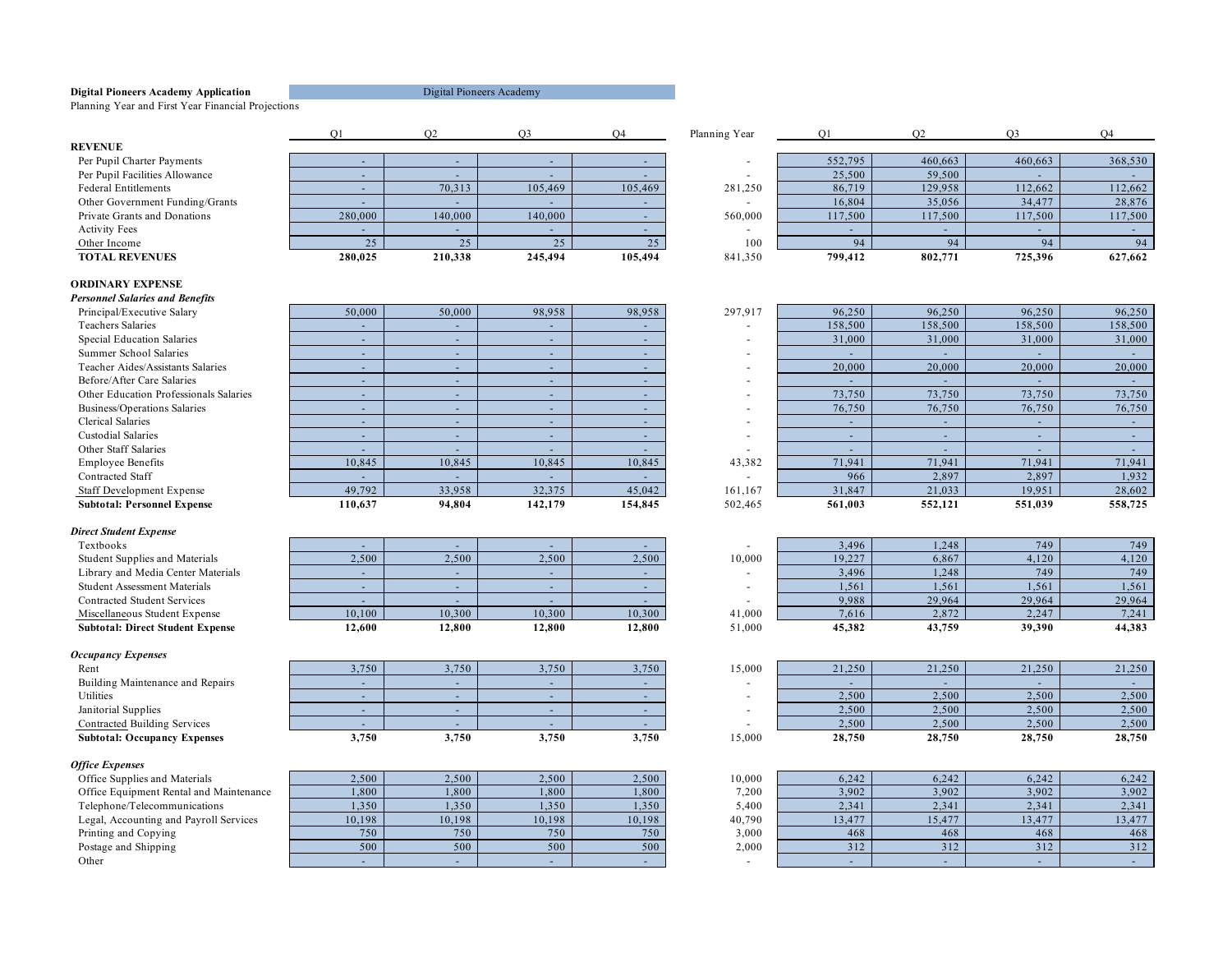Planning Year and First Year Financial Projections

|                                            | O <sub>1</sub> | O2                       | O <sub>3</sub> | O <sub>4</sub> | Planning Year | O <sub>1</sub> | O2                       | O <sub>3</sub>           | O <sub>4</sub> |
|--------------------------------------------|----------------|--------------------------|----------------|----------------|---------------|----------------|--------------------------|--------------------------|----------------|
| <b>Subtotal: Office Expenses</b>           | 17,098         | 17,098                   | 17,098         | 17,098         | 68,390        | 26,742         | 28,742                   | 26,742                   | 26,742         |
| <b>General Expenses</b>                    |                |                          |                |                |               |                |                          |                          |                |
| Insurance                                  | 625            | 625                      | 625            | 625            | 2,500         | 3,121          | 3,121                    | 3,121                    | 3,121          |
| Transportation                             | 250            | 250                      | 250            | 250            | 1,000         | 1,248          | 3,121                    | 3,121                    | 3,121          |
| Food Service                               | $\sim$         | $\sim$                   | $\sim$         | $\sim$         |               | 11,697         | 35,091                   | 35,091                   | 35,091         |
| Administration Fee (to PCSB)               | $\sim$         | $\sim$                   | $\sim$         | $\sim$         |               | 12,426         | 12,426                   | $\sim$                   | ×,             |
| Management Fee                             | $\sim$         |                          | $\sim$         | $\sim$         |               |                |                          | $\sim$                   |                |
| <b>Interest Expense</b>                    | $\sim$         | $\sim$                   | $\sim$         | $\sim$         |               | 6,750          | 6,750                    | 6,750                    | 6,750          |
| Other General Expense                      | 38,228         | 38,228                   | 38,228         | 38,228         | 152,914       | 15,191         | 15,191                   | 15,191                   | 15,191         |
| <b>Subtotal: General Expenses</b>          | 39,103         | 39,103                   | 39,103         | 39,103         | 156,414       | 50,434         | 75,700                   | 63,274                   | 63,274         |
| <b>TOTAL ORDINARY EXPENSES</b>             | 183,188        | 167,555                  | 214,930        | 227,596        | 793,269       | 712,311        | 729,072                  | 709,195                  | 721,875        |
| <b>NET ORDINARY INCOME</b>                 | 96,837         | 42,783                   | 30,564         | (122, 103)     | 48,081        | 87,101         | 73,698                   | 16,201                   | (94, 213)      |
| Depreciation Expense                       | 428            | 428                      | 428            | 428            | 1,712         | 12,275         | 12,275                   | 12,275                   | 12,275         |
| <b>NET INCOME</b>                          | 96,409         | 42,355                   | 30,136         | (122, 531)     | 46,369        | 74,825         | 61,423                   | 3,925                    | (106, 488)     |
| <b>CASH FLOWS</b>                          |                |                          |                |                |               |                |                          |                          |                |
| <b>Operating Activities</b>                |                |                          |                |                |               |                |                          |                          |                |
| Add Depreciation                           | 428            | 428                      | 428            | 428            | 1,712         | 12,275         | 12,275                   | 12,275                   | 12,275         |
| (Increase)/Decrease in Current Assets      | $\sim$         | $\sim$                   | $\sim$         | $\sim$         |               | $\sim$         | $\sim$                   | $\sim$                   | $\sim$         |
| Increase/(Decrease) in Current Liabilities | $\sim$         | $\sim$                   | $\sim$         | $\sim$         |               | ÷.             | $\overline{\phantom{a}}$ | $\sim$                   | $\sim$         |
| <b>Cash Flows from Operations</b>          | 96,837         | 42,783                   | 30,564         | (122, 103)     | 48,081        | 87,101         | 73,698                   | 16,201                   | (94, 213)      |
| <b>Investing Activities</b>                |                |                          |                |                |               |                |                          |                          |                |
| Purchase of property, plant and equipment  | (6,885)        | $\overline{\phantom{a}}$ | $\sim$         | $\sim$         | (6,885)       | (340,760)      | (150,000)                | (150,000)                | (150,000)      |
| Purchase of investment securities          | $\sim$         | $\sim$                   | $\sim$         | $\sim$         |               | ÷.             | $\overline{\phantom{a}}$ |                          | $\sim$         |
| Other investing activities                 |                |                          | $\sim$         |                |               |                |                          |                          |                |
| <b>Cash Flows from Investing</b>           | (6,885)        |                          | $\sim$         |                | (6,885)       | (340,760)      | (150,000)                | (150,000)                | (150,000)      |
| <b>Financing Activities</b>                |                |                          |                |                |               |                |                          |                          |                |
| Proceeds from loans                        | $\sim$         | $\sim$                   | $\sim$         | $\sim$         |               | $\sim$         | $\sim$                   | $\sim$                   | $\sim$         |
| Repayment of loans                         | $\sim$         | $\sim$                   | $\sim$         | $\sim$         |               | $\sim$         | $\sim$                   | $\sim$                   | $\sim$         |
| Other financing activities                 | $\sim$         | $\sim$                   | $\sim$         | $\sim$         |               | ÷              | $\sim$                   | $\overline{\phantom{a}}$ | $\sim$         |
| <b>Cash Flows from Investing</b>           | ÷.             |                          | $\sim$         |                |               | ÷.             | $\overline{\phantom{a}}$ | ÷                        |                |
| <b>NET CHANGE IN CASH</b>                  | 89,952         | 42,783                   | 30,564         | (122, 103)     | 41,196        | (253,660)      | (76, 302)                | (133,799)                | (244, 213)     |
| Cash, Beginning Balance                    |                | 89,952                   | 132,735        | 163,299        |               | 41,196         | (212, 463)               | (288, 765)               | (422, 564)     |
| Cash, Ending Balance                       | 89,952         | 132,735                  | 163,299        | 41,196         | 41,196        | (212, 463)     | (288, 765)               | (422, 564)               | (666, 777)     |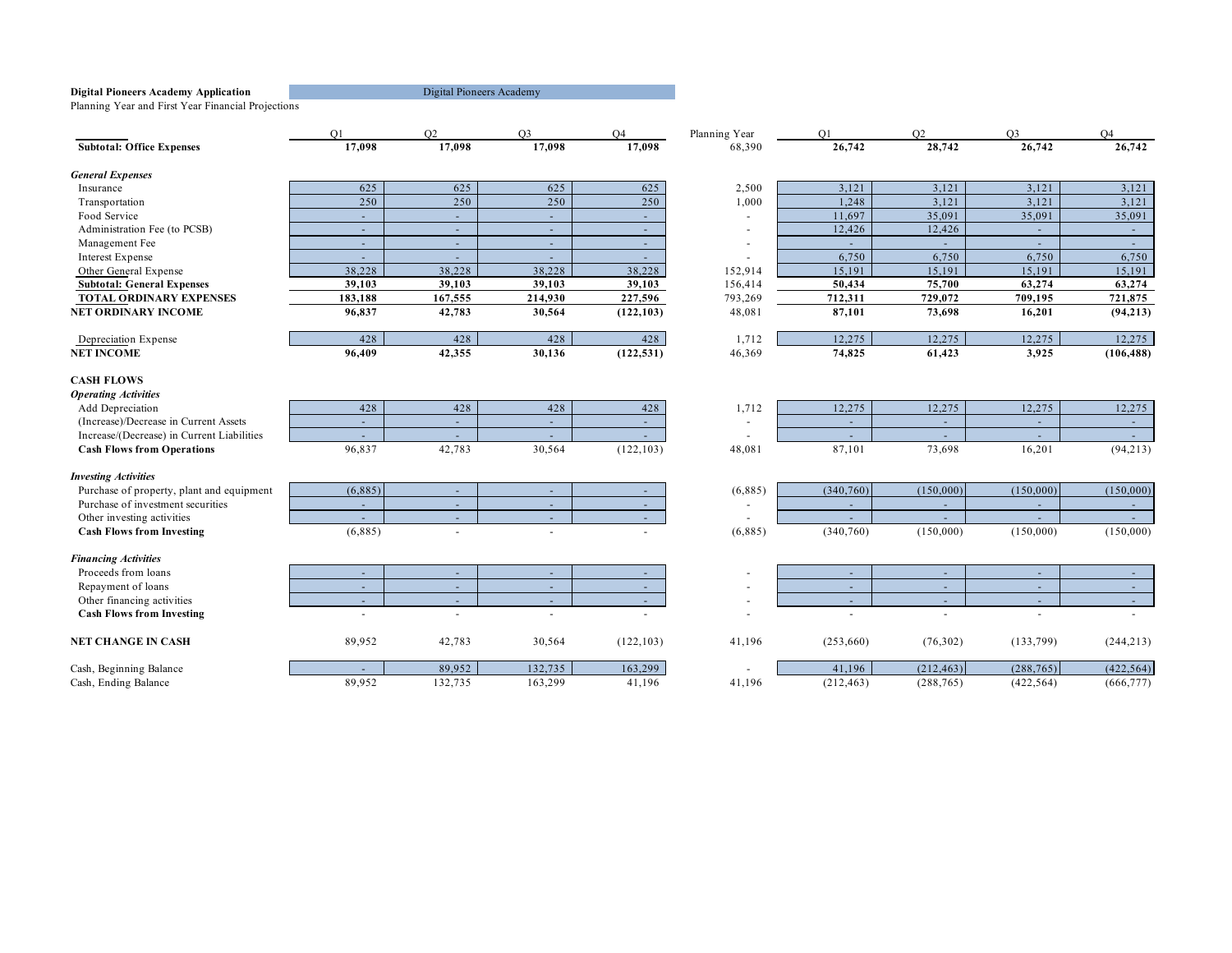Planning Year and First Year Financial Projection

|                                         | Year 1         |
|-----------------------------------------|----------------|
| <b>REVENUE</b>                          |                |
| Per Pupil Charter Payments              | 1,842,652      |
| Per Pupil Facilities Allowance          | 85,000         |
| <b>Federal Entitlements</b>             | 442,002        |
| Other Government Funding/Grants         | 115,213        |
| Private Grants and Donations            | 470,000        |
| <b>Activity Fees</b>                    | $\overline{a}$ |
| Other Income                            | 375            |
| <b>TOTAL REVENUES</b>                   | 2,955,241      |
| <b>ORDINARY EXPENSE</b>                 |                |
| <b>Personnel Salaries and Benefits</b>  |                |
| Principal/Executive Salary              | 385,000        |
| Teachers Salaries                       | 634,000        |
| Special Education Salaries              | 124,000        |
| Summer School Salaries                  | ٠              |
| Teacher Aides/Assistants Salaries       | 80,000         |
| Before/After Care Salaries              |                |
| Other Education Professionals Salaries  | 295,000        |
| Business/Operations Salaries            | 307,000        |
| <b>Clerical Salaries</b>                |                |
| <b>Custodial Salaries</b>               |                |
| Other Staff Salaries                    | L,             |
| <b>Employee Benefits</b>                | 287,764        |
| Contracted Staff                        | 8,692          |
| Staff Development Expense               | 101,433        |
| <b>Subtotal: Personnel Expense</b>      | 2,222,888      |
| <b>Direct Student Expense</b>           |                |
| Textbooks                               | 6,242          |
| Student Supplies and Materials          | 34,333         |
| Library and Media Center Materials      | 6,242          |
| <b>Student Assessment Materials</b>     | 6,242          |
| <b>Contracted Student Services</b>      | 99,878         |
| Miscellaneous Student Expense           | 19,976         |
| <b>Subtotal: Direct Student Expense</b> | 172,914        |
| <b>Occupancy Expenses</b>               |                |
| Rent                                    | 85,000         |
| Building Maintenance and Repairs        | ÷              |
| Utilities                               | 10,000         |
| Janitorial Supplies                     | 10,000         |
| Contracted Building Services            | 10,000         |
| <b>Subtotal: Occupancy Expenses</b>     | 115,000        |
| <b>Office Expenses</b>                  |                |
| Office Supplies and Materials           | 24,970         |
| Office Equipment Rental and Maintenance | 15,606         |
| Telephone/Telecommunications            | 9,364          |
| Legal, Accounting and Payroll Services  | 55,908         |
| Printing and Copying                    | 1,873          |
| Postage and Shipping                    | 1,248          |
| Other                                   | -              |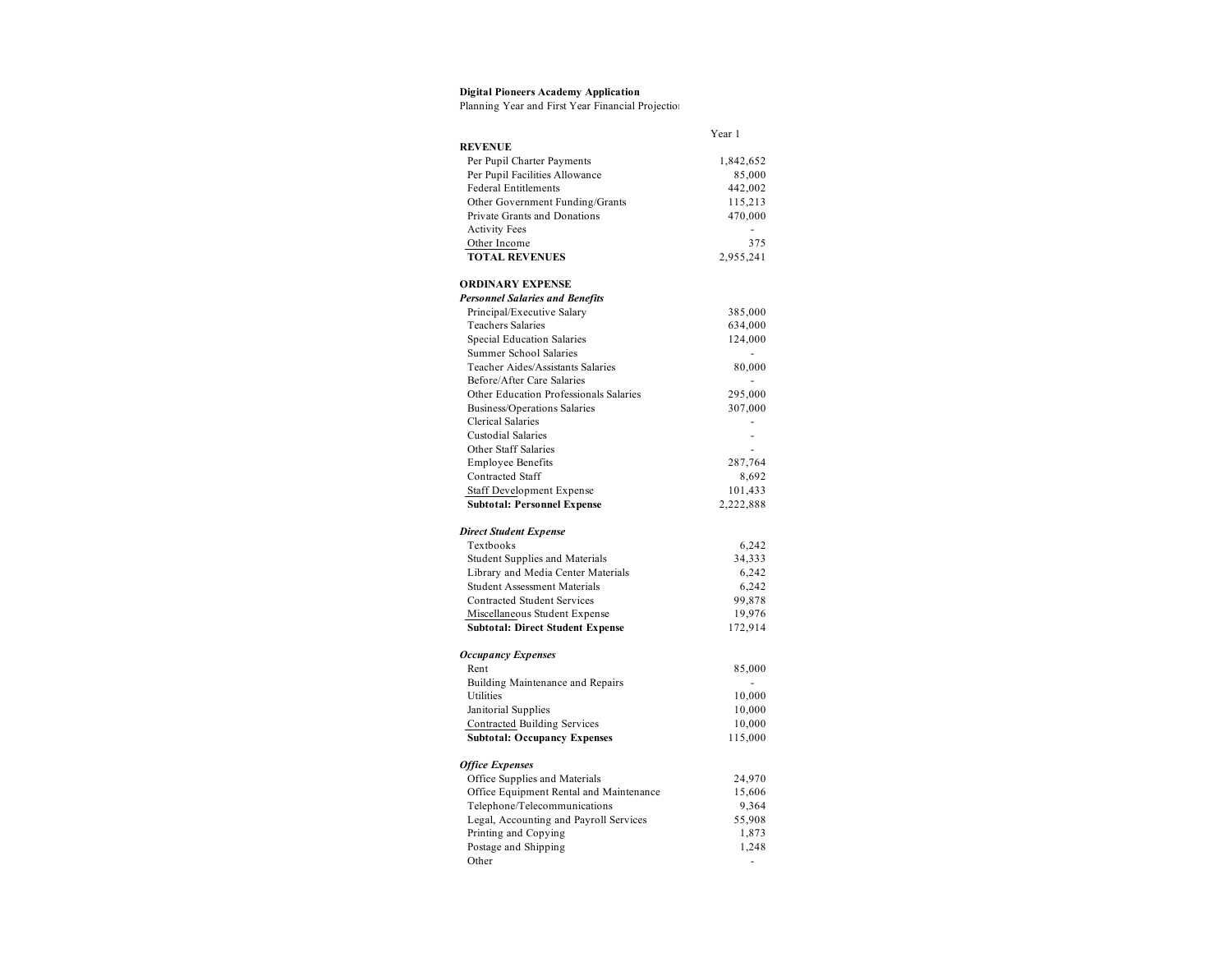Planning Year and First Year Financial Projection

|                                            | Year 1     |
|--------------------------------------------|------------|
| <b>Subtotal: Office Expenses</b>           | 108,968    |
| <b>General Expenses</b>                    |            |
| Insurance                                  | 12,485     |
| Transportation                             | 10,612     |
| Food Service                               | 116,969    |
| Administration Fee (to PCSB)               | 24,852     |
| Management Fee                             |            |
| <b>Interest Expense</b>                    | 27,000     |
| Other General Expense                      | 60,764     |
| <b>Subtotal: General Expenses</b>          | 252,683    |
| <b>TOTAL ORDINARY EXPENSES</b>             | 2,872,454  |
| <b>NET ORDINARY INCOME</b>                 | 82,787     |
| Depreciation Expense                       | 49,101     |
| <b>NET INCOME</b>                          | 33,686     |
| <b>CASH FLOWS</b>                          |            |
| <b>Operating Activities</b>                |            |
| Add Depreciation                           | 49,101     |
| (Increase)/Decrease in Current Assets      |            |
| Increase/(Decrease) in Current Liabilities |            |
| <b>Cash Flows from Operations</b>          | 82,787     |
| <b>Investing Activities</b>                |            |
| Purchase of property, plant and equipment  | (790, 760) |
| Purchase of investment securities          |            |
| Other investing activities                 |            |
| <b>Cash Flows from Investing</b>           | (790, 760) |
| <b>Financing Activities</b>                |            |
| Proceeds from loans                        |            |
| Repayment of loans                         |            |
| Other financing activities                 |            |
| <b>Cash Flows from Investing</b>           |            |
| NET CHANGE IN CASH                         | (707, 973) |
| Cash, Beginning Balance                    | 41,196     |
| Cash, Ending Balance                       | (666, 777) |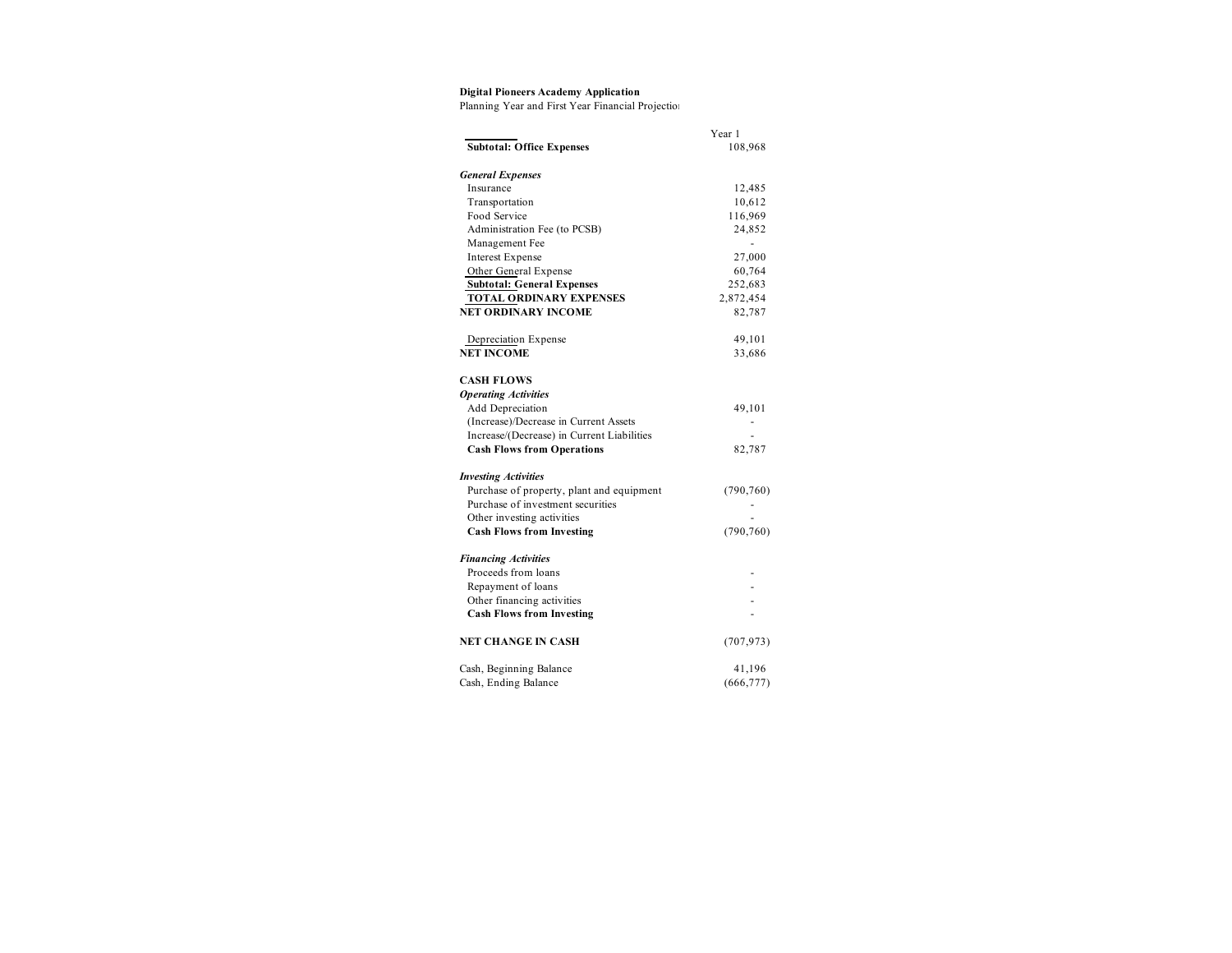# Summary Financials (IS2), v3.0

| <b>Income Statement</b>                     | SY12-13 | SY13-14 | SY14-15 | SY15-16 |
|---------------------------------------------|---------|---------|---------|---------|
| <b>Account</b>                              | Past    | Past    | Past    | Past    |
| Event                                       |         |         |         |         |
|                                             |         |         |         |         |
| <b>Students</b>                             |         |         |         |         |
| <b>Employees</b>                            |         |         |         |         |
| <b>Teachers</b>                             |         |         |         |         |
| <b>Other Curricular</b>                     |         |         |         |         |
| General and Admin                           |         |         |         |         |
| <b>Total Employees</b>                      |         |         |         |         |
| Revenue                                     |         |         |         |         |
| 04 · State and Local Revenue                |         |         |         |         |
| 05 · Federal Revenue                        |         |         |         |         |
| 06 · Private Revenue                        |         |         |         |         |
| <b>Total Revenue</b>                        |         |         |         |         |
| <b>Operating Expense</b>                    |         |         |         |         |
| 07 · Staff-Related Expense                  |         |         |         |         |
| 08 · Occupancy Expense                      |         |         |         |         |
| 09 · Student Expense                        |         |         |         |         |
| 09 · General & Admin                        |         |         |         |         |
| 09 · Contingency                            |         |         |         |         |
| <b>Total Operating Expense</b>              |         |         |         |         |
| <b>Net Operating Income</b>                 |         |         |         |         |
| Interest, Depreciation                      |         |         |         |         |
| 1X · Depreciation, Amortization, & Interest |         |         |         |         |
| <b>Total Expenses</b>                       |         |         |         |         |
| <b>Net Income</b>                           |         |         |         |         |
| <b>Adjustments To Cash Flow</b>             |         |         |         |         |
| <b>Operating Activities</b>                 |         |         |         |         |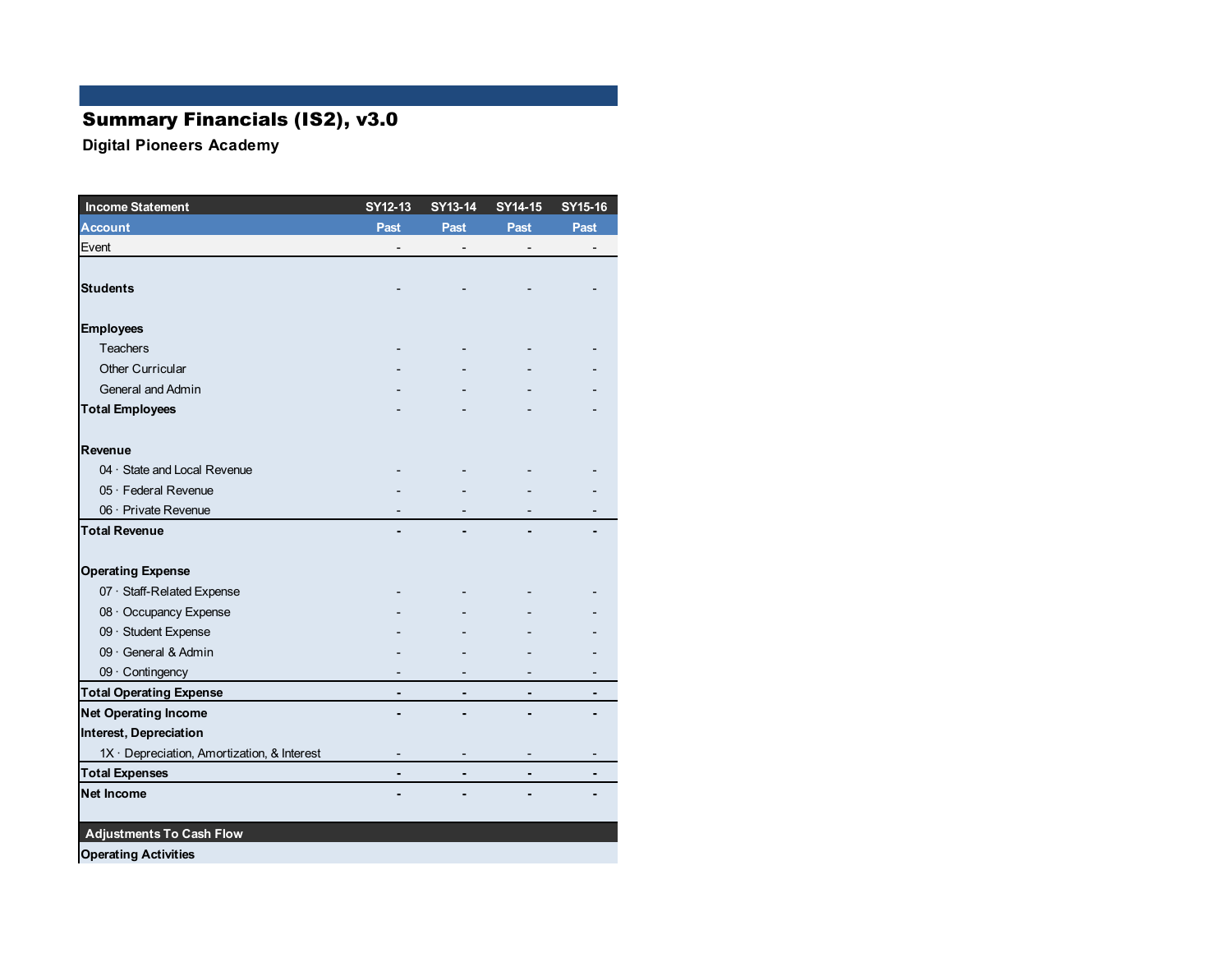| Net Income                 | - | $\overline{\phantom{0}}$ |  |
|----------------------------|---|--------------------------|--|
| Cash Flow Adjustments      | - | $\overline{\phantom{0}}$ |  |
| Net cash increase for year |   | $\blacksquare$           |  |

| <b>Cash Flow</b>           |                          |                          |                          |
|----------------------------|--------------------------|--------------------------|--------------------------|
| Beginning Cash Balance     |                          |                          |                          |
| <b>Ending Cash Balance</b> |                          |                          |                          |
|                            |                          |                          |                          |
| Monthly Expense            | $\overline{\phantom{a}}$ | $\overline{\phantom{0}}$ | $\overline{\phantom{0}}$ |
| Months of Cash             | #DIV/0!                  | #DIV/0!                  | #DIV/0!                  |

07 · Staff-Related Expense / Revenue

- 08 · Occupancy Expense / Revenue
- 09 · Student Expense / Revenue
- 09 · General & Admin / Revenue
- 09 · Contingency / Revenue

Cash Surplus %

Target cash surplus 5% Delta (negative needs additional cuts, positive needs additional costs)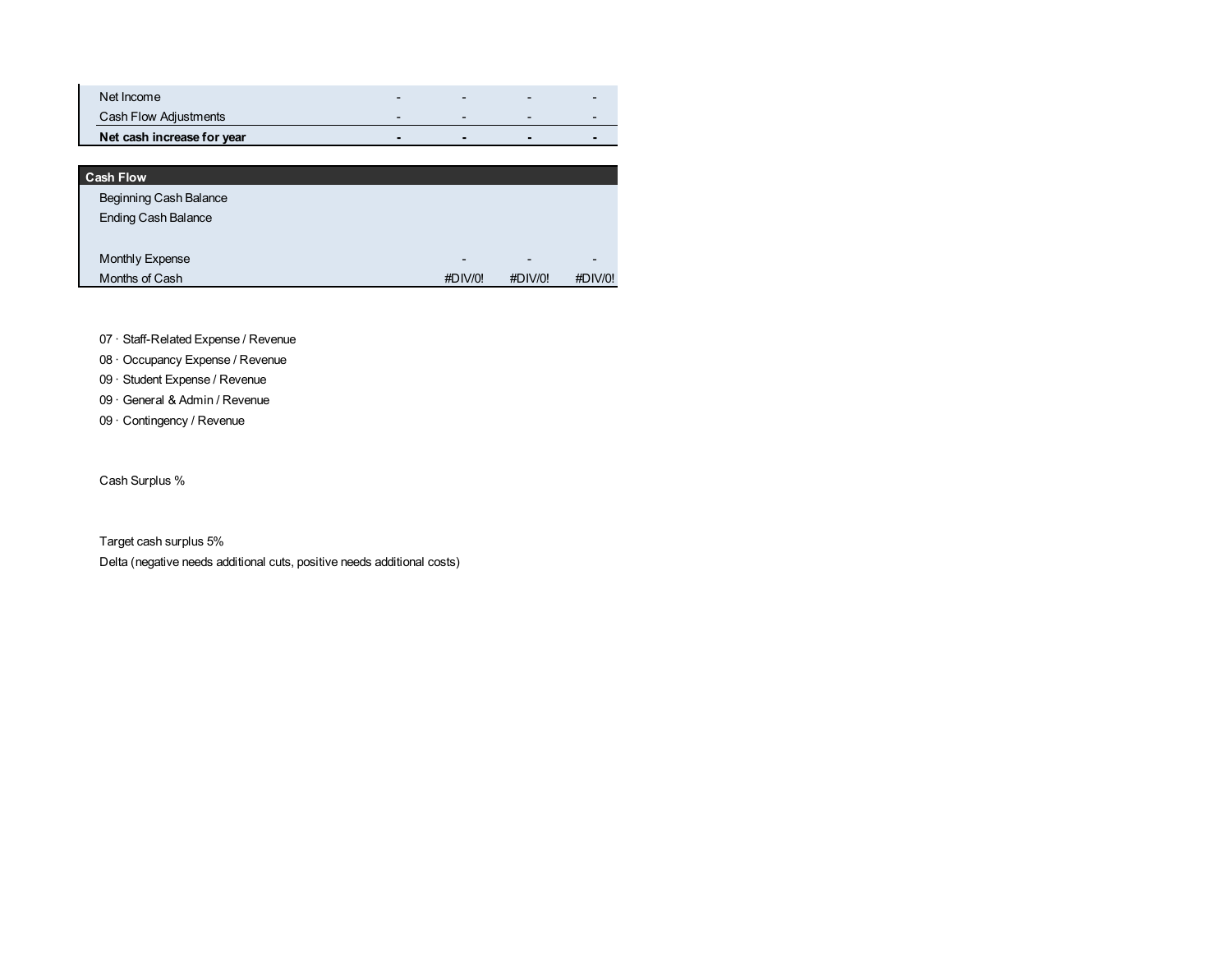# Detailed Financials (IS4), v3.0

| <b>Income Statement</b>                 | SY12-13 | SY13-14 | SY14-15 | SY15-16 |
|-----------------------------------------|---------|---------|---------|---------|
| Account                                 | Past    | Past    | Past    | Past    |
| Event                                   |         |         |         |         |
| Revenue                                 |         |         |         |         |
| 04 · State and Local Revenue            |         |         |         |         |
| 400 · Per-Pupil Operating Revenue       |         |         |         |         |
| 4000 · Per-pupil alloc                  |         |         |         |         |
| 4010 · Per-pupil SpEd alloc             |         |         |         |         |
| 4011 · Per-pupil SpEd ESY               |         |         |         |         |
| 4020 · Per-pupil LEP/NEP alloc          |         |         |         |         |
| 4030 · Per-pupil summer alloc           |         |         |         |         |
| 4040 · Per-pupil At Risk                |         |         |         |         |
| Total 400 · Per-Pupil Operating Revenue |         |         |         |         |
| 410 · Per-Pupil Facility Revenue        |         |         |         |         |
| 4100 · Per-pupil facility alloc         |         |         |         |         |
| Total 410 · Per-Pupil Facility Revenue  |         |         |         |         |
| 420 Other Local Revenue                 |         |         |         |         |
| 4200 · Local grants                     |         |         |         |         |
| $4210 \cdot$ Local programs             |         |         |         |         |
| Total 420 · Other Local Revenue         |         |         |         |         |
| Total 04 · State and Local Revenue      |         |         |         |         |
| 05 · Federal Revenue                    |         |         |         |         |
| $500 \cdot$ Federal Grants              |         |         |         |         |
| $5000 \cdot \text{NCLB}$ Title 1        |         |         |         |         |
| $5001 \cdot \text{NCLB}$ Title 2        |         |         |         |         |
| $5002 \cdot \text{NCLB}$ Title 3        |         |         |         |         |
| $5003 \cdot$ IDEA 611                   |         |         |         |         |
| $5004 \cdot$ IDEA 619                   |         |         |         |         |
| $5010 \cdot$ Title Vb grants            |         |         |         |         |
| 5030 · Competitive federal grants       |         |         |         |         |
| Total 500 · Federal Grants              |         |         |         |         |
| 510 · Federal Programs                  |         |         |         |         |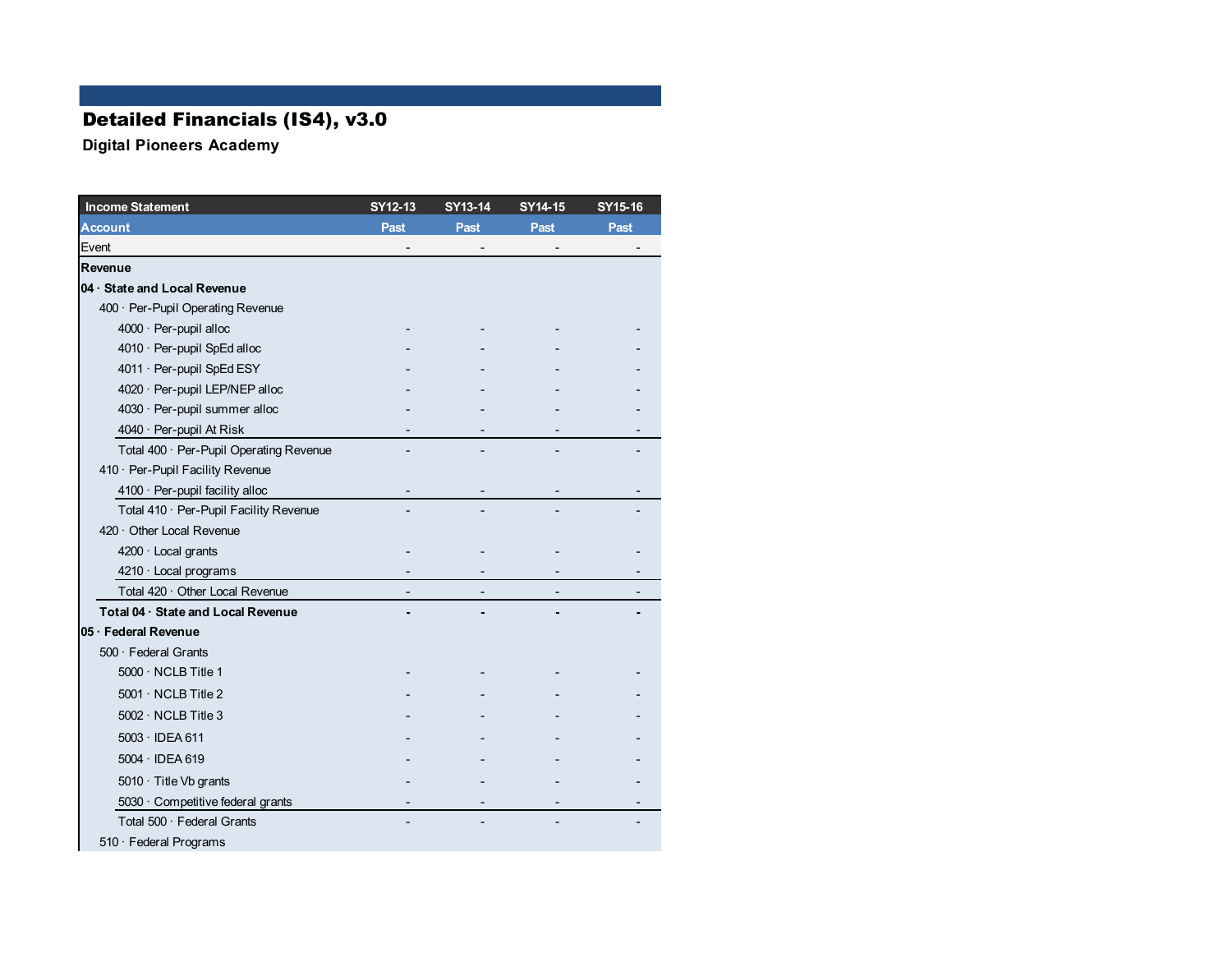| 5100 · National school lunch prog           |  |  |
|---------------------------------------------|--|--|
| 5103 Donated Federal Commodities            |  |  |
| 5104 · Fresh fruit & vegetables prog        |  |  |
| 5105 · Child & Adult Care Food Program      |  |  |
| $5110 \cdot E$ -rate program                |  |  |
| 5120 · Medicaid program                     |  |  |
| $5130 \cdot$ Child care subsidy program     |  |  |
| Total $510 \cdot$ Federal Programs          |  |  |
| Total 05 · Federal Revenue                  |  |  |
| 06 · Private Revenue                        |  |  |
| 600 · Private Grants                        |  |  |
| 6000 · Individual grants                    |  |  |
| 6010 · Corporate/business grants            |  |  |
| $6020 \cdot$ Foundation grants              |  |  |
| $6050 \cdot$ Capital grants                 |  |  |
| Total $600 \cdot$ Private Grants            |  |  |
| $620 \cdot$ Private Contributions           |  |  |
| $6200 \cdot$ Individual contributions       |  |  |
| $6205 \cdot$ Individual contributions restr |  |  |
| $6210 \cdot$ Corporate contributions        |  |  |
| $6220 \cdot$ Foundation contributions       |  |  |
| $6230 \cdot$ Special event contributions    |  |  |
| $6250 \cdot$ Capital campaign contributions |  |  |
| Total $620 \cdot$ Private Contributions     |  |  |
| 630 · Activity Fees                         |  |  |
| 6300 · Before care after care fees          |  |  |
| 6301 · Supplemental summer fees             |  |  |
| $6305 \cdot$ Other program fees             |  |  |
| $6320 \cdot$ Club & other fees              |  |  |
| $6310 \cdot$ Field trip fees                |  |  |
| Total 630 · Activity Fees                   |  |  |
| 640 · School Sales                          |  |  |
| $6400 \cdot$ Paid meals sales               |  |  |
| $6410 \cdot$ School store sales             |  |  |
| 6420 · Student/parent fundraising           |  |  |
| $6421 \cdot$ Student fundraising costs      |  |  |
| 6430 · Student uniform sales                |  |  |
| Total 640 · School Sales                    |  |  |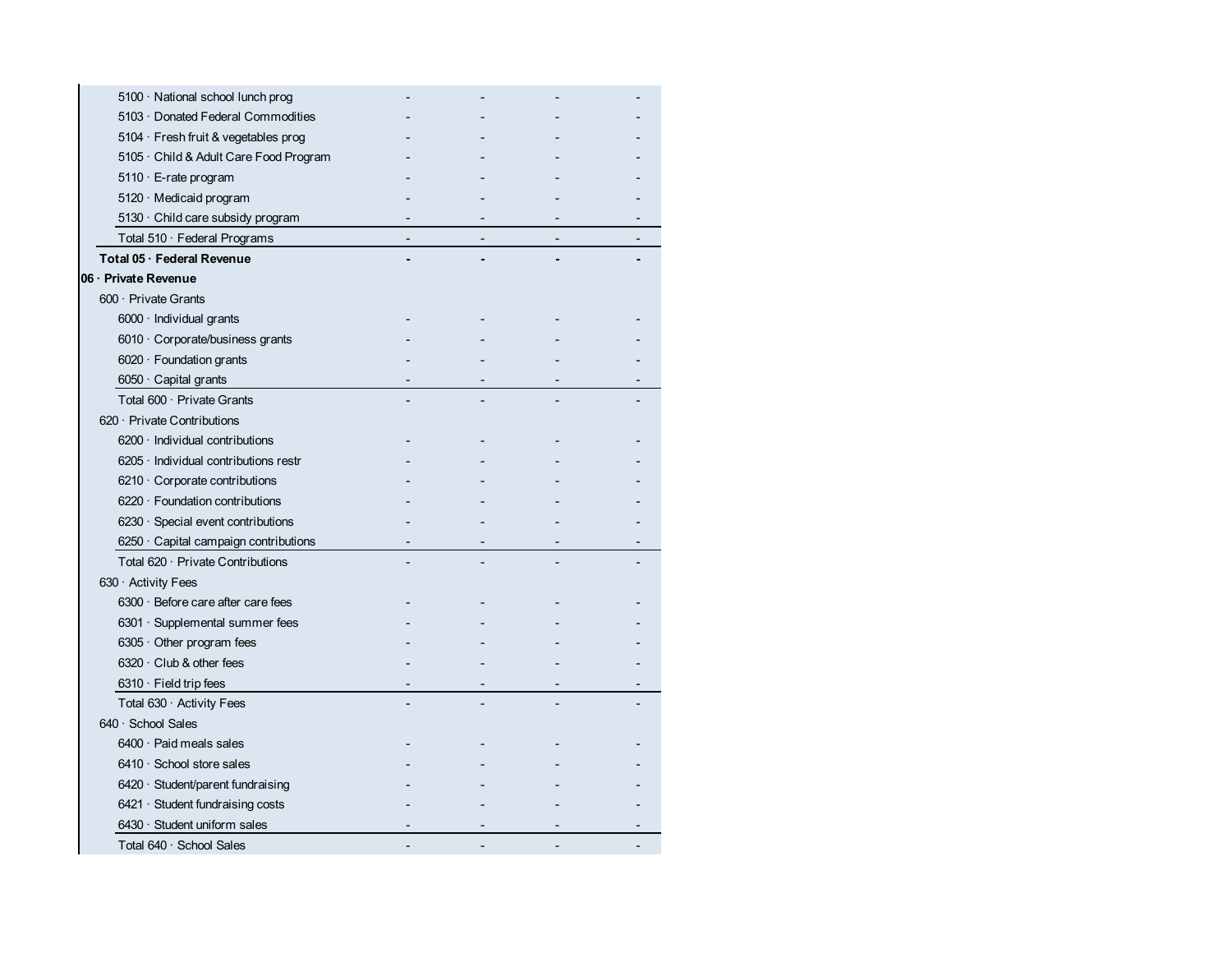| 650 · Additional Revenue                     |                |  |
|----------------------------------------------|----------------|--|
| $6500 \cdot$ Short-term investments          |                |  |
| $6510 \cdot$ Dividends & interest securities |                |  |
| $6520 \cdot$ Rental revenue                  |                |  |
| 6530 · Realized gains/losses                 |                |  |
| 6540 · Unrealized gains/losses               |                |  |
| $6550 \cdot$ Advertising revenue             |                |  |
| 6560 · Miscellaneous revenue                 |                |  |
| $6580 \cdot$ Tuition                         |                |  |
| Total 650 · Additional Revenue               |                |  |
| 670 Donated Revenue                          |                |  |
| 6700 Donated services revenue                |                |  |
| $6710 \cdot$ Donated products/goods revenue  |                |  |
| Total 670 · Donated Revenue                  |                |  |
| Total 06 · Private Revenue                   | $\blacksquare$ |  |
| <b>Total Revenue</b>                         |                |  |
|                                              |                |  |
| <b>Operating Expense</b>                     |                |  |
| 07 · Staff-Related Expense                   |                |  |
| 700 · Curricular Salaries                    |                |  |
| 7000 · Leadership salaries                   |                |  |
| 7010 $\cdot$ Teacher salaries                |                |  |
| $7011 \cdot SpEd$ salaries                   |                |  |
| $7012 \cdot$ ELL teacher salaries            |                |  |
| 7013 $\cdot$ Specials salaries               |                |  |
| 7014 $\cdot$ Substitute salaries             |                |  |
| 7019 · Teaching residents salaries           |                |  |
| 7020 · Teacher aides salaries                |                |  |
| $7030 \cdot$ Other curricular salaries       |                |  |
| $7080 \cdot$ Curricular stipends             |                |  |
| $7090 \cdot$ Curricular bonuses              |                |  |
| Total 700 · Curricular Salaries              |                |  |
| 710 · Supplemental Service Salaries          |                |  |
| $7100 \cdot$ Student support salaries        |                |  |
| $7110 \cdot$ Instr staff support salaries    |                |  |
| $7120 \cdot$ Clerical salaries               |                |  |
| 7130 · Business, operations salaries         |                |  |
| $7131 \cdot IT$ staff salaries               |                |  |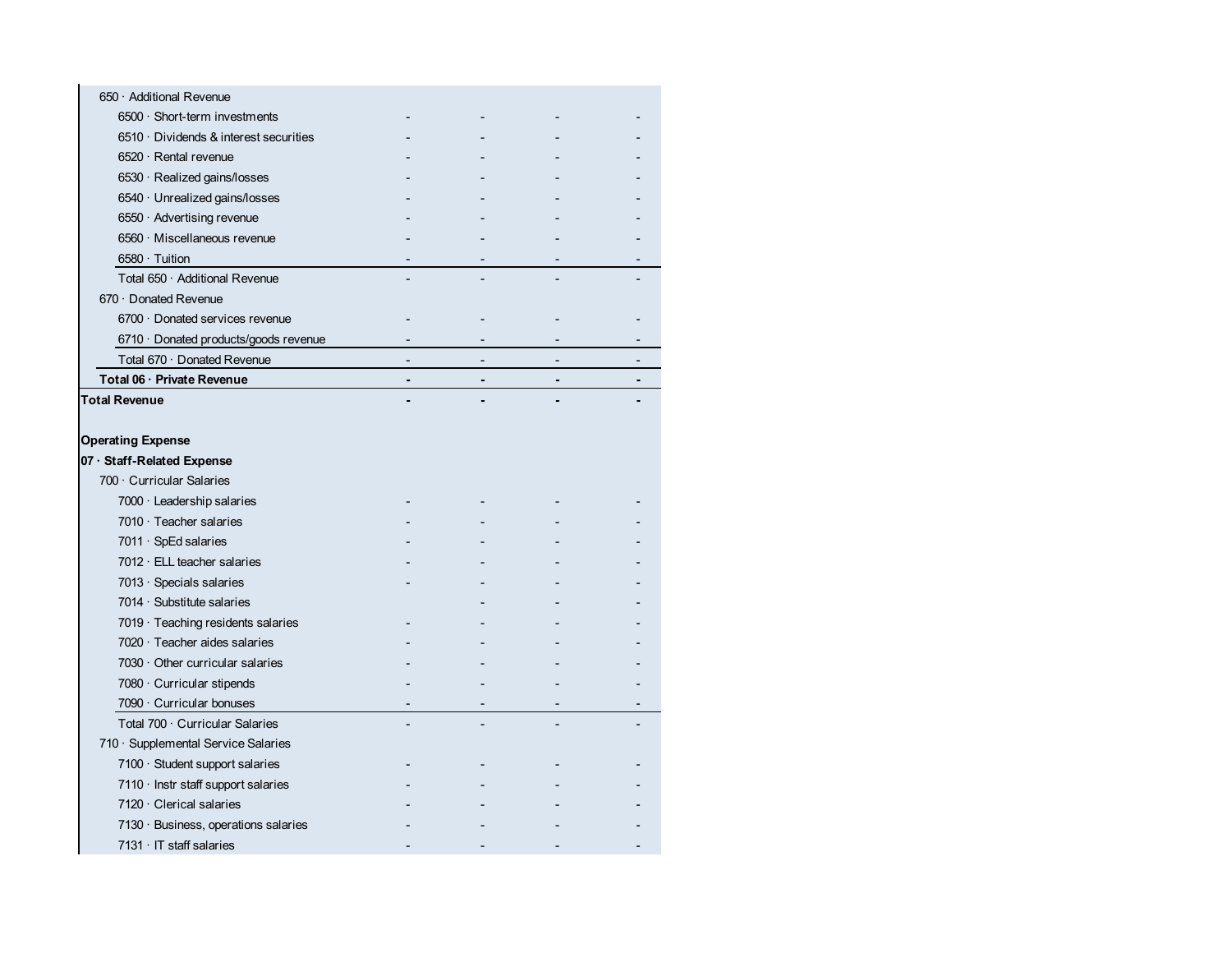| 7140 · Maintenance/custodial salaries        |  |  |
|----------------------------------------------|--|--|
| 7150 $\cdot$ Security salaries               |  |  |
| $7160 \cdot$ Other service salaries          |  |  |
| 7180 · Supplemental service stipends         |  |  |
| 7190 · Supplemental service bonuses          |  |  |
| Total 710 · Supplemental Service Salaries    |  |  |
| 720 · Supplemental Program Salaries          |  |  |
| $7200 \cdot$ Program leadership salaries     |  |  |
| $7210 \cdot$ Program staff salaries          |  |  |
| $7211 \cdot$ Before care after care salaries |  |  |
| $7212 \cdot$ Summer school salaries          |  |  |
| $7220 \cdot$ Staff program stipends          |  |  |
| $7280 \cdot$ Program stipends                |  |  |
| $7290 \cdot$ Program bonuses                 |  |  |
| Total 720 · Supplemental Program Salaries    |  |  |
| 730 Management/Development Salaries          |  |  |
| $7300 \cdot$ Executive salaries              |  |  |
| $7310 \cdot$ Development salaries            |  |  |
| 7380 · Executive bonuses                     |  |  |
|                                              |  |  |
| $7390 \cdot$ Development bonuses             |  |  |
| Total 730 · Management/Development Salari    |  |  |
| $740 \cdot$ Employee Benefits                |  |  |
| $7400 \cdot$ Retirement plan contrib         |  |  |
| $7405 \cdot$ DCPS Retirement plan contrib    |  |  |
| $7410 \cdot$ Health insurance                |  |  |
| $7420 \cdot$ Life and disability insurance   |  |  |
| 7430 · Section 125 plan                      |  |  |
| $7440 \cdot$ Travel stipends                 |  |  |
| $7450 \cdot$ Bonuses                         |  |  |
| 7455 $\cdot$ Leave (vacation)                |  |  |
| 7460 · Workers' comp insurance               |  |  |
| Total $740 \cdot$ Employee Benefits          |  |  |
| 750 · Payroll Taxes                          |  |  |
| $7500 \cdot$ Social security & medicare      |  |  |
| 7510 $\cdot$ State unemployment tax          |  |  |
| Total $750 \cdot$ Payroll Taxes              |  |  |
| 760 · Professional Development               |  |  |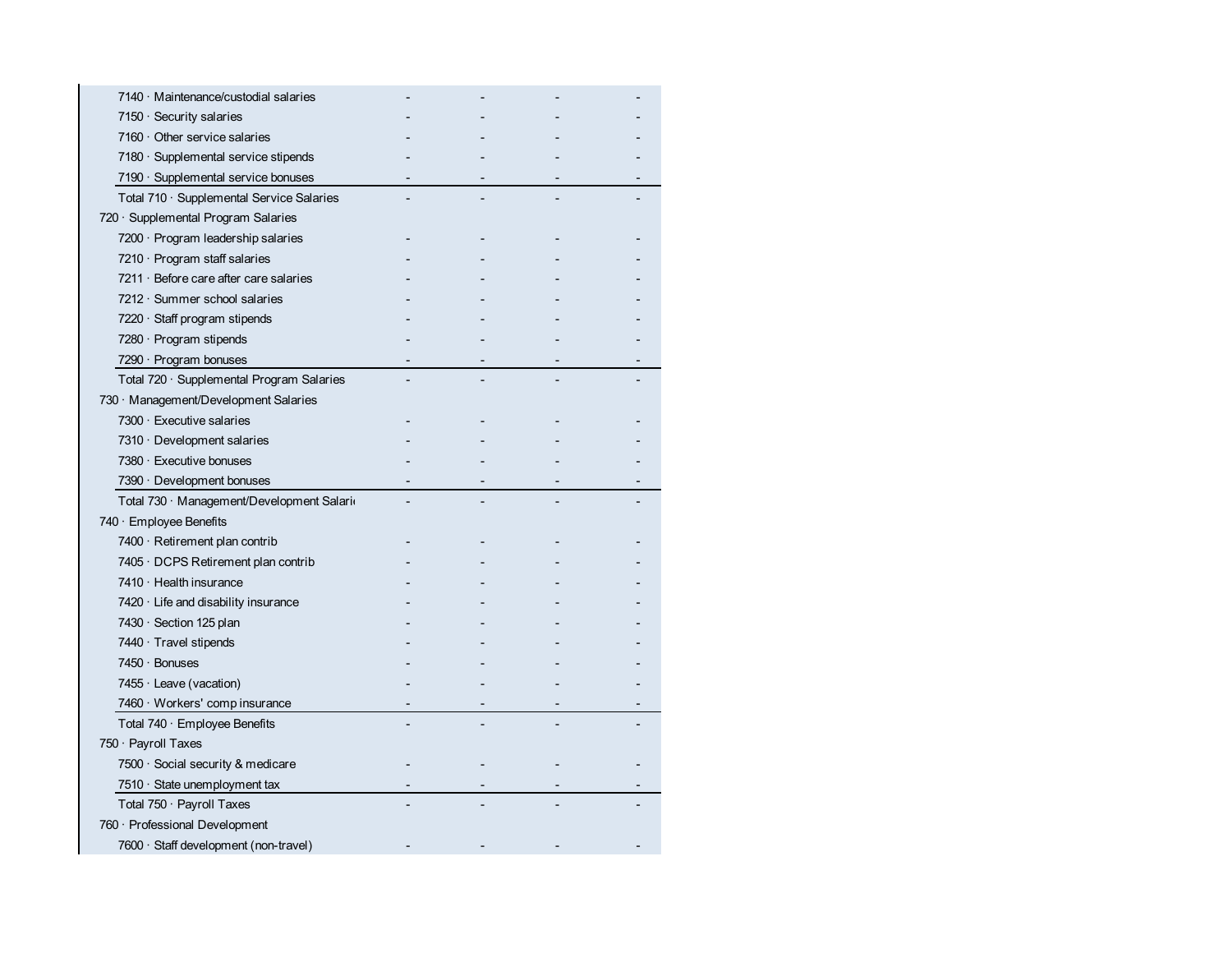| 7605 · Tuition reimbursement               |  |  |
|--------------------------------------------|--|--|
| 7610 · Staff development travel            |  |  |
| Total 760 · Professional Development       |  |  |
| 770 · Contracted Staff                     |  |  |
| 7700 · Substitute contract staff           |  |  |
| 7710 · Temporary contract help             |  |  |
| 7711 Curricular contract staff             |  |  |
| $7712 \cdot$ Sup service contract staff    |  |  |
| 7713 $\cdot$ Sup prog contract staff       |  |  |
| 7714 $\cdot$ Fundraising contract staff    |  |  |
| Total 770 · Contracted Staff               |  |  |
| 780 Other Staff Expense                    |  |  |
| 7800 · Staff recruiting                    |  |  |
| 7810 · Staff background checks             |  |  |
| 7820 $\cdot$ Staff meals, events, & awards |  |  |
| 7830 · Staff travel (non-development)      |  |  |
| Total 780 · Other Staff Expense            |  |  |
| Total 07 · Staff-Related Expense           |  |  |
| 08 · Occupancy Expense                     |  |  |
| 800 Occupancy Rent Expense                 |  |  |
| $8000 \cdot$ Rent                          |  |  |
| 8010 · Supplemental rent                   |  |  |
| 8020 · Real estate taxes                   |  |  |
| Total 800 · Occupancy Rent Expense         |  |  |
| 810 · Occupancy Service Expense            |  |  |
| 8100 · Utilities & garbage removal         |  |  |
| 8110 Contracted building services          |  |  |
| $8120 \cdot$ Maintenance and repairs       |  |  |
| 8130 · Janitorial supplies                 |  |  |
| 8140 · Facility consulting fees            |  |  |
| Total 810 Occupancy Service Expense        |  |  |
| Total 08 · Occupancy Expense               |  |  |
| 09 · Additional Expense                    |  |  |
| 900 · Direct Student Expense               |  |  |
| 9000 · Student supplies, snacks            |  |  |
| 9010 · Student assessment materials        |  |  |
| $9020 \cdot$ Student textbooks             |  |  |
| 9030 · Student uniforms                    |  |  |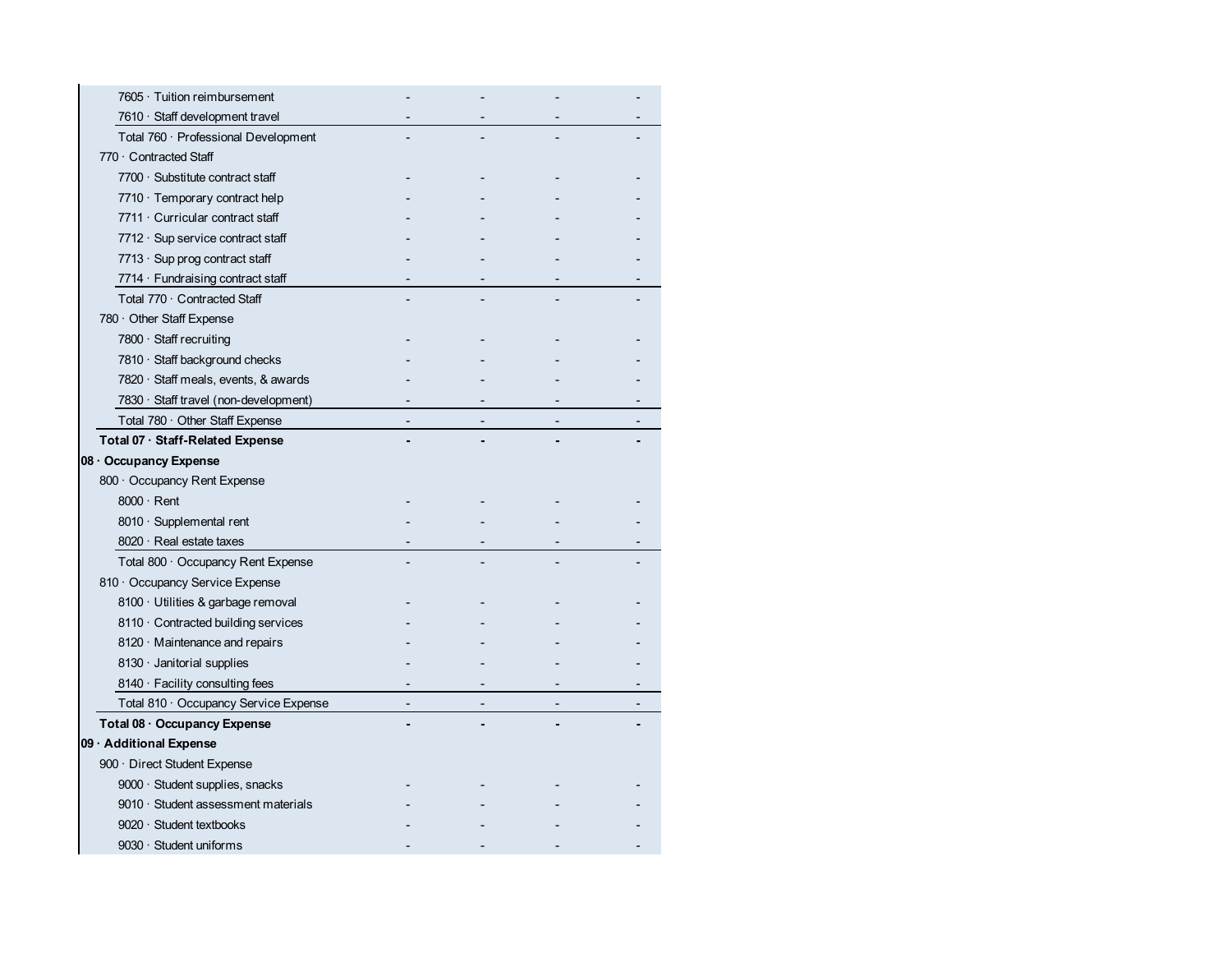| 9040 · Library & media materials            |  |  |
|---------------------------------------------|--|--|
| 9050 · Contracted instruction fees          |  |  |
| 9051 · Contracted SpEd instruction          |  |  |
| 9052 Contracted SES instruction             |  |  |
| 9060 · Food service fees                    |  |  |
| $9070 \cdot$ Student field trips            |  |  |
| 9074 · Student transportation               |  |  |
| $9080 \cdot$ Student recruiting             |  |  |
| $9085 \cdot$ Student events                 |  |  |
| $9090 \cdot$ Other student expenses         |  |  |
| 9091 Translation services                   |  |  |
| 9092 · After care                           |  |  |
| Total 900 · Direct Student Expense          |  |  |
| 910 · Office Expense                        |  |  |
| $9100 \cdot$ Office supplies                |  |  |
| 9110 · Copier rental & services             |  |  |
| 9111 · Non-copier equipment rental          |  |  |
| 9120 $\cdot$ Telephone & telecommunications |  |  |
| 9130 · Postage, shipping, delivery          |  |  |
|                                             |  |  |
| 9140 · External printing                    |  |  |
| Total 910 · Office Expense                  |  |  |
| 920 · Business Expense                      |  |  |
| $9200 \cdot$ Business insurance             |  |  |
| $9210 \cdot$ Authorizer fees                |  |  |
| $9220 \cdot$ Management fees                |  |  |
| 9230 · Accounting, auditing, payroll        |  |  |
| $9240 \cdot$ Legal fees                     |  |  |
| 9250 · Instr design & eval fees             |  |  |
| 9260 · Computer support fees                |  |  |
| $9270 \cdot$ Fundraising fees               |  |  |
| $9280 \cdot$ Other professional fees        |  |  |
| $9290 \cdot$ Other expenses                 |  |  |
| Total 920 · Business Expense                |  |  |
| 930 · Dues, Fees, & Losses                  |  |  |
| 9300 · Dues, fees, and fines                |  |  |
| 9310 · Loss/theft of asset                  |  |  |
| 9320 · Bad debts, pledges                   |  |  |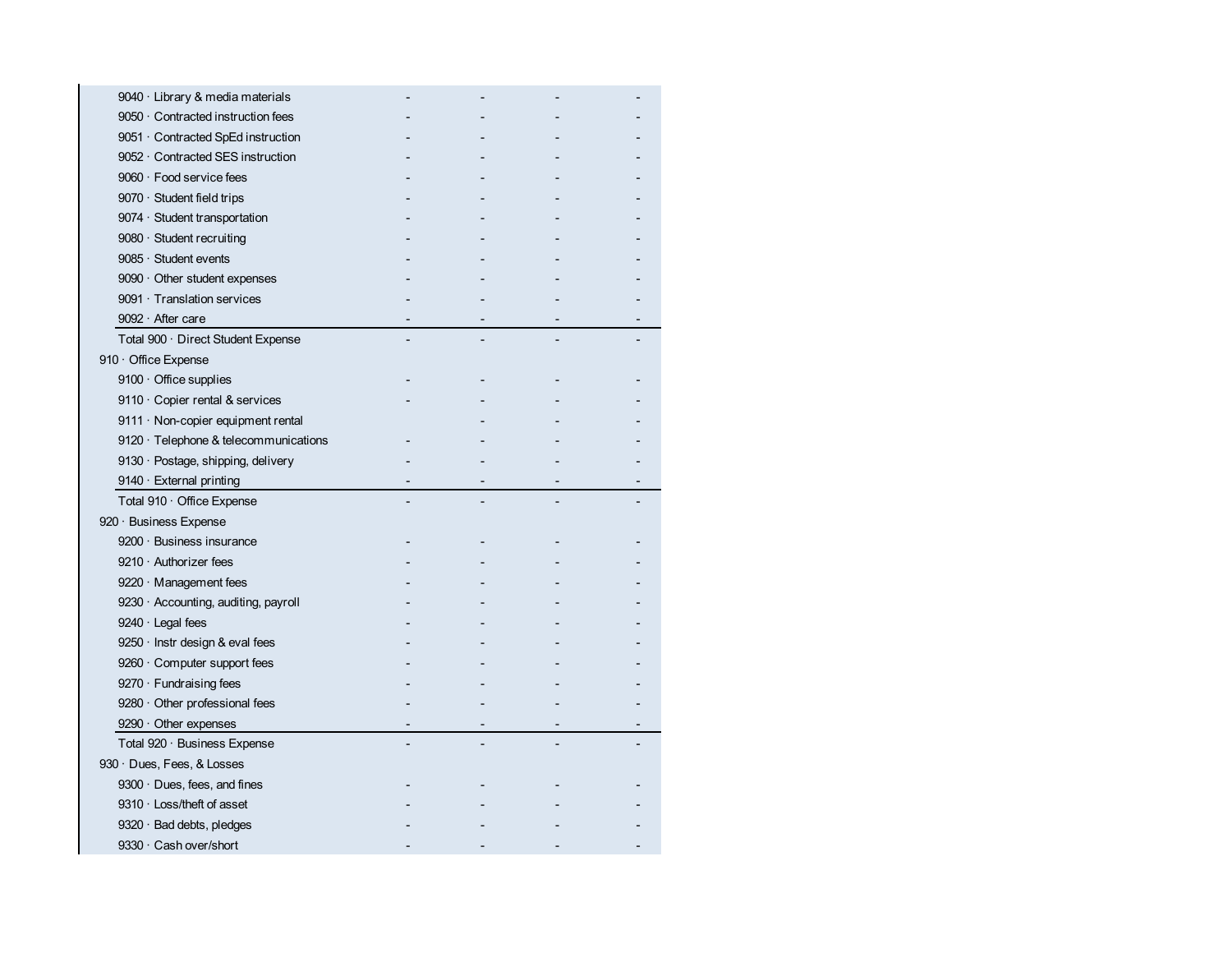| Total 930 · Dues, Fees, & Losses           |  |  |
|--------------------------------------------|--|--|
| 940 Donated Expense                        |  |  |
| 9400 Donated services expense              |  |  |
| 9410 Donated products/goods expense        |  |  |
| Total 940 · Donated Expense                |  |  |
| 990 Operating Contingency                  |  |  |
| 9900 · Unforeseen expenses                 |  |  |
| $9910 \cdot$ Building reserves             |  |  |
| Total 990 · Operating Contingency          |  |  |
| Total 09 · Additional Expense              |  |  |
| Total Operating Expense                    |  |  |
| Net Operating Income                       |  |  |
| Interest, Depreciation                     |  |  |
| $11000 \cdot$ Operating asset depreciation |  |  |
| $11010 \cdot$ Facility asset depreciation  |  |  |
| 11020 $\cdot$ Amortization expense         |  |  |
| $12000 \cdot$ Interest payments            |  |  |
| Total Interest, Depreciation               |  |  |
| <b>Total Expenses</b>                      |  |  |
| Net Income                                 |  |  |
|                                            |  |  |
| <b>Adjustments To Cash Flow</b>            |  |  |
| <b>Operating Activities</b>                |  |  |
| Net Income                                 |  |  |
| $1120 \cdot$ Other local receivable        |  |  |
| 1200 · NCLB receivable                     |  |  |
| $1201 \cdot$ IDEA receivable               |  |  |
| 1210 · Title Vb receivable                 |  |  |
| 1230 · Comp federal grants receivable      |  |  |
| $1240 \cdot$ National food prog receivable |  |  |
| 1300 · Grants receivable                   |  |  |
| $1400 \cdot$ Prepaid expenses              |  |  |
| $1410 \cdot$ Deposits                      |  |  |
| $2000 \cdot$ Current payable               |  |  |
| $2001 \cdot$ AnyBill payable               |  |  |
| $2200 \cdot$ Accrued salaries              |  |  |
| $2220 \cdot$ Accrued employee benefits     |  |  |
| $2240 \cdot$ Other accrued expenses        |  |  |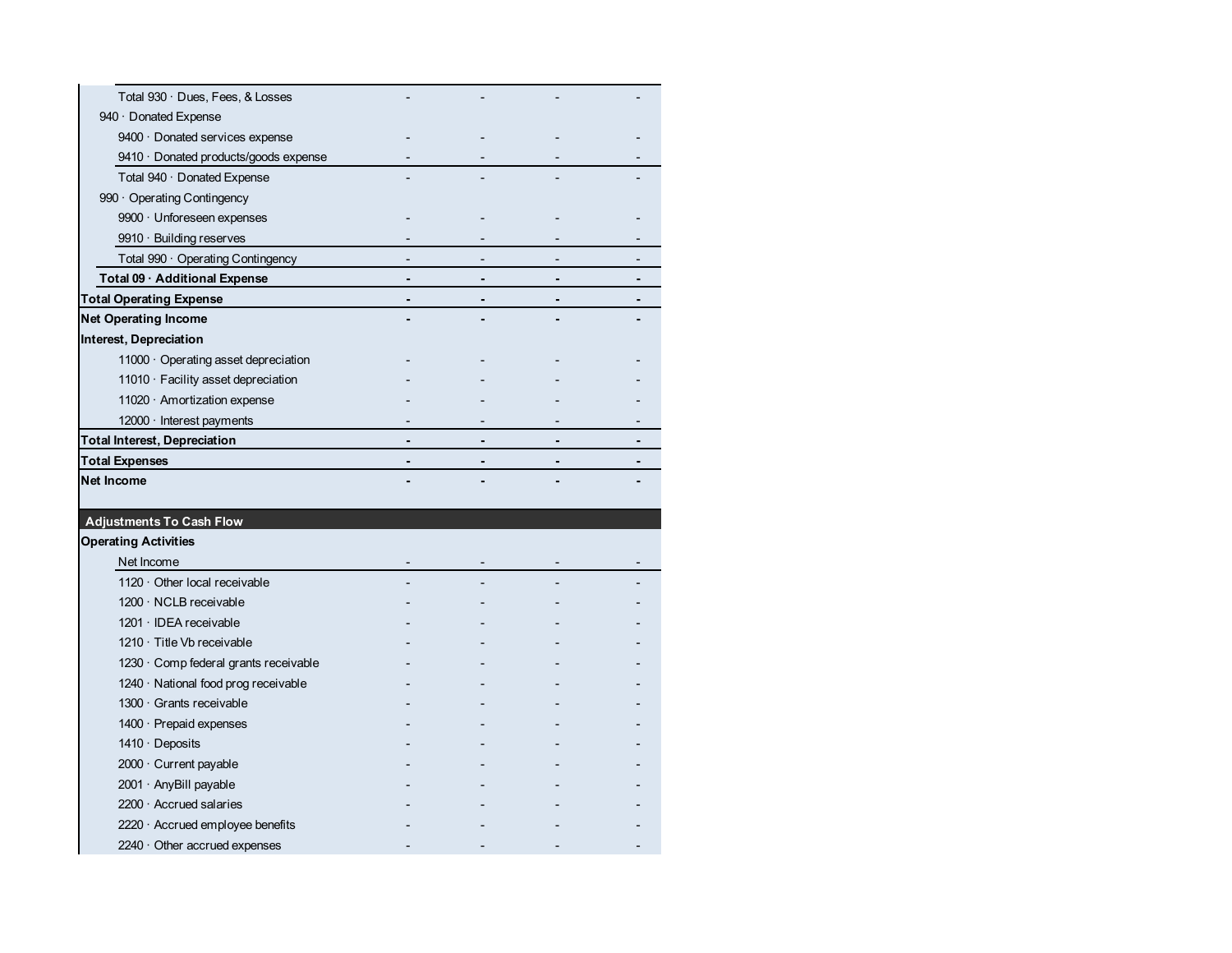| 2360 · EE pension payable                   |  |  |
|---------------------------------------------|--|--|
| 2370 · ER pension payable                   |  |  |
| 2400 · Unearned per-pupil revenue           |  |  |
| 2530 · Other short-term liabilities         |  |  |
| Net Cash Provided by Op Activities, less NI |  |  |
| <b>Investing Activities</b>                 |  |  |
| $1600 \cdot \text{FF}8E$                    |  |  |
| 1620 · Computers                            |  |  |
| 1700 · Accum depr FF&E                      |  |  |
| 1720 · Accum depr computers                 |  |  |
| $1800 \cdot$ Land                           |  |  |
| 1810 · Buildings, building improvement      |  |  |
| 1820 · Construction in progress             |  |  |
| 1830 · Leasehold improvements               |  |  |
| $1840 \cdot$ Loan costs                     |  |  |
| 1850 · Construction, outside project        |  |  |
| 1880 · Membership interests                 |  |  |
| 1900 · Accum depr buildings                 |  |  |
| 1910 $\cdot$ Accum amort lease imp          |  |  |
| Net cash provided by investing activities   |  |  |
| <b>Financing Activities</b>                 |  |  |
| $2600 \cdot$ Senior Debt                    |  |  |
| $2610 \cdot$ Sub Debt                       |  |  |
| 2620 · Capital leases                       |  |  |
| 2630 · Other long-term liabilities          |  |  |
| 280 · Sublease obligation                   |  |  |
| Net cash provided by financing activities   |  |  |
| Net cash increase for year                  |  |  |
|                                             |  |  |
| <b>Cash Flow</b>                            |  |  |
| Beginning Cash Balance                      |  |  |

| Beginning Cash Balance     |                          |                          |         |
|----------------------------|--------------------------|--------------------------|---------|
| <b>Ending Cash Balance</b> |                          |                          |         |
|                            |                          |                          |         |
| Monthly Expense            | $\overline{\phantom{0}}$ | $\overline{\phantom{0}}$ |         |
| Months of Cash             | #DIV/0!                  | #DIV/0!                  | #DIV/0! |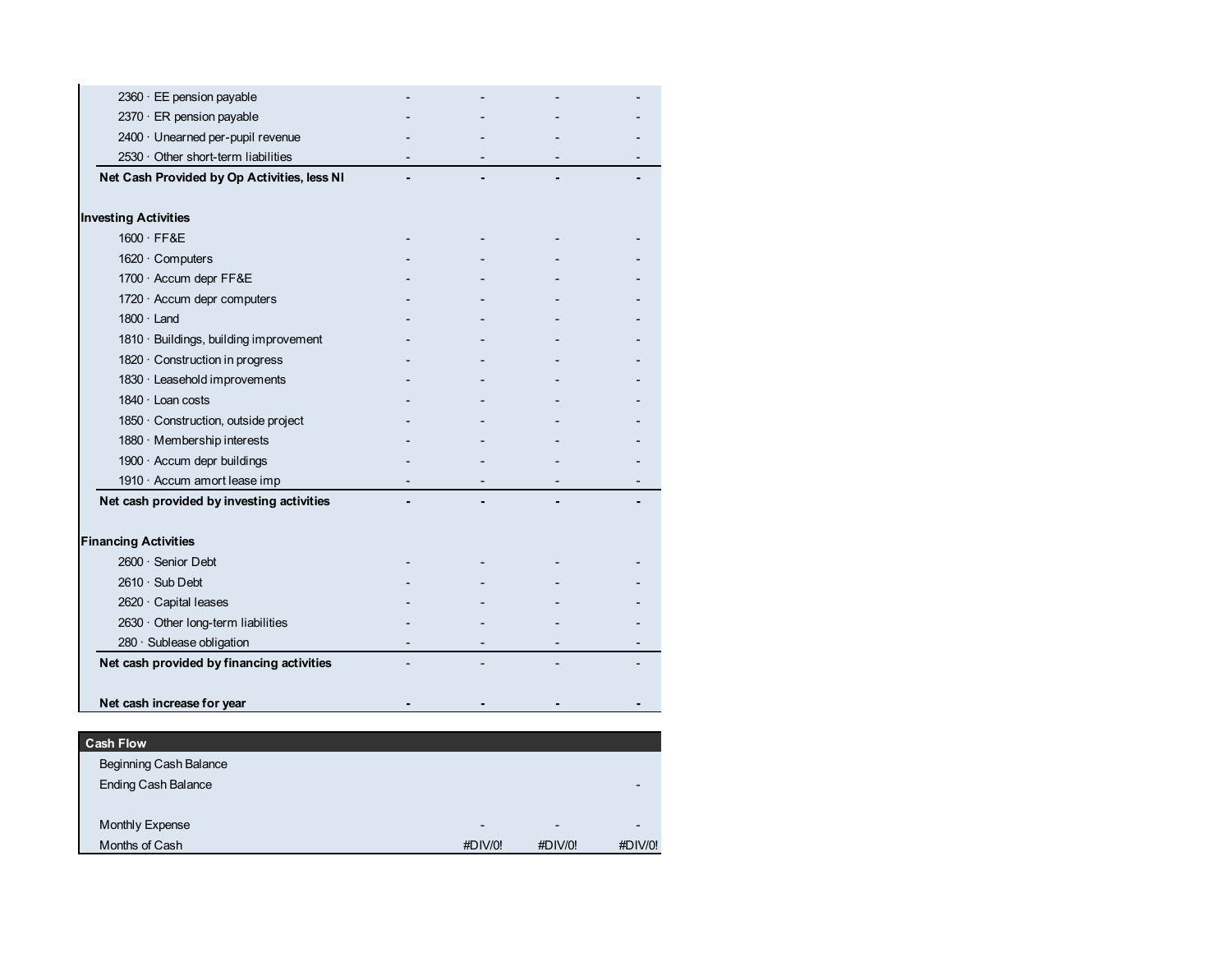# Student Population, v3.0

| <b>Description</b>      | SY12-13                  | SY13-14                  | SY14-15                  | SY15-16                  | SY16-17                  | <b>SY17-18</b> | SY18-19         | SY19-20         | SY20-21         | SY21-22                  |                          | SY22-23 Comment |
|-------------------------|--------------------------|--------------------------|--------------------------|--------------------------|--------------------------|----------------|-----------------|-----------------|-----------------|--------------------------|--------------------------|-----------------|
|                         | Past                     | Past                     | Past                     | Past                     | <b>Current</b>           | <b>Future</b>  | <b>Future</b>   | <b>Future</b>   | <b>Future</b>   | <b>Future</b>            | <b>Future</b>            |                 |
| Event                   | $\overline{\phantom{0}}$ | $\overline{\phantom{0}}$ | $\overline{\phantom{0}}$ | $\overline{\phantom{a}}$ | $\overline{\phantom{0}}$ | PY             | OY <sub>1</sub> | OY <sub>2</sub> | OY <sub>3</sub> | OY4                      | OY <sub>5</sub>          |                 |
|                         |                          |                          |                          |                          |                          |                |                 |                 |                 |                          |                          |                 |
| <b>Classrooms</b>       |                          |                          |                          |                          |                          |                |                 |                 |                 |                          |                          |                 |
| <b>Total Classrooms</b> |                          |                          |                          |                          |                          |                | 6.00            | 10.00           | 14.00           | 14.00                    | 14.00                    |                 |
| New Classrooms          |                          |                          | $\overline{\phantom{0}}$ | $\overline{\phantom{a}}$ | $\overline{\phantom{a}}$ | $\sim$         | 6.00            | 4.00            | 4.00            | $\overline{\phantom{0}}$ | $\overline{\phantom{a}}$ |                 |
| Growth                  |                          |                          | #DIV/0!                  | #DIV/0!                  | #DIV/0!                  | #DIV/0!        | #DIV/0!         | 1.67            | 1.40            | 1.00                     | 1.00                     |                 |

| <b>Students</b>                                      |        |  |   |                |         |                |        |        |        |                          |  |
|------------------------------------------------------|--------|--|---|----------------|---------|----------------|--------|--------|--------|--------------------------|--|
|                                                      |        |  |   |                |         |                |        |        |        |                          |  |
| Students - By Grade<br>PS                            |        |  |   |                |         |                |        |        |        |                          |  |
| PK                                                   |        |  |   |                |         |                |        |        |        |                          |  |
| K 1st 2nd 3rd<br>3rd 4th 5th<br>6th 7th 8th 9th 10th |        |  |   |                |         |                |        |        |        |                          |  |
|                                                      |        |  |   |                |         |                |        |        |        |                          |  |
|                                                      |        |  |   |                |         |                |        |        |        |                          |  |
|                                                      |        |  |   |                |         |                |        |        |        |                          |  |
|                                                      |        |  |   |                |         |                |        |        |        | $\blacksquare$           |  |
|                                                      |        |  |   |                |         |                |        |        |        | ٠                        |  |
|                                                      |        |  |   |                |         | 120            | 120    | 120    | 120    | 120                      |  |
|                                                      |        |  |   |                |         | $\blacksquare$ | 120    | 120    | 120    | 120                      |  |
|                                                      |        |  |   |                |         |                | ٠      | 120    | 120    | 120                      |  |
|                                                      |        |  |   |                |         |                |        |        |        | ٠                        |  |
|                                                      |        |  |   |                |         |                |        |        |        |                          |  |
| 11th                                                 |        |  |   |                |         |                |        |        |        |                          |  |
| 12th<br>Adult                                        | $\sim$ |  | ۰ | $\blacksquare$ |         | $\blacksquare$ | $\sim$ | $\sim$ | ٠      | $\sim$                   |  |
|                                                      |        |  |   |                |         |                |        |        |        |                          |  |
| <b>Students - Totals and Growth</b>                  |        |  |   |                |         |                |        |        |        |                          |  |
| <b>Students</b>                                      |        |  |   |                |         | 120            | 240    | 360    | 360    | 360                      |  |
| Student Incr                                         |        |  |   |                |         | 120.0          | 120.0  | 120.0  | $\sim$ | $\overline{\phantom{a}}$ |  |
| Student Growth                                       |        |  |   | #DIV/0!        | #DIV/0! | #DIV/0!        | 2.00   | 1.50   | 1.00   | 1.00                     |  |
| Student Growth & Inflation                           |        |  |   | #DIV/0!        | #DIV/0! | #DIV/0!        | 2.04   | 1.53   | 1.02   | 1.02                     |  |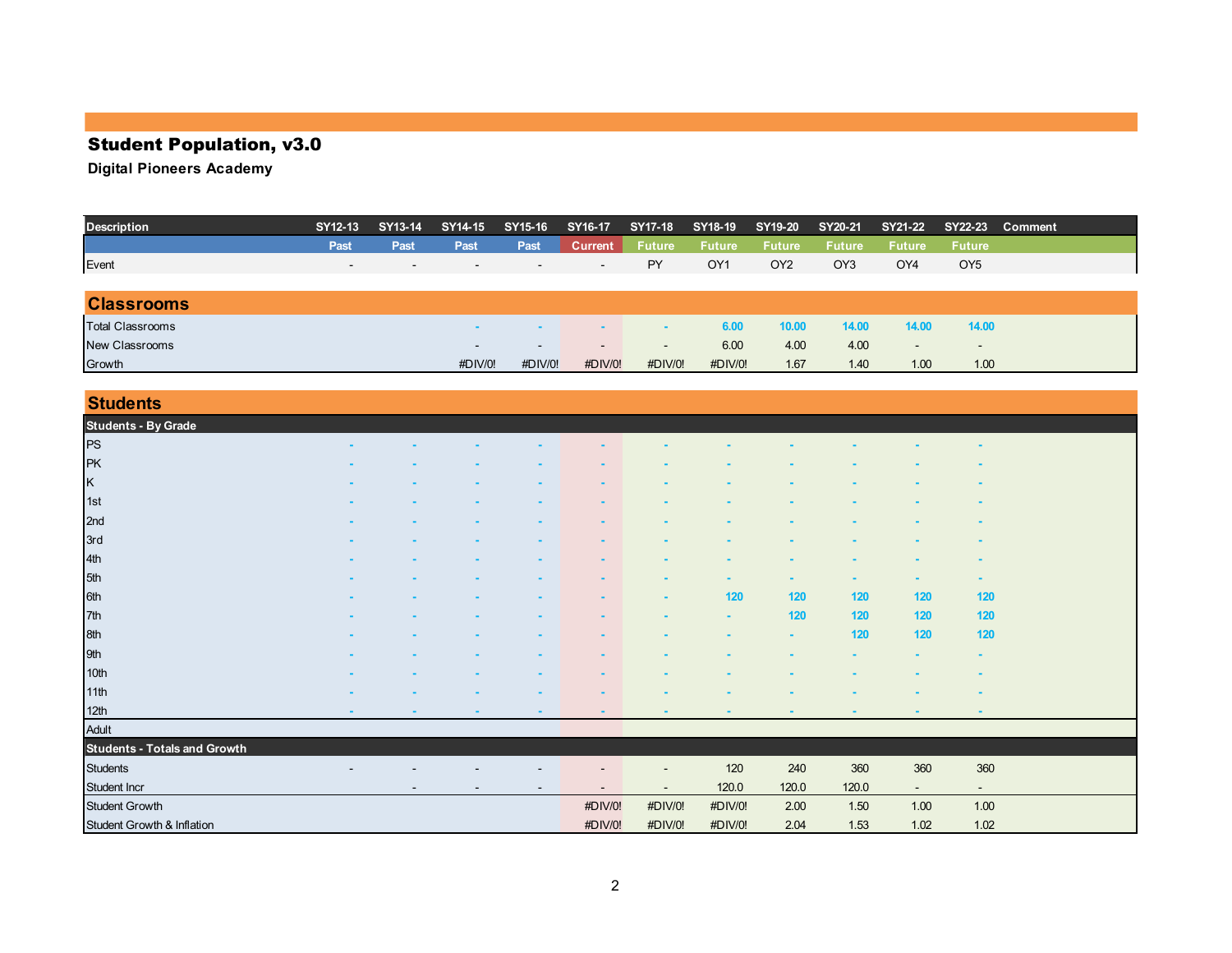# Student Population, v3.0

| <b>SpEd Students</b>                     |                          |                          |                          |                          |                |                |                                |                                  |                           |                               |                          |  |
|------------------------------------------|--------------------------|--------------------------|--------------------------|--------------------------|----------------|----------------|--------------------------------|----------------------------------|---------------------------|-------------------------------|--------------------------|--|
| <b>Special Education Students</b>        |                          |                          |                          |                          |                |                |                                |                                  |                           |                               |                          |  |
| Eligible Students                        |                          | $\overline{\phantom{a}}$ | $\overline{\phantom{a}}$ | $\overline{\phantom{0}}$ |                |                | 120                            | 240                              | 360                       | 360                           | 360                      |  |
| %SpEd                                    | #DIV/0!                  | #DIV/0!                  | #DIV/0!                  | #DIV/0!                  | #DIV/0!        | #DIV/0!        | 22.5%                          | 22.5%                            | 24.2%                     | 24.2%                         | 24.2%                    |  |
| Level 1                                  |                          |                          |                          |                          |                |                | 16                             | 32                               | 48                        | 48                            | 48                       |  |
| Level 2                                  |                          |                          |                          |                          |                |                | 8                              | 16                               | 25                        | 25                            | 25                       |  |
| Level 3                                  |                          |                          |                          |                          |                |                | $\overline{\mathbf{3}}$        | 6                                | 9                         | 9                             | 9                        |  |
| Level 4                                  |                          |                          |                          |                          |                |                | ۰                              | ٠                                | 5                         | $5\phantom{1}$                | $5\phantom{1}$           |  |
| SpEd Hours                               |                          |                          |                          |                          |                |                | 128                            | 256                              | 512                       | 512                           | 512                      |  |
| SpEd Staff                               |                          |                          |                          |                          |                |                | 3                              | 6.40                             | 13                        | 13                            | 13                       |  |
| Total - SpEd Students                    |                          | $\overline{\phantom{a}}$ |                          | $\blacksquare$           | $\overline{a}$ | $\overline{a}$ | 27                             | 54                               | 87                        | 87                            | 87                       |  |
| New SpEd Students                        |                          |                          |                          |                          |                |                | 27                             | 27                               | 33                        | $\overline{\phantom{a}}$      | $\overline{\phantom{a}}$ |  |
| <b>Special Education Add-on ESY</b>      |                          |                          |                          |                          |                |                |                                |                                  |                           |                               |                          |  |
| <b>ESY Level 1</b>                       |                          |                          |                          |                          |                |                | $\overline{4}$                 | 8                                | 12                        | 12                            | 12                       |  |
|                                          |                          |                          |                          |                          |                |                |                                |                                  |                           |                               |                          |  |
| <b>ESY Level 2</b>                       |                          |                          |                          |                          |                |                | $\overline{2}$<br>$\mathbf{1}$ | $\overline{4}$<br>$\overline{2}$ | $\,6\,$<br>$\overline{2}$ | 6                             | $\,6$                    |  |
| ESY Level 3                              |                          |                          |                          |                          |                |                |                                |                                  | 1                         | $\overline{c}$<br>$\mathbf 1$ | $\overline{c}$           |  |
| ESY Level 4                              |                          |                          |                          |                          |                |                |                                | $\overline{a}$                   |                           |                               | 1                        |  |
| <b>ELL Students</b>                      |                          |                          |                          |                          |                |                |                                |                                  |                           |                               |                          |  |
| <b>LEP/NEP Students</b>                  |                          |                          |                          |                          |                |                |                                |                                  |                           |                               |                          |  |
| Percent - LEP/NEP                        | 0%                       | 0%                       | 0%                       | 0%                       | 0%             | 1%             | 1%                             | 1%                               | 1%                        | 1%                            | 1%                       |  |
| Total - LEP/NEP Students                 | $\overline{\phantom{a}}$ |                          |                          | $\overline{\phantom{a}}$ |                | $\overline{a}$ | -1                             | $\overline{2}$                   | $\overline{4}$            | 4                             | $\overline{4}$           |  |
|                                          |                          |                          |                          |                          |                |                |                                |                                  |                           |                               |                          |  |
| <b>Federal Funding Eligible Students</b> |                          |                          |                          |                          |                |                |                                |                                  |                           |                               |                          |  |
| <b>Title I Percent</b>                   | 0%                       | 0%                       | 0%                       | 0%                       | 0%             | 100%           | 100%                           | 100%                             | 100%                      | 100%                          | 100%                     |  |
| <b>Title I Students</b>                  |                          |                          |                          |                          |                |                | 120                            | 240                              | 360                       | 360                           | 360                      |  |
| E-Rate Discount                          |                          |                          |                          |                          |                | 90%            | $90\%$                         | 90%                              | 90%                       | 90%                           | 90% ErateDiscount        |  |
| <b>Other</b>                             |                          |                          |                          |                          |                |                |                                |                                  |                           |                               |                          |  |
|                                          |                          |                          |                          |                          |                |                |                                |                                  |                           |                               |                          |  |

| Intersession / Summer School |  |  |  |  |    |
|------------------------------|--|--|--|--|----|
| <b>Summer Students</b>       |  |  |  |  |    |
| Summer Hours                 |  |  |  |  | ıΖ |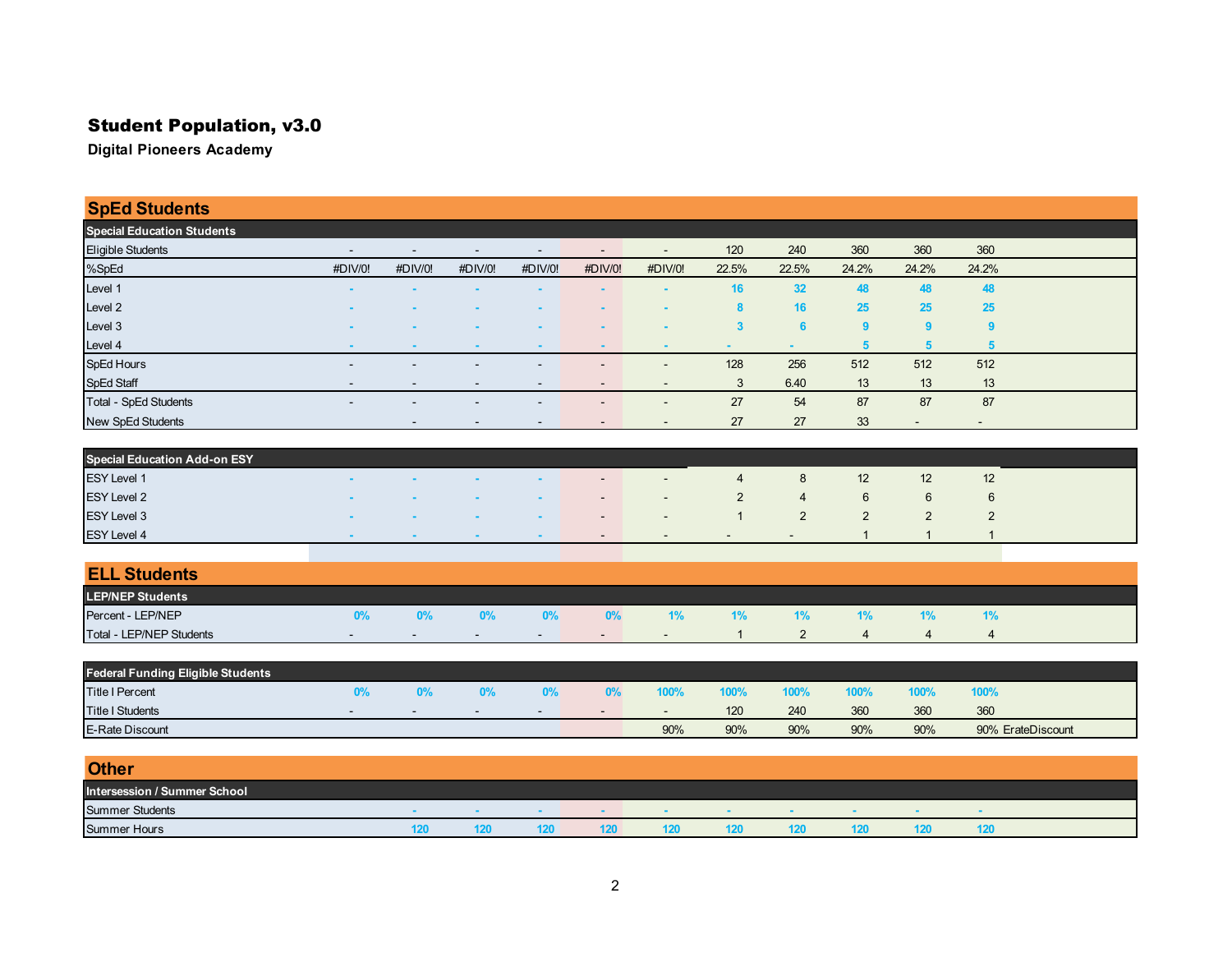# Student Population, v3.0

| After School / ASP       |  |     |                          |              |       |     |     |     |  |
|--------------------------|--|-----|--------------------------|--------------|-------|-----|-----|-----|--|
| <b>Total AC Students</b> |  | -   |                          |              |       |     |     |     |  |
|                          |  |     |                          |              |       |     |     |     |  |
| <b>AtRisk</b>            |  |     |                          |              |       |     |     |     |  |
| StudentsAtRisk           |  | . . | $\overline{\phantom{a}}$ | $\mathbf{r}$ | 4 A . | 216 | 216 | 216 |  |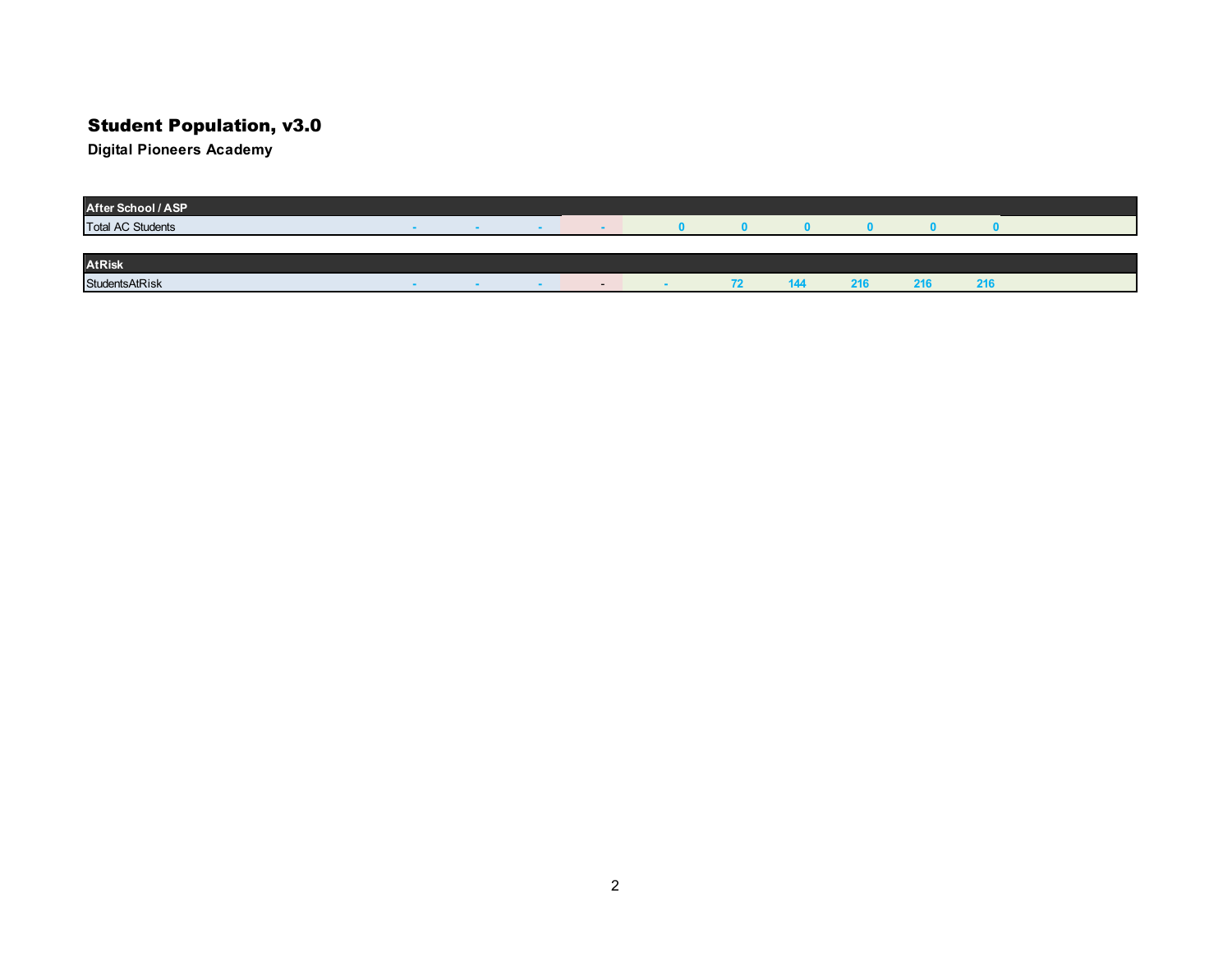#### Inputs, v3.0

| Account                                                  | Dept Prog Loc Alc1 Alc2 | SY12-13      | SY13-14      | SY14-15      | SY15-16       | SY16-17       | SY17-18                  | SY18-19        | SY19-20         | SY20-21        | SY21-22       | SY22-23         | Comment |
|----------------------------------------------------------|-------------------------|--------------|--------------|--------------|---------------|---------------|--------------------------|----------------|-----------------|----------------|---------------|-----------------|---------|
|                                                          |                         | Past         | Past         | Past         | Past          | Current       | <b>Future</b>            | <b>Future</b>  | <b>Future</b>   | <b>Future</b>  | <b>Future</b> | <b>Future</b>   |         |
| Event                                                    |                         |              |              |              |               |               | PY                       | OY1            | OY <sub>2</sub> | OY3            | OY4           | OY <sub>5</sub> |         |
|                                                          |                         |              |              |              |               |               |                          |                |                 |                |               |                 |         |
| <b>Per-Pupil Funding</b>                                 |                         |              |              |              |               |               |                          |                |                 |                |               |                 |         |
| <b>Foundation Levels</b>                                 |                         |              |              |              |               |               |                          |                |                 |                |               |                 |         |
| Annual Increase                                          |                         |              |              |              | 1.00          | 1.02          | 1.03                     | 1.02           | $1.02$          | $1.02$         | 1.02          | 1.02            |         |
| Foundation level per pupil                               |                         | 9,124        | 9,306        | 9,492        | 9,492         | 9,682         | 9,972                    | 10,172         | 10,375          | 10,583         | 10,794        | 11,010          |         |
| Annual Increase<br>Non-Residential Facilities Allotment: |                         | 3,000        | 3,072        | 3,124        | 1.00<br>3,124 | 1.00<br>3,124 | 1.022<br>3,193           | 1.022<br>3,263 | 1.022<br>3,335  | 1.022<br>3,408 | 1.00<br>3,408 | 1.00<br>3,408   |         |
|                                                          |                         |              |              |              |               |               |                          |                |                 |                |               |                 |         |
| Weights<br>PS                                            |                         | 1.34         | 1.34         | 1.34         | 1.34          | 1.34          | 1.34                     | 1.34           | 1.34            | 1.34           | 1.34          | 1.34            |         |
| PK                                                       |                         | 1.30         | 1.30         |              |               |               |                          | 1.30           | 1.30            | 1.30           | 1.30          | 1.30            |         |
| K                                                        |                         | 1.30         | 1.30         | 1.30<br>1.30 | 1.30<br>1.30  | 1.30<br>1.30  | 1.30<br>1.30             | 1.30           | 1.30            | 1.30           | 1.30          | 1.30            |         |
|                                                          |                         |              |              |              |               |               |                          |                |                 |                |               |                 |         |
| 1st<br>2nd                                               |                         | 1.00         | 1.00<br>1.00 | 1.00<br>1.00 | 1.00          | 1.00          | 1.00                     | 1.00<br>1.00   | 1.00<br>1.00    | 1.00<br>1.00   | 1.00          | 1.00<br>1.00    |         |
| 3rd                                                      |                         | 1.00<br>1.00 | 1.00         | 1.00         | 1.00<br>1.00  | 1.00<br>1.00  | 1.00<br>1.00             | 1.00           | 1.00            | 1.00           | 1.00<br>1.00  | 1.00            |         |
| 4th                                                      |                         | 1.00         | 1.00         | 1.00         | 1.00          | 1.00          | 1.00                     | 1.00           | 1.00            | 1.00           | 1.00          | 1.00            |         |
| 5th                                                      |                         | 1.00         | 1.00         | 1.00         |               | 1.00          | 1.00                     | 1.00           | 1.00            | 1.00           | 1.00          | 1.00            |         |
| 6th                                                      |                         | 1.03         | 1.03         | 1.03         | 1.00          |               | 1.08                     | 1.08           | 1.08            | 1.08           | 1.08          | 1.08            |         |
| 7th                                                      |                         | 1.03         | 1.03         | 1.03         | 1.08<br>1.08  | 1.08<br>1.08  | 1.08                     | 1.08           | 1.08            | 1.08           | 1.08          | 1.08            |         |
| 8th                                                      |                         | 1.03         | 1.03         | 1.03         | 1.08          | 1.08          | 1.08                     | 1.08           | 1.08            | 1.08           | 1.08          | 1.08            |         |
| 9th                                                      |                         | 1.16         | 1.16         | 1.16         | 1.22          | 1.22          | 1.22                     | 1.22           | 1.22            | 1.22           | 1.22          | 1.22            |         |
| 10th                                                     |                         | 1.16         | 1.16         | 1.16         | 1.22          | 1.22          | 1.22                     | 1.22           | 1.22            | 1.22           | 1.22          | 1.22            |         |
| 11th                                                     |                         | 1.16         | 1.16         | 1.16         | 1.22          | 1.22          | 1.22                     | 1.22           | 1.22            | 1.22           | 1.22          | 1.22            |         |
| 12th                                                     |                         | 1.16         | 1.16         | 1.16         | 1.22          | 1.22          | 1.22                     | 1.22           | 1.22            | 1.22           | 1.22          | 1.22            |         |
| Adult                                                    |                         | 0.75         | 0.75         | 0.75         | 0.89          | 0.89          | 0.89                     | 0.89           | 0.89            | 0.89           | 0.89          | 0.89            |         |
| SpEd 1                                                   |                         | 0.58         | 0.58         | 0.58         | 0.97          | 0.97          | 0.97                     | 0.97           | 0.97            | 0.97           | 0.97          | 0.97            |         |
| SpEd 2                                                   |                         | 0.81         | 0.81         | 0.81         | 1.20          | 1.20          | 1.20                     | 1.20           | 1.20            | 1.20           | 1.20          | 1.20            |         |
| SpEd 3                                                   |                         | 1.58         | 1.58         | 1.58         | 1.97          | 1.97          | 1.97                     | 1.97           | 1.97            | 1.97           | 1.97          | 1.97            |         |
| SpEd 4                                                   |                         | 3.10         | 3.10         | 3.10         | 3.49          | 3.49          | 3.49                     | 3.49           | 3.49            | 3.49           | 3.49          | 3.49            |         |
| SpEd Capacity                                            |                         | 0.40         | 0.40         |              | $\sim$        | $\sim$        | $\overline{\phantom{a}}$ | $\sim$         | $\sim$          | $\sim$         | $\sim$        | $\sim$          |         |
| SpEd Blackman Jones                                      |                         | 0.07         | 0.07         | 0.07         | 0.07          | 0.07          | 0.07                     | 0.07           | 0.07            | 0.07           | 0.07          | 0.07            |         |
| SpEd Attorney Fees                                       |                         | 0.09         | 0.09         | 0.09         | 0.09          | 0.09          | 0.09                     | 0.09           | 0.09            | 0.09           | 0.09          | 0.09            |         |
| <b>LEPNEP</b>                                            |                         | 0.45         | 0.45         | 0.45         | 0.49          | 0.49          | 0.49                     | 0.49           | 0.49            | 0.49           | 0.49          | 0.49            |         |
| AtRisk                                                   |                         |              |              | 0.22         | 0.22          | 0.22          | 0.22                     | 0.22           | 0.22            | 0.22           | 0.22          | 0.22            |         |
| Summer                                                   |                         | 0.17         | 0.17         | 0.17         | ÷.            | $\sim$        | $\sim$                   | $\sim$         | $\sim$          | $\sim$         |               | $\sim$          |         |
| SpEd ESY 1                                               |                         |              |              |              | 0.06          | 0.06          | 0.06                     | 0.06           | 0.06            | 0.06           | 0.06          | 0.06            |         |
| SpEd ESY 2                                               |                         |              |              |              | 0.23          | 0.23          | 0.23                     | 0.23           | 0.23            | 0.23           | 0.23          | 0.23            |         |
| SpEd ESY 3                                               |                         |              |              |              | 0.49          | 0.49          | 0.49                     | 0.49           | 0.49            | 0.49           | 0.49          | 0.49            |         |
| SpEd ESY 4                                               |                         |              |              |              | 0.49          | 0.49          | 0.49                     | 0.49           | 0.49            | 0.49           | 0.49          | 0.49            |         |
| Payments                                                 |                         |              |              |              |               |               |                          |                |                 |                |               |                 |         |
| PS                                                       |                         | 12,226       | 12,471       | 12,719       | 12,719        | 12,974        | 13,363                   | 13,630         | 13,903          | 14,181         | 14,464        | 14,754          |         |
| PK                                                       |                         | 11,861       | 12,098       | 12,340       | 12,340        | 12,586        | 12,964                   | 13,223         | 13,488          | 13,757         | 14,033        | 14,313          |         |
| K                                                        |                         | 11,861       | 12,098       | 12,340       | 12,340        | 12,586        | 12,964                   | 13,223         | 13,488          | 13,757         | 14,033        | 14,313          |         |
| 1st                                                      |                         | 9,124        | 9,306        | 9,492        | 9,492         | 9,682         | 9,972                    | 10,172         | 10,375          | 10,583         | 10,794        | 11,010          |         |
| 2nd                                                      |                         | 9,124        | 9,306        | 9,492        | 9,492         | 9,682         | 9,972                    | 10,172         | 10,375          | 10,583         | 10,794        | 11,010          |         |
| 3rd                                                      |                         | 9,124        | 9,306        | 9,492        | 9,492         | 9,682         | 9,972                    | 10,172         | 10,375          | 10,583         | 10,794        | 11,010          |         |
| 4th                                                      |                         | 9,124        | 9,306        | 9,492        | 9,492         | 9,682         | 9,972                    | 10,172         | 10,375          | 10,583         | 10,794        | 11,010          |         |
| 5th                                                      |                         | 9,124        | 9,306        | 9,492        | 9,492         | 9,682         | 9,972                    | 10,172         | 10,375          | 10,583         | 10,794        | 11,010          |         |
| 6th                                                      |                         | 9,398        | 9,586        | 9,777        | 10,251        | 10,456        | 10,770                   | 10,985         | 11,205          | 11,429         | 11,658        | 11,891          |         |
| 7th                                                      |                         | 9,398        | 9,586        | 9,777        | 10,251        | 10,456        | 10,770                   | 10,985         | 11,205          | 11,429         | 11,658        | 11,891          |         |
| 8th                                                      |                         | 9,398        | 9,586        | 9,777        | 10,251        | 10,456        | 10,770                   | 10,985         | 11,205          | 11,429         | 11,658        | 11,891          |         |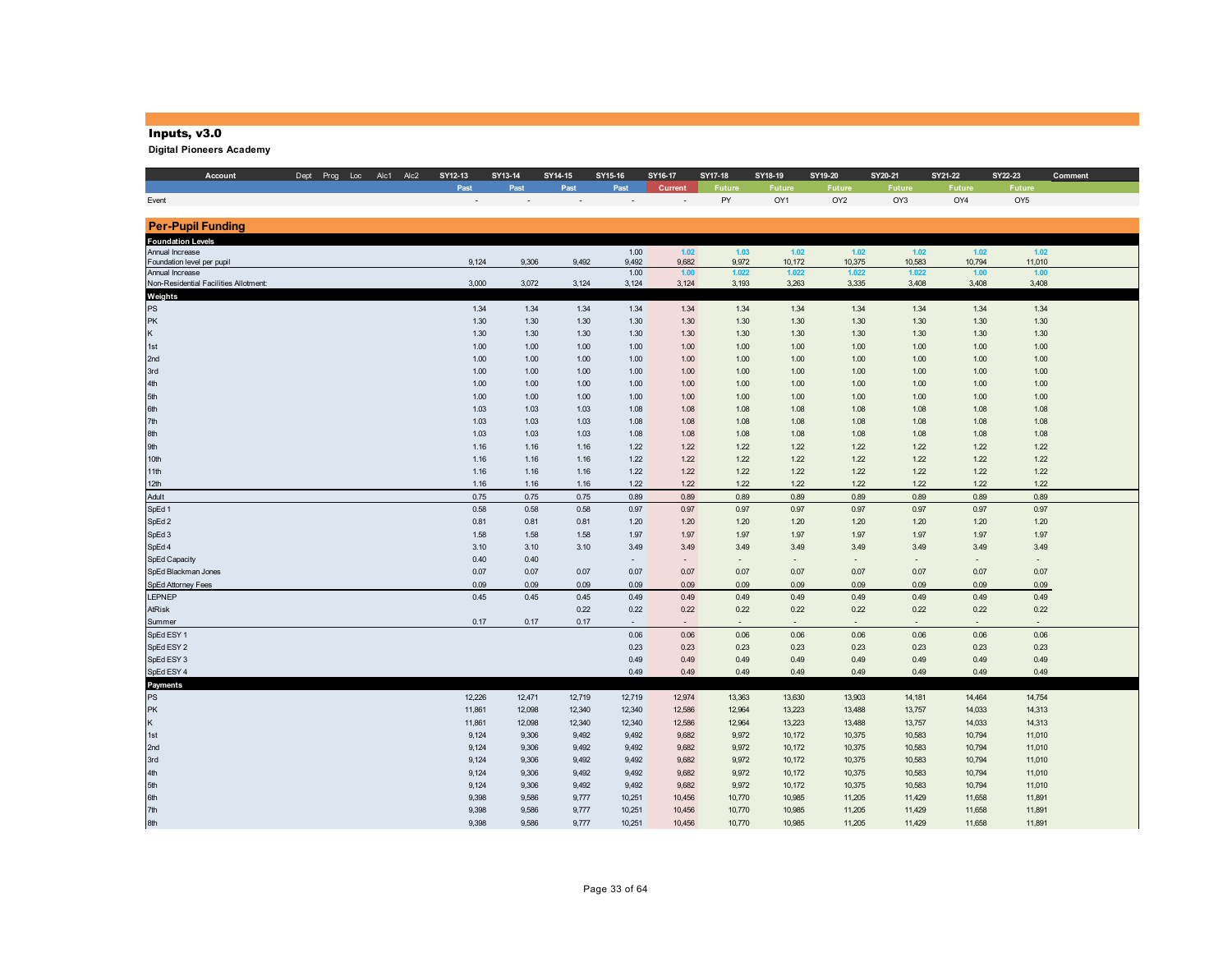| 9th                 | 10,584                   | 10,795 | 11,011                   | 11,580                   | 11,812                   | 12,166                   | 12,410                   | 12,658                   | 12,911                   | 13,169 | 13,432                   |
|---------------------|--------------------------|--------|--------------------------|--------------------------|--------------------------|--------------------------|--------------------------|--------------------------|--------------------------|--------|--------------------------|
| 10th                | 10,584                   | 10,795 | 11,011                   | 11,580                   | 11,812                   | 12,166                   | 12,410                   | 12,658                   | 12,911                   | 13,169 | 13,432                   |
| 11th                | 10,584                   | 10,795 | 11,011                   | 11,580                   | 11,812                   | 12,166                   | 12,410                   | 12,658                   | 12,911                   | 13,169 | 13,432                   |
| 12th                | 10,584                   | 10,795 | 11,011                   | 11,580                   | 11,812                   | 12,166                   | 12,410                   | 12,658                   | 12,911                   | 13,169 | 13,432                   |
| Adult               | 6,843                    | 6,980  | 7.119                    | 8,448                    | 8.617                    | 8,875                    | 9,053                    | 9,234                    | 9,419                    | 9.607  | 9,799                    |
| SpEd 1              | 5,292                    | 5,398  | 5,505                    | 9,207                    | 9,391                    | 9,673                    | 9,867                    | 10,064                   | 10,265                   | 10,471 | 10,680                   |
| SpEd 2              | 7,390                    | 7.538  | 7,689                    | 11,390                   | 11,618                   | 11,967                   | 12,206                   | 12,450                   | 12,699                   | 12,953 | 13,212                   |
| SpEd 3              | 14,416                   | 14,704 | 14,997                   | 18,699                   | 19,073                   | 19,645                   | 20,038                   | 20,439                   | 20,848                   | 21,265 | 21,690                   |
| SpEd 4              | 28,284                   | 28,850 | 29,425                   | 33,127                   | 33,790                   | 34,803                   | 35,499                   | 36,209                   | 36,934                   | 37,672 | 38,426                   |
| SpEd Capacity       | 3,650                    | 3,723  | $\overline{\phantom{a}}$ | $\overline{\phantom{0}}$ | $\overline{\phantom{a}}$ | $\overline{\phantom{0}}$ | $\overline{\phantom{a}}$ | $\overline{\phantom{a}}$ | $\overline{\phantom{a}}$ | $\sim$ | $\overline{\phantom{a}}$ |
| SpEd Blackman Jones | 639                      | 651    | 664                      | 655                      | 668                      | 688                      | 702                      | 716                      | 730                      | 745    | 760                      |
| SpEd Attorney Fees  | 821                      | 838    | 854                      | 845                      | 862                      | 888                      | 905                      | 923                      | 942                      | 961    | 980                      |
| <b>LEPNEP</b>       | 4,106                    | 4,188  | 4,271                    | 4,651                    | 4.744                    | 4,886                    | 4,984                    | 5,084                    | 5,186                    | 5,289  | 5,395                    |
| <b>AtRisk</b>       | $\overline{\phantom{a}}$ | $\sim$ | 2,079                    | 2,079                    | 2,120                    | 2,184                    | 2,228                    | 2,272                    | 2,318                    | 2,364  | 2,411                    |
| Summer              | 1,551                    | 1.582  | 1,614                    | $\sim$                   | $\overline{\phantom{a}}$ | $\sim$                   | $\sim$                   | $\sim$                   | $\sim$                   | $\sim$ | $\overline{\phantom{a}}$ |
| SpEd ESY 1          | -                        |        | $\overline{\phantom{a}}$ | 598                      | 610                      | 628                      | 641                      | 654                      | 667                      | 680    | 694                      |
| SpEd ESY 2          | -                        |        | $\overline{\phantom{a}}$ | 2,155                    | 2,198                    | 2,264                    | 2,309                    | 2,355                    | 2,402                    | 2,450  | 2,499                    |
| SpEd ESY 3          |                          |        | $\overline{\phantom{a}}$ | 4,661                    | 4,754                    | 4,896                    | 4,994                    | 5,094                    | 5,196                    | 5,300  | 5,406                    |
| SpEd ESY 4          | $\overline{\phantom{a}}$ |        | $\overline{\phantom{a}}$ | 4,642                    | 4,734                    | 4.876                    | 4.974                    | 5,073                    | 5,175                    | 5.278  | 5,384                    |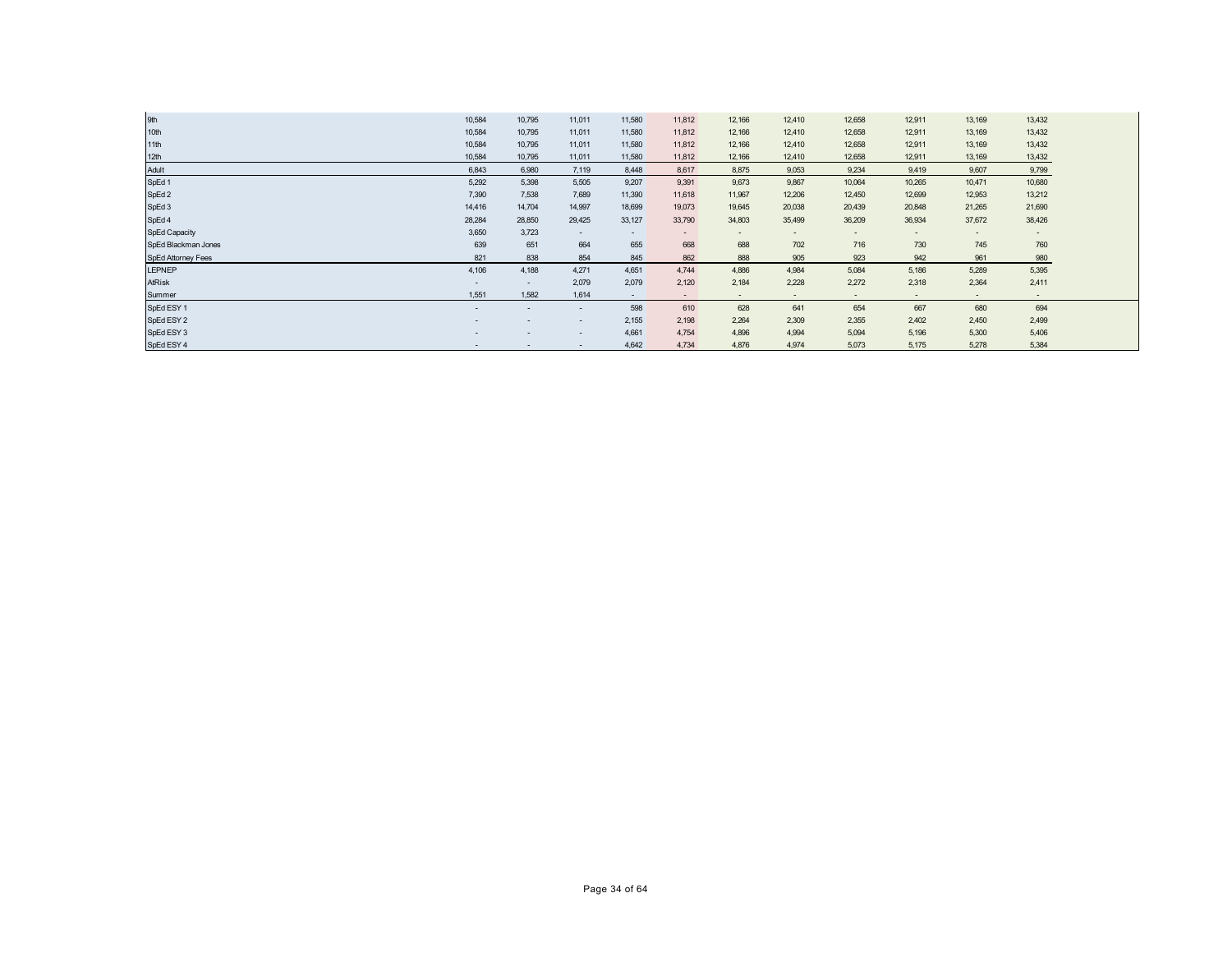## DC Revenue, v3.0

| Account                           | Dept<br>Prog | Loc        | Cal1 Cal2 SY12-13        | SY13-14 | SY14-15 | SY15-16                  | SY16-17                  | SY17-18                  | SY18-19                  | SY19-20                  | SY20-21       | SY21-22   | SY22-23         | Comment               |
|-----------------------------------|--------------|------------|--------------------------|---------|---------|--------------------------|--------------------------|--------------------------|--------------------------|--------------------------|---------------|-----------|-----------------|-----------------------|
|                                   |              |            | Past                     | Past    | Past    | Past                     | <b>Current</b>           | Future                   | <b>Future</b>            | <b>Future</b>            | <b>Future</b> | Future    | Future          |                       |
| Event                             |              |            |                          |         |         |                          |                          | PY                       | OY1                      | OY <sub>2</sub>          | OY3           | OY4       | OY <sub>5</sub> |                       |
|                                   |              |            |                          |         |         |                          |                          |                          |                          |                          |               |           |                 |                       |
| 400 · Per-Pupil Operating Revenue |              |            |                          |         |         |                          |                          |                          |                          |                          |               |           |                 |                       |
| 4000 · Per-pupil alloc            |              |            |                          |         |         |                          |                          |                          |                          |                          |               |           |                 |                       |
| 4000 · Per-pupil alloc            |              | PPF        | PPF                      |         |         |                          |                          |                          |                          |                          |               |           | <b>PS</b>       |                       |
| 4000 · Per-pupil alloc            |              | PPF        | PPF                      |         |         |                          |                          |                          |                          |                          |               |           | PK              |                       |
| 4000 · Per-pupil alloc            |              | PPF        | PPF                      |         |         |                          |                          |                          |                          |                          |               |           | K               |                       |
| 4000 · Per-pupil alloc            |              | PPF        | PPF                      |         |         |                          |                          |                          |                          |                          |               |           | 1st             |                       |
| 4000 · Per-pupil alloc            |              | PPF        | PPF                      |         |         |                          |                          |                          |                          |                          |               |           | 2nd             |                       |
| 4000 · Per-pupil alloc            |              | PPF        | PPF                      |         |         |                          |                          |                          |                          |                          |               |           | 3rd             |                       |
| 4000 · Per-pupil alloc            |              | PPF        | PPF                      |         |         |                          |                          |                          |                          |                          |               |           | 4th             |                       |
| 4000 · Per-pupil alloc            |              | PPF        | PPF                      |         |         |                          |                          |                          |                          |                          |               |           | 5th             |                       |
| 4000 · Per-pupil alloc            |              | PPF        | PPF                      |         |         |                          |                          |                          | 1,318,258                | 1,344,623                | 1,371,515     | 1,398,946 | 1,426,924 6th   |                       |
| 4000 · Per-pupil alloc            |              | <b>PPF</b> | PPF                      |         |         |                          |                          |                          |                          | 1,344,623                | 1,371,515     | 1,398,946 | 1,426,924 7th   |                       |
| 4000 · Per-pupil alloc            |              | PPF        | PPF                      |         |         |                          |                          |                          |                          | $\blacksquare$           | 1,371,515     | 1,398,946 | 1,426,924 8th   |                       |
| 4000 · Per-pupil alloc            |              | PPF        | PPF                      |         |         |                          |                          |                          |                          |                          |               |           | 9th             |                       |
| 4000 · Per-pupil alloc            |              | PPF        | PPF                      |         |         |                          |                          |                          |                          |                          |               |           |                 | 10th                  |
| 4000 · Per-pupil alloc            |              | PPF        | PPF                      |         |         |                          |                          |                          |                          |                          |               |           | 11th            |                       |
| 4000 · Per-pupil alloc            |              | PPF        | PPF                      |         |         |                          |                          |                          |                          |                          |               |           | 12th            |                       |
| 4000 · Per-pupil alloc            |              | PPF        | PPF                      |         |         |                          |                          |                          |                          |                          |               |           | $\sim$          | Adult                 |
| 4000 · Per-pupil alloc            |              | All        |                          |         |         |                          |                          |                          |                          |                          |               |           |                 |                       |
| Total 4000 · Per-pupil alloc      |              |            | $\overline{\phantom{a}}$ |         |         | $\overline{\phantom{a}}$ | $\overline{\phantom{a}}$ | $\blacksquare$           | 1,318,258                | 2,689,246                | 4,114,546     | 4,196,837 | 4,280,773       |                       |
|                                   |              |            |                          |         |         |                          |                          |                          |                          |                          |               |           |                 |                       |
| 4010 · Per-pupil SpEd alloc       |              |            |                          |         |         |                          |                          |                          |                          |                          |               |           |                 |                       |
| 4010 · Per-pupil SpEd alloc       | SpEd         | PPF        | PPF                      |         |         |                          |                          |                          | 157,865                  | 322,045                  | 492,730       | 502,584   | 512,636 Level 1 |                       |
| 4010 · Per-pupil SpEd alloc       | SpEd         | PPF        | PPF                      |         |         |                          |                          |                          | 97,649                   | 199,203                  | 317,480       | 323,830   | 330,307 Level 2 |                       |
| 4010 · Per-pupil SpEd alloc       | SpEd         | PPF        | PPF                      |         |         |                          |                          |                          | 60,115                   | 122,635                  | 187,631       | 191,384   | 195,211 Level 3 |                       |
| 4010 · Per-pupil SpEd alloc       | SpEd         | <b>PPF</b> | PPF                      |         |         |                          |                          |                          | $\overline{\phantom{a}}$ | $\overline{\phantom{a}}$ | 184,668       | 188,361   | 192,128 Level 4 |                       |
| 4010 · Per-pupil SpEd alloc       | SpEd         | PPF        | PPF                      |         |         |                          |                          |                          | $\sim$                   | $\sim$                   | $\sim$        | $\sim$    | $\sim$          | Capacity              |
| 4010 · Per-pupil SpEd alloc       | SpEd         | PPF        | PPF                      |         |         |                          |                          |                          | 18,950                   | 38,658                   | 63,528        | 64,798    |                 | 66,094 Blackman Jones |
| 4010 · Per-pupil SpEd alloc       | SpEd         | PPF        | PPF                      |         |         |                          |                          | $\overline{\phantom{a}}$ | 24,443                   | 49,863                   | 81,942        | 83,581    |                 | 85,252 Attorney Fees  |
| 4010 · Per-pupil SpEd alloc       |              | All        |                          |         |         |                          |                          |                          | ٠                        | $\blacksquare$           |               |           |                 |                       |
| Total 4010 · Per-pupil SpEd alloc |              |            |                          |         |         |                          | $\blacksquare$           | $\blacksquare$           | 359,022                  | 732,404                  | 1,327,978     | 1,354,538 | 1,381,628       |                       |
|                                   |              |            |                          |         |         |                          |                          |                          |                          |                          |               |           |                 |                       |

| Total 4011 · Per-pupil SpEd ESY                                 |         | $\sim$ |  |        |                          |  | 12.176 | 24,838                   | 37.981 | 38,741 |  |
|-----------------------------------------------------------------|---------|--------|--|--------|--------------------------|--|--------|--------------------------|--------|--------|--|
| 4011 · Per-pupil SpEd ESY<br>AlI                                |         |        |  | $\sim$ |                          |  |        | $\overline{\phantom{a}}$ |        |        |  |
| 4011 · Per-pupil SpEd ESY                                       | NOV NOV |        |  |        | $\sim$                   |  |        |                          | 5.175  | 5,278  |  |
| 4011 · Per-pupil SpEd ESY                                       | NOV NOV |        |  |        | $\overline{\phantom{a}}$ |  | 4,994  | 10,188                   | 10,392 | 10,600 |  |
| 4011 · Per-pupil SpEd ESY                                       | NOV NOV |        |  |        | $\sim$                   |  | 4,618  | 9,421                    | 14,414 | 14,702 |  |
| 4011 · Per-pupil SpEd ESY                                       | NOV NOV |        |  |        | $\overline{\phantom{0}}$ |  | 2,563  | 5,229                    | 8,001  | 8,161  |  |
| - Payment in NOV, based upon PY students and payment allocation |         |        |  |        |                          |  |        |                          |        |        |  |
| 4011 · Per-pupil SpEd ESY                                       |         |        |  |        |                          |  |        |                          |        |        |  |

| 4020 · Per-pupil LEP/NEP alloc |                               |  |      |        |        |       |        |  |
|--------------------------------|-------------------------------|--|------|--------|--------|-------|--------|--|
| 4020 · Per-pupil LEP/NEP alloc | <b>DDE</b><br><b>DPF</b><br>. |  | 4.98 | 10.168 | 20.742 | 21.15 | 21,580 |  |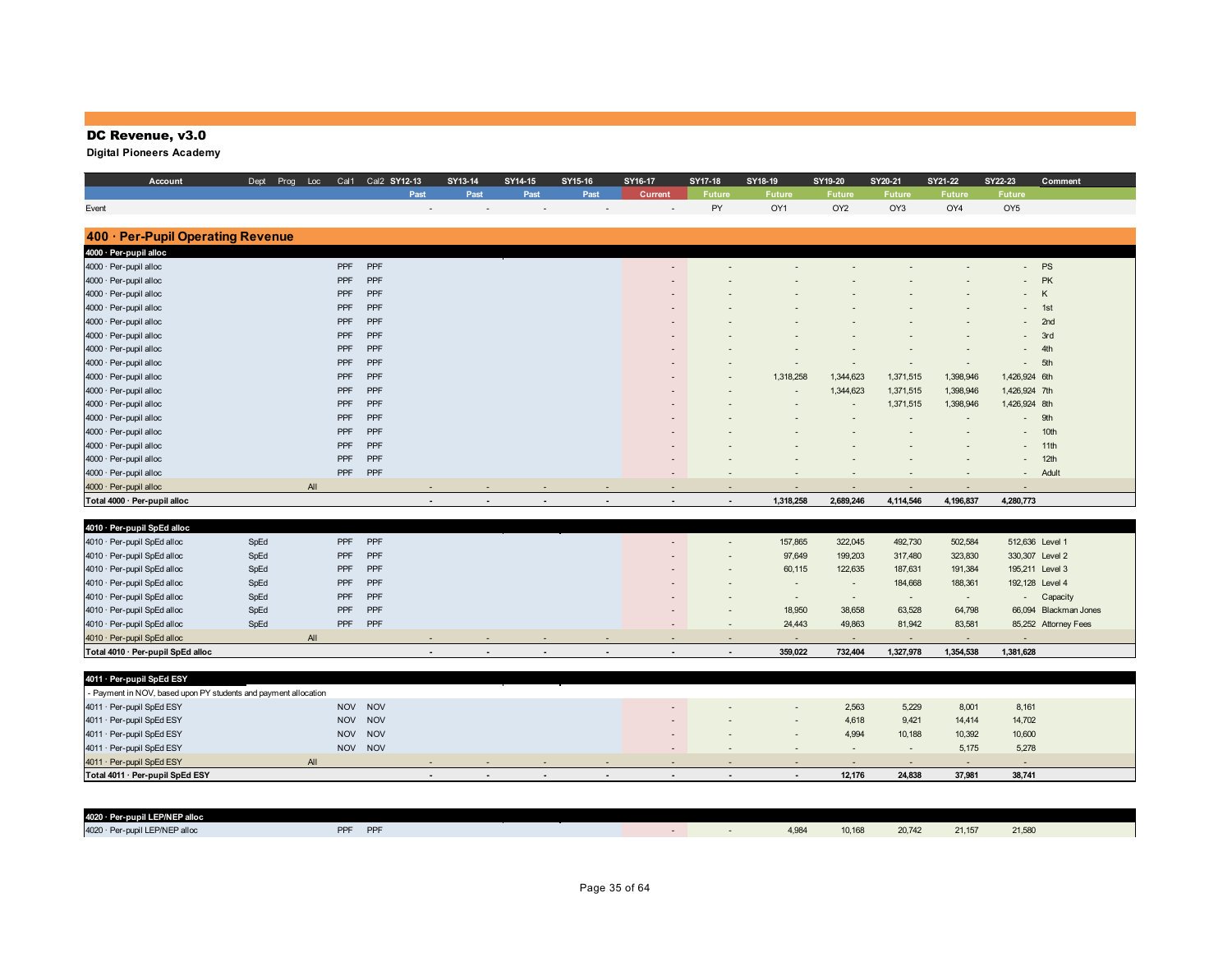#### DC Revenue, v3.0

| 4020 · Per-pupil LEP/NEP alloc           |      | AlI |                   | $\overline{\phantom{a}}$ |                          |                          |                          |                          | $\overline{\phantom{a}}$ | $\sim$                      | $\sim$                   | $\sim$                   | $\sim$    | $\sim$    |  |
|------------------------------------------|------|-----|-------------------|--------------------------|--------------------------|--------------------------|--------------------------|--------------------------|--------------------------|-----------------------------|--------------------------|--------------------------|-----------|-----------|--|
| Total 4020 · Per-pupil LEP/NEP alloc     |      |     |                   | $\overline{a}$           |                          |                          | $\overline{\phantom{a}}$ | $\overline{a}$           | $\overline{\phantom{a}}$ | 4,984                       | 10,168                   | 20,742                   | 21,157    | 21,580    |  |
|                                          |      |     |                   |                          |                          |                          |                          |                          |                          |                             |                          |                          |           |           |  |
| 4030 · Per-pupil summer alloc            |      |     |                   |                          |                          |                          |                          |                          |                          |                             |                          |                          |           |           |  |
| - Hours (Max 120)                        |      |     |                   |                          |                          |                          |                          |                          |                          |                             |                          |                          |           |           |  |
| 4030 · Per-pupil summer alloc            |      | Jul | Jul               |                          |                          |                          |                          | $\overline{\phantom{a}}$ | $\overline{\phantom{a}}$ | $\sim$                      | $\sim$                   | $\sim$                   | $\sim$    | $\sim$    |  |
| 4030 · Per-pupil summer alloc            |      | AlI |                   |                          |                          |                          |                          |                          |                          |                             |                          |                          |           |           |  |
| Total 4030 · Per-pupil summer alloc      |      |     |                   |                          |                          |                          |                          |                          | $\blacksquare$           | ٠                           |                          |                          |           |           |  |
|                                          |      |     |                   |                          |                          |                          |                          |                          |                          |                             |                          |                          |           |           |  |
| 4040 · Per-pupil At Risk                 |      |     |                   |                          |                          |                          |                          |                          |                          |                             |                          |                          |           |           |  |
|                                          |      |     |                   |                          |                          |                          |                          |                          |                          |                             |                          |                          |           |           |  |
| 4040 · Per-pupil At Risk                 |      |     | PPF<br><b>PPF</b> |                          |                          |                          |                          | $\overline{\phantom{a}}$ | $\sim$                   | 160,388                     | 327,192                  | 500,603                  | 510,615   | 520,827   |  |
| 4040 · Per-pupil At Risk                 |      | All |                   | $\overline{\phantom{a}}$ | $\overline{\phantom{a}}$ | $\overline{\phantom{a}}$ |                          | $\overline{\phantom{a}}$ | $\overline{\phantom{a}}$ | $\overline{\phantom{a}}$    | $\overline{\phantom{a}}$ | $\sim$                   | $\sim$    | $\sim$    |  |
| Total 4040 · Per-pupil At Risk           |      |     |                   | $\blacksquare$           | $\blacksquare$           | $\blacksquare$           | $\overline{\phantom{a}}$ | $\overline{\phantom{a}}$ | $\sim$                   | 160,388                     | 327,192                  | 500,603                  | 510,615   | 520,827   |  |
|                                          |      |     |                   |                          |                          |                          |                          |                          |                          |                             |                          |                          |           |           |  |
| 410 · Per-Pupil Facility Revenue         |      |     |                   |                          |                          |                          |                          |                          |                          |                             |                          |                          |           |           |  |
|                                          |      |     |                   |                          |                          |                          |                          |                          |                          |                             |                          |                          |           |           |  |
| 4100 · Per-pupil facility alloc          |      |     |                   |                          |                          |                          |                          |                          |                          |                             |                          |                          |           |           |  |
| 4100 · Per-pupil facility alloc<br>$Occ$ |      |     | PPFF PPFF         |                          |                          |                          |                          | $\overline{\phantom{a}}$ | $\sim$                   | 85,000                      | 800,341                  | 1,226,922                | 1,226,922 | 1,226,922 |  |
| 4100 · Per-pupil facility alloc          |      | AlI |                   | ÷                        |                          |                          |                          |                          |                          | $\sim$                      | $\overline{\phantom{a}}$ | $\overline{\phantom{a}}$ |           |           |  |
| Total 4100 · Per-pupil facility alloc    |      |     |                   | $\blacksquare$           | $\blacksquare$           | $\blacksquare$           | $\blacksquare$           | $\blacksquare$           | $\blacksquare$           | 85,000                      | 800,341                  | 1,226,922                | 1,226,922 | 1,226,922 |  |
|                                          |      |     |                   |                          |                          |                          |                          |                          |                          |                             |                          |                          |           |           |  |
| <b>Total Per-Pupil Funding</b>           |      |     |                   | $\blacksquare$           | $\blacksquare$           | $\blacksquare$           | $\blacksquare$           | $\sim$                   | $\sim$                   | 1,927,652                   | 4,559,350                | 7,190,791                | 7,310,069 | 7,431,732 |  |
|                                          |      |     |                   |                          |                          |                          |                          |                          |                          |                             |                          |                          |           |           |  |
| 420 · Other Local Revenue                |      |     |                   |                          |                          |                          |                          |                          |                          |                             |                          |                          |           |           |  |
| 4200 · Local grants                      |      |     |                   |                          |                          |                          |                          |                          |                          |                             |                          |                          |           |           |  |
|                                          |      |     |                   |                          |                          |                          |                          |                          |                          |                             |                          |                          |           |           |  |
| <b>School Technology Fund</b>            |      |     |                   |                          |                          |                          |                          |                          |                          |                             | 5,400                    | 10,800                   | 16,200    | 16,200    |  |
| <b>TBD OSSE Grant</b>                    |      |     |                   |                          |                          |                          |                          |                          |                          |                             |                          |                          |           |           |  |
|                                          |      |     |                   |                          |                          |                          |                          |                          |                          |                             |                          |                          |           |           |  |
|                                          |      |     |                   |                          |                          |                          |                          |                          |                          |                             |                          |                          |           |           |  |
| 4200 · Local grants                      |      | SY  | SY                |                          |                          |                          |                          | $\overline{\phantom{a}}$ | $\sim$                   | $\mathcal{L}_{\mathcal{A}}$ | 5,400                    | 10,800                   | 16,200    | 16,200    |  |
| 4200 · Local grants                      |      | All |                   |                          | ٠                        |                          |                          | $\overline{\phantom{a}}$ | $\overline{\phantom{a}}$ | $\sim$                      | $\sim$                   | $\sim$                   | $\sim$    | $\sim$    |  |
| TOTAL 4200 · Local grants                |      |     |                   | $\blacksquare$           | $\overline{\phantom{a}}$ | $\overline{\phantom{a}}$ | $\sim$                   | $\overline{\phantom{a}}$ | $\sim$                   | $\blacksquare$              | 5,400                    | 10,800                   | 16,200    | 16,200    |  |
|                                          |      |     |                   |                          |                          |                          |                          |                          |                          |                             |                          |                          |           |           |  |
| 4210 · Local programs                    |      |     |                   |                          |                          |                          |                          |                          |                          |                             |                          |                          |           |           |  |
|                                          |      |     |                   |                          |                          |                          |                          |                          |                          |                             |                          |                          |           |           |  |
| <b>Healthy Schools Act</b>               |      |     |                   |                          |                          |                          |                          |                          |                          | 3,500                       |                          |                          |           |           |  |
| NSLP State Revenue Match                 |      |     |                   |                          |                          |                          |                          |                          |                          | 950                         |                          |                          |           |           |  |
| Subtotal                                 |      |     |                   |                          |                          | $\overline{\phantom{a}}$ |                          |                          |                          | 4,450                       |                          |                          |           |           |  |
|                                          |      |     |                   |                          |                          |                          |                          |                          |                          |                             |                          |                          |           |           |  |
| Revenue/Student                          |      |     |                   | #DIV/0!                  | #DIV/0!                  | #DIV/0!                  | #DIV/0!                  | #DIV/0!                  | #DIV/0!                  | 37.08                       | 38                       | 39                       | 39        | 40        |  |
| 4210 · Local programs                    | Food |     | NSLP NSLP         |                          |                          |                          |                          |                          | $\sim$                   | 4,450                       | 9,078                    | 13,889                   | 14,167    | 14,450    |  |
| 4210 · Local programs                    |      | All |                   | $\overline{\phantom{a}}$ | $\overline{\phantom{a}}$ | $\overline{\phantom{a}}$ | $\overline{\phantom{a}}$ | $\overline{\phantom{a}}$ | $\overline{\phantom{a}}$ | $\sim$                      | $\sim$                   | $\sim$                   | $\sim$    | $\sim$    |  |
| TOTAL 4210 · Local programs              |      |     |                   | $\overline{\phantom{a}}$ | $\blacksquare$           | $\blacksquare$           | $\blacksquare$           | $\blacksquare$           | $\blacksquare$           | 4,450                       | 9,078                    | 13,889                   | 14,167    | 14,450    |  |

|            | Year 1         |                                 | NSLP Rates FY17  |         | Number of Students |
|------------|----------------|---------------------------------|------------------|---------|--------------------|
| Washington |                | 101 studnets                    | <b>Breakfast</b> |         |                    |
|            |                | 3,521.00 Healthy School Act     | Reduce           | \$ 1.74 | 25                 |
|            |                | 959.00 NSLA State Revenue Match | Free             | \$704   | 75                 |
|            | 80.890.00 NSLP |                                 |                  |         |                    |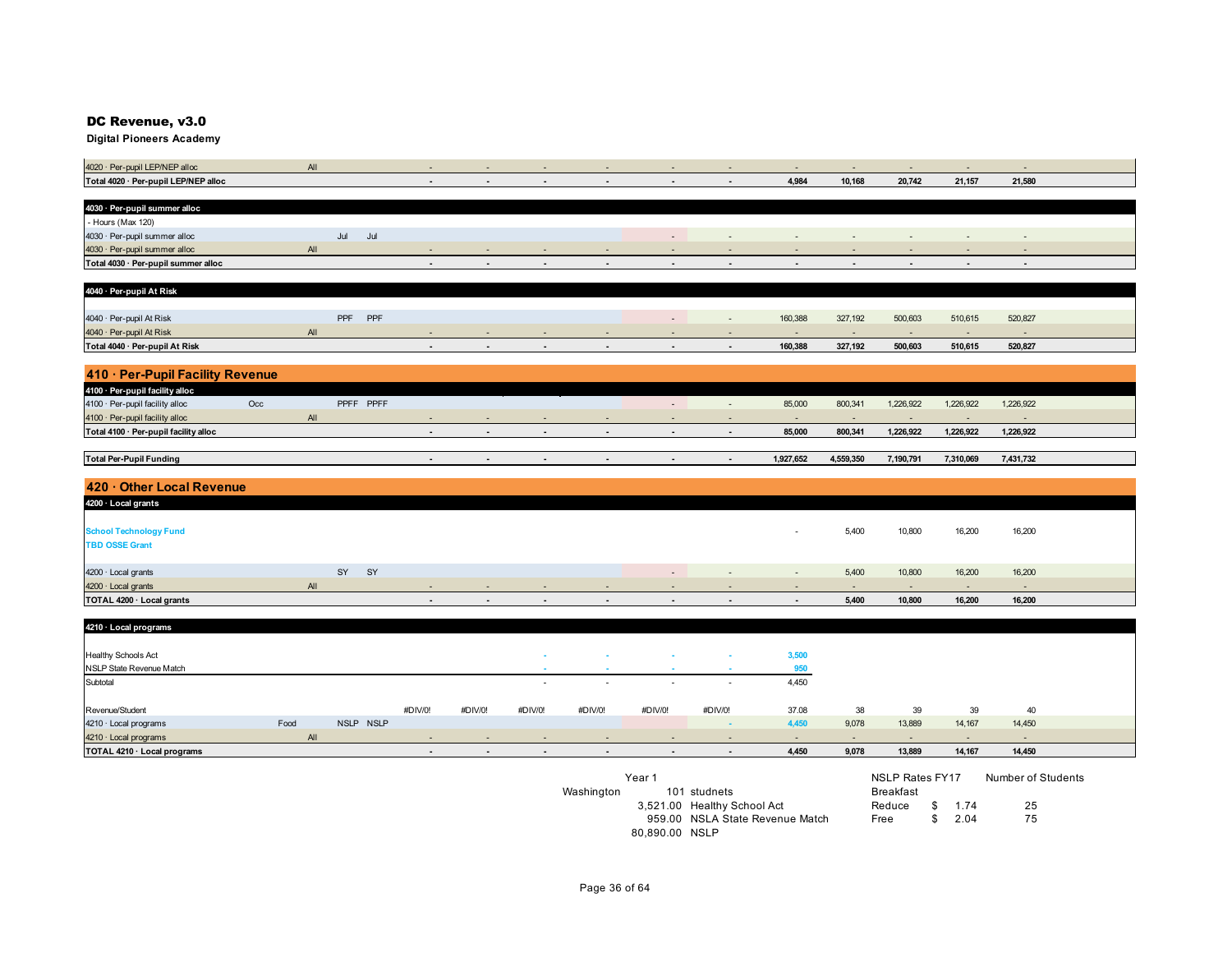#### DC Revenue, v3.0

|             |           |           | Lunch                           |            |     |
|-------------|-----------|-----------|---------------------------------|------------|-----|
|             |           | For DPA?  | Reduced                         | \$<br>2.78 | 25  |
| HSA/Studen  | 34.86     | 3,486.14  | Free                            | \$<br>3.18 | 75  |
| Match/Stude | 9.50      | 949.50    | Certified Lu \$                 | 0.06       | 100 |
|             | 800.89    |           | <b>Snacks</b>                   |            |     |
|             |           |           |                                 | \$<br>0.86 | 100 |
|             |           |           |                                 |            |     |
| Match/HAS   | 0.2723658 | 953.28032 | <b>Heathly School Act Rates</b> |            |     |
|             |           |           | <b>Breakfast</b><br>Lunch       | \$<br>0.10 | 100 |
| NSLP/stude  | 800.89    | 80,089.11 | Total Lunch \$                  | 0.10       | 100 |
|             |           |           | Reduce                          | \$<br>0.40 | 25  |
|             |           |           |                                 |            |     |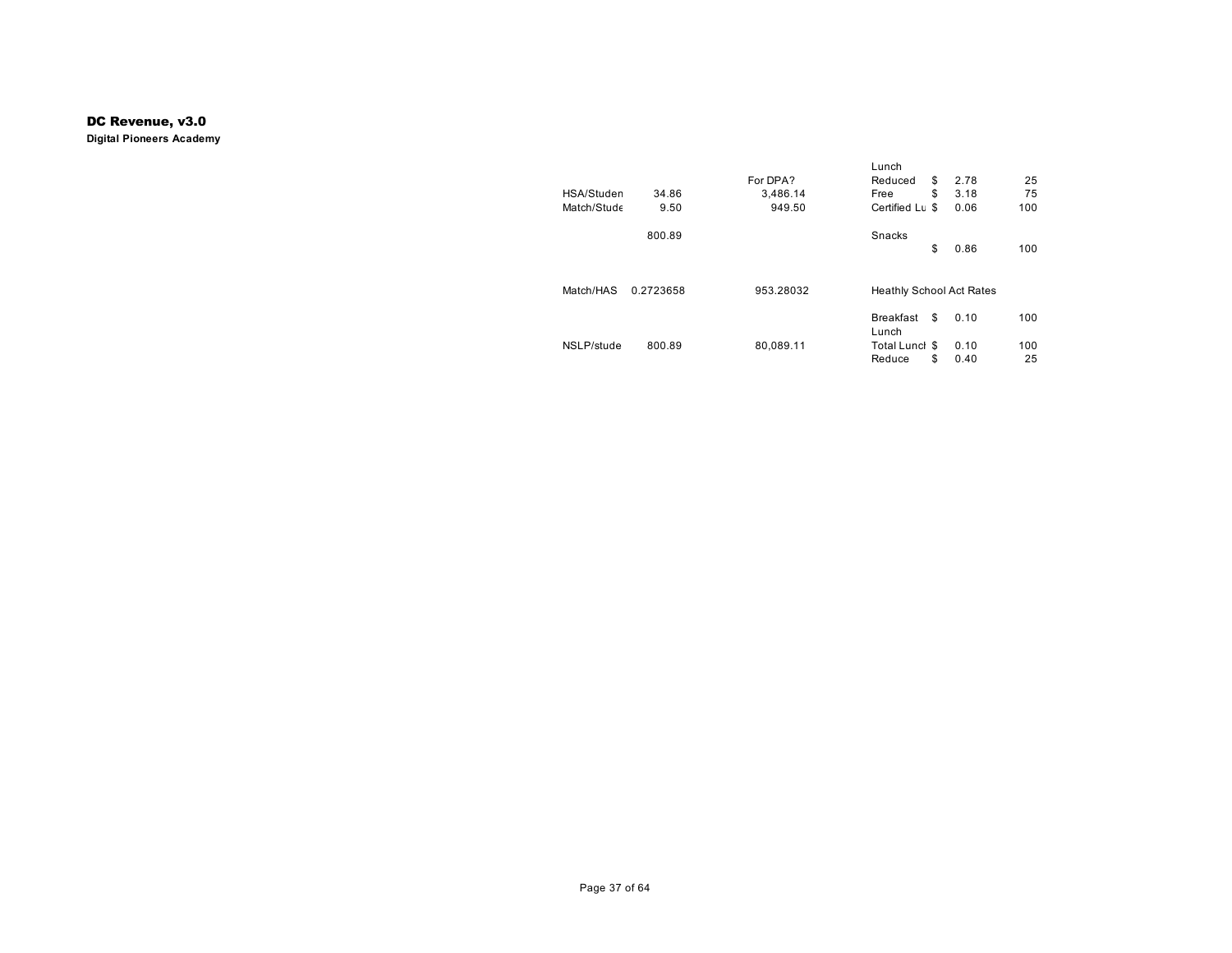## Federal Revenue, v3.0

| Account                          | Dept Prog Loc |    | Cal1 Cal2 | SY12-13        | SY13-14                  | SY14-15        | SY15-16                  | SY16-17                  | SY17-18                  | SY18-19                  | SY19-20                  | SY20-21                     | SY21-22                  | SY22-23         | Comment |
|----------------------------------|---------------|----|-----------|----------------|--------------------------|----------------|--------------------------|--------------------------|--------------------------|--------------------------|--------------------------|-----------------------------|--------------------------|-----------------|---------|
|                                  |               |    |           | Past           | Past                     | Past           | Past                     | <b>Current</b>           | <b>Future</b>            | <b>Future</b>            | <b>Future</b>            | <b>Future</b>               | <b>Future</b>            | <b>Future</b>   |         |
| Event                            |               |    |           |                |                          |                |                          |                          | PY                       | OY1                      | OY <sub>2</sub>          | OY3                         | OY4                      | OY <sub>5</sub> |         |
|                                  |               |    |           |                |                          |                |                          |                          |                          |                          |                          |                             |                          |                 |         |
| 500 · Federal Grants             |               |    |           |                |                          |                |                          |                          |                          |                          |                          |                             |                          |                 |         |
| 5000 · NCLB Title 1              |               |    |           |                |                          |                |                          |                          |                          |                          |                          |                             |                          |                 |         |
| Title 1a Award                   |               |    |           |                |                          |                | ×.                       | $\sim$                   | ¥.                       | $\sim$                   | $\sim$                   | $\sim$                      | $\sim$                   | $\sim$          |         |
| Title 1a/student                 |               |    |           | #DIV/0!        | #DIV/0!                  | #DIV/0!        | 500                      | 510                      | 520                      | 531                      | 541                      | 552                         | 563                      | 574             |         |
| 5000 · NCLB Title 1              | <b>NCLB</b>   | GY | GY        |                |                          |                |                          | $\sim$                   | $\overline{\phantom{a}}$ | 63,672                   | 129,892                  | 198,735                     | 202,709                  | 206,763         |         |
| 5000 · NCLB Title 1              | All           |    |           |                |                          |                | $\overline{\phantom{a}}$ | $\overline{\phantom{a}}$ | ٠                        | $\overline{\phantom{a}}$ | $\overline{\phantom{a}}$ | $\overline{\phantom{a}}$    | $\overline{\phantom{a}}$ | $\sim$          |         |
| Total 5000 · NCLB Title 1        |               |    |           | $\blacksquare$ | $\overline{\phantom{a}}$ | $\overline{a}$ | $\sim$                   | $\blacksquare$           | $\blacksquare$           | 63,672                   | 129,892                  | 198,735                     | 202,709                  | 206,763         |         |
|                                  |               |    |           |                |                          |                |                          |                          |                          |                          |                          |                             |                          |                 |         |
| 5001 · NCLB Title 2              |               |    |           |                |                          |                |                          |                          |                          |                          |                          |                             |                          |                 |         |
| Title 2a Award                   |               |    |           |                |                          |                | ٠                        | $\sim$                   | ٠                        | $\sim$                   | $\sim$                   | $\sim$                      | $\sim$                   | $\sim$          |         |
| Title 2a/student                 |               |    |           | #DIV/0!        | #DIV/0!                  | #DIV/0!        | 87                       | 89                       | 91                       | 92                       | 94                       | 96                          | 98                       | 100             |         |
| $5001 \cdot \text{NCLB}$ Title 2 | <b>NCLB</b>   | GY | GY        |                |                          |                |                          | $\overline{\phantom{a}}$ | $\overline{\phantom{a}}$ | 11,079                   | 22,601                   | 34,580                      | 35,271                   | 35,977          |         |
| $5001 \cdot \text{NCLB}$ Title 2 | All           |    |           | $\blacksquare$ |                          |                | $\blacksquare$           |                          | $\blacksquare$           | $\overline{\phantom{a}}$ | $\blacksquare$           | $\blacksquare$              | $\overline{\phantom{a}}$ | $\sim$          |         |
| Total 5001 · NCLB Title 2        |               |    |           |                |                          |                |                          |                          | $\blacksquare$           | 11,079                   | 22,601                   | 34,580                      | 35,271                   | 35,977          |         |
|                                  |               |    |           |                |                          |                |                          |                          |                          |                          |                          |                             |                          |                 |         |
| 5002 · NCLB Title 3              |               |    |           |                |                          |                |                          |                          |                          |                          |                          |                             |                          |                 |         |
| Title 3a Award                   |               |    |           |                |                          |                | ×                        | <b>A</b>                 | ×.                       | <b>A</b>                 | <b>A</b>                 | ×.                          | ×.                       | o.              |         |
| Title 3a/student                 |               |    |           | #DIV/0!        | #DIV/0!                  | #DIV/0!        |                          |                          |                          |                          | $\overline{\phantom{a}}$ | $\overline{\phantom{a}}$    | $\overline{\phantom{a}}$ |                 |         |
| 5002 · NCLB Title 3              | <b>NCLB</b>   | GY | GY        |                |                          |                |                          | $\overline{\phantom{a}}$ | $\overline{\phantom{a}}$ |                          | $\overline{\phantom{a}}$ | $\overline{\phantom{a}}$    | $\blacksquare$           | $\sim$          |         |
| 5002 · NCLB Title 3              | <b>All</b>    |    |           | ٠              |                          |                | $\overline{\phantom{a}}$ |                          |                          |                          |                          |                             | $\overline{a}$           |                 |         |
| Total 5002 · NCLB Title 3        |               |    |           | $\blacksquare$ | $\blacksquare$           |                | $\blacksquare$           | $\blacksquare$           | $\blacksquare$           | $\overline{\phantom{a}}$ | $\blacksquare$           | $\blacksquare$              | $\blacksquare$           | $\blacksquare$  |         |
|                                  |               |    |           |                |                          |                |                          |                          |                          |                          |                          |                             |                          |                 |         |
| <b>IDEA</b>                      |               |    |           |                |                          |                |                          |                          |                          |                          |                          |                             |                          |                 |         |
| 5003 · IDEA 611                  |               |    |           |                |                          |                |                          |                          |                          |                          |                          |                             |                          |                 |         |
| IDEA 611 Award                   |               |    |           |                |                          |                | $\sim$                   | $\sim$                   | $\sim$                   | $\sim$                   | $\sim$                   | $\sim$                      | $\sim$                   | $\sim$          |         |
| IDEA 611/student                 |               |    |           | #DIV/0!        | #DIV/0!                  | #DIV/0!        | 150                      | 153                      | 156                      | 159                      | 162                      | 166                         | 169                      | 172             |         |
| 5003 · IDEA 611                  | <b>IDEA</b>   | GY | GY        |                |                          |                |                          | $\overline{\phantom{a}}$ | $\overline{\phantom{a}}$ | 19,102                   | 38,968                   | 59,620                      | 60,813                   | 62,029          |         |
| $5003 \cdot$ IDEA 611            | All           |    |           |                |                          |                | $\overline{\phantom{a}}$ | $\overline{a}$           | $\overline{\phantom{a}}$ | $\sim$                   | $\sim$                   | $\overline{\phantom{a}}$    | $\sim$                   | $\sim$          |         |
| Total 5003 · IDEA 611            |               |    |           |                |                          |                | ٠                        |                          | $\blacksquare$           | 19,102                   | 38,968                   | 59,620                      | 60,813                   | 62,029          |         |
|                                  |               |    |           |                |                          |                |                          |                          |                          |                          |                          |                             |                          |                 |         |
| 5004 · IDEA 619                  |               |    |           |                |                          |                |                          |                          |                          |                          |                          |                             |                          |                 |         |
| IDEA 619 Award                   |               |    |           |                |                          |                | $\sim$                   | $\mathbf{r}$             | ¥.                       | ×.                       | $\sim$                   | $\mathcal{L}_{\mathcal{A}}$ | $\mathbf{r}$             | $\sim$          |         |
| IDEA 619/student                 |               |    |           | #DIV/0!        | #DIV/0!                  | #DIV/0!        | 10                       | 10                       | 10                       | 11                       | 11                       | 11                          | 11                       | 11              |         |
| 5004 · IDEA 619                  | <b>IDEA</b>   | GY | GY        |                |                          |                |                          | $\overline{\phantom{a}}$ | $\blacksquare$           | 1,273                    | 2,598                    | 3,975                       | 4,054                    | 4,135           |         |
| $5004 \cdot IDEA$ 619            | All           |    |           |                |                          |                |                          |                          | ٠                        | $\overline{a}$           | $\sim$                   | $\overline{a}$              | $\overline{\phantom{a}}$ | $\sim$          |         |
| Total 5004 · IDEA 619            |               |    |           |                | $\blacksquare$           |                | $\overline{\phantom{a}}$ |                          | $\blacksquare$           | 1,273                    | 2,598                    | 3,975                       | 4,054                    | 4,135           |         |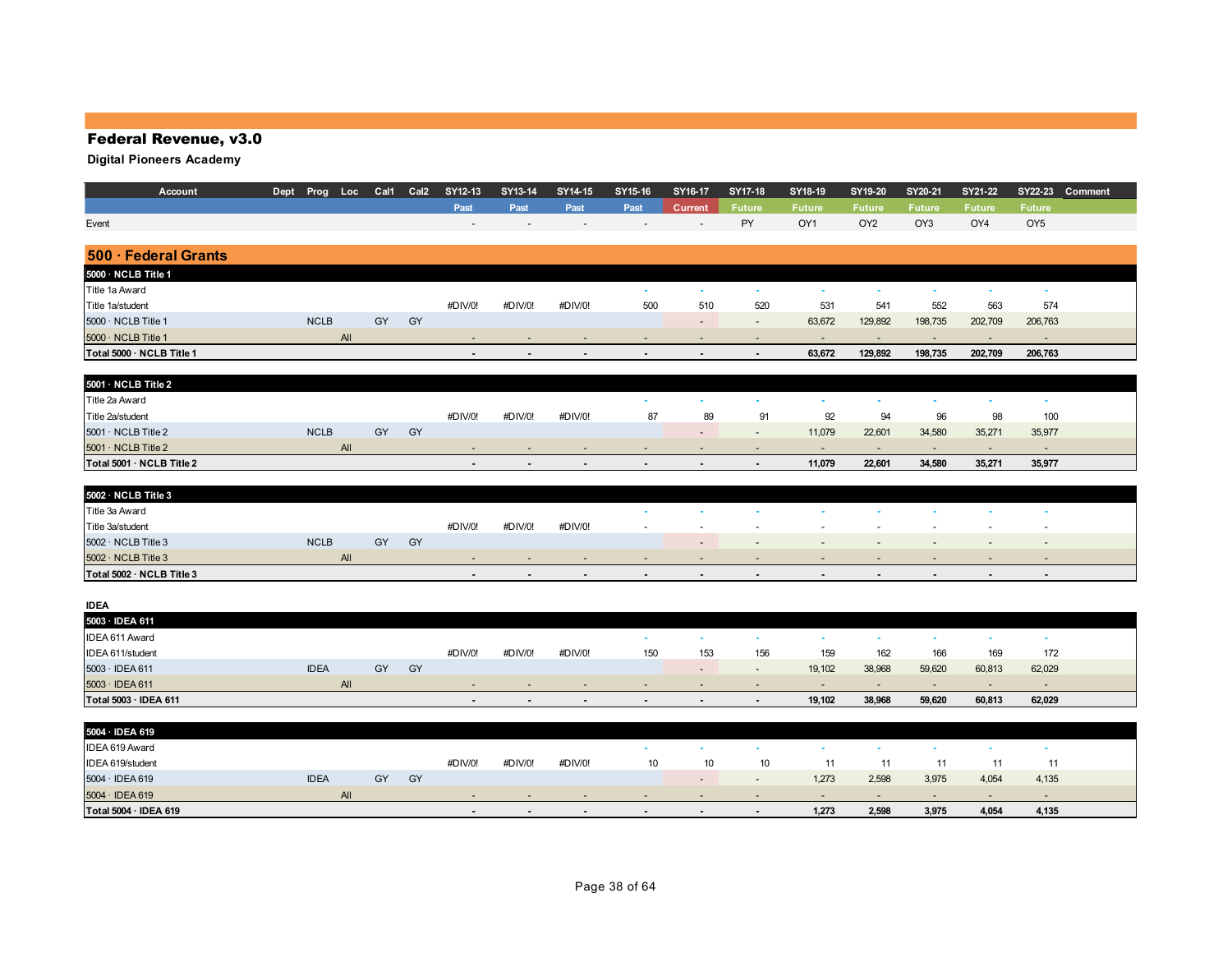## Federal Revenue, v3.0

| 5010 · Title Vb grants                  |      |           |           |                          |                |                          |                          |                          |                          |                          |         |                          |                          |                          |  |
|-----------------------------------------|------|-----------|-----------|--------------------------|----------------|--------------------------|--------------------------|--------------------------|--------------------------|--------------------------|---------|--------------------------|--------------------------|--------------------------|--|
|                                         |      |           |           |                          |                |                          |                          |                          |                          |                          |         |                          |                          |                          |  |
| 5010 · Title Vb grants                  |      | <b>PY</b> | <b>FY</b> |                          |                |                          |                          |                          | 281,250                  | 346,875                  | 346,875 | $\overline{\phantom{a}}$ | $\overline{a}$           | $\overline{\phantom{a}}$ |  |
| $5010 \cdot$ Title Vb grants            |      | All       |           | $\overline{\phantom{a}}$ | $\sim$         | $\overline{\phantom{a}}$ | $\overline{\phantom{0}}$ | $\overline{\phantom{0}}$ | $\sim$                   | $\sim$                   | $\sim$  | $\overline{\phantom{0}}$ | $\overline{\phantom{0}}$ | $\sim$                   |  |
| Total 5010 · Title Vb grants            |      |           |           | $\overline{\phantom{a}}$ | $\sim$         | $\sim$                   |                          | $\sim$                   | 281,250                  | 346,875                  | 346,875 | $\sim$                   | $\blacksquare$           | $\blacksquare$           |  |
|                                         |      |           |           |                          |                |                          |                          |                          |                          |                          |         |                          |                          |                          |  |
| 5030 · Competitive federal grants       |      |           |           |                          |                |                          |                          |                          |                          |                          |         |                          |                          |                          |  |
|                                         |      |           |           |                          |                |                          |                          |                          |                          |                          |         |                          |                          |                          |  |
| <b>OSSE Grant 1</b>                     |      |           |           |                          |                |                          |                          |                          |                          |                          |         |                          |                          |                          |  |
| <b>OSSE Grant 2</b>                     |      |           |           |                          |                |                          |                          |                          |                          |                          |         |                          |                          |                          |  |
|                                         |      |           |           |                          |                |                          |                          |                          |                          |                          |         |                          |                          |                          |  |
| 5030 · Competitive federal grants       | Core | <b>FY</b> | <b>FY</b> |                          |                |                          |                          | $\overline{\phantom{0}}$ | $\overline{\phantom{0}}$ | $\sim$                   | $\sim$  | $\overline{\phantom{0}}$ |                          |                          |  |
| 5030 Competitive federal grants         |      | All       |           | $\sim$                   | $\sim$         | $\overline{\phantom{a}}$ | $\overline{\phantom{a}}$ | $\overline{\phantom{a}}$ | $\sim$                   | $\overline{\phantom{0}}$ | $\sim$  | $\sim$                   | $\sim$                   | $\sim$                   |  |
| Total 5030 · Competitive federal grants |      |           |           | $\sim$                   | $\blacksquare$ | $\blacksquare$           | $\overline{\phantom{a}}$ | $\overline{\phantom{0}}$ | $\blacksquare$           | $\blacksquare$           | $\sim$  | $\sim$                   | $\sim$                   | $\blacksquare$           |  |

| 510 · Public Programs                   |      |     |                            |                |                |         |                |                |                              |                          |         |                          |                          |         |  |
|-----------------------------------------|------|-----|----------------------------|----------------|----------------|---------|----------------|----------------|------------------------------|--------------------------|---------|--------------------------|--------------------------|---------|--|
| 5100 · National school lunch prog       |      |     |                            |                |                |         |                |                |                              |                          |         |                          |                          |         |  |
| School Days                             |      |     |                            |                |                |         | 190            | 190            | 190                          | 190                      | 190     | 190                      | 190                      | 190     |  |
| Community Eligibility Program (CEP) %   |      |     |                            |                |                |         |                | $0\%$          | 90%                          | 90%                      | 90%     | 90%                      | 90%                      | 90%     |  |
| Breakfast Reimbursement Rate            |      |     |                            |                |                |         | 1.59           | 1.71           | 1.74                         | 1.78                     | 1.81    | 1.85                     | 1.89                     | 1.93    |  |
| % Breakfasts Consumed                   |      |     |                            |                |                |         |                |                | 90%                          | 90%                      | 90%     | 90%                      | 90%                      | 90%     |  |
| Lunch Reimbursement Rate                |      |     |                            |                |                |         | 2.99           | 3.16           | 3.22                         | 3.29                     | 3.35    | 3.42                     | 3.49                     | 3.56    |  |
| % Lunches Consumed                      |      |     |                            |                |                |         |                |                | 90%                          | 90%                      | 90%     | 90%                      | 90%                      | 90%     |  |
| Snack Reimbursement Rate                |      |     |                            |                |                |         | 0.84           | 0.86           | 0.87                         | 0.89                     | 0.91    | 0.93                     | 0.95                     | 0.96    |  |
| % Snacks Consumed                       |      |     |                            |                |                |         |                |                | 90%                          | 90%                      | 90%     | 90%                      | 90%                      | 90%     |  |
| <b>TOTAL</b>                            |      |     |                            |                |                |         |                |                | $\overline{\phantom{a}}$     | 89,168                   | 181,903 | 278,311                  | 283,878                  | 289,555 |  |
| NSLP\$ / Student                        |      |     |                            | #DIV/0!        | #DIV/0!        | #DIV/0! | #DIV/0!        | #DIV/0!        | #DIV/0!                      | 743                      | 758     | 773                      | 789                      | 804     |  |
| 5100 · National school lunch prog       | Food |     | <b>NSLP</b><br><b>NSLP</b> |                |                |         |                |                | $\overline{\phantom{a}}$     | 89,168                   | 181,903 | 278,311                  | 283,878                  | 289,555 |  |
| 5100 · National school lunch prog       |      | All |                            |                |                |         |                |                | $\qquad \qquad \blacksquare$ | $\overline{\phantom{a}}$ |         | $\overline{\phantom{a}}$ | $\overline{\phantom{a}}$ |         |  |
| Total 5100 · National school lunch prog |      |     |                            | $\blacksquare$ | $\blacksquare$ | ٠       | $\blacksquare$ | $\blacksquare$ | $\blacksquare$               | 89,168                   | 181,903 | 278,311                  | 283,878                  | 289,555 |  |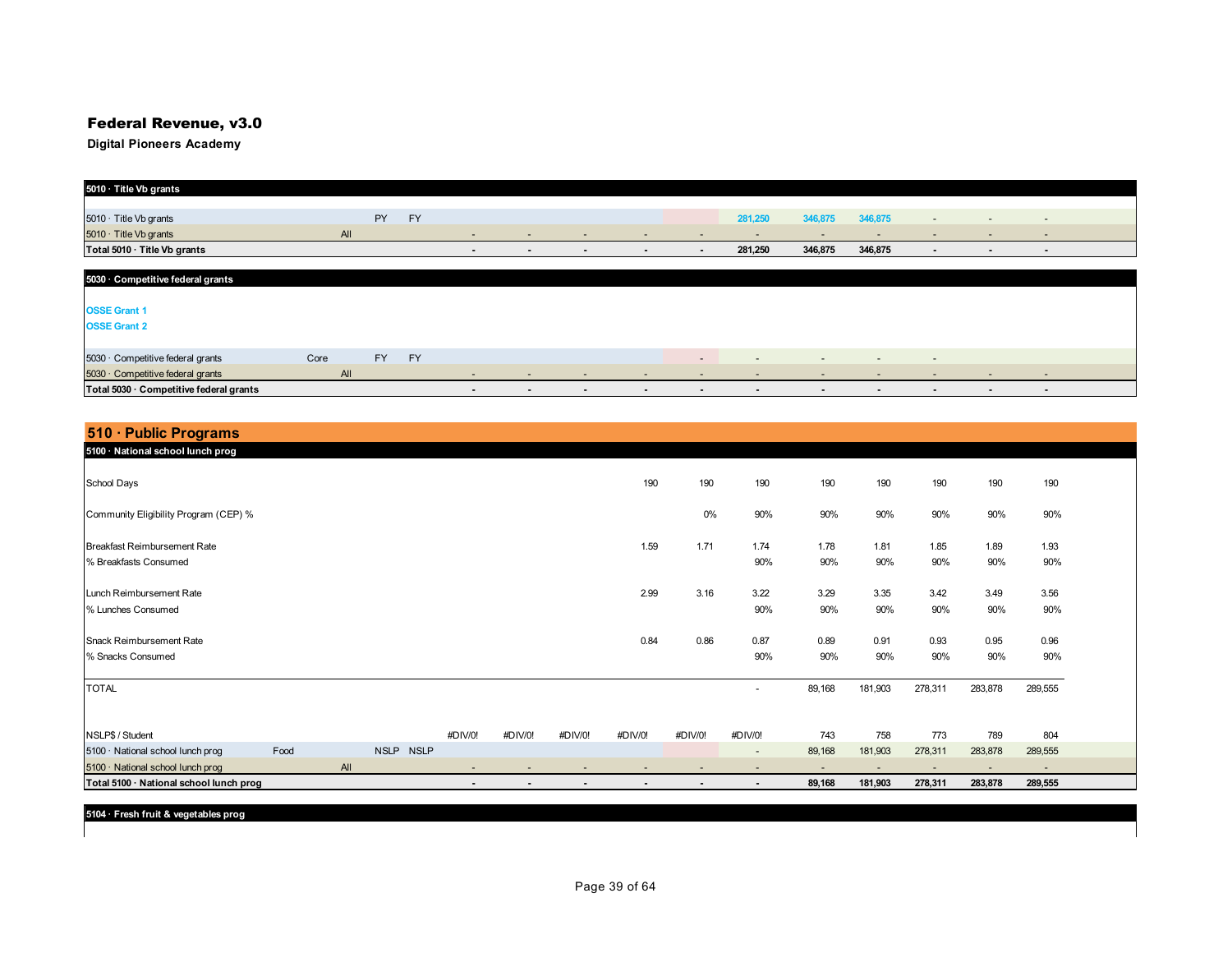## Federal Revenue, v3.0

## **Digital Pioneers Academy**

| Revenue/Student                              |      |     |             |             |                          | #DIV/0!        | #DIV/0!        |                          |                          |                          |                          |                          |                          |                          |                          |  |
|----------------------------------------------|------|-----|-------------|-------------|--------------------------|----------------|----------------|--------------------------|--------------------------|--------------------------|--------------------------|--------------------------|--------------------------|--------------------------|--------------------------|--|
| 5104 · Fresh fruit & vegetables prog         | Food |     | <b>NSLP</b> | <b>NSLP</b> |                          |                |                |                          |                          |                          |                          |                          |                          |                          |                          |  |
| 5104 · Fresh fruit & vegetables prog         |      | AII |             |             | $\overline{\phantom{a}}$ |                |                |                          |                          |                          | $\overline{\phantom{a}}$ |                          |                          |                          | $\overline{\phantom{a}}$ |  |
| Total 5104 · Fresh fruit & vegetables prog   |      |     |             |             | $\overline{\phantom{a}}$ | $\blacksquare$ | $\blacksquare$ | $\overline{\phantom{0}}$ | $\overline{\phantom{a}}$ | $\blacksquare$           | $\blacksquare$           | $\blacksquare$           | $\sim$                   | $\blacksquare$           | $\blacksquare$           |  |
|                                              |      |     |             |             |                          |                |                |                          |                          |                          |                          |                          |                          |                          |                          |  |
| 5105 · Child & Adult Care Food Program       |      |     |             |             |                          |                |                |                          |                          |                          |                          |                          |                          |                          |                          |  |
|                                              |      |     |             |             |                          |                |                |                          |                          |                          |                          |                          |                          |                          |                          |  |
| Revenue/Student                              |      |     |             |             |                          | #DIV/0!        | #DIV/0!        |                          |                          |                          | 614                      | 626                      | 638                      | 651                      | 664                      |  |
| 5105 · Child & Adult Care Food Program       |      |     |             | NSLP NSLP   |                          |                |                |                          | $\sim$                   | $\sim$                   | 18,411                   | 18,779                   | 19,155                   | 19,538                   | 19,929                   |  |
| 5105 · Child & Adult Care Food Program       |      | All |             |             | $\overline{\phantom{a}}$ |                |                |                          |                          | $\overline{a}$           | $\overline{\phantom{a}}$ | $\overline{\phantom{a}}$ | $\overline{\phantom{a}}$ | $\overline{\phantom{a}}$ | $\overline{\phantom{a}}$ |  |
| Total 5105 · Child & Adult Care Food Program |      |     |             |             | $\blacksquare$           | $\blacksquare$ | $\sim$         |                          | $\sim$                   | $\blacksquare$           | 18,411                   | 18,779                   | 19,155                   | 19,538                   | 19,929                   |  |
|                                              |      |     |             |             |                          |                |                |                          |                          |                          |                          |                          |                          |                          |                          |  |
| 5110 · E-rate program                        |      |     |             |             |                          |                |                |                          |                          |                          |                          |                          |                          |                          |                          |  |
|                                              |      |     |             |             |                          |                |                |                          |                          |                          |                          |                          |                          |                          |                          |  |
| Revenue/Student                              |      |     |             |             |                          | #DIV/0!        | #DIV/0!        | 25                       | 26                       | 26                       | 27                       | 27                       | 28                       | 28                       | 29                       |  |
| 5110 · E-rate program                        |      |     | GY          | GY          |                          |                |                |                          |                          | $\overline{\phantom{a}}$ | 3,184                    | 6,495                    | 9,937                    | 10,135                   | 10,338                   |  |
| 5110 · E-rate program                        |      | All |             |             |                          |                |                |                          |                          |                          | $\overline{\phantom{a}}$ | $\overline{a}$           | $\overline{\phantom{0}}$ | $\overline{\phantom{a}}$ | $\overline{\phantom{a}}$ |  |
| Total 5110 · E-rate program                  |      |     |             |             | $\blacksquare$           |                | $\sim$         |                          | $\overline{\phantom{a}}$ | $\blacksquare$           | 3,184                    | 6,495                    | 9,937                    | 10,135                   | 10,338                   |  |
|                                              |      |     |             |             |                          |                |                |                          |                          |                          |                          |                          |                          |                          |                          |  |
| 5120 · Medicaid program                      |      |     |             |             |                          |                |                |                          |                          |                          |                          |                          |                          |                          |                          |  |
|                                              |      |     |             |             |                          |                |                |                          |                          |                          |                          |                          |                          |                          |                          |  |
| Revenue/Student                              |      |     |             |             |                          | #DIV/0!        | #DIV/0!        |                          |                          |                          |                          |                          |                          |                          |                          |  |
| 5120 · Medicaid program                      |      |     | GY          | GY          |                          |                |                |                          |                          |                          | $\overline{\phantom{a}}$ |                          |                          | $\overline{\phantom{a}}$ | $\overline{\phantom{a}}$ |  |
| 5120 · Medicaid program                      |      | All |             |             |                          |                |                |                          |                          |                          |                          |                          |                          |                          |                          |  |

**Total 5120 · Medicaid program and the control of the control of the control of the control of the control of the control of the control of the control of the control of the control of the control of the control of the con**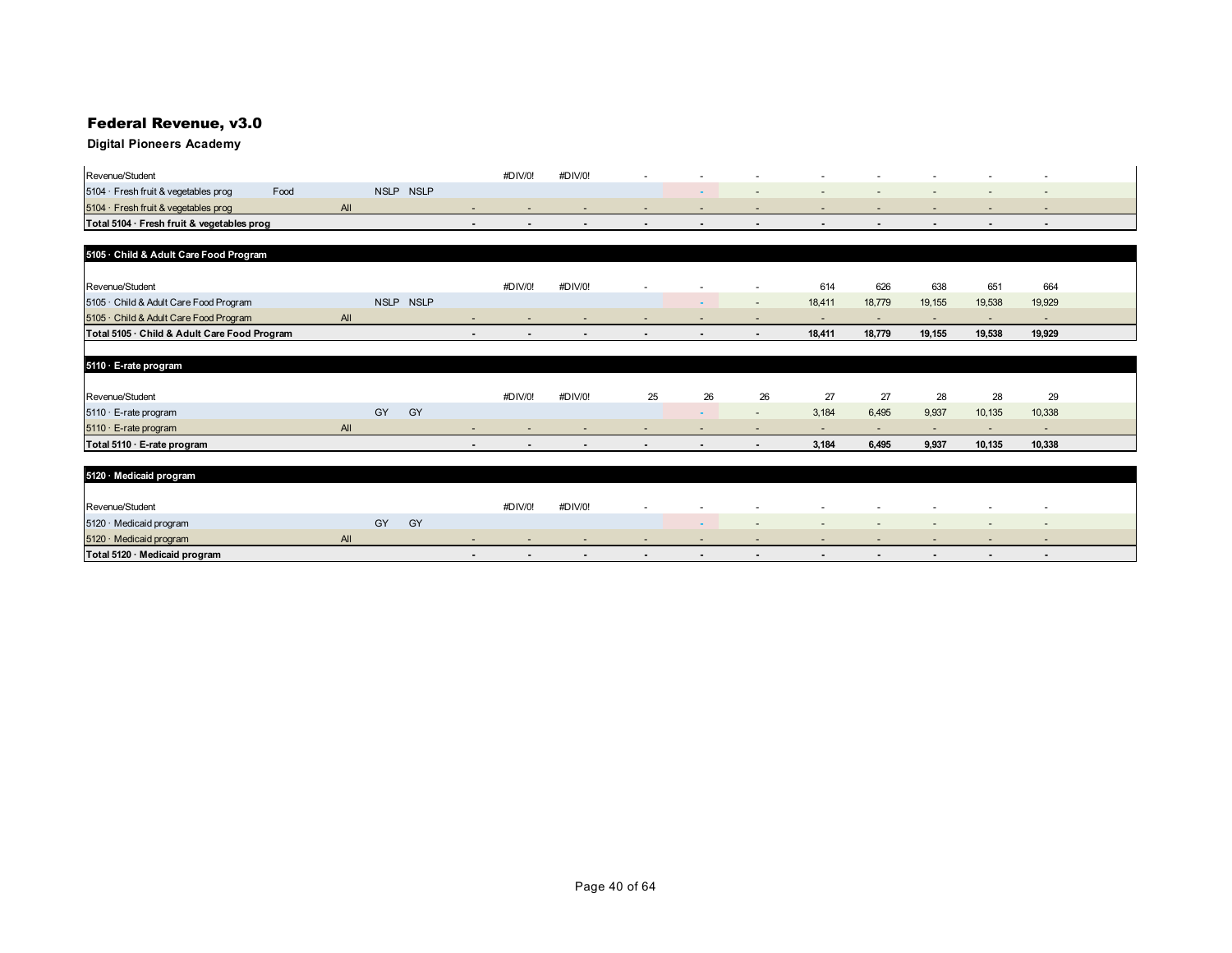## Other Revenue, v3.0

**Digital Pioneers Academy**

| Account                                | Dept | Prog | Loc | Cal1       |           | Cal2 SY12-13 | SY13-14 | SY14-15 | SY15-16                  | SY16-17                  | <b>SY17-18</b>           | SY18-19       | SY19-20         | SY20-21        | SY21-22        |                          | SY22-23 Comment |
|----------------------------------------|------|------|-----|------------|-----------|--------------|---------|---------|--------------------------|--------------------------|--------------------------|---------------|-----------------|----------------|----------------|--------------------------|-----------------|
|                                        |      |      |     |            |           | Past         | Past    | Past    | Past                     | <b>Current</b>           | <b>Future</b>            | <b>Future</b> | <b>Future</b>   | <b>Future</b>  | <b>Future</b>  | <b>Future</b>            |                 |
| Event                                  |      |      |     |            |           |              |         |         |                          |                          | PY                       | OY1           | OY <sub>2</sub> | OY3            | OY4            | OY <sub>5</sub>          |                 |
|                                        |      |      |     |            |           |              |         |         |                          |                          |                          |               |                 |                |                |                          |                 |
| <b>Private Grants</b><br>$600 -$       |      |      |     |            |           |              |         |         |                          |                          |                          |               |                 |                |                |                          |                 |
| 6010 Corporate/business grants         |      |      |     |            |           |              |         |         |                          |                          |                          |               |                 |                |                |                          |                 |
|                                        |      |      |     |            |           |              |         |         |                          |                          |                          |               |                 |                |                |                          |                 |
| 6010 · Corporate/business grants       |      |      |     | <b>FY</b>  | <b>FY</b> |              |         |         |                          |                          |                          |               |                 |                |                |                          |                 |
| 6010 · Corporate/business grants       |      |      | All |            |           |              |         |         |                          |                          | $\overline{\phantom{a}}$ |               |                 |                |                |                          |                 |
| Total 6010 · Corporate/business grants |      |      |     |            |           |              |         |         |                          |                          |                          |               |                 |                | $\blacksquare$ |                          |                 |
|                                        |      |      |     |            |           |              |         |         |                          |                          |                          |               |                 |                |                |                          |                 |
| 6020 · Foundation grants               |      |      |     |            |           |              |         |         |                          |                          |                          |               |                 |                |                |                          |                 |
| Awards                                 |      |      |     |            |           |              |         |         |                          |                          |                          |               |                 |                |                |                          |                 |
| <b>Walton Family Foundation</b>        |      |      |     |            |           |              |         |         |                          |                          |                          |               |                 |                |                |                          |                 |
| <b>NewSchools Venture Fund</b>         |      |      |     |            |           |              |         |         |                          | 71,667                   | 100,000                  | 125,000       | 100,000         |                |                |                          |                 |
| <b>Ed Forward DC</b>                   |      |      |     |            |           |              |         |         |                          | ۰                        | 210,000                  | 120,000       | 120,000         |                |                |                          |                 |
| <b>City Bridge Foundation</b>          |      |      |     |            |           |              |         |         |                          | ۰                        | ٠                        | 100,000       | 50,000          |                |                |                          |                 |
| <b>Charter School Growth Fund</b>      |      |      |     |            |           |              |         |         |                          |                          | 250,000                  | 125,000       | 100,000         |                |                |                          |                 |
|                                        |      |      |     |            |           |              |         |         |                          |                          |                          |               |                 |                |                |                          |                 |
| $6020 \cdot$ Foundation grants         |      |      |     | Private FY |           |              |         |         | $\overline{\phantom{a}}$ | 71,667                   | 560,000                  | 470,000       | 370,000         |                |                | $\overline{\phantom{a}}$ |                 |
| $6020 \cdot$ Foundation grants         |      |      | All |            |           |              |         |         |                          | $\overline{\phantom{a}}$ | $\overline{\phantom{a}}$ |               |                 |                |                | $\overline{\phantom{a}}$ |                 |
| Total 6020 · Foundation grants         |      |      |     |            |           |              |         |         | $\blacksquare$           | 71,667                   | 560,000                  | 470,000       | 370,000         | $\blacksquare$ |                |                          |                 |

## **620 · Private contributions**

| 6200 · Individual contributions       |           |           |  |  |                          |                          |                          |  |  |  |
|---------------------------------------|-----------|-----------|--|--|--------------------------|--------------------------|--------------------------|--|--|--|
|                                       |           |           |  |  |                          |                          |                          |  |  |  |
| 6200 · Individual contributions       | <b>FY</b> | <b>FY</b> |  |  |                          | . .                      | . .                      |  |  |  |
| 6200 · Individual contributions       | All       |           |  |  | $\overline{\phantom{a}}$ | $\overline{\phantom{a}}$ | $\overline{\phantom{a}}$ |  |  |  |
| Total 6200 · Individual contributions |           |           |  |  |                          | $\overline{\phantom{a}}$ |                          |  |  |  |
|                                       |           |           |  |  |                          |                          |                          |  |  |  |
| 6210 Corporate contributions          |           |           |  |  |                          |                          |                          |  |  |  |

| <u><b>BETO COIDOTALE COITLIBULIONS</b></u> |     |        |                          |        |     |                          |   |        |     |  |
|--------------------------------------------|-----|--------|--------------------------|--------|-----|--------------------------|---|--------|-----|--|
|                                            |     |        |                          |        |     |                          |   |        |     |  |
| $6210 -$<br>Corporate contributions        | EY  |        |                          |        |     |                          |   |        |     |  |
| $6210 \cdot$<br>Corporate contributions    | All |        | $\overline{\phantom{0}}$ | $\sim$ | . . | $\overline{\phantom{a}}$ | - | $\sim$ | . . |  |
| Total 6210 · Corporate contributions       |     | $\sim$ |                          | $\sim$ |     |                          |   |        |     |  |
|                                            |     |        |                          |        |     |                          |   |        |     |  |

**6220 · Foundation contributions**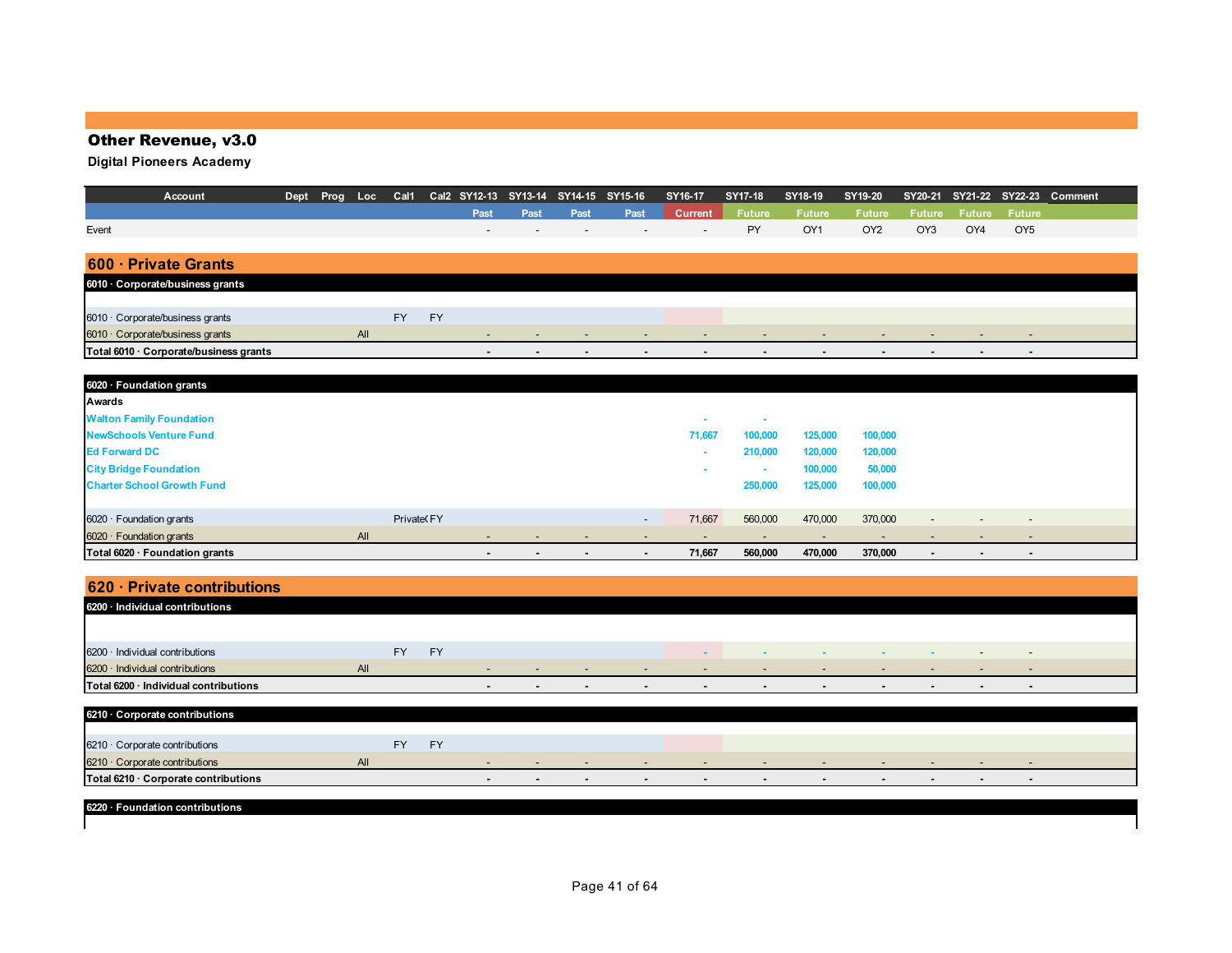## Other Revenue, v3.0

| 6220 · Foundation contributions                        |  |  |  |  |  |  |  |
|--------------------------------------------------------|--|--|--|--|--|--|--|
| $6220 \cdot$ Foundation contributions                  |  |  |  |  |  |  |  |
| <b>Total 6220</b><br>$\cdot$ Foundation contributions. |  |  |  |  |  |  |  |

| 6230 Special event contributions         |        |    |    |  |     |        |        |        |        |        |  |        |  |
|------------------------------------------|--------|----|----|--|-----|--------|--------|--------|--------|--------|--|--------|--|
|                                          |        |    |    |  |     |        |        |        |        |        |  |        |  |
| 6230 · Special event contributions       |        | Ξν | cv |  |     |        |        |        |        |        |  |        |  |
| $6230 \cdot$ Special event contributions | $\sim$ |    |    |  |     |        | $\sim$ |        | $\sim$ |        |  | $\sim$ |  |
| Total 6230 · Special event contributions |        |    |    |  | . . | $\sim$ | $\sim$ | $\sim$ | $\sim$ | $\sim$ |  | $\sim$ |  |

| 630 · Activity Fees                      |     |           |           |         |         |         |                |                          |                |                          |        |   |                          |                          |  |
|------------------------------------------|-----|-----------|-----------|---------|---------|---------|----------------|--------------------------|----------------|--------------------------|--------|---|--------------------------|--------------------------|--|
| 6300 Before care after care fees         |     |           |           |         |         |         |                |                          |                |                          |        |   |                          |                          |  |
| Fees\$ /Student                          |     |           |           | #DIV/0! | #DIV/0! | #DIV/0! |                | $\sim$                   | $\sim$         | $\overline{\phantom{0}}$ | $\sim$ | - | $\overline{\phantom{0}}$ | $\overline{\phantom{a}}$ |  |
| $6300 \cdot$ Before care after care fees |     | <b>SY</b> | <b>SY</b> |         |         |         |                | $\sim$                   | $\sim$         | $\overline{\phantom{a}}$ | $\sim$ |   |                          | - -                      |  |
| $6300 \cdot$ Before care after care fees | All |           |           |         | -       |         | . .            | $\overline{\phantom{a}}$ | $\sim$         | $\sim$                   | . .    |   |                          |                          |  |
| Total 6300 · Before care after care fees |     |           |           |         | $\sim$  |         | $\blacksquare$ | $\sim$                   | $\blacksquare$ |                          |        |   |                          | . .                      |  |

| $640 \cdot$ School Sales      |     |    |           |         |         |         |        |                          |                          |        |        |                          |                          |                          |  |
|-------------------------------|-----|----|-----------|---------|---------|---------|--------|--------------------------|--------------------------|--------|--------|--------------------------|--------------------------|--------------------------|--|
| 6400 · Paid meals sales       |     |    |           |         |         |         |        |                          |                          |        |        |                          |                          |                          |  |
| Fees\$ /Student               |     |    |           | #DIV/0! | #DIV/0! | #DIV/0! |        | $\overline{\phantom{a}}$ | $\overline{\phantom{a}}$ | $\sim$ | $\sim$ | $\overline{\phantom{0}}$ | $\overline{\phantom{a}}$ | $\overline{\phantom{a}}$ |  |
| 6400 · Paid meals sales       |     | SY | <b>SY</b> |         |         |         |        | $\overline{\phantom{a}}$ | $\sim$                   | $\sim$ | $-$    | $\overline{\phantom{a}}$ |                          | $\sim$                   |  |
| $6400 \cdot$ Paid meals sales | All |    |           | $\sim$  |         | $\sim$  | $-$    | $-$                      | $\sim$                   | $\sim$ | $\sim$ | $\sim$                   | $\sim$ $\sim$            | $\overline{\phantom{a}}$ |  |
| Total 6400 · Paid meals sales |     |    |           | $\sim$  | $\sim$  | . .     | $\sim$ | $\overline{\phantom{a}}$ | $\overline{\phantom{a}}$ |        | . .    | $\blacksquare$           | . .                      | . .                      |  |

| 650 · Additional Revenue            |            |           |    |               |                          |         |                          |        |        |                |        |        |        |                          |  |
|-------------------------------------|------------|-----------|----|---------------|--------------------------|---------|--------------------------|--------|--------|----------------|--------|--------|--------|--------------------------|--|
| 6500 · Short-term investments       |            |           |    |               |                          |         |                          |        |        |                |        |        |        |                          |  |
| Revenue/Student                     |            |           |    |               | #DIV/0!                  | #DIV/0! | #DIV/0!                  |        |        |                |        |        |        |                          |  |
| 6500 · Short-term investments       |            | <b>FY</b> | FY |               |                          |         |                          | 100    | 100    | 375            | 764    | 1,169  | 1.192  | 1,216                    |  |
| $6500 \cdot$ Short-term investments | <b>All</b> |           |    | $\sim$ $\sim$ | $\overline{\phantom{0}}$ | $\sim$  | $\overline{\phantom{0}}$ | $\sim$ | $\sim$ | $\overline{a}$ | $\sim$ | $\sim$ | $\sim$ | $\overline{\phantom{a}}$ |  |
| Total 6500 · Short-term investments |            |           |    | $\sim$        | $\sim$                   | . .     | $\sim$                   | 100    | 100    | 375            | 764    | 1,169  | 1.192  | 1,216                    |  |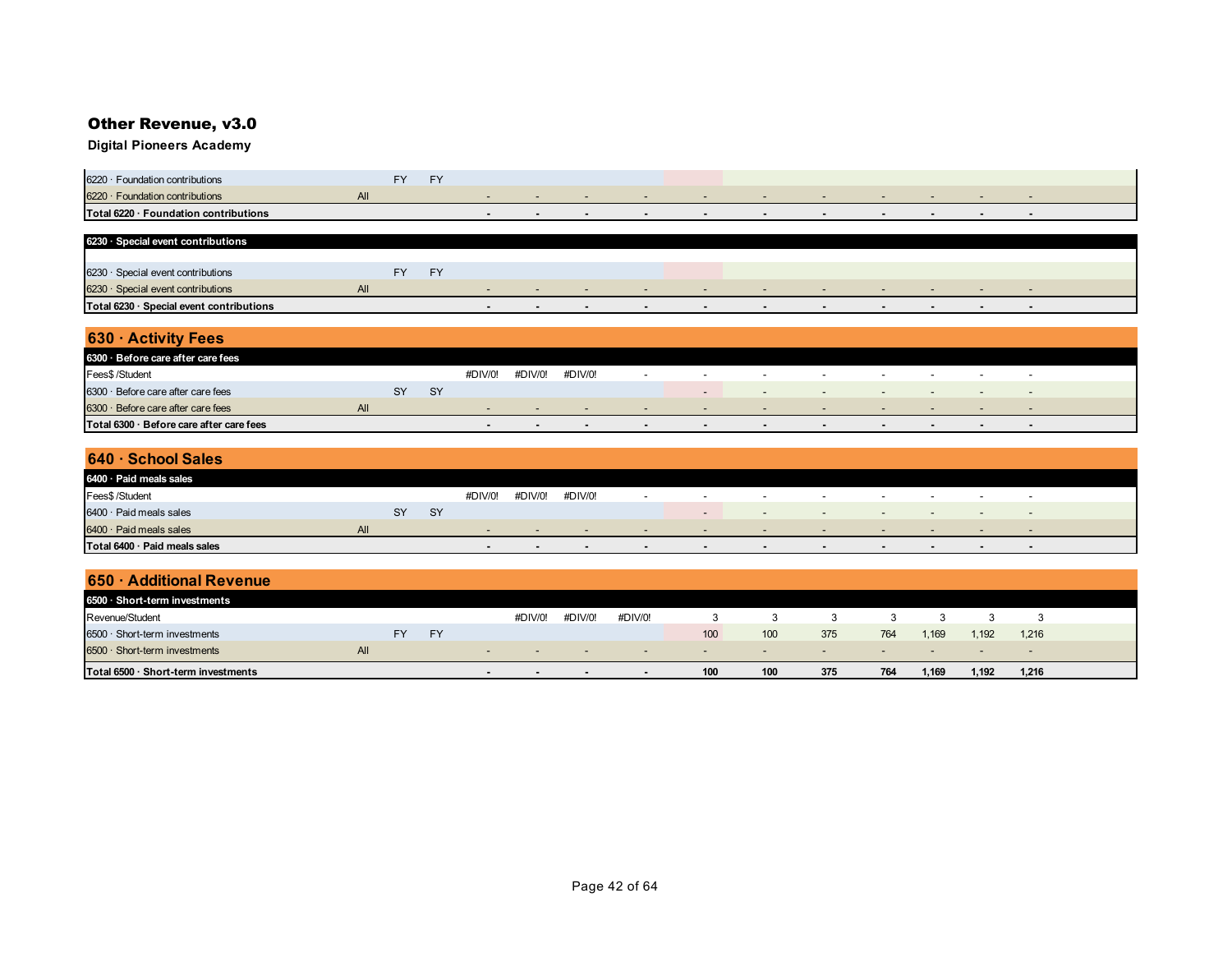**Digital Pioneers Academy**

|             | Account |  |  | Dept Prog Loc Cal1 Cal2 SY12-13 | SY13-14                  | SY14-15                  | SY15-16 | SY16-17 | SY17-18 | SY18-19       | SY19-20         | SY20-21 | SY21-22       | SY22-23         | Comment |
|-------------|---------|--|--|---------------------------------|--------------------------|--------------------------|---------|---------|---------|---------------|-----------------|---------|---------------|-----------------|---------|
|             |         |  |  | Past                            | Past                     | Past                     | Past    | Current | Future  | <b>Future</b> | <b>Future</b>   | Future  | <b>Future</b> | Future          |         |
| Event       |         |  |  | $\sim$                          | $\overline{\phantom{a}}$ | $\overline{\phantom{0}}$ | $\sim$  | $\sim$  | PY      | OY1           | OY <sub>2</sub> | OY3     | OY4           | OY <sub>5</sub> |         |
|             |         |  |  |                                 |                          |                          |         |         |         |               |                 |         |               |                 |         |
| Variables   |         |  |  |                                 |                          |                          |         |         |         |               |                 |         |               |                 |         |
| Infl        |         |  |  | 102.0%                          |                          |                          |         |         |         |               |                 |         |               |                 |         |
| SalaryInfl  |         |  |  |                                 |                          |                          |         | 100%    | 100%    | 102%          | 102%            | 102%    | 102%          | 102%            |         |
| School Days |         |  |  | 190                             |                          |                          |         |         |         |               |                 |         |               |                 |         |

| 700 Curricular salaries          |      |     |           |           |                          |                          |                          |                |                          |                          |                |                |                          |                          |                          |  |
|----------------------------------|------|-----|-----------|-----------|--------------------------|--------------------------|--------------------------|----------------|--------------------------|--------------------------|----------------|----------------|--------------------------|--------------------------|--------------------------|--|
| 7000 · Leadership salaries       |      |     |           |           |                          |                          |                          |                |                          |                          |                |                |                          |                          |                          |  |
| Existing:                        |      |     |           |           |                          |                          |                          |                |                          |                          |                |                |                          |                          |                          |  |
| $-FTE(PD)$                       |      |     |           |           |                          |                          |                          |                |                          | 2.00                     | 1.00           | 3.00           | 3.00                     | 3.0                      | 3.0                      |  |
| 7000 · Leadership salaries       |      |     | <b>FY</b> | <b>FY</b> |                          |                          |                          |                | $\sim$                   | 200,000                  | 150,000        | 336,636        | 343,369                  | 350,236                  | 357,241                  |  |
| 7000 · Leadership salaries       |      | All | <b>FY</b> | FY        |                          |                          |                          |                |                          | $\sim$                   | $\sim$         | $\sim$         | $\sim$                   | $\sim$                   | $\sim$                   |  |
| <b>Additional:</b>               |      |     |           |           |                          |                          |                          |                |                          |                          |                |                |                          |                          |                          |  |
| $-$ FTE (PD)                     |      |     |           |           |                          |                          |                          |                |                          |                          |                |                |                          |                          |                          |  |
| 7000 · Leadership salaries       |      |     | <b>FY</b> | FY        |                          |                          |                          |                |                          |                          |                |                |                          |                          |                          |  |
| 7000 · Leadership salaries       |      |     | <b>FY</b> | <b>FY</b> |                          |                          |                          |                |                          |                          |                |                |                          |                          |                          |  |
| 7000 · Leadership salaries       |      |     | <b>FY</b> | FY        |                          |                          |                          |                |                          |                          |                |                |                          |                          |                          |  |
| Total 7000 · Leadership salaries |      |     |           |           | $\overline{\phantom{a}}$ | $\overline{\phantom{a}}$ | $\overline{\phantom{a}}$ | $\blacksquare$ | $\overline{\phantom{a}}$ | 200,000                  | 150,000        | 336,636        | 343,369                  | 350,236                  | 357,241                  |  |
| <b>FTE</b>                       |      |     |           |           | $\sim$                   | $\sim$                   | $\sim$                   | $\sim$         | $\sim$                   | 2.0                      | 1.0            | 3.0            | 3.0                      | $\mathbf{3}$             | $\mathbf{3}$             |  |
|                                  |      |     |           |           |                          |                          |                          |                |                          |                          |                |                |                          |                          |                          |  |
| 7010 · Teacher salaries          |      |     |           |           |                          |                          |                          |                |                          |                          |                |                |                          |                          |                          |  |
| Classrooms                       |      |     |           |           | $\sim$                   | $\sim$                   | $\sim$                   | $\sim$         | $\sim$                   | $\sim$                   | 6.0            | 10.0           | 14.0                     | 14.0                     | 14.0                     |  |
| Existing:                        |      |     |           |           |                          |                          |                          |                |                          |                          |                |                |                          |                          |                          |  |
| $-FTE(PD)$                       |      |     |           |           |                          | $\sim$                   |                          | ٠              |                          | $\sim$                   | 9.0            | 17.0           | 25.0                     | 25.0                     | 25.0                     |  |
| 7010 · Teacher salaries          |      |     | <b>FY</b> | FY        |                          |                          |                          |                |                          | $\sim$                   | 572,000        | 1,102,053      | 1,653,080                | 1,686,142                | 1,719,864                |  |
| 7010 · Teacher salaries          |      | All | <b>FY</b> | <b>FY</b> |                          |                          |                          |                |                          |                          | $\sim$         |                | $\overline{\phantom{a}}$ | $\blacksquare$           | $\sim$                   |  |
| <b>Additional:</b>               |      |     |           |           |                          |                          |                          |                |                          |                          |                |                |                          |                          |                          |  |
| $-FTE(PD)$                       |      |     |           |           |                          |                          |                          |                |                          |                          | ×              | ×              | $\sim$                   | $\sim$                   | $\sim$                   |  |
| - Average Salary                 |      |     |           |           |                          |                          |                          |                |                          | $\overline{\phantom{a}}$ | 63,556         | 64,827         | 66,123                   | 67,446                   | 68,795                   |  |
| 7010 · Teacher salaries          |      |     | <b>FY</b> | FY        |                          |                          |                          |                | $\sim$                   | $\overline{\phantom{a}}$ | $\sim$         | $\blacksquare$ | $\overline{\phantom{a}}$ | $\overline{\phantom{a}}$ | $\sim$                   |  |
| Total 7010 · Teacher salaries    |      |     |           |           | $\overline{\phantom{a}}$ | $\sim$                   | $\overline{\phantom{a}}$ | $\blacksquare$ | $\sim$                   | $\overline{\phantom{a}}$ | 572,000        | 1,102,053      | 1,653,080                | 1,686,142                | 1,719,864                |  |
| <b>FTE</b>                       |      |     |           |           | $\sim$                   | $\overline{\phantom{a}}$ | $\sim$                   | $\sim$         | $\sim$                   | $\sim$                   | 9.0            | 17.0           | 25.0                     | 25.0                     | 25.0                     |  |
|                                  |      |     |           |           |                          |                          |                          |                |                          |                          |                |                |                          |                          |                          |  |
| 7011 · SpEd salaries             |      |     |           |           |                          |                          |                          |                |                          |                          |                |                |                          |                          |                          |  |
| Calculated SpEd Need             |      |     |           |           |                          |                          | $\sim$                   | $\sim$         | $\sim$                   | $\sim$                   | 3.20           | 6.40           | 12.80                    | 12.80                    | 12.80                    |  |
| SpEd Need                        |      |     |           |           |                          |                          | 3.50                     | 3.50           | 3.50                     | 4.50                     | 7.70           | 10.90          | 17.30                    | 17.30                    | 17.30                    |  |
| Existing:                        |      |     |           |           |                          |                          |                          |                |                          |                          |                |                |                          |                          |                          |  |
| $-$ FTE (PD)                     |      |     |           |           |                          |                          |                          | ٠              |                          | $\sim$                   | 2.0            | 4.0            | 6.0                      | 6.0                      | 6.0                      |  |
| 7011 · SpEd salaries             | SpEd |     | <b>FY</b> | <b>FY</b> |                          |                          |                          |                |                          | $\sim$                   | 124,000        | 252,960        | 387,029                  | 394,769                  | 402,665                  |  |
| 7011 · SpEd salaries             |      | All | <b>FY</b> | <b>FY</b> |                          |                          |                          |                |                          | $\sim$                   | $\blacksquare$ | $\sim$         | $\overline{\phantom{a}}$ | $\overline{\phantom{a}}$ | $\sim$                   |  |
| <b>Additional:</b>               |      |     |           |           |                          |                          |                          |                |                          |                          |                |                |                          |                          |                          |  |
| $-FTE(PD)$                       |      |     |           |           |                          |                          |                          |                |                          |                          | ٠              | $\sim$         | $\sim$                   | $\sim$                   | $\overline{\phantom{a}}$ |  |
| - Average Salary                 |      |     |           |           |                          |                          |                          |                |                          | $\sim$                   | 62,000         | 63,240         | 64,505                   | 65,795                   | 67,111                   |  |
| 7011 · SpEd salaries             | SpEd |     | FY -      | FY        |                          |                          |                          |                |                          | $\overline{\phantom{a}}$ | $\sim$         | $\sim$         | $\overline{\phantom{a}}$ | $\sim$                   | $\sim$                   |  |
| Total 7011 · SpEd salaries       |      |     |           |           | $\blacksquare$           | $\overline{\phantom{a}}$ | $\overline{\phantom{a}}$ | $\blacksquare$ | $\overline{\phantom{a}}$ | $\blacksquare$           | 124,000        | 252,960        | 387,029                  | 394,769                  | 402,665                  |  |
| <b>FTE</b>                       |      |     |           |           | $\sim$                   | $\overline{\phantom{a}}$ | $\sim$                   | $\sim$         | $\overline{\phantom{a}}$ | $\sim$                   | 2.0            | 4.0            | 6.0                      | 6.0                      | 6.0                      |  |

**7012 · ELL teacher salaries**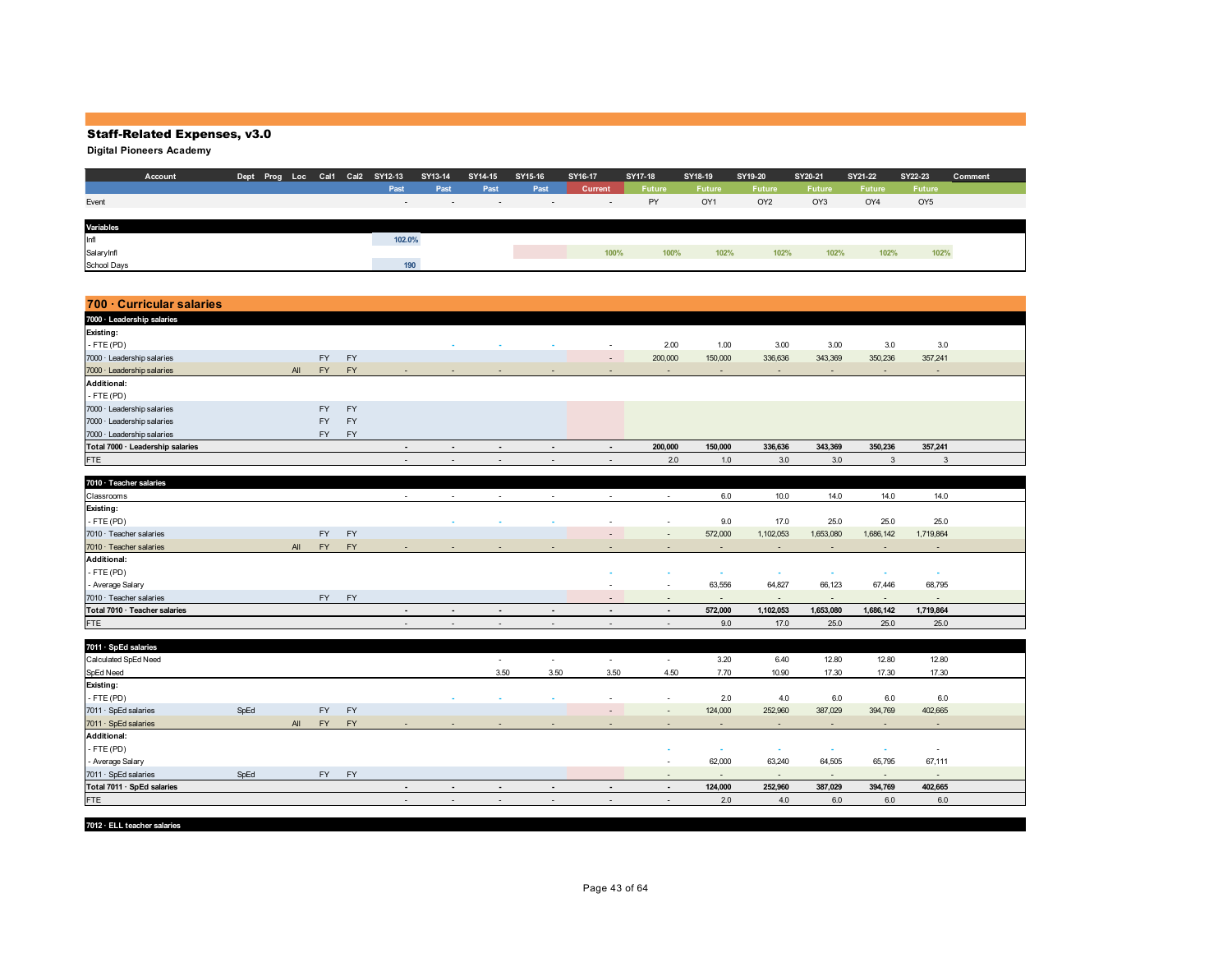| <b>Digital Pioneers Academy</b>   |           |           |                          |                          |                          |                          |                          |                          |                          |        |                          |                          |                          |  |
|-----------------------------------|-----------|-----------|--------------------------|--------------------------|--------------------------|--------------------------|--------------------------|--------------------------|--------------------------|--------|--------------------------|--------------------------|--------------------------|--|
| Existing:                         |           |           |                          |                          |                          |                          |                          |                          |                          |        |                          |                          |                          |  |
| $-$ FTE (PD)                      |           |           |                          |                          |                          |                          | $\overline{\phantom{a}}$ | $\sim$                   | $\sim$                   | $\sim$ | $\overline{\phantom{a}}$ | $\overline{\phantom{a}}$ | $\overline{\phantom{a}}$ |  |
| 7012 · ELL teacher salaries       | <b>FY</b> | <b>FY</b> |                          |                          |                          |                          | $\sim$                   | $\sim$                   | $\sim$                   | $\sim$ | $\overline{\phantom{0}}$ | $\overline{\phantom{0}}$ | $\overline{\phantom{a}}$ |  |
| $7012 \cdot$ ELL teacher salaries | All       |           | $\sim$                   | $\sim$                   | $\sim$                   | $\sim$                   | $\sim$                   | $\sim$                   | $\sim$                   | $\sim$ | $\sim$                   | $\sim$                   | $\sim$                   |  |
| <b>Additional:</b>                |           |           |                          |                          |                          |                          |                          |                          |                          |        |                          |                          |                          |  |
| $-$ FTE (PD)                      |           |           |                          |                          |                          |                          |                          | $\sim$                   | $\sim$                   | $\sim$ | $\sim$                   |                          |                          |  |
| 7012 · ELL teacher salaries       | <b>FY</b> | <b>FY</b> |                          |                          |                          |                          |                          |                          |                          |        |                          |                          |                          |  |
| 7012 · ELL teacher salaries       | FY        | <b>FY</b> |                          |                          |                          |                          |                          |                          |                          |        |                          |                          |                          |  |
| Total 7013 · Specials salaries    |           |           | $\sim$                   | $\sim$                   | $\blacksquare$           | $\overline{\phantom{a}}$ | $\blacksquare$           | $\overline{\phantom{a}}$ | $\sim$                   | $\sim$ | $\blacksquare$           | $\overline{\phantom{a}}$ | $\sim$                   |  |
| <b>FTE</b>                        |           |           | $\overline{\phantom{a}}$ | $\overline{\phantom{a}}$ | $\overline{\phantom{a}}$ | $\overline{\phantom{a}}$ | $\overline{\phantom{a}}$ | $\overline{\phantom{a}}$ | $\overline{\phantom{a}}$ | $\sim$ | $\overline{\phantom{a}}$ | $\sim$                   | $\overline{\phantom{a}}$ |  |

| 7013 · Specials salaries       |           |           |        |                          |                          |                          |                          |                          |        |         |                          |         |                          |  |
|--------------------------------|-----------|-----------|--------|--------------------------|--------------------------|--------------------------|--------------------------|--------------------------|--------|---------|--------------------------|---------|--------------------------|--|
| <b>Existing:</b>               |           |           |        |                          |                          |                          |                          |                          |        |         |                          |         |                          |  |
| $-FTE(PD)$                     |           |           |        | . .                      | $\sim$                   | $\sim$                   | $\sim$                   | $\sim$                   | 1.0    | 2.0     | 3.0                      | 3.0     | 3.0                      |  |
| 7013 · Specials salaries       | FY        | <b>FY</b> |        |                          |                          |                          | $\sim$                   | $\sim$                   | 62,000 | 126,480 | 193,514                  | 197,385 | 201,332                  |  |
| 7013 · Specials salaries       | All       |           | $\sim$ | $\overline{\phantom{a}}$ | $\sim$                   | $\overline{\phantom{a}}$ | $\overline{\phantom{0}}$ | $\sim$                   | $\sim$ | $\sim$  | $\overline{\phantom{a}}$ | $\sim$  | $\sim$                   |  |
| <b>Additional:</b>             |           |           |        |                          |                          |                          |                          |                          |        |         |                          |         |                          |  |
| $-FTE(PD)$                     |           |           |        |                          |                          | $\sim$                   |                          | $\sim$                   |        | $\sim$  | . .                      | $\sim$  | $\overline{\phantom{a}}$ |  |
| 7013 · Specials salaries       | <b>FY</b> | <b>FY</b> |        |                          |                          |                          |                          |                          |        |         |                          |         | $\overline{\phantom{a}}$ |  |
| 7013 · Specials salaries       | <b>FY</b> | FY        |        |                          |                          |                          |                          |                          |        |         |                          |         |                          |  |
| Total 7013 · Specials salaries |           |           |        | $\overline{\phantom{a}}$ | $\overline{\phantom{a}}$ | $\blacksquare$           | $\overline{\phantom{0}}$ | $\overline{\phantom{a}}$ | 62,000 | 126,480 | 193,514                  | 197,385 | 201,332                  |  |
| FTE                            |           |           | $\sim$ | $\overline{\phantom{0}}$ | $\sim$                   | $\sim$                   | $\sim$                   | $\sim$                   | 1.0    | 2.0     | 3.0                      | 3.0     | 3.0                      |  |

| 7014 · Substitute salaries       |     |    |                          |                          |                          |        |                          |                          |                          |                          |                          |                          |                          |
|----------------------------------|-----|----|--------------------------|--------------------------|--------------------------|--------|--------------------------|--------------------------|--------------------------|--------------------------|--------------------------|--------------------------|--------------------------|
| <b>Existing:</b>                 |     |    |                          |                          |                          |        |                          |                          |                          |                          |                          |                          |                          |
| $-$ FTE (PD)                     |     |    |                          | $\sim$                   | $\sim$                   | $\sim$ | $\overline{\phantom{a}}$ | $\overline{\phantom{a}}$ | $\sim$                   | $\sim$                   | $\overline{\phantom{a}}$ | $\overline{\phantom{a}}$ | $\sim$                   |
| 7014 · Substitute salaries       | SY  | SY |                          |                          |                          |        | $\overline{\phantom{a}}$ | $\overline{\phantom{0}}$ | $\sim$                   | $\overline{\phantom{a}}$ | $\overline{\phantom{a}}$ | $\sim$                   | $\sim$                   |
| $7014 \cdot$ Substitute salaries | All |    | $\sim$                   | $\sim$                   | $\sim$                   | $\sim$ | $\sim$                   | $\sim$                   | $\sim$                   | $\sim$                   | $\overline{\phantom{0}}$ | $\overline{\phantom{a}}$ | $\sim$                   |
| <b>Additional:</b>               |     |    |                          |                          |                          |        |                          |                          |                          |                          |                          |                          |                          |
| $-$ FTE (PD)                     |     |    |                          |                          |                          |        |                          | $\sim$                   | $\sim$                   | $\sim$                   | $\sim$                   | . .                      | $\sim$                   |
| 7014 · Substitute salaries       | SY  | SY |                          |                          |                          |        |                          |                          |                          |                          |                          |                          | $\sim$                   |
| 7014 · Substitute salaries       | SY  | SY |                          |                          |                          |        |                          |                          |                          |                          |                          |                          |                          |
| Total 7014 · Subsitute salaries  |     |    | $\overline{\phantom{a}}$ | $\overline{\phantom{a}}$ | $\overline{\phantom{a}}$ | $\sim$ | $\sim$                   | $\overline{\phantom{a}}$ | $\overline{\phantom{a}}$ | $\blacksquare$           | $\overline{\phantom{a}}$ | $\sim$                   | $\overline{\phantom{a}}$ |
| <b>FTE</b>                       |     |    | $\overline{\phantom{a}}$ | $\overline{\phantom{a}}$ | $\sim$                   | $\sim$ | $\overline{\phantom{a}}$ | $\overline{\phantom{a}}$ | $\sim$                   | $\overline{\phantom{a}}$ | $\overline{\phantom{a}}$ | $\overline{\phantom{0}}$ | $\sim$                   |

| 7019 · Teaching residents salaries |           |           |        |        |                          |                          |                          |                          |                          |                |                          |                          |                          |  |
|------------------------------------|-----------|-----------|--------|--------|--------------------------|--------------------------|--------------------------|--------------------------|--------------------------|----------------|--------------------------|--------------------------|--------------------------|--|
| Classrooms                         |           |           | $\sim$ | $\sim$ | $\sim$                   | $\sim$                   | $\sim$                   | $\sim$                   | 6.0                      | 10.0           | 14.0                     | 14.0                     | 14.0                     |  |
| <b>Existing:</b>                   |           |           |        |        |                          |                          |                          |                          |                          |                |                          |                          |                          |  |
| $-$ FTE (PD)                       |           |           | $\sim$ | $\sim$ | $\sim$                   | $\sim$                   | $\overline{\phantom{a}}$ | $\sim$                   | $\sim$                   | $\sim$         | $\overline{\phantom{a}}$ | $\overline{\phantom{a}}$ | $\sim$                   |  |
| 7019 · Teaching residents salaries | <b>FY</b> | <b>FY</b> |        |        |                          |                          | $\sim$                   | $\sim$                   | $\overline{\phantom{a}}$ | $\sim$         | $\overline{\phantom{a}}$ | $\overline{\phantom{a}}$ | $\overline{\phantom{a}}$ |  |
| 7019 · Teaching residents salaries | All       |           | $\sim$ | $\sim$ | $\sim$                   | <b>Contract Contract</b> | <b>Contract Contract</b> | $\sim$                   | $\sim$                   | $\sim$         | $\overline{\phantom{a}}$ | $\sim$                   | $\sim$                   |  |
|                                    |           |           |        |        |                          |                          |                          |                          |                          |                |                          |                          |                          |  |
| <b>Additional:</b>                 |           |           |        |        |                          |                          |                          |                          |                          |                |                          |                          |                          |  |
| $-$ FTE (PD)                       |           |           |        |        |                          |                          |                          |                          | $\sim$                   | $\sim$         | $\sim$                   |                          |                          |  |
| - Salary                           |           |           |        |        |                          |                          |                          | $\overline{\phantom{a}}$ | $\sim$                   | $\sim$         | $\overline{\phantom{a}}$ | $\sim$                   | $\sim$                   |  |
| 7019 · Teaching residents salaries | <b>FY</b> | <b>FY</b> |        |        | $\sim$                   | $\sim$                   |                          | $\sim$ $\sim$            | $\sim$                   | $\sim$ $ \sim$ | $\sim$                   | $\sim$                   | $\sim$                   |  |
| 7019 · Teaching residents salaries |           |           | $\sim$ | $\sim$ | $\overline{\phantom{a}}$ | $\sim$                   | $\blacksquare$           | $\overline{\phantom{a}}$ | $\sim$                   | $\sim$         | $\overline{\phantom{a}}$ | $\sim$                   | $\sim$                   |  |

| 7020 · Teacher aides salaries |                 |  |        |        |        |         |         |         |         |  |
|-------------------------------|-----------------|--|--------|--------|--------|---------|---------|---------|---------|--|
| Existing:                     |                 |  |        |        |        |         |         |         |         |  |
| - FTE (Non-PD)                |                 |  |        | $\sim$ | 2.0    | 4.0     | 6.0     | 6.0     | 6.0     |  |
| 7020 · Teacher aides salaries | <b>FY</b><br>EV |  |        |        | 80,000 | 163,200 | 249,696 | 254,690 | 259,784 |  |
| 7020 · Teacher aides salaries |                 |  | $\sim$ |        |        |         |         |         |         |  |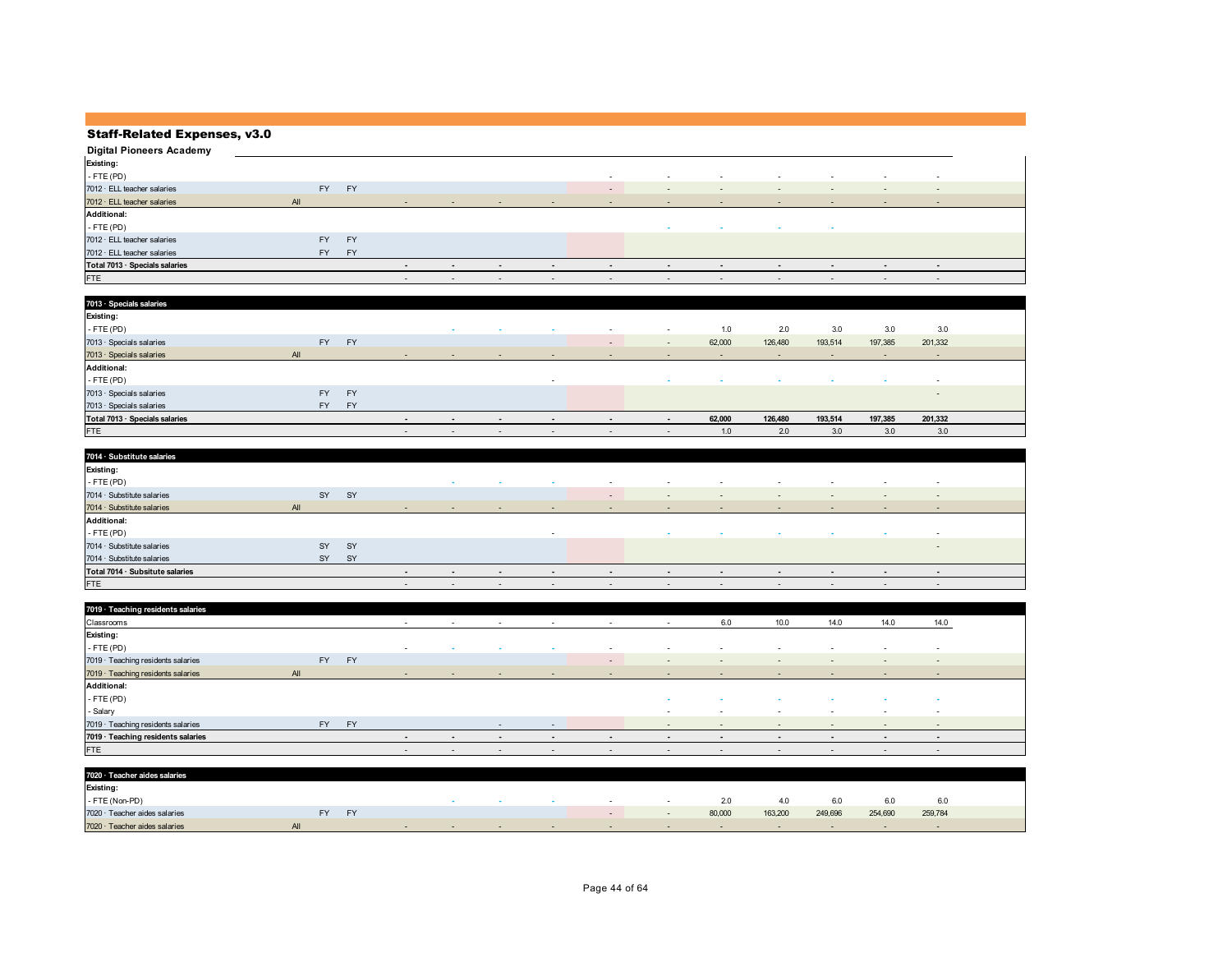| Digital Pioneers Academy            |       |           |                          |        |                          |                          |                          |                          |        |         |         |         |         |  |
|-------------------------------------|-------|-----------|--------------------------|--------|--------------------------|--------------------------|--------------------------|--------------------------|--------|---------|---------|---------|---------|--|
| <b>Additional:</b>                  |       |           |                          |        |                          |                          |                          |                          |        |         |         |         |         |  |
| $7020 \cdot$ Teacher aides salaries | FY -  | <b>FY</b> |                          |        |                          |                          |                          |                          |        |         |         |         |         |  |
| 7020 · Teacher aides salaries       | FY -  | <b>FY</b> |                          |        |                          |                          |                          |                          |        |         |         |         |         |  |
| $7020 \cdot$ Teacher aides salaries | FY -  | <b>FY</b> |                          |        |                          |                          |                          |                          |        |         |         |         |         |  |
| $7020 \cdot$ Teacher aides salaries | FY -  | <b>FY</b> |                          |        |                          |                          |                          |                          |        |         |         |         |         |  |
| 7020 · Teacher aides salaries       | FY FY |           |                          |        |                          |                          |                          |                          |        |         |         |         |         |  |
| Total 7020 · Teacher aides salaries |       |           | $\overline{\phantom{a}}$ | $\sim$ | $\overline{\phantom{a}}$ | $\overline{\phantom{a}}$ | $\overline{\phantom{a}}$ | $\overline{\phantom{a}}$ | 80,000 | 163,200 | 249,696 | 254,690 | 259,784 |  |
| <b>FTE</b>                          |       |           | $\sim$                   | $\sim$ | $\sim$                   | $\sim$                   | $\sim$                   | $\overline{\phantom{a}}$ | 2.0    | 4.0     | 6.0     | 6.0     | 6.0     |  |

| 7030 · Other curricular salaries       |     |     |              |               |                          |                          |                          |                |               |                                   |                   |        |                          |                          |  |
|----------------------------------------|-----|-----|--------------|---------------|--------------------------|--------------------------|--------------------------|----------------|---------------|-----------------------------------|-------------------|--------|--------------------------|--------------------------|--|
| Existing:                              |     |     |              |               |                          |                          |                          |                |               |                                   |                   |        |                          |                          |  |
| - FTE (Non-PD)                         |     |     |              |               | $\sim$                   | $\sim$                   | $\sim$                   | $\sim$         | $\sim$        | $\sim$                            | $\sim$            | $\sim$ | $\sim$                   | $\overline{\phantom{a}}$ |  |
| 7030 · Other curricular salaries       |     | FY  | <b>FY</b>    |               |                          |                          | $\sim$                   | $\sim$         | $\sim$        | $\sim$                            | $\sim$            | $\sim$ | $\sim$                   | $\sim$                   |  |
| 7030 · Other curricular salaries       | All |     |              | $\sim$        | $\sim$                   | $\sim$                   | $\sim$                   | $\sim$         | $\sim$        | $\sim$                            | $\sim$            | $\sim$ | $\sim$                   | $\sim$                   |  |
| <b>Additional:</b>                     |     |     |              |               | $\sim$                   |                          |                          |                |               |                                   |                   |        |                          |                          |  |
| 7030 Other curricular salaries         |     | FY. | FY <b>FY</b> |               |                          |                          |                          |                | $\sim$        | $\sim$ $ \sim$                    | $\sim$            | $\sim$ | $\overline{\phantom{0}}$ | $\sim$                   |  |
| Total 7030 · Other curricular salaries |     |     |              | $\sim$        | $\overline{\phantom{a}}$ | $\overline{\phantom{a}}$ | $\overline{\phantom{a}}$ | $\sim$         | $\sim$        | $\overline{\phantom{a}}$          | $\blacksquare$    | $\sim$ | $\sim$                   | $\overline{\phantom{a}}$ |  |
| <b>FTE</b>                             |     |     |              | $\sim$ $\sim$ | $\sim$                   | $\sim$ $\sim$            | $\sim$ $-$               | <b>Service</b> | $\sim$ $\sim$ | <b>Contract Contract Contract</b> | $\sim$ 100 $\sim$ | $\sim$ | $\sim$ $\sim$            | $\sim$                   |  |

| 7080 · Curricular stipends             |     |           |           |  |                          |        |                          |                          |                          |                          |     |        |
|----------------------------------------|-----|-----------|-----------|--|--------------------------|--------|--------------------------|--------------------------|--------------------------|--------------------------|-----|--------|
|                                        |     |           |           |  |                          |        |                          |                          |                          |                          |     |        |
|                                        |     |           |           |  |                          | $\sim$ | $\overline{\phantom{a}}$ | $\overline{\phantom{a}}$ |                          | $\overline{\phantom{a}}$ |     |        |
| 7080 · Curricular stipends             |     | <b>FY</b> | <b>FV</b> |  |                          | $\sim$ | $\sim$                   | $\sim$                   |                          | $\sim$                   | . . | $\sim$ |
| 7080 · Curricular stipends             | All |           |           |  | $\sim$                   |        | $\sim$                   |                          | $\sim$                   | $\overline{\phantom{a}}$ |     |        |
| Total 7030 · Other curricular salaries |     |           |           |  | $\overline{\phantom{a}}$ |        |                          | $\overline{\phantom{a}}$ |                          |                          |     |        |
| <b>FTE</b>                             |     |           |           |  | $\overline{\phantom{a}}$ |        | $\overline{\phantom{a}}$ |                          | $\overline{\phantom{a}}$ | $\overline{\phantom{0}}$ |     |        |

| 7090 · Curricular bonuses              |           |    |        |        |        |                          |        |                          |        |                          |                          |        |        |  |
|----------------------------------------|-----------|----|--------|--------|--------|--------------------------|--------|--------------------------|--------|--------------------------|--------------------------|--------|--------|--|
| Existing:                              |           |    |        |        |        |                          |        |                          |        |                          |                          |        |        |  |
| - FTE (Non-PD)                         |           |    |        |        |        |                          | $\sim$ | $\sim$                   | $\sim$ | $\sim$                   | $\sim$                   | $\sim$ | $\sim$ |  |
| 7090 · Curricular bonuses              | <b>FY</b> | EV |        |        |        | $\sim$                   | $\sim$ | $\overline{\phantom{a}}$ | $\sim$ | $\overline{\phantom{a}}$ | 45,000                   | 50,000 | 60,000 |  |
| 7090 · Curricular bonuses              | All       |    |        |        |        | $\sim$                   |        | $\sim$                   |        | $\overline{\phantom{a}}$ | $\overline{\phantom{0}}$ |        |        |  |
| Total 7030 · Other curricular salaries |           |    |        | $\sim$ | $\sim$ | $\overline{\phantom{a}}$ |        | $\overline{\phantom{a}}$ | $\sim$ |                          | 45.000                   | 50.000 | 60,000 |  |
| <b>FTE</b>                             |           |    | $\sim$ | $\sim$ | $\sim$ | $\sim$                   | $\sim$ | $\overline{\phantom{a}}$ | $\sim$ | $\sim$                   | $\sim$                   | $\sim$ | $\sim$ |  |

| 710 · Supplemental Service Salaries   |           |           |                          |                          |                          |                          |                          |                          |         |         |                          |                          |         |  |
|---------------------------------------|-----------|-----------|--------------------------|--------------------------|--------------------------|--------------------------|--------------------------|--------------------------|---------|---------|--------------------------|--------------------------|---------|--|
| 7100 · Student support salaries       |           |           |                          |                          |                          |                          |                          |                          |         |         |                          |                          |         |  |
| Existing:                             |           |           |                          |                          |                          |                          |                          |                          |         |         |                          |                          |         |  |
| - FTE (Non-PD)                        |           |           |                          | $\sim$                   | $\overline{\phantom{a}}$ | . .                      | $\sim$                   | $\overline{\phantom{a}}$ | 3.0     | 6.0     | 8.0                      | 8.0                      | 8.0     |  |
| 7100 · Student support salaries       | <b>FY</b> | <b>FY</b> |                          |                          |                          |                          | $\overline{\phantom{a}}$ | $\sim$                   | 220,000 | 413,100 | 556,614                  | 567,746                  | 579,101 |  |
| 7100 · Student support salaries       | All       |           | $\overline{\phantom{a}}$ | $\overline{\phantom{a}}$ | $\sim$                   | $\sim$                   | $\overline{\phantom{a}}$ | $\overline{\phantom{a}}$ |         |         | $\overline{\phantom{a}}$ | $\overline{\phantom{a}}$ | $\sim$  |  |
| <b>Additional:</b>                    |           |           |                          |                          |                          |                          |                          |                          |         |         |                          |                          |         |  |
| 7100 · Student support salaries       | <b>FY</b> | <b>FY</b> |                          |                          |                          |                          |                          |                          |         |         |                          |                          |         |  |
| 7100 · Student support salaries       | <b>FY</b> | <b>FY</b> |                          |                          |                          |                          |                          |                          |         |         |                          |                          |         |  |
| 7100 · Student support salaries       | <b>FY</b> | <b>FY</b> |                          |                          |                          |                          |                          |                          |         |         |                          |                          |         |  |
| 7100 · Student support salaries       | <b>FY</b> | <b>FY</b> |                          |                          |                          |                          |                          |                          |         |         |                          |                          |         |  |
| Total 7100 · Student support salaries |           |           | $\blacksquare$           | $\blacksquare$           | $\overline{\phantom{a}}$ | $\overline{\phantom{a}}$ | $\overline{\phantom{0}}$ | $\blacksquare$           | 220,000 | 413,100 | 556,614                  | 567,746                  | 579,101 |  |
| <b>FTE</b>                            |           |           | $\overline{\phantom{a}}$ | $\overline{\phantom{0}}$ | $\sim$                   | $\sim$                   | $\sim$                   | $\overline{\phantom{a}}$ | 3.0     | 6.0     | 8.0                      | 8.0                      | 8.0     |  |

| 7110 · Instr staff support salaries |                |  |        |  |        |  |        |
|-------------------------------------|----------------|--|--------|--|--------|--|--------|
| <b>Existing:</b>                    |                |  |        |  |        |  |        |
| - FTE (Non-PD)                      |                |  | $\sim$ |  | $\sim$ |  | $\sim$ |
| 7110 · Instr staff support salaries | <b>EV</b><br>. |  |        |  |        |  |        |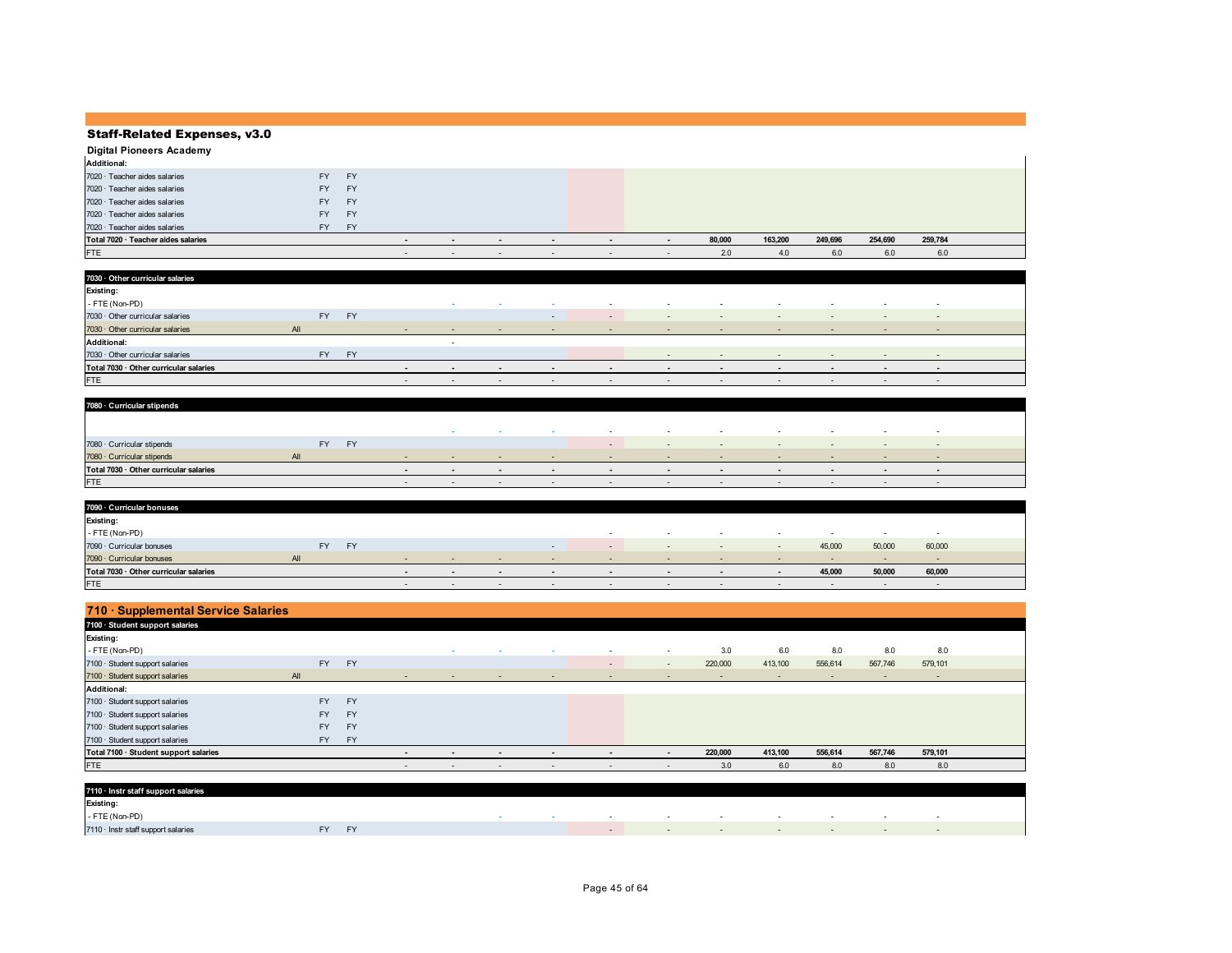| <b>Digital Pioneers Academy</b>           |           |           |                          |                          |                          |        |                          |                          |                          |               |                          |                          |                          |  |
|-------------------------------------------|-----------|-----------|--------------------------|--------------------------|--------------------------|--------|--------------------------|--------------------------|--------------------------|---------------|--------------------------|--------------------------|--------------------------|--|
| 7110 · Instr staff support salaries       | All       |           | $\sim$                   | $\sim$                   | $\sim$                   | $\sim$ | $\sim$                   | $\sim$                   | $\sim$                   | $\sim$ $\sim$ | $\overline{\phantom{a}}$ | $\sim$                   | $\sim$                   |  |
| <b>Additional:</b>                        |           |           |                          |                          |                          |        |                          |                          |                          |               |                          |                          |                          |  |
| - FTE (Non-PD)                            |           |           |                          |                          |                          |        |                          | $\overline{\phantom{a}}$ | $\sim$                   | $\sim$        | $\overline{\phantom{a}}$ | $\sim$                   | $\sim$                   |  |
| 7110 · Instr staff support salaries       | <b>FY</b> | <b>FY</b> |                          |                          |                          |        |                          |                          |                          |               |                          |                          |                          |  |
| 7110 · Instr staff support salaries       | FY.       | <b>FY</b> |                          |                          |                          |        |                          |                          |                          |               |                          |                          |                          |  |
| 7110 · Instr staff support salaries       | <b>FY</b> | FY        |                          |                          |                          |        |                          |                          |                          |               |                          |                          |                          |  |
| 7110 · Instr staff support salaries       | <b>FY</b> | <b>FY</b> |                          |                          |                          |        |                          |                          |                          |               |                          |                          |                          |  |
| $7110 \cdot$ Instr staff support salaries | FY -      | <b>FY</b> |                          |                          |                          |        |                          |                          |                          |               |                          |                          |                          |  |
| Total 7110 · Instr staff support salaries |           |           | $\overline{\phantom{a}}$ | $\sim$                   | $\blacksquare$           |        | $\blacksquare$           | $\overline{\phantom{0}}$ | $\overline{\phantom{a}}$ | $\sim$        | $\overline{\phantom{a}}$ | $\overline{\phantom{0}}$ | $\overline{\phantom{a}}$ |  |
| <b>FTE</b>                                |           |           | $\sim$                   | $\overline{\phantom{a}}$ | $\overline{\phantom{a}}$ | $\sim$ | $\overline{\phantom{a}}$ | $\overline{\phantom{a}}$ | $\sim$                   | $\sim$        | $\overline{\phantom{a}}$ | $\overline{\phantom{a}}$ | $\overline{\phantom{a}}$ |  |

| 7120 · Clerical salaries       |     |           |           |        |                          |                          |        |                          |                          |        |        |                          |                          |                          |
|--------------------------------|-----|-----------|-----------|--------|--------------------------|--------------------------|--------|--------------------------|--------------------------|--------|--------|--------------------------|--------------------------|--------------------------|
| <b>Existing:</b>               |     |           |           |        |                          |                          |        |                          |                          |        |        |                          |                          |                          |
| - FTE (Non-PD)                 |     |           |           |        | . .                      | $\sim$                   | $\sim$ | $\overline{\phantom{a}}$ | $\sim$                   | $\sim$ |        | $\overline{\phantom{a}}$ | $\overline{\phantom{a}}$ | $\overline{\phantom{a}}$ |
| 7120 · Clerical salaries       |     | <b>FY</b> | <b>FY</b> |        |                          |                          |        | $\sim$                   | $\sim$                   | $\sim$ | $\sim$ | $\overline{\phantom{a}}$ | $\overline{\phantom{a}}$ | $\overline{\phantom{a}}$ |
| 7120 · Clerical salaries       | All |           |           | $\sim$ | $\sim$                   | $\sim$                   | $\sim$ | $\overline{\phantom{a}}$ | $\sim$                   | $\sim$ | $\sim$ | $\sim$                   | $\sim$                   | $\sim$ $-$               |
| <b>Additional:</b>             |     |           |           |        |                          |                          |        |                          |                          |        |        |                          |                          |                          |
| - FTE (Non-PD)                 |     |           |           |        |                          |                          |        |                          | $\sim$                   | $\sim$ | $\sim$ | $\overline{\phantom{a}}$ | $\sim$                   | $\sim$                   |
| 7120 · Clerical salaries       |     | <b>FY</b> | <b>FY</b> |        |                          |                          |        |                          |                          |        |        |                          |                          |                          |
| 7120 · Clerical salaries       |     | <b>FY</b> | FY        |        |                          |                          |        |                          |                          |        |        |                          |                          |                          |
| Total 7120 · Clerical salaries |     |           |           | $\sim$ | $\overline{\phantom{a}}$ | $\sim$                   | $\sim$ | $\sim$                   | $\overline{\phantom{a}}$ | $\sim$ | $\sim$ | $\blacksquare$           | $\overline{\phantom{a}}$ | $\sim$                   |
| <b>FTE</b>                     |     |           |           | $\sim$ | $\overline{\phantom{a}}$ | $\overline{\phantom{a}}$ | $\sim$ | $\overline{\phantom{a}}$ | $\sim$                   | $\sim$ | $\sim$ | $\overline{\phantom{0}}$ | $\sim$                   | $\sim$                   |

| 7130 · Business, operations salaries       |     |                        |                          |                          |                          |                          |                          |                          |         |                          |                          |                          |                          |  |
|--------------------------------------------|-----|------------------------|--------------------------|--------------------------|--------------------------|--------------------------|--------------------------|--------------------------|---------|--------------------------|--------------------------|--------------------------|--------------------------|--|
| <b>Existing:</b>                           |     |                        |                          |                          |                          |                          |                          |                          |         |                          |                          |                          |                          |  |
| - FTE (Non-PD)                             |     |                        |                          | $\sim$                   | $\sim$                   | $\sim$                   | $\overline{\phantom{a}}$ | $\sim$                   | 3.0     | 3.0                      | 3.0                      | 3.0                      | 3.0                      |  |
| 7130 · Business, operations salaries       |     | <b>FY</b><br><b>FY</b> |                          |                          |                          |                          | $\overline{\phantom{a}}$ | $\sim$                   | 217,000 | 221,340                  | 225,767                  | 230,282                  | 234,888                  |  |
| 7130 · Business, operations salaries       | All |                        |                          | $\overline{\phantom{a}}$ | $\overline{\phantom{a}}$ | $\overline{\phantom{a}}$ | $\overline{\phantom{a}}$ | $\overline{\phantom{a}}$ | $\sim$  | $\overline{\phantom{a}}$ | $\overline{\phantom{0}}$ | $\overline{\phantom{0}}$ | $\sim$                   |  |
| <b>Additional:</b>                         |     |                        |                          |                          |                          |                          |                          |                          |         |                          |                          |                          |                          |  |
| - FTE (Non-PD)                             |     |                        |                          |                          | $\overline{\phantom{a}}$ | $\sim$                   | $\overline{\phantom{a}}$ | $\overline{\phantom{a}}$ | $\sim$  | $\overline{\phantom{a}}$ | $\sim$                   | $\overline{\phantom{a}}$ | $\overline{\phantom{a}}$ |  |
| 7130 · Business, operations salaries       |     | <b>FY</b><br><b>FY</b> |                          |                          |                          |                          |                          |                          |         |                          |                          |                          |                          |  |
| 7130 · Business, operations salaries       |     | <b>FY</b><br><b>FY</b> |                          |                          |                          |                          |                          |                          |         |                          |                          |                          |                          |  |
| Total 7130 · Business, operations salaries |     |                        | $\sim$                   | $\overline{\phantom{a}}$ | $\overline{\phantom{a}}$ | $\overline{\phantom{a}}$ | $\overline{\phantom{a}}$ | $\blacksquare$           | 217,000 | 221.340                  | 225.767                  | 230,282                  | 234,888                  |  |
| <b>FTE</b>                                 |     |                        | $\overline{\phantom{a}}$ | $\overline{\phantom{a}}$ | $\overline{\phantom{a}}$ | $\overline{a}$           | $\overline{\phantom{a}}$ | $\overline{\phantom{a}}$ | 3.0     | 3.0                      | 3.0                      | 3.0                      | 3.0                      |  |

| 7140 · Maintenance/custodial salaries       |           |           |        |                                                      |        |                          |                          |                          |        |                              |                          |                          |                          |
|---------------------------------------------|-----------|-----------|--------|------------------------------------------------------|--------|--------------------------|--------------------------|--------------------------|--------|------------------------------|--------------------------|--------------------------|--------------------------|
| <b>Existing:</b>                            |           |           |        |                                                      |        |                          |                          |                          |        |                              |                          |                          |                          |
| - FTE (Non-PD)                              |           |           |        | $\sim$                                               | $\sim$ | $\sim$                   | $\sim$                   | $\sim$                   | $\sim$ | $\overline{\phantom{a}}$     | $\sim$                   | $\overline{\phantom{a}}$ | $\sim$                   |
| 7140 · Maintenance/custodial salaries       | <b>FY</b> | FY        |        |                                                      |        |                          | $\overline{\phantom{a}}$ | $\overline{\phantom{a}}$ | $\sim$ | $\qquad \qquad \blacksquare$ | $\sim$                   | $\overline{\phantom{0}}$ | $\overline{\phantom{a}}$ |
| 7140 · Maintenance/custodial salaries       | All       |           |        |                                                      | $\sim$ | $\sim$                   | $\overline{\phantom{a}}$ | $\sim$                   | $\sim$ | $\overline{\phantom{a}}$     | $\overline{\phantom{0}}$ | $\overline{\phantom{a}}$ | $\sim$                   |
| <b>Additional:</b>                          |           |           |        |                                                      |        |                          |                          |                          |        |                              |                          |                          |                          |
| - FTE (Non-PD)                              |           |           |        |                                                      |        |                          |                          | $\overline{\phantom{a}}$ | $\sim$ | $\sim$                       | $\sim$                   | $\overline{\phantom{a}}$ | $\sim$                   |
| 7140 · Maintenance/custodial salaries       | <b>FY</b> | <b>FY</b> |        |                                                      |        |                          |                          |                          |        |                              |                          |                          |                          |
| 7140 · Maintenance/custodial salaries       | <b>FY</b> | FY        |        |                                                      |        |                          |                          |                          |        |                              |                          |                          |                          |
| Total 7140 · Maintenance/custodial salaries |           |           |        | $\overline{\phantom{0}}$<br>$\overline{\phantom{a}}$ |        | $\overline{\phantom{a}}$ | $\overline{\phantom{a}}$ | $\overline{\phantom{a}}$ | $\sim$ | $\sim$                       | $\overline{\phantom{0}}$ | $\sim$                   | $\overline{\phantom{a}}$ |
| <b>FTE</b>                                  |           |           | $\sim$ | $\sim$<br>$\overline{\phantom{a}}$                   |        | $\sim$                   | $\sim$                   | $\sim$                   | $\sim$ | $\sim$                       | $\overline{\phantom{a}}$ | $\overline{\phantom{0}}$ | $\overline{\phantom{a}}$ |

| 7150 · Security salaries |           |           |        |                          |        |        |        |        |        |                          |                          |        |                          |
|--------------------------|-----------|-----------|--------|--------------------------|--------|--------|--------|--------|--------|--------------------------|--------------------------|--------|--------------------------|
| <b>Existing:</b>         |           |           |        |                          |        |        |        |        |        |                          |                          |        |                          |
| - FTE (Non-PD)           |           |           |        |                          |        |        | $\sim$ | $\sim$ | $\sim$ | $\overline{\phantom{a}}$ | $\overline{\phantom{a}}$ | $\sim$ | $\overline{\phantom{a}}$ |
| 7150 · Security salaries | <b>FY</b> | <b>FY</b> |        |                          |        |        |        | $\sim$ |        | $\sim$                   | $\sim$                   | $\sim$ | $\sim$                   |
| 7150 · Security salaries | All       |           | $\sim$ | $\overline{\phantom{a}}$ | $\sim$ | $\sim$ | $\sim$ | $\sim$ |        | $\sim$                   | $\sim$                   |        | $\sim$                   |
| <b>Additional:</b>       |           |           |        |                          |        |        |        |        |        |                          |                          |        |                          |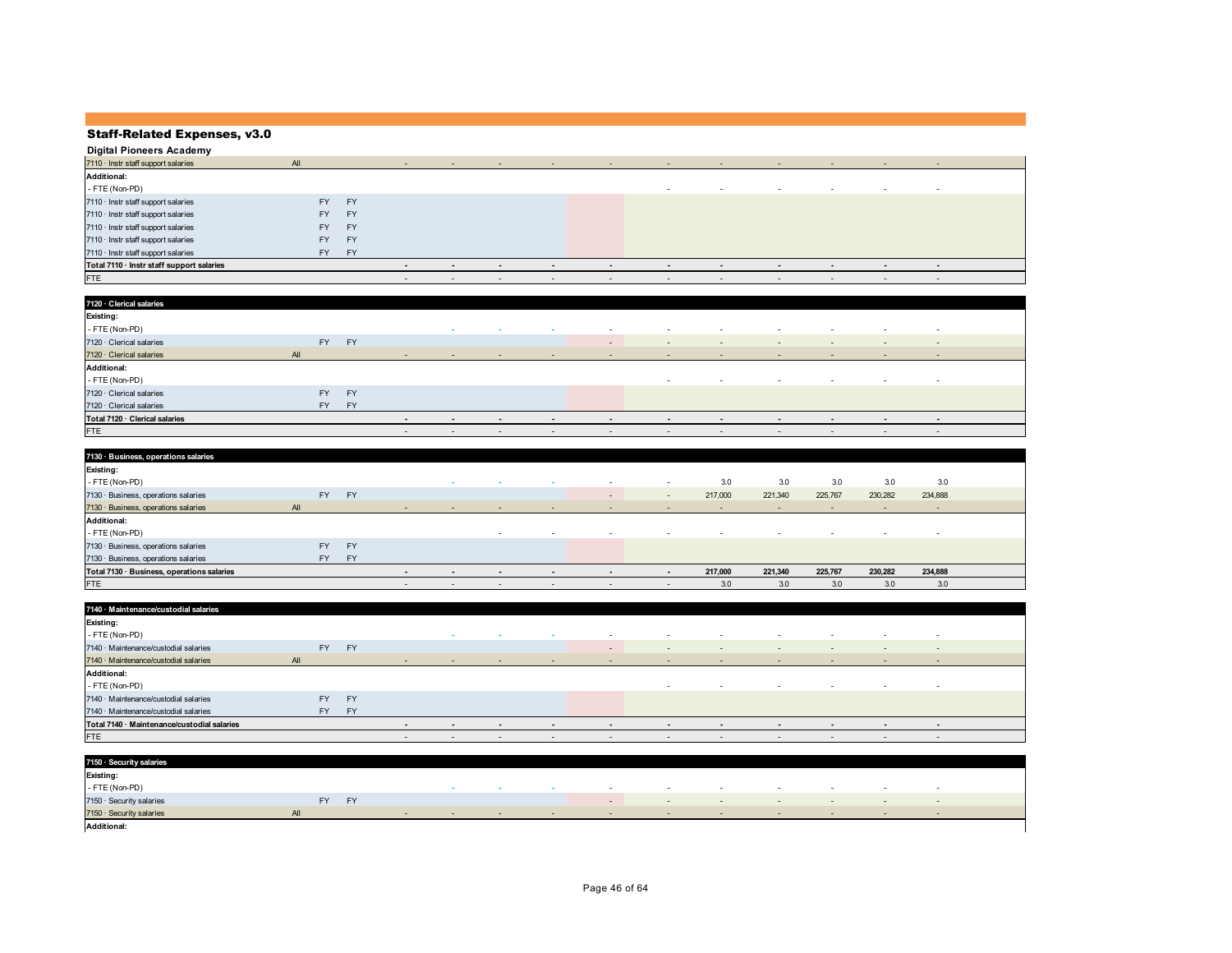| <b>Digital Pioneers Academy</b> |     |           |        |        |                          |        |                          |                          |        |                          |                          |
|---------------------------------|-----|-----------|--------|--------|--------------------------|--------|--------------------------|--------------------------|--------|--------------------------|--------------------------|
| - FTE (Non-PD)                  |     |           |        |        |                          |        |                          |                          |        |                          |                          |
| 7150 · Security salaries        | FY. | <b>FY</b> |        |        |                          |        |                          |                          |        |                          |                          |
| 7150 · Security salaries        | FY. | EV        |        |        |                          |        |                          |                          |        |                          |                          |
| Total 7150 · Security salaries  |     |           |        | $\sim$ | $\overline{\phantom{a}}$ |        | $\overline{\phantom{a}}$ | $\overline{\phantom{a}}$ | $\sim$ | $\sim$                   |                          |
| <b>FTE</b>                      |     |           | $\sim$ | $\sim$ | $\sim$                   | $\sim$ | $\sim$                   | $\sim$                   | $\sim$ | $\overline{\phantom{a}}$ | $\overline{\phantom{a}}$ |

| 7160 · Other service salaries       |           |           |        |        |        |        |        |                          |                          |        |                          |                          |                          |  |
|-------------------------------------|-----------|-----------|--------|--------|--------|--------|--------|--------------------------|--------------------------|--------|--------------------------|--------------------------|--------------------------|--|
| <b>Existing:</b>                    |           |           |        |        |        |        |        |                          |                          |        |                          |                          |                          |  |
| - FTE (Non-PD)                      |           |           |        | $\sim$ | $\sim$ | $\sim$ | $\sim$ | $\sim$                   | $\sim$                   | $\sim$ | $\sim$                   | $\sim$                   | $\overline{\phantom{a}}$ |  |
| 7160 · Other service salaries       | <b>FY</b> | <b>FY</b> |        |        |        |        | $\sim$ | $\sim$                   | $\sim$                   | $\sim$ | $\overline{\phantom{a}}$ | $\overline{\phantom{a}}$ | $\sim$                   |  |
| 7160 · Other service salaries       | All       |           | $\sim$ | $\sim$ | $\sim$ | $\sim$ | $\sim$ | $\sim$                   | $\sim$                   | $\sim$ | $\overline{\phantom{a}}$ | $\overline{\phantom{a}}$ | $\sim$                   |  |
| <b>Additional:</b>                  |           |           |        |        |        |        |        |                          |                          |        |                          |                          |                          |  |
| - FTE (Non-PD)                      |           |           |        |        |        |        |        | $\overline{\phantom{a}}$ | $\sim$                   | $\sim$ | $\overline{\phantom{a}}$ | $\sim$                   | $\overline{\phantom{a}}$ |  |
| 7160 · Other service salaries       | <b>FY</b> | <b>FY</b> |        |        |        |        |        |                          |                          |        |                          |                          |                          |  |
| $7160 \cdot$ Other service salaries | FY.       | <b>FY</b> |        |        |        |        |        |                          |                          |        |                          |                          |                          |  |
| 7160 · Other service salaries       | FY.       | <b>FY</b> |        |        |        |        |        |                          |                          |        |                          |                          |                          |  |
| 7160 · Other service salaries       | FY .      | <b>FY</b> |        |        |        |        |        |                          |                          |        |                          |                          |                          |  |
| Total 7160 · Other service salaries |           |           | $\sim$ | $\sim$ | $\sim$ | $\sim$ | $\sim$ | $\overline{\phantom{a}}$ | $\overline{\phantom{a}}$ | $\sim$ | $\sim$                   | $\sim$                   | $\overline{\phantom{a}}$ |  |
| <b>FTE</b>                          |           |           | $\sim$ | $\sim$ | $\sim$ | $\sim$ | $\sim$ | $\sim$                   | $\sim$                   | $\sim$ | $\overline{\phantom{a}}$ | $\sim$                   | $\sim$                   |  |

| 720 · Supplemental Program Salaries      |           |           |                          |                          |                          |                          |        |                          |        |                          |                          |                          |                          |  |
|------------------------------------------|-----------|-----------|--------------------------|--------------------------|--------------------------|--------------------------|--------|--------------------------|--------|--------------------------|--------------------------|--------------------------|--------------------------|--|
| 7200 · Program leadership salaries       |           |           |                          |                          |                          |                          |        |                          |        |                          |                          |                          |                          |  |
| Existing:                                |           |           |                          |                          |                          |                          |        |                          |        |                          |                          |                          |                          |  |
| - FTE (Non-PD)                           |           |           |                          | $\sim$                   | $\sim$                   |                          | $\sim$ | $\overline{\phantom{a}}$ | 1.0    | 1.0                      | 1.0                      | 1.0                      | 1.0                      |  |
| 7200 · Program leadership salaries       | <b>FY</b> | <b>FY</b> |                          |                          |                          | $\overline{\phantom{a}}$ | $\sim$ | $\overline{\phantom{0}}$ | 75,000 | 76,500                   | 78,030                   | 79,591                   | 81,182                   |  |
| 7200 · Program leadership salaries       | All       |           | $\sim$                   | $\sim$                   | $\sim$                   | $\overline{\phantom{a}}$ | $\sim$ | $\sim$                   | $\sim$ | $\overline{\phantom{a}}$ | $\overline{\phantom{0}}$ | $\overline{\phantom{a}}$ | $\sim$                   |  |
| <b>Additional:</b>                       |           |           |                          |                          |                          |                          |        |                          |        |                          |                          |                          |                          |  |
|                                          |           |           |                          |                          |                          |                          |        |                          |        |                          |                          |                          |                          |  |
| - FTE (Non-PD)                           |           |           |                          |                          |                          |                          |        | $\sim$                   |        | $\sim$                   | $\sim$                   | <b>.</b>                 | $\overline{\phantom{a}}$ |  |
| 7200 · Program leadership salaries       | <b>FY</b> | <b>FY</b> |                          |                          |                          |                          |        |                          |        |                          |                          |                          |                          |  |
| 7200 · Program leadership salaries       | <b>FY</b> | <b>FY</b> |                          |                          |                          |                          |        |                          |        |                          |                          |                          |                          |  |
| Total 7200 · Program leadership salaries |           |           | $\overline{\phantom{a}}$ | $\overline{\phantom{a}}$ | $\overline{\phantom{a}}$ | $\overline{\phantom{a}}$ |        | $\blacksquare$           | 75,000 | 76,500                   | 78.030                   | 79,591                   | 81,182                   |  |

| 7220 · Staff program stipends       |                        |        |        |                          |                             |        |                          |                          |        |                          |        |                          |  |
|-------------------------------------|------------------------|--------|--------|--------------------------|-----------------------------|--------|--------------------------|--------------------------|--------|--------------------------|--------|--------------------------|--|
|                                     |                        |        |        |                          |                             |        |                          |                          |        |                          |        |                          |  |
|                                     |                        |        |        |                          |                             | $\sim$ | $\overline{\phantom{a}}$ | $\overline{\phantom{a}}$ | $\sim$ | $\sim$                   | $\sim$ | $\overline{\phantom{a}}$ |  |
| 7220 · Staff program stipends       | <b>FY</b><br><b>FY</b> |        |        |                          |                             |        | $\sim$                   | $\sim$                   |        | . .                      |        | $\overline{\phantom{a}}$ |  |
| 7220 · Staff program stipends       | All                    |        |        |                          | <b><i><u>Part 1</u></i></b> |        | $\sim$                   |                          |        | . .                      |        |                          |  |
| Total 7220 · Staff program stipends |                        |        |        |                          | $\sim$                      |        | $\overline{\phantom{0}}$ |                          | $\sim$ | $\overline{\phantom{a}}$ |        |                          |  |
| <b>FTE</b>                          |                        | $\sim$ | $\sim$ | $\overline{\phantom{a}}$ | $\sim$                      | $\sim$ | $\sim$                   | $\sim$                   | $\sim$ | $\overline{\phantom{0}}$ | . .    | $\overline{\phantom{a}}$ |  |

| 7210 · Program staff salaries       |     |                        |                          |        |        |        |                          |        |        |                          |        |                          |  |
|-------------------------------------|-----|------------------------|--------------------------|--------|--------|--------|--------------------------|--------|--------|--------------------------|--------|--------------------------|--|
|                                     |     |                        |                          |        |        |        |                          |        |        |                          |        |                          |  |
|                                     |     |                        |                          |        |        | $\sim$ | $\overline{\phantom{a}}$ | $\sim$ | $\sim$ | $\sim$                   | $\sim$ | $\overline{\phantom{a}}$ |  |
| 7210 · Program staff salaries       |     | <b>FY</b><br><b>FY</b> |                          |        | $\sim$ | $\sim$ | $\sim$                   | $\sim$ | $\sim$ | $\sim$                   | $\sim$ | $\sim$                   |  |
| 7210 · Program staff salaries       | All |                        |                          | $\sim$ |        |        | $\sim$                   |        | $\sim$ | $\overline{\phantom{a}}$ |        |                          |  |
| Total 7210 · Program staff salaries |     |                        |                          |        |        |        |                          |        |        |                          |        |                          |  |
| <b>FTE</b>                          |     |                        | $\overline{\phantom{0}}$ |        | $\sim$ |        | $\overline{\phantom{a}}$ |        | $\sim$ | $\hskip1em -$            |        |                          |  |

| 7211 · Before care after care salaries |    |    |  |                          |  |  |  |
|----------------------------------------|----|----|--|--------------------------|--|--|--|
|                                        |    |    |  |                          |  |  |  |
|                                        |    |    |  | $\overline{\phantom{a}}$ |  |  |  |
| 7211 · Before care after care salaries | SY | SY |  |                          |  |  |  |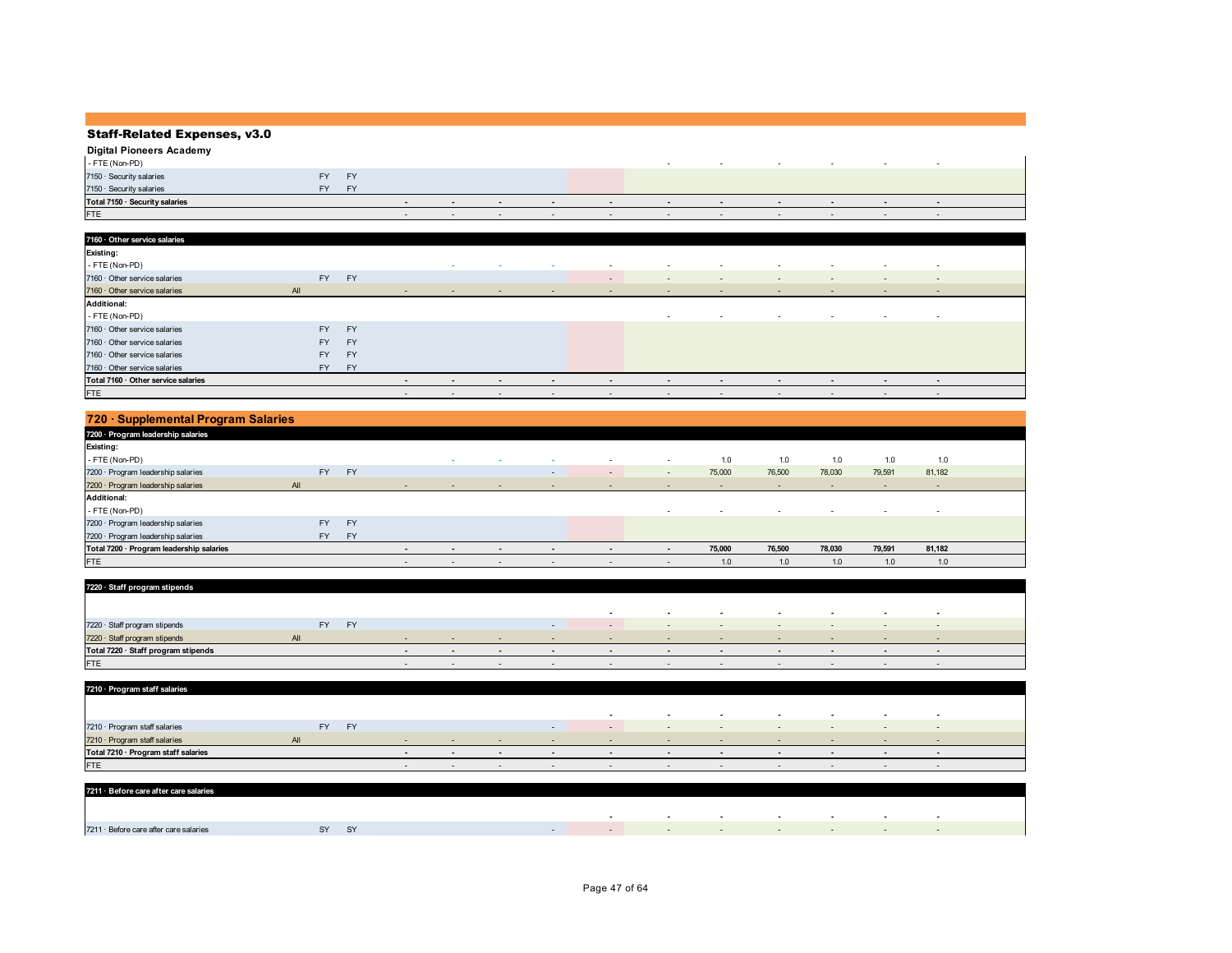| <b>Digital Pioneers Academy</b>              |  |  |  |  |  |  |
|----------------------------------------------|--|--|--|--|--|--|
| $7211 \cdot$ Befor<br>er care salaries       |  |  |  |  |  |  |
| Total 7211 · Before care after care salaries |  |  |  |  |  |  |
| <b>FTE</b>                                   |  |  |  |  |  |  |
|                                              |  |  |  |  |  |  |

| 7212 · Summer school salaries       |     |    |           |        |                          |                          |                          |                          |        |                          |        |        |                          |  |
|-------------------------------------|-----|----|-----------|--------|--------------------------|--------------------------|--------------------------|--------------------------|--------|--------------------------|--------|--------|--------------------------|--|
|                                     |     |    |           |        |                          |                          |                          |                          |        |                          |        |        |                          |  |
|                                     |     |    |           |        |                          |                          | $\overline{\phantom{a}}$ | $\overline{\phantom{a}}$ | $\sim$ | $\overline{\phantom{a}}$ | $\sim$ | $\sim$ | $\overline{\phantom{a}}$ |  |
| 7212 · Summer school salaries       |     | SY | <b>SY</b> |        |                          | $\sim$                   | $\sim$                   | $\sim$                   | $\sim$ | $\sim$                   | $\sim$ |        | $\sim$                   |  |
| 7212 · Summer school salaries       | All |    |           | $\sim$ | $\sim$                   |                          | $\sim$                   | $\sim$                   |        | $\sim$                   | $\sim$ |        | $\sim$                   |  |
| Total 7212 · Summer school salaries |     |    |           |        |                          |                          |                          |                          |        |                          |        |        |                          |  |
| FTE                                 |     |    |           | $\sim$ | $\overline{\phantom{a}}$ | $\overline{\phantom{a}}$ | $\sim$                   |                          |        | $\sim$                   | $\sim$ |        |                          |  |

| 730 · Management/Development Salaries |     |    |                 |                          |                          |                          |                          |                          |        |         |         |                          |                          |                          |  |
|---------------------------------------|-----|----|-----------------|--------------------------|--------------------------|--------------------------|--------------------------|--------------------------|--------|---------|---------|--------------------------|--------------------------|--------------------------|--|
| 7300 · Executive salaries             |     |    |                 |                          |                          |                          |                          |                          |        |         |         |                          |                          |                          |  |
| Existing:                             |     |    |                 |                          |                          |                          |                          |                          |        |         |         |                          |                          |                          |  |
| - FTE (Non-PD)                        |     |    |                 |                          |                          |                          |                          | $\sim$                   | 1.0    | 1.0     | 1.0     | 1.0                      | 1.0                      | 1.0                      |  |
| 7300 · Executive salaries             |     | H2 | <b>FY</b>       |                          |                          |                          |                          | $\sim$                   | 97,917 | 235,000 | 235,000 | 235,000                  | 235,000                  | 235,000                  |  |
| 7300 · Executive salaries             | All |    |                 | $\overline{\phantom{a}}$ | $\overline{\phantom{a}}$ | $\sim$                   | $\sim$                   | $\overline{\phantom{a}}$ | $\sim$ |         | $\sim$  | $\overline{\phantom{a}}$ | $\overline{\phantom{a}}$ | $\sim$                   |  |
| <b>Additional:</b>                    |     |    |                 |                          |                          |                          |                          |                          |        |         |         |                          |                          |                          |  |
| - FTE (Non-PD)                        |     |    |                 |                          |                          |                          |                          |                          | $\sim$ | $\sim$  | $\sim$  | $\overline{\phantom{a}}$ | $\overline{\phantom{a}}$ | $\overline{\phantom{a}}$ |  |
| 7300 · Executive salaries             |     | H2 | <b>FY</b>       |                          |                          |                          |                          |                          |        |         |         |                          |                          |                          |  |
| 7300 · Executive salaries             |     | H2 | FY <sub>1</sub> |                          |                          |                          |                          |                          |        |         |         |                          |                          |                          |  |
| Total 7300 · Executive salaries       |     |    |                 | $\overline{\phantom{a}}$ | $\overline{\phantom{0}}$ | $\overline{\phantom{a}}$ | $\sim$                   | $\overline{\phantom{0}}$ | 97,917 | 235,000 | 235,000 | 235,000                  | 235,000                  | 235,000                  |  |
| <b>FTE</b>                            |     |    |                 | $\overline{\phantom{a}}$ | $\overline{\phantom{a}}$ | $\overline{\phantom{a}}$ | $\overline{\phantom{a}}$ | $\overline{\phantom{a}}$ | 1.0    | 1.0     | 1.0     | 1.0                      | 1.0                      | 1.0                      |  |

| 7310 · Development salaries       |           |           |                          |                          |                |                          |                          |                          |        |                          |                          |                          |                          |  |
|-----------------------------------|-----------|-----------|--------------------------|--------------------------|----------------|--------------------------|--------------------------|--------------------------|--------|--------------------------|--------------------------|--------------------------|--------------------------|--|
| <b>Existing:</b>                  |           |           |                          |                          |                |                          |                          |                          |        |                          |                          |                          |                          |  |
| - FTE (Non-PD)                    |           |           |                          |                          | $\sim$         | $\sim$                   | $\overline{\phantom{a}}$ | $\overline{\phantom{a}}$ | 1.0    | 1.0                      | 1.0                      | 1.0                      | 1.0                      |  |
| 7310 · Development salaries       | <b>FY</b> | <b>FY</b> |                          |                          |                | $\sim$                   | $\overline{\phantom{a}}$ | $\overline{\phantom{a}}$ | 90,000 | 90,000                   | 91,800                   | 93,636                   | 95,509                   |  |
| 7310 · Development salaries       | All       |           | $\sim$                   | $\overline{\phantom{a}}$ | $\sim$         | $\sim$                   | $\sim$                   | $\sim$                   | $\sim$ | $\sim$                   | $\overline{\phantom{0}}$ | $\overline{\phantom{a}}$ | $\sim$                   |  |
| <b>Additional:</b>                |           |           |                          |                          |                |                          |                          |                          |        |                          |                          |                          |                          |  |
| - FTE (Non-PD)                    |           |           |                          |                          |                |                          |                          | $\overline{\phantom{a}}$ | $\sim$ | $\overline{\phantom{a}}$ | $\overline{\phantom{a}}$ | $\overline{\phantom{a}}$ | $\overline{\phantom{a}}$ |  |
| 7310 · Development salaries       | <b>FY</b> | <b>FY</b> |                          |                          |                |                          |                          |                          |        |                          |                          |                          |                          |  |
| 7310 · Development salaries       | <b>FY</b> | <b>FY</b> |                          |                          |                |                          |                          |                          |        |                          |                          |                          |                          |  |
| Total 7310 · Development salaries |           |           | $\overline{\phantom{a}}$ | $\overline{\phantom{0}}$ | $\blacksquare$ | $\overline{\phantom{a}}$ | $\overline{\phantom{a}}$ | $\blacksquare$           | 90,000 | 90,000                   | 91,800                   | 93,636                   | 95,509                   |  |
| FTE                               |           |           | $\sim$                   | $\overline{\phantom{a}}$ | $\sim$         | $\overline{\phantom{a}}$ | $\overline{\phantom{a}}$ | $\overline{\phantom{a}}$ | 1.0    | 1.0                      | 1.0                      | 1.0                      | 1.0                      |  |

| <b>FTE Summary</b>              |                          |                          |                          |                          |                          |                          |      |      |      |      |      |
|---------------------------------|--------------------------|--------------------------|--------------------------|--------------------------|--------------------------|--------------------------|------|------|------|------|------|
| Curricular (700)                | $\sim$                   | $\overline{\phantom{a}}$ |                          |                          |                          | 2.0                      | 15.0 | 30.0 | 43.0 | 43.0 | 43.0 |
| Supplemental Service (710)      | $\overline{\phantom{a}}$ | $\overline{\phantom{a}}$ | $\overline{\phantom{a}}$ | ۰.                       | $\sim$                   | $\overline{\phantom{a}}$ | 6.0  | 9.0  | 11.0 | 11.0 | 11.0 |
| Supplemental Program (720)      | $\sim$                   | $\overline{\phantom{a}}$ | $\overline{\phantom{a}}$ | $\overline{\phantom{a}}$ | $\overline{\phantom{a}}$ | $\overline{\phantom{a}}$ | 1.0  | 1.0  | 1.0  | 1.0  | 1.0  |
| Management & Development (730)  | $\sim$                   | $\overline{\phantom{a}}$ | $\sim$                   | ۰.                       | $\overline{\phantom{a}}$ | 1.0                      | 2.0  | 2.0  | 2.0  | 2.0  | 2.0  |
| Teachers (on IS2)               | $\sim$                   | $\overline{\phantom{a}}$ |                          | $\overline{\phantom{a}}$ | $\overline{\phantom{a}}$ | $\sim$                   | 12.0 | 23.0 | 34.0 | 34.0 | 34.0 |
| Curricular Leadership           | $\overline{\phantom{a}}$ | $\overline{\phantom{a}}$ | $\sim$                   | $\overline{\phantom{a}}$ | $\sim$                   | 2.0                      | 1.0  | 3.0  | 3.0  | 3.0  | 3.0  |
| <b>Additional Curricular</b>    | $\sim$                   | $\overline{\phantom{a}}$ | $\overline{\phantom{a}}$ | $\overline{\phantom{a}}$ | $\sim$                   | $\sim$                   | 2.0  | 4.0  | 6.0  | 6.0  | 6.0  |
| Student & Instructional Support | $\sim$                   | $\sim$                   | $\overline{\phantom{a}}$ | $\overline{\phantom{a}}$ | $\overline{\phantom{a}}$ | $\overline{\phantom{a}}$ | 3.0  | 6.0  | 8.0  | 8.0  | 8.0  |
| Other Programs                  | $\sim$                   | $\overline{\phantom{a}}$ | $\overline{\phantom{a}}$ | $\overline{\phantom{a}}$ | $\sim$                   | $\sim$                   | 1.0  | 1.0  | 1.0  | 1.0  | 1.0  |
| Executive                       | $\overline{\phantom{a}}$ | $\overline{\phantom{a}}$ | $\overline{\phantom{a}}$ | $\overline{\phantom{a}}$ | $\overline{\phantom{a}}$ | 1.0                      | 1.0  | 1.0  | 1.0  | 1.0  | 1.0  |
| Mngmt, Dev, Other               | $\overline{\phantom{a}}$ | $\overline{\phantom{a}}$ | $\overline{\phantom{a}}$ | $\overline{\phantom{a}}$ | $\sim$                   | $\sim$                   | 4.0  | 4.0  | 4.0  | 4.0  | 4.0  |
| Other Curricular (on IS2)       | $\sim$                   | $\overline{\phantom{a}}$ | $\overline{\phantom{a}}$ | ٠                        | $\sim$                   | 2.0                      | 6.0  | 13.0 | 17.0 | 17.0 | 17.0 |
| General & Admin (on IS2)        | $\overline{\phantom{a}}$ | $\overline{\phantom{a}}$ | $\overline{\phantom{a}}$ | $\overline{\phantom{a}}$ | $\overline{\phantom{a}}$ | 1.0                      | 6.0  | 6.0  | 6.0  | 6.0  | 6.0  |
| <b>Total Staff</b>              | $\sim$                   | $\overline{\phantom{a}}$ | $\overline{\phantom{a}}$ | $\overline{\phantom{a}}$ | $\overline{\phantom{a}}$ | 3.0                      | 24.0 | 42.0 | 57.0 | 57.0 | 57.0 |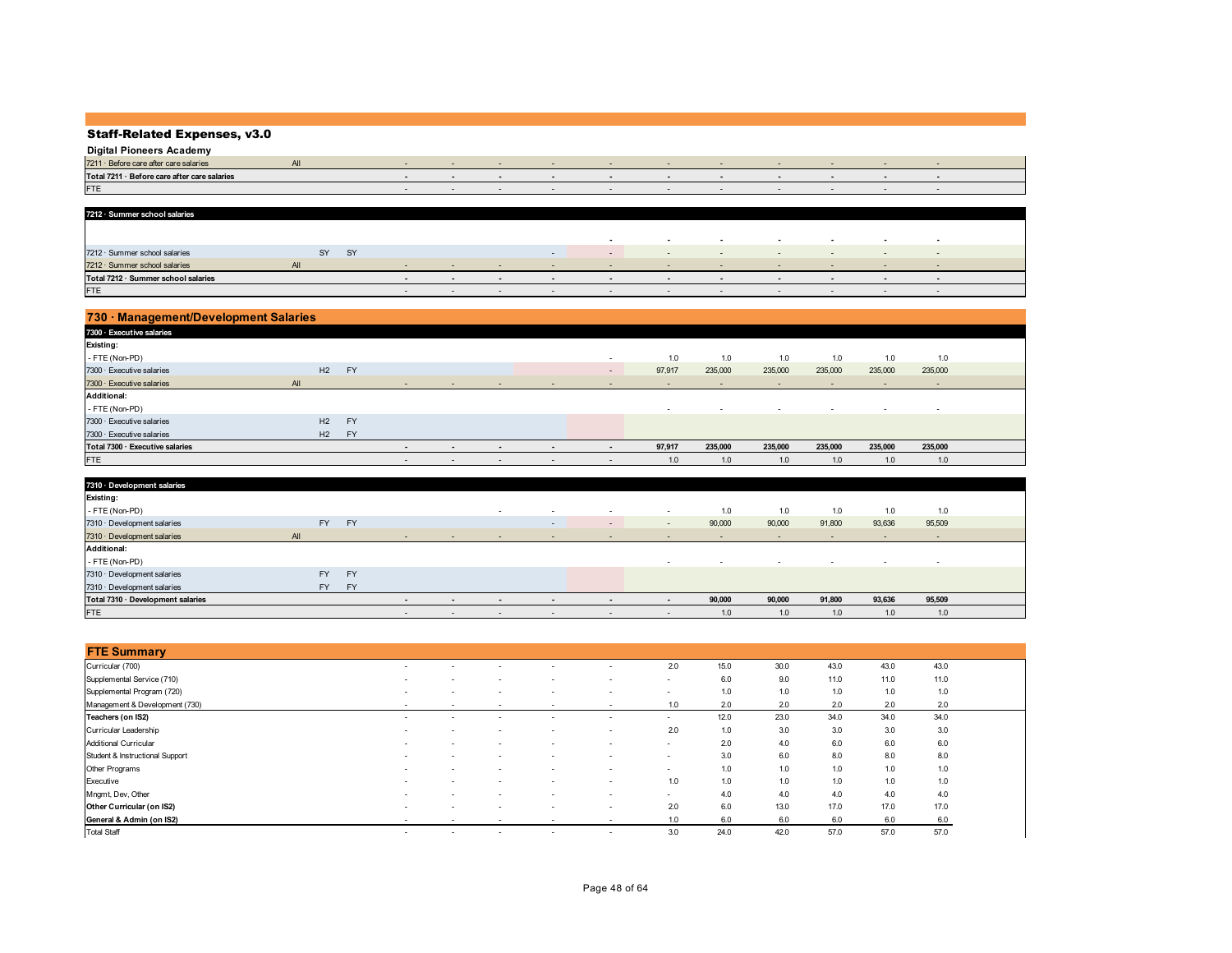| <b>Staff-Related Expenses, v3.0</b>          |     |           |           |                |                |        |                          |                          |              |                |           |                          |           |           |  |
|----------------------------------------------|-----|-----------|-----------|----------------|----------------|--------|--------------------------|--------------------------|--------------|----------------|-----------|--------------------------|-----------|-----------|--|
| <b>Digital Pioneers Academy</b>              |     |           |           |                |                |        |                          |                          |              |                |           |                          |           |           |  |
| New Staff                                    |     |           |           |                |                |        |                          |                          | 3.0          | 21.0           | 18.0      | 15.0                     | ÷,        |           |  |
| PD Staff                                     |     |           |           |                |                |        |                          |                          | 2.0          | 13.0           | 26.0      | 37.0                     | 37.0      | 37.0      |  |
| Salaries                                     |     |           |           | in 1919.       | $\sim$         | $\sim$ | $\sim$                   | $\sim$                   | 297,917      | 1,825,000      | 3,017,269 | 4,058,899                | 4,139,477 | 4,226,566 |  |
|                                              |     |           |           |                |                |        |                          |                          |              |                |           |                          |           |           |  |
| 740 · Employee Benefits                      |     |           |           |                |                |        |                          |                          |              |                |           |                          |           |           |  |
| 7400 · Retirement plan contrib               |     |           |           |                |                |        |                          |                          |              |                |           |                          |           |           |  |
| Participation Rate                           |     |           |           |                |                |        |                          | 66.67%                   | 66.67%       | 66.67%         | 66.67%    | 66.67%                   | 66.67%    | 66.67%    |  |
| Employer Match Percentage                    |     |           |           |                |                |        |                          | 3.00%                    | 3.00%        | 3.00%          | 3.00%     | 3.00%                    | 3.00%     | 3.00%     |  |
| 7400 · Retirement plan contrib               |     | <b>FY</b> | <b>FY</b> |                |                |        |                          | $\sim$                   | 5,958        | 36,500         | 60,345    | 81,178                   | 82,790    | 84,531    |  |
| 7400 · Retirement plan contrib               | All |           |           |                |                |        |                          |                          | ÷.           | $\overline{a}$ |           |                          |           |           |  |
|                                              |     |           |           |                |                |        |                          |                          |              |                |           |                          |           |           |  |
| Total 7400 · Retirement plan contrib         |     |           |           |                |                |        | $\overline{\phantom{a}}$ | $\blacksquare$           | 5,958        | 36,500         | 60,345    | 81,178                   | 82,790    | 84,531    |  |
|                                              |     |           |           |                |                |        |                          |                          |              |                |           |                          |           |           |  |
| 7410 · Health insurance                      |     |           |           |                |                |        |                          |                          |              |                |           |                          |           |           |  |
| Vendors                                      |     |           |           |                |                |        |                          |                          |              |                |           |                          |           |           |  |
| BenefitMall                                  |     |           |           |                |                |        |                          |                          |              |                |           |                          |           |           |  |
| CareFirst BlueCross BlueShield               |     |           |           |                |                |        |                          |                          |              |                |           |                          |           |           |  |
| Kaiser Permanente                            |     |           |           |                |                |        |                          |                          |              |                |           |                          |           |           |  |
| Aflac                                        |     |           |           |                |                |        |                          |                          |              |                |           |                          |           |           |  |
| Employee Withholding                         |     |           |           |                |                |        |                          |                          |              |                |           |                          |           |           |  |
| Total                                        |     |           |           |                |                |        | $\sim$                   | $\bar{\phantom{a}}$      | $\mathbf{r}$ | $\overline{a}$ | $\sim$    | $\overline{\phantom{a}}$ | ÷,        |           |  |
| Monthly Premium-Single                       |     |           |           |                |                |        | 300                      | 306                      | 312          | 318            | 325       | 331                      | 338       | 345       |  |
| Monthly Premium-Spouse                       |     |           |           |                |                |        | 550                      | 561                      | 572          | 584            | 595       | 607                      | 619       | 632       |  |
| Monthly Premium-Child                        |     |           |           |                |                |        | 500                      | 510                      | 520          | 531            | 541       | 552                      | 563       | 574       |  |
| Monthly Premium-Family                       |     |           |           |                |                |        | 800                      | 816                      | 832          | 849            | 866       | 883                      | 901       | 919       |  |
|                                              |     |           |           |                |                |        |                          |                          |              |                |           |                          |           |           |  |
| % Single                                     |     |           |           |                |                |        | 80%                      | 80%                      | 80%          | 80%            | 80%       | 80%                      | 80%       | 80%       |  |
| % Spouse                                     |     |           |           |                |                |        | 10%                      | 10%                      | 10%          | 10%            | 10%       | 10%                      | 10%       | 10%       |  |
| % Child                                      |     |           |           |                |                |        | $5\%$                    | $5\%$                    | $5\%$        | 5%             | 5%        | $5\%$                    | $5\%$     | 5%        |  |
| % Family                                     |     |           |           |                |                |        | 5%                       | 5%                       | 5%           | 5%             | 5%        | 5%                       | 5%        | 5%        |  |
|                                              |     |           |           |                |                |        |                          |                          |              |                |           |                          |           |           |  |
| <b>FTE</b>                                   |     |           |           |                |                |        | $0.0\,$                  | 0.0                      | 3.0          | 24.0           | 42.0      | 57.0                     | 57.0      | 57.0      |  |
| - Employer contribution Single               |     |           |           |                |                |        | 100%                     | 100%                     | 100%         | 100%           | 100%      | 100%                     | 100%      | 100%      |  |
| - Employer contribution amount beyond Single |     |           |           |                |                |        | $0\%$                    | 0%                       | $0\%$        | $0\%$          | $0\%$     | $0\%$                    | $0\%$     | $0\%$     |  |
| Employer cost to cover Single employees      |     |           |           |                |                |        |                          |                          | 8,989        | 73,351         | 130,931   | 181,246                  | 184,871   | 188,568   |  |
| Employer cost to cover +Spouse employees     |     |           |           |                |                |        |                          |                          | 1,124        | 9,169          | 16,366    | 22,656                   | 23,109    | 23,571    |  |
| Employer cost to cover + Child employees     |     |           |           |                |                |        |                          |                          | 562          | 4,584          | 8,183     | 11,328                   | 11,554    | 11,786    |  |
| Employer cost to cover +Family employees     |     |           |           |                |                |        |                          |                          | 562          | 4,584          | 8,183     | 11,328                   | 11,554    | 11,786    |  |
| Calc                                         |     |           |           |                |                |        |                          | ÷.                       | 11,236       | 91,688         | 163,664   | 226,557                  | 231,089   | 235,710   |  |
|                                              |     |           |           |                |                |        |                          |                          |              |                |           |                          |           |           |  |
| Cost Increase                                |     |           |           |                |                |        |                          | 102.00%                  | 102.00%      | 102.00%        | 102.00%   | 102.00%                  | 102.00%   | 102.00%   |  |
| Cost / Student                               |     |           |           |                |                |        |                          | 700                      | 714          | 728            | 743       | 758                      | 773       | 788       |  |
|                                              |     |           |           |                |                |        |                          |                          |              |                |           |                          |           |           |  |
| 7410 · Health insurance                      |     | <b>FY</b> | <b>FY</b> |                |                |        |                          | $\overline{a}$           | 11,236       | 87,394         | 178,283   | 272,773                  | 278,228   | 283,793   |  |
| 7410 · Health insurance                      | All |           |           |                |                |        |                          | ÷.                       | ÷            | ш.             | п.        | $\sim$                   | ÷         |           |  |
| Total 7410 · Health insurance                |     |           |           | $\blacksquare$ | $\blacksquare$ |        |                          | $\overline{\phantom{a}}$ | 11,236       | 87,394         | 178,283   | 272,773                  | 278,228   | 283,793   |  |

**7420 · Life and disability insurance**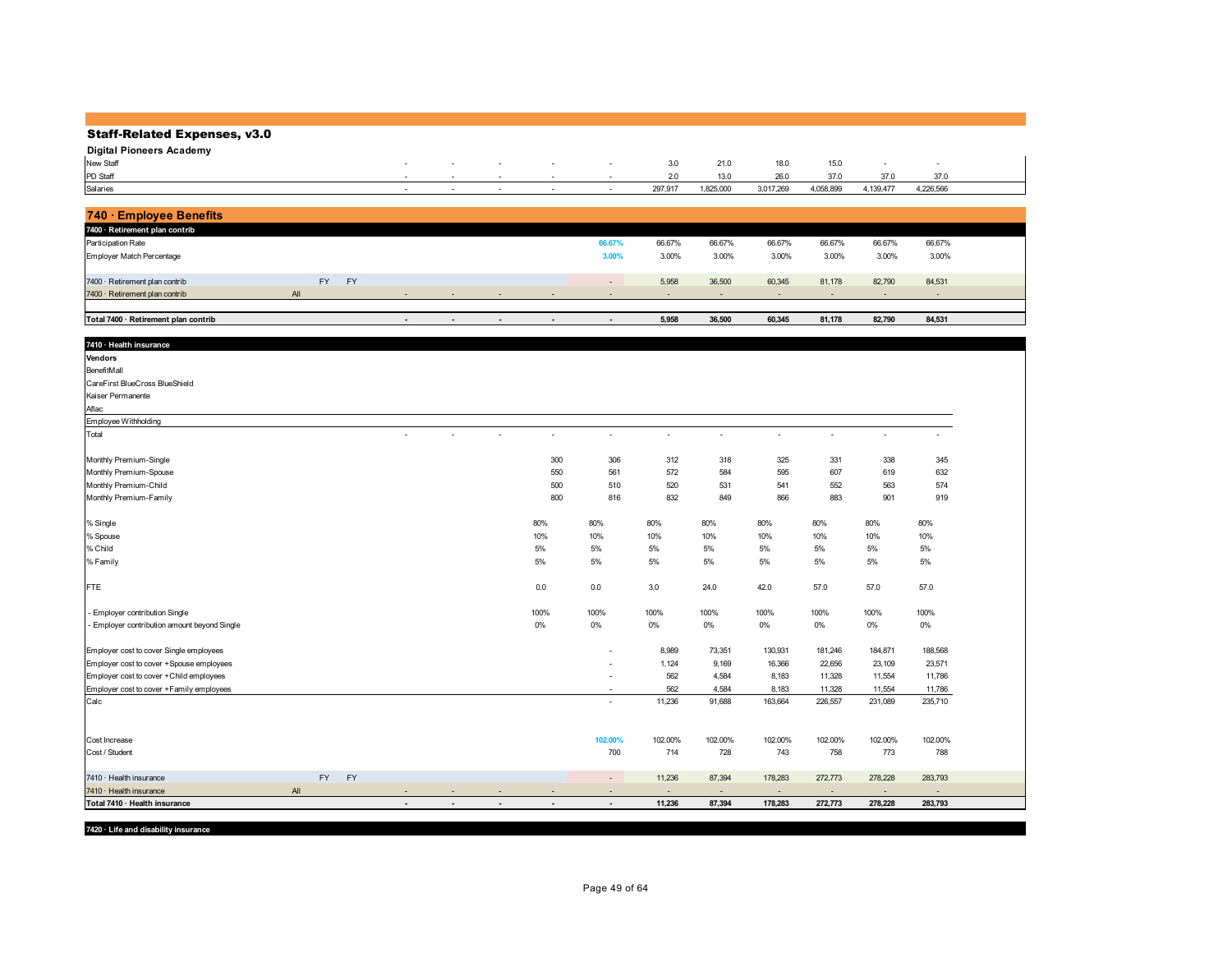**Digital Pioneers Academy**

| Cost Increase                              |           |           |                          |                          |                          |                          |                          | 102%    | 102%   | 102%                     | 102%                     | 102%   | 102%   |  |
|--------------------------------------------|-----------|-----------|--------------------------|--------------------------|--------------------------|--------------------------|--------------------------|---------|--------|--------------------------|--------------------------|--------|--------|--|
| Cost / FTE                                 |           |           |                          |                          |                          |                          |                          | 325     | 332    | 338                      | 345                      | 352    | 359    |  |
| FTE                                        |           |           |                          |                          |                          |                          |                          | 3.0     | 24.0   | 42.0                     | 57.0                     | 57.0   | 57.0   |  |
| Calc                                       |           |           |                          |                          |                          |                          |                          | 975     | 7,956  | 14,201                   | 19,659                   | 20,052 | 20,453 |  |
|                                            |           |           |                          |                          |                          |                          |                          |         |        |                          |                          |        |        |  |
| Cost / Student                             |           |           |                          |                          |                          |                          | #DIV/0!                  | #DIV/0! | 66     | 59                       | 55                       | 56     | 57     |  |
| 7420 · Life and disability insurance       | <b>FY</b> | <b>FY</b> |                          |                          |                          |                          | $\overline{\phantom{a}}$ | 975     | 7,956  | 14,201                   | 19,659                   | 20,052 | 20,453 |  |
| 7420 · Life and disability insurance       | All       |           | $\overline{\phantom{a}}$ | $\overline{\phantom{a}}$ | $\overline{\phantom{a}}$ | $\overline{\phantom{0}}$ | $\overline{\phantom{a}}$ | $\sim$  | $\sim$ | $\overline{\phantom{0}}$ | $\overline{\phantom{a}}$ |        | $\sim$ |  |
| Total 7420 · Life and disability insurance |           |           | $\overline{\phantom{a}}$ | $\overline{\phantom{0}}$ | $\overline{\phantom{a}}$ | $\sim$                   | $\overline{\phantom{0}}$ | 975     | 7,956  | 14,201                   | 19,659                   | 20,052 | 20,453 |  |

| 7430 · Section 125 plan       |           |              |     |        |        |     |                          |        |                          |                          |  |
|-------------------------------|-----------|--------------|-----|--------|--------|-----|--------------------------|--------|--------------------------|--------------------------|--|
| Cost / Student                |           |              |     | $\sim$ | $\sim$ | . . | $\sim$                   | $\sim$ | $\overline{\phantom{a}}$ | $\overline{\phantom{a}}$ |  |
| 7430 · Section 125 plan       | <b>FV</b> | $\mathbf{v}$ |     |        |        |     |                          |        |                          |                          |  |
| 7430 · Section 125 plan       |           |              | . . | $\sim$ |        |     | $\sim$                   |        | . .                      | . .                      |  |
| Total 7430 · Section 125 plan |           |              |     |        | $\sim$ |     | $\overline{\phantom{0}}$ |        |                          |                          |  |

| 7440 · Travel stipends       |     |                        |        |                          |                          |                          |                          |                          |                          |        |                          |        |                          |  |
|------------------------------|-----|------------------------|--------|--------------------------|--------------------------|--------------------------|--------------------------|--------------------------|--------------------------|--------|--------------------------|--------|--------------------------|--|
|                              |     |                        |        |                          |                          |                          |                          |                          |                          |        |                          |        |                          |  |
| Stipends / staff / month     |     |                        | $\sim$ | $\overline{\phantom{a}}$ | $\sim$                   | $\sim$                   | $\sim$                   | $\sim$                   | $\overline{\phantom{a}}$ | $\sim$ | $\sim$                   |        | $\overline{\phantom{a}}$ |  |
| 7440 · Travel stipends       |     | <b>EV</b><br><b>FY</b> |        |                          |                          |                          |                          | $\sim$                   | $\sim$                   | $\sim$ | $\sim$                   | $\sim$ | $\sim$                   |  |
| 7440 · Travel stipends       | All |                        |        | $\overline{\phantom{0}}$ |                          |                          |                          | $\overline{\phantom{a}}$ |                          |        | $\overline{\phantom{0}}$ |        |                          |  |
| Total 7440 · Travel stipends |     |                        |        |                          | $\overline{\phantom{a}}$ | $\overline{\phantom{a}}$ | $\overline{\phantom{a}}$ | $\overline{\phantom{0}}$ | $\overline{\phantom{a}}$ |        |                          |        |                          |  |

| 7460 · Workers' comp insurance       |     |           |                          |                          |        |         |                          |        |                          |                          |        |        |  |
|--------------------------------------|-----|-----------|--------------------------|--------------------------|--------|---------|--------------------------|--------|--------------------------|--------------------------|--------|--------|--|
|                                      |     |           |                          |                          |        |         |                          |        |                          |                          |        |        |  |
| Cost/FTE                             |     |           |                          |                          |        | #DIV/0! | 546                      | 418    | 395                      | 392                      | 399    | 408    |  |
| Workers Comp Rate                    |     |           |                          |                          |        | 0.55%   | 0.55%                    | 0.55%  | 0.55%                    | 0.55%                    | 0.55%  | 0.55%  |  |
| 7460 · Workers' comp insurance       | FY. | <b>FY</b> |                          |                          |        | $\sim$  | 1,639                    | 10,038 | 16,595                   | 22,324                   | 22,767 | 23,246 |  |
| 7460 · Workers' comp insurance       | All |           |                          |                          |        |         | $\overline{\phantom{a}}$ | $\sim$ | $\overline{\phantom{a}}$ | $\overline{\phantom{a}}$ |        |        |  |
| Total 7460 · Workers' comp insurance |     |           | $\overline{\phantom{0}}$ | $\overline{\phantom{0}}$ | $\sim$ |         | 1,639                    | 10,038 | 16,595                   | 22,324                   | 22,767 | 23,246 |  |

| 750 · Pavroll Taxes                     |     |           |       |                          |                          |       |       |                          |         |         |         |         |         |  |
|-----------------------------------------|-----|-----------|-------|--------------------------|--------------------------|-------|-------|--------------------------|---------|---------|---------|---------|---------|--|
| 7500 · Social security & medicare       |     |           |       |                          |                          |       |       |                          |         |         |         |         |         |  |
| Social Security and Medicare rate       |     |           | 7.65% | 7.65%                    | 7.65%                    | 7.65% | 7.65% | 7.65%                    | 7.65%   | 7.65%   | 7.65%   | 7.65%   | 7.65%   |  |
| 7500 · Social security & medicare       |     | <b>FY</b> |       |                          |                          |       |       | 22,791                   | 139,613 | 230.821 | 310,506 | 316,670 | 323,332 |  |
| 7500 · Social security & medicare       | All |           |       | . .                      |                          |       |       | $\overline{\phantom{a}}$ |         |         | . .     | . .     |         |  |
| Total 7500 · Social security & medicare |     |           |       | $\overline{\phantom{0}}$ | $\overline{\phantom{a}}$ |       |       | 22,791                   | 139,613 | 230.821 | 310,506 | 316.670 | 323,332 |  |

| 7510 · State unemployment tax       |     |    |           |                |               |       |        |        |        |        |        |        |        |  |
|-------------------------------------|-----|----|-----------|----------------|---------------|-------|--------|--------|--------|--------|--------|--------|--------|--|
| State Unemployment rate             |     |    |           | $2.90^{\circ}$ | $.90^{\circ}$ | 2.90% | 2.90%  | 2.90%  | 2.90%  | 2.90%  | 2.90%  | 0.03   | 0.03   |  |
| Cost/FTE                            |     |    |           |                |               |       | 261.00 | 261.00 | 261.00 | 261.00 | 261.00 | 266.22 | 271.54 |  |
| 7510 · State unemployment tax       |     | FY | <b>FY</b> |                |               |       |        | 783    | 6,264  | 10,962 | 14,877 | 15.175 | 15,478 |  |
| 7510 · State unemployment tax       | All |    |           |                |               |       |        | $\sim$ | $\sim$ |        |        |        |        |  |
| Total 7510 · State unemployment tax |     |    |           |                |               |       |        | 783    | 6.264  | 10.962 | 14,877 | 15.175 | 15,478 |  |

| 760 · Professional Development                       |        |  |
|------------------------------------------------------|--------|--|
| 7600 · Staff development (non-travel)                |        |  |
|                                                      |        |  |
| <b>Relay Graduate School of Education</b>            | 20,000 |  |
| Leader & Board Retreat - consultants/facility rental | 5,000  |  |
| <b>Coaching</b>                                      | 35,000 |  |
| <b>Conference Registrations</b>                      | 5,000  |  |
|                                                      |        |  |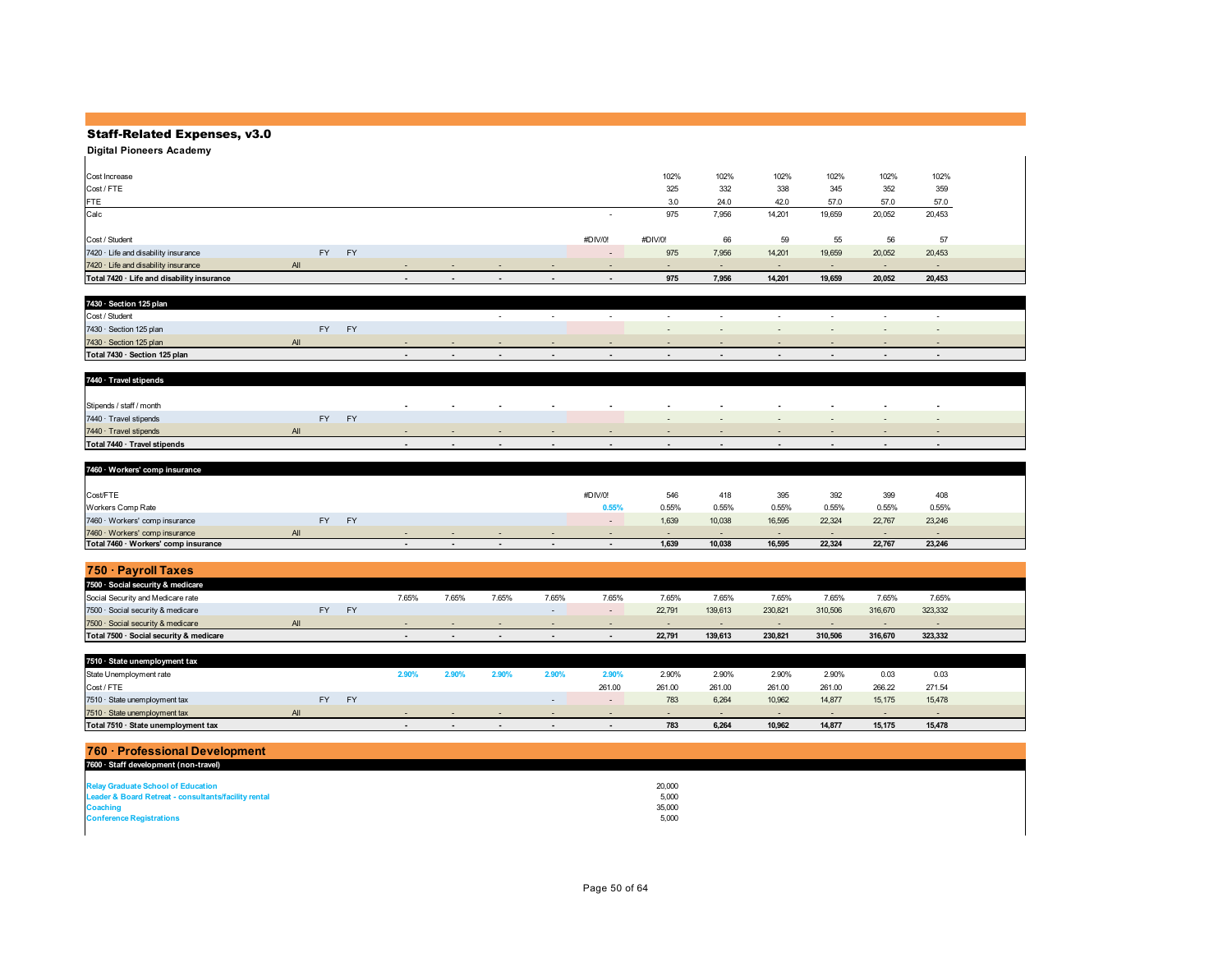| Digital Pioneers Academy                    |     |           |                          |                          |                          |                          |         |        |                          |                          |                          |        |
|---------------------------------------------|-----|-----------|--------------------------|--------------------------|--------------------------|--------------------------|---------|--------|--------------------------|--------------------------|--------------------------|--------|
| Subtotal                                    |     |           |                          |                          | ۰.                       | $\overline{\phantom{a}}$ | 65,000  |        | $\overline{\phantom{a}}$ | $\overline{\phantom{a}}$ | $\overline{\phantom{a}}$ |        |
|                                             |     |           |                          |                          |                          |                          |         |        |                          |                          |                          |        |
| Cost / Teacher                              |     |           |                          |                          |                          |                          | 1,500   | 1.530  | 1.561                    | 1.592                    | 1,624                    | 1,656  |
| Cost / Other Curricular                     |     |           |                          |                          |                          |                          | 1,500   | 1.530  | 1,561                    | 1,592                    | 1,624                    | 1,656  |
| Cost / General & Admin                      |     |           |                          |                          |                          |                          | 2,000   | 2,040  | 2,081                    | 2,122                    | 2,165                    | 2,208  |
|                                             |     |           |                          |                          |                          |                          |         |        |                          |                          |                          |        |
| Cost / Student                              |     |           |                          |                          |                          | #DIV/0!                  | #DIV/0! | 332    | 286                      | 261                      | 266                      | 271    |
| 7600 · Staff development (non-travel)       | FY. | <b>FY</b> |                          |                          |                          | $\overline{\phantom{a}}$ | 65,000  | 39,780 | 68,666                   | 93,917                   | 95,795                   | 97,711 |
| 7600 · Staff development (non-travel)       | All |           |                          | $\overline{\phantom{a}}$ | $\overline{\phantom{a}}$ | $\overline{\phantom{a}}$ | $\sim$  |        | $\overline{\phantom{a}}$ | $\overline{\phantom{a}}$ | $\overline{\phantom{a}}$ | $\sim$ |
| Total 7600 · Staff development (non-travel) |     |           | $\overline{\phantom{a}}$ |                          | $\blacksquare$           |                          | 65,000  | 39,780 | 68,666                   | 93,917                   | 95,795                   | 97,711 |

| 7610 · Staff development travel                                                                                                    |     |           |    |                          |        |                          |                          |                          |                               |                          |                          |                          |                          |                          |  |
|------------------------------------------------------------------------------------------------------------------------------------|-----|-----------|----|--------------------------|--------|--------------------------|--------------------------|--------------------------|-------------------------------|--------------------------|--------------------------|--------------------------|--------------------------|--------------------------|--|
| School Visits (3 people x \$2,500/person x 5 trips)<br><b>Leader &amp; Board Retreat - travel</b><br>PD Travel (conferences, etc.) |     |           |    |                          |        |                          |                          |                          | 37,500<br>7,000<br>15,000     |                          |                          |                          |                          |                          |  |
| Subtotal                                                                                                                           |     |           |    |                          |        |                          | $\overline{\phantom{a}}$ | $\overline{\phantom{a}}$ | 59,500                        | $\sim$                   |                          | $\overline{\phantom{a}}$ |                          | $\overline{\phantom{a}}$ |  |
| Cost / Teacher<br>Cost / Other Curricular<br>Cost / General & Admin<br>Other                                                       |     |           |    |                          |        |                          |                          |                          | 500<br>500<br>3,000<br>25,000 | 510<br>510<br>3.060      | 520<br>520<br>3,121      | 531<br>531<br>3,184      | 541<br>541<br>3,247      | 552<br>552<br>3,312      |  |
| Cost / Student                                                                                                                     |     |           |    |                          |        |                          |                          | #DIV/0!                  | #DIV/0!                       | 230                      | 156                      | 128                      | $\sim$<br>131            | $\sim$<br>133            |  |
| 7610 · Staff development travel                                                                                                    |     | <b>FY</b> | FY |                          |        |                          |                          | $\sim$                   | 59,500                        | 27,540                   | 37,454                   | 46,163                   | 47,086                   | 48,028                   |  |
| 7610 · Staff development travel                                                                                                    | All |           |    | $\overline{\phantom{a}}$ | $\sim$ | $\sim$                   | $\overline{\phantom{a}}$ | $\overline{\phantom{a}}$ | $\overline{\phantom{0}}$      | $\overline{\phantom{0}}$ | $\overline{\phantom{a}}$ | $\overline{\phantom{a}}$ | $\overline{\phantom{0}}$ | $\sim$                   |  |
| Total 7610 · Staff development travel                                                                                              |     |           |    | $\overline{\phantom{a}}$ | $\sim$ | $\overline{\phantom{a}}$ | $\overline{\phantom{a}}$ | $\overline{\phantom{a}}$ | 59,500                        | 27.540                   | 37,454                   | 46,163                   | 47,086                   | 48,028                   |  |

| 770 · Contracted Staff           |     |    |    |                          |        |        |    |                          |       |        |        |        |        |  |
|----------------------------------|-----|----|----|--------------------------|--------|--------|----|--------------------------|-------|--------|--------|--------|--------|--|
| 7700 · Substitute contract staff |     |    |    |                          |        |        |    |                          |       |        |        |        |        |  |
| Cost / Student                   |     |    |    |                          |        |        | 70 |                          |       | 74     | 75     |        | 78     |  |
| 7700 · Substitute contract staff |     | SY | SY |                          |        |        |    | $\overline{\phantom{a}}$ | 8,692 | 17,732 | 27,129 | 27,672 | 28,225 |  |
| 7700 · Substitute contract staff | All |    |    |                          | $\sim$ | $\sim$ |    | $\sim$                   | - -   | $\sim$ | . .    | . .    |        |  |
| Total 7700 · Substitute teachers |     |    |    | $\overline{\phantom{a}}$ |        | $\sim$ |    | $\overline{\phantom{a}}$ | 8,692 | 17,732 | 27.129 | 27,672 | 28,225 |  |

| 7711 · Curricular contract staff       |     |           |        |                          |                          |                          |                          |                |        |        |                          |                          |                          |
|----------------------------------------|-----|-----------|--------|--------------------------|--------------------------|--------------------------|--------------------------|----------------|--------|--------|--------------------------|--------------------------|--------------------------|
| Vendors                                |     |           |        |                          |                          |                          |                          |                |        |        |                          |                          |                          |
|                                        |     |           |        |                          |                          |                          |                          |                |        |        |                          |                          |                          |
|                                        |     |           |        |                          |                          |                          |                          |                |        |        |                          |                          |                          |
|                                        |     |           |        |                          |                          |                          |                          |                |        |        |                          |                          |                          |
| Total                                  |     |           |        |                          |                          |                          |                          |                |        |        |                          |                          |                          |
|                                        |     |           |        |                          |                          |                          |                          |                |        |        |                          |                          |                          |
| Cost / Student                         |     |           |        |                          |                          | $\sim$                   | $\overline{\phantom{a}}$ | $\sim$         | $\sim$ | $\sim$ | $\sim$                   | $\overline{\phantom{a}}$ | $\sim$                   |
| 7711 · Curricular contract staff       | FY  | <b>FY</b> |        |                          |                          | $\sim$                   | $\sim$                   | $\sim$         | $\sim$ | $\sim$ | $\overline{\phantom{a}}$ | $\overline{\phantom{0}}$ | $\sim$                   |
| 7711 · Curricular contract staff       | All |           | $\sim$ | $\overline{\phantom{0}}$ | $\overline{\phantom{a}}$ | $\sim$                   | $\sim$                   | $\sim$         | $\sim$ | $\sim$ | $\sim$                   | $\overline{\phantom{0}}$ | $\sim$                   |
| Total 7711 · Curricular contract staff |     |           | $\sim$ | $\overline{\phantom{a}}$ | $\overline{\phantom{a}}$ | $\overline{\phantom{a}}$ | $\blacksquare$           | $\blacksquare$ | $\sim$ | $\sim$ | $\sim$                   | $\overline{\phantom{a}}$ | $\overline{\phantom{0}}$ |

| 7713 · Sup prog contract staff       |     |           |           |        |                          |                          |                          |                          |                          |                          |        |                          |                          |                          |
|--------------------------------------|-----|-----------|-----------|--------|--------------------------|--------------------------|--------------------------|--------------------------|--------------------------|--------------------------|--------|--------------------------|--------------------------|--------------------------|
| Vendors                              |     |           |           |        |                          |                          |                          |                          |                          |                          |        |                          |                          |                          |
|                                      |     |           |           |        |                          |                          |                          |                          |                          |                          |        |                          |                          |                          |
|                                      |     |           |           |        |                          |                          |                          |                          |                          |                          |        |                          |                          |                          |
|                                      |     |           |           |        |                          |                          |                          |                          |                          |                          |        |                          |                          |                          |
| Total                                |     |           |           |        |                          |                          | $\sim$                   | $\sim$                   |                          |                          |        |                          |                          |                          |
| Actual / Student                     |     |           |           |        |                          |                          | $\sim$                   | $\overline{\phantom{a}}$ | $\sim$                   | $\sim$                   | $\sim$ | $\sim$                   | $\overline{\phantom{a}}$ | $\sim$                   |
|                                      |     | <b>FY</b> | <b>FY</b> |        |                          |                          |                          |                          |                          |                          |        |                          |                          |                          |
| 7713 · Sup prog contract staff       |     |           |           |        |                          |                          | $\overline{\phantom{a}}$ | $\sim$                   | $\sim$                   | $\sim$                   | $\sim$ | $\overline{\phantom{a}}$ | $\overline{\phantom{a}}$ | $\overline{\phantom{a}}$ |
| 7713 · Sup prog contract staff       | All |           |           | $\sim$ | $\overline{\phantom{a}}$ | $\overline{\phantom{a}}$ |                          | $\overline{\phantom{a}}$ | $\sim$                   | $\overline{\phantom{a}}$ | $\sim$ | $\overline{\phantom{a}}$ | $\overline{\phantom{a}}$ | $\overline{\phantom{a}}$ |
| Total 7710 · Temporary contract help |     |           |           |        | $\overline{\phantom{a}}$ | $\overline{\phantom{a}}$ | $\blacksquare$           | $\overline{\phantom{a}}$ | $\overline{\phantom{a}}$ | $\overline{\phantom{a}}$ | $\sim$ | $\sim$                   | $\blacksquare$           | $\overline{\phantom{0}}$ |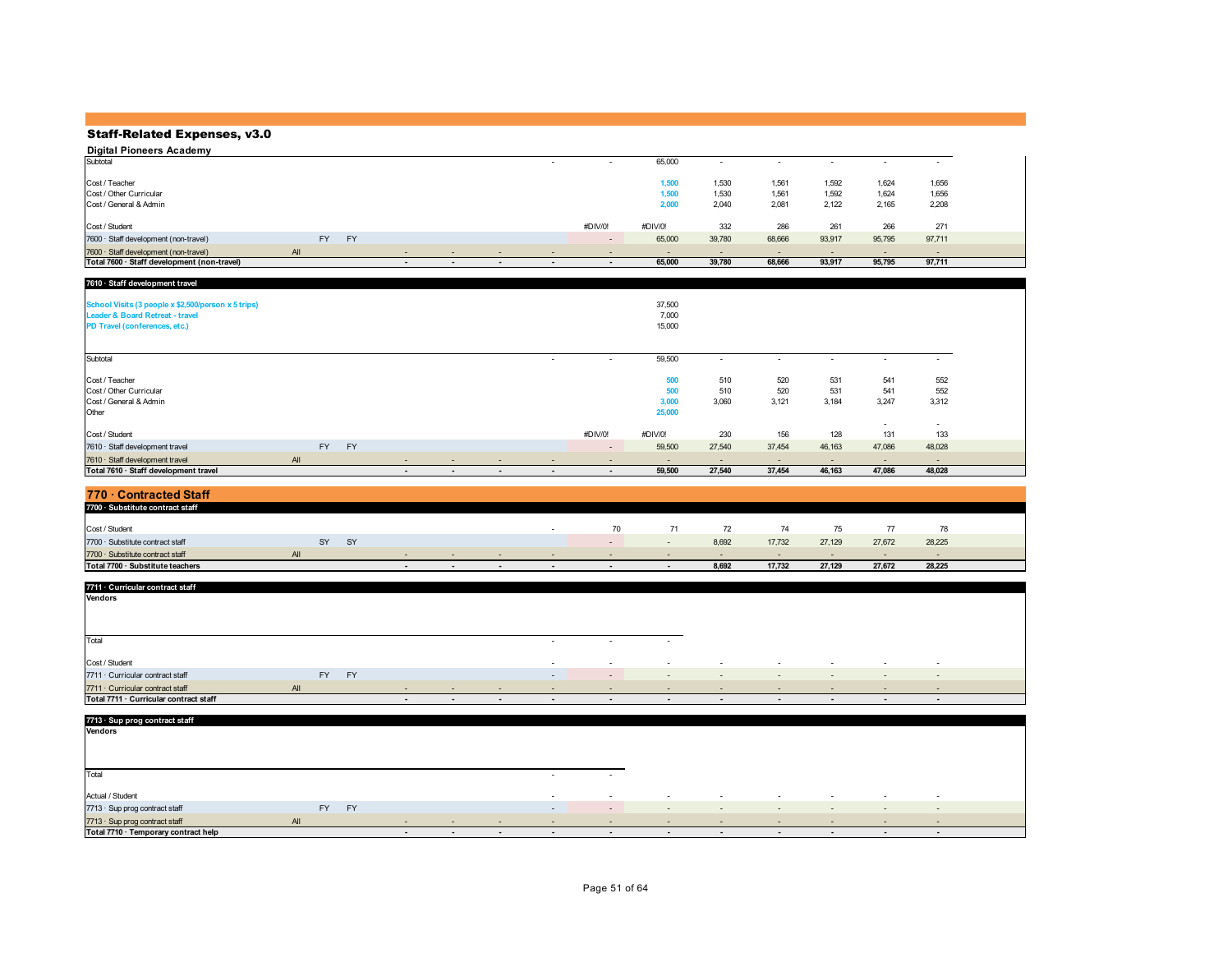| 780 Other Staff Expense                                                                                                                                                                                            |                     |                          |                          |                          |                          |                          |                          |                           |                           |                                               |                                                |                             |  |
|--------------------------------------------------------------------------------------------------------------------------------------------------------------------------------------------------------------------|---------------------|--------------------------|--------------------------|--------------------------|--------------------------|--------------------------|--------------------------|---------------------------|---------------------------|-----------------------------------------------|------------------------------------------------|-----------------------------|--|
| 7800 · Staff recruiting                                                                                                                                                                                            |                     |                          |                          |                          |                          |                          |                          |                           |                           |                                               |                                                |                             |  |
| Cost / new/replacement FTE<br># of new FTE positions to recruit for the following year<br>staff retention rate<br># of replacement FTE positions to fill for the following year                                    |                     |                          |                          |                          |                          |                          | 500<br>21.0              | 510<br>18.0<br>80%<br>1.0 | 520<br>15.0<br>80%<br>5.0 | 531<br>$\overline{\phantom{a}}$<br>80%<br>8.0 | 541<br>$\overline{\phantom{a}}$<br>80%<br>11.0 | 552<br>(9.0)<br>80%<br>11.0 |  |
| <b>Recruiting Agency Costs</b><br># of experienced lead teachers hired using recruiting agency<br>combined salary of experienced lead teachers hired using recruiting agency<br>% fee charged by recruiting agency |                     |                          |                          |                          |                          |                          | 2.0<br>127,111<br>15%    |                           |                           |                                               |                                                |                             |  |
| Other staff recruiting costs                                                                                                                                                                                       |                     |                          |                          |                          |                          |                          | $\overline{\phantom{a}}$ | 10,000                    | 20,400                    | 31,212                                        | 31,836                                         | 32,473                      |  |
| Cost / Student                                                                                                                                                                                                     |                     |                          |                          |                          |                          | #DIV/0!                  | #DIV/0!                  | 164                       | 128                       | 98                                            | 105                                            | 107                         |  |
| 7800 · Staff recruiting                                                                                                                                                                                            | Recruiti Recruiting |                          |                          |                          |                          | $\overline{\phantom{a}}$ | 29,567                   | 19,690                    | 30,804                    | 35,457                                        | 37,790                                         | 38,545                      |  |
| All<br>7800 · Staff recruiting                                                                                                                                                                                     |                     | $\overline{\phantom{a}}$ | $\overline{\phantom{a}}$ | $\sim$                   | $\overline{\phantom{a}}$ | $\overline{\phantom{a}}$ | $\sim$                   | $\sim$                    | $\sim$                    | $\overline{\phantom{a}}$                      | $\sim$                                         | $\sim$                      |  |
| Total 7800 · Staff recruiting                                                                                                                                                                                      |                     | $\blacksquare$           | $\blacksquare$           | $\overline{\phantom{a}}$ | $\blacksquare$           | $\blacksquare$           | 29,567                   | 19,690                    | 30,804                    | 35,457                                        | 37,790                                         | 38,545                      |  |
| 7810 · Staff background checks                                                                                                                                                                                     |                     |                          |                          |                          |                          |                          |                          |                           |                           |                                               |                                                |                             |  |

| <b>1010 Start Dackground Criecks</b> |     |                     |        |                          |                             |         |         |        |        |                          |                          |     |  |
|--------------------------------------|-----|---------------------|--------|--------------------------|-----------------------------|---------|---------|--------|--------|--------------------------|--------------------------|-----|--|
| Cost / new/replacement FTE           |     |                     |        |                          |                             |         | 100     | 102    | 104    | 106                      | 108                      | 110 |  |
| Cost / Student                       |     |                     |        |                          |                             | #DIV/0! | #DIV/0! | 16     |        |                          |                          |     |  |
| 7810 · Staff background checks       |     | Recruiti Recruiting |        |                          |                             | -       | 2,100   | 1.938  | 2,081  | 849                      | 1,191                    | 221 |  |
| 7810 · Staff background checks       | All |                     | $\sim$ | $\overline{\phantom{0}}$ | <b><i><u>Part 1</u></i></b> |         | $\sim$  | $\sim$ | $\sim$ | $\overline{\phantom{a}}$ | $\overline{\phantom{a}}$ |     |  |
| Total 7810 · Staff background checks |     |                     |        | $\overline{\phantom{0}}$ | $\overline{\phantom{a}}$    |         | 2,100   | 1.938  | 2,081  | 849                      | 1,191                    | 221 |  |

| 7820 · Staff meals, events, & awards       |     |           |           |                          |        |                          |        |                          |         |        |        |                          |        |                          |  |
|--------------------------------------------|-----|-----------|-----------|--------------------------|--------|--------------------------|--------|--------------------------|---------|--------|--------|--------------------------|--------|--------------------------|--|
| Cost / FTE                                 |     |           |           |                          |        |                          |        | 500                      | 510     | 520    | 531    | 541                      | 552    | 563                      |  |
| Cost / Student                             |     |           |           |                          |        |                          |        | #DIV/0!                  | #DIV/0! | 104    | 93     | 86                       | 87     | 89                       |  |
| 7820 · Staff meals, events, & awards       |     | <b>FY</b> | <b>FY</b> |                          |        |                          |        | $\overline{\phantom{a}}$ | 5,000   | 12,485 | 22.285 | 30,849                   | 31,466 | 32,096                   |  |
| 7820 · Staff meals, events, & awards       | All |           |           |                          | . .    |                          |        |                          | $\sim$  |        | $\sim$ | $\overline{\phantom{0}}$ | . .    | $\overline{\phantom{a}}$ |  |
| Total 7820 · Staff meals, events, & awards |     |           |           | $\overline{\phantom{a}}$ | $\sim$ | $\overline{\phantom{a}}$ | $\sim$ | $\overline{\phantom{a}}$ | 5,000   | 12,485 | 22,285 | 30,849                   | 31,466 | 32,096                   |  |

| 7830 · Staff travel (non-development)       |     |           |           |        |                          |                          |        |         |         |       |        |                          |        |       |  |
|---------------------------------------------|-----|-----------|-----------|--------|--------------------------|--------------------------|--------|---------|---------|-------|--------|--------------------------|--------|-------|--|
| Cost / FTE                                  |     |           |           |        |                          |                          |        | 50      |         | 52    | 53     |                          | 55     | 56    |  |
| Cost / Student                              |     |           |           |        |                          |                          |        | #DIV/0! | #DIV/0! |       |        |                          |        |       |  |
| 7830 · Staff travel (non-development)       |     | <b>FY</b> | <b>FV</b> |        |                          |                          |        | $\sim$  | 1,000   | 1.248 | 2,229  | 3,085                    | 3.147  | 3,210 |  |
| 7830 · Staff travel (non-development)       | All |           |           | $\sim$ |                          | $\sim$                   |        | $\sim$  | $\sim$  |       | $\sim$ | $\overline{\phantom{0}}$ | $\sim$ |       |  |
| Total 7830 · Staff travel (non-development) |     |           |           | $\sim$ | $\overline{\phantom{a}}$ | $\overline{\phantom{a}}$ | $\sim$ |         | 1,000   | 1,248 | 2,229  | 3,085                    | 3,147  | 3,210 |  |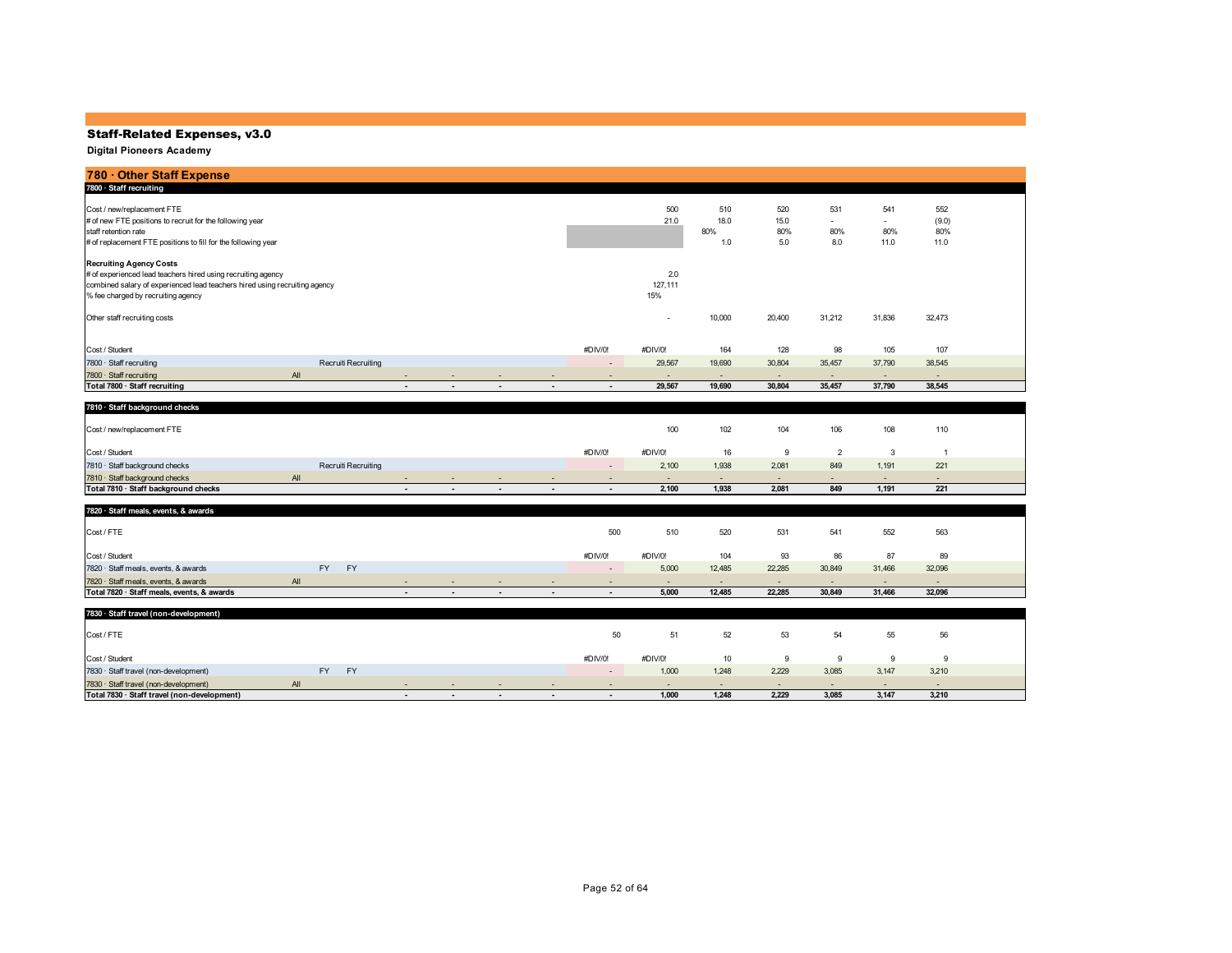## Occupancy Expenses, v3.0

**Digital Pioneers Academy**

| Account                    | Dept | Prog | Loc | Cal1      | Cal <sub>2</sub> | SY12-13 | SY13-14                  | SY14-15                  | SY15-16                  | SY16-17                  | SY17-18                  | SY18-19       | SY19-20         | SY20-21         | SY21-22       | SY22-23         | Comment |
|----------------------------|------|------|-----|-----------|------------------|---------|--------------------------|--------------------------|--------------------------|--------------------------|--------------------------|---------------|-----------------|-----------------|---------------|-----------------|---------|
|                            |      |      |     |           |                  | Past    | Past                     | Past                     | Past                     | <b>Current</b>           | <b>Future</b>            | <b>Future</b> | <b>Future</b>   | <b>Future</b>   | <b>Future</b> | <b>Future</b>   |         |
| Event                      |      |      |     |           |                  | $\sim$  | $\overline{\phantom{a}}$ | $\overline{\phantom{a}}$ | $\overline{\phantom{a}}$ | $\overline{\phantom{a}}$ | <b>PY</b>                | OY1           | OY <sub>2</sub> | OY <sub>3</sub> | OY4           | OY <sub>5</sub> |         |
|                            |      |      |     |           |                  |         |                          |                          |                          |                          |                          |               |                 |                 |               |                 |         |
| 800 Occupancy Rent Expense |      |      |     |           |                  |         |                          |                          |                          |                          |                          |               |                 |                 |               |                 |         |
| 8000 · Rent                |      |      |     |           |                  |         |                          |                          |                          |                          |                          |               |                 |                 |               |                 |         |
|                            |      |      |     |           |                  |         |                          |                          |                          |                          |                          |               |                 |                 |               |                 |         |
| Per-Pupil Facility Revenue |      |      |     |           |                  |         |                          |                          | $\sim$                   | $\overline{\phantom{0}}$ | $\overline{\phantom{0}}$ | 85,000        | 800,341         | 1,226,922       | 1,226,922     | 1,226,922       |         |
| Building Hope %            |      |      |     |           |                  |         |                          |                          | 100%                     | 100%                     | 100%                     | 100%          | 100%            | 100%            | 100%          | 100%            |         |
| <b>Building Hope</b>       |      |      |     |           |                  |         |                          |                          | $\overline{\phantom{a}}$ | $\overline{\phantom{0}}$ | $\sim$                   | 85,000        | 800,341         | 1,226,922       | 1,226,922     | 1,226,922       |         |
|                            |      |      |     |           |                  |         |                          |                          |                          |                          |                          |               |                 |                 |               |                 |         |
| Cost/Student               |      |      |     |           |                  |         |                          |                          | #DIV/0!                  | #DIV/0!                  | #DIV/0!                  | 708           | 3,335           | 3,408           | 3,408         | 3,408           |         |
| 8000 · Rent                | Occ  |      |     | <b>FY</b> | <b>FY</b>        |         |                          |                          |                          | $\overline{\phantom{a}}$ | 15,000                   | 85,000        | 800,341         | 1,226,922       | 1,226,922     | 1,226,922       |         |
| 8000 · Rent                |      |      | All |           |                  |         |                          |                          |                          |                          |                          |               |                 |                 |               |                 |         |
| Total 8000 · Rent          |      |      |     |           |                  | $\sim$  | $\sim$                   | $\blacksquare$           | $\blacksquare$           | $\blacksquare$           | 15,000                   | 85,000        | 800,341         | 1,226,922       | 1,226,922     | 1,226,922       |         |

# **810 · Occupancy Service Expense**

| 8100 · Utilities & garbage removal       |     |     |           |           |        |                          |        |                          |                |        |        |                          |        |                |                          |  |
|------------------------------------------|-----|-----|-----------|-----------|--------|--------------------------|--------|--------------------------|----------------|--------|--------|--------------------------|--------|----------------|--------------------------|--|
| <b>Vendors</b>                           |     |     |           |           |        |                          |        |                          |                |        |        |                          |        |                |                          |  |
|                                          |     |     |           |           |        |                          |        |                          |                |        |        |                          |        |                |                          |  |
|                                          |     |     |           |           |        |                          |        |                          |                |        |        |                          |        |                |                          |  |
| Cost/Student                             |     |     |           |           |        |                          |        |                          |                |        |        |                          |        |                |                          |  |
| 8100 · Utilities & garbage removal       | Occ |     | <b>FY</b> | <b>FY</b> |        |                          |        | $\overline{\phantom{a}}$ | $\sim$         | $\sim$ | 10,000 | 10,200                   | 10,404 |                |                          |  |
| 8100 · Utilities & garbage removal       |     | All |           |           | $\sim$ | $\overline{\phantom{a}}$ | $\sim$ | $\sim$                   | $\sim$         | $-$    | $\sim$ | $\overline{\phantom{a}}$ | $\sim$ | $\overline{a}$ | $\overline{\phantom{a}}$ |  |
| Total 8100 · Utilities & garbage removal |     |     |           |           | $\sim$ | $\sim$                   | $\sim$ | $\sim$                   | $\blacksquare$ |        | 10,000 | 10,200                   | 10,404 | $\blacksquare$ | $\overline{\phantom{a}}$ |  |

| 8110 · Contracted building services       |     |     |           |           |        |        |        |                          |         |                          |        |                          |                          |                          |                          |  |
|-------------------------------------------|-----|-----|-----------|-----------|--------|--------|--------|--------------------------|---------|--------------------------|--------|--------------------------|--------------------------|--------------------------|--------------------------|--|
| Vendors                                   |     |     |           |           |        |        |        |                          |         |                          |        |                          |                          |                          |                          |  |
| <b>Security</b>                           |     |     |           |           |        |        |        |                          |         | $\sim$                   | $\sim$ | $\overline{\phantom{a}}$ | $\sim$                   | $\sim$                   | $\overline{\phantom{a}}$ |  |
|                                           |     |     |           |           |        |        |        |                          |         |                          |        |                          |                          |                          |                          |  |
|                                           |     |     |           |           |        |        |        |                          |         |                          |        |                          |                          |                          |                          |  |
|                                           |     |     |           |           |        |        |        |                          |         |                          |        |                          |                          |                          |                          |  |
| Subtotal                                  |     |     |           |           |        |        | $\sim$ | $\sim$                   | $\sim$  | $\sim$                   | $\sim$ | $\sim$                   | $\sim$                   | $\sim$                   | $\sim$                   |  |
|                                           |     |     |           |           |        |        |        |                          |         |                          |        |                          |                          |                          |                          |  |
| Cost/Student                              |     |     |           |           |        |        |        |                          | #DIV/0! | #DIV/0!                  | 83     | $\overline{\phantom{0}}$ | $\overline{a}$           | $\overline{a}$           | $\overline{\phantom{a}}$ |  |
| 8110 · Contracted building services       | Occ |     | <b>FY</b> | <b>FY</b> |        |        |        |                          | $\sim$  | $\overline{\phantom{a}}$ | 10,000 | $\sim$                   | $\overline{\phantom{a}}$ | $\sim$                   | $\overline{\phantom{a}}$ |  |
| 8110 · Contracted building services       |     | All |           |           | $\sim$ | $\sim$ | $\sim$ | $\sim$                   | $\sim$  | $\sim$                   | $\sim$ | $\sim$                   | $\sim$                   | $\sim$                   | $\sim$                   |  |
| Total 8110 · Contracted building services |     |     |           |           | $\sim$ | $\sim$ | $\sim$ | $\overline{\phantom{a}}$ | $\sim$  | $\sim$                   | 10,000 | $\blacksquare$           | $\sim$                   | $\overline{\phantom{a}}$ | $\sim$                   |  |
|                                           |     |     |           |           |        |        |        |                          |         |                          |        |                          |                          |                          |                          |  |

| 8120 · Mair<br>aintenance and repairs |        |  |        |  |        |  |
|---------------------------------------|--------|--|--------|--|--------|--|
|                                       |        |  |        |  |        |  |
| Cost/Student                          | $\sim$ |  | $\sim$ |  | $\sim$ |  |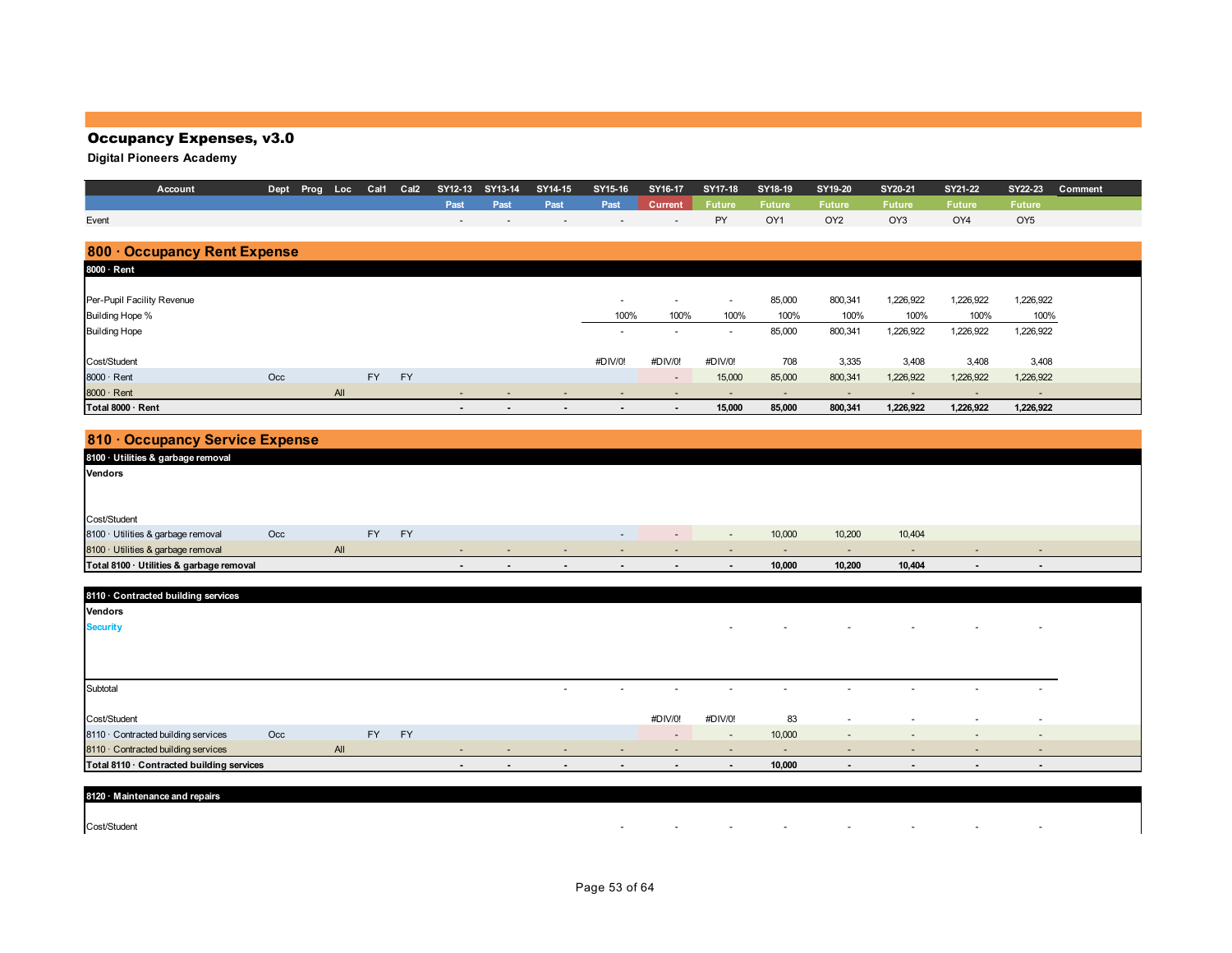## Occupancy Expenses, v3.0

**Digital Pioneers Academy**

| 8120 Maintenance and repairs         | Occ |      | <b>EV</b> |  |  |  |  |  |  |
|--------------------------------------|-----|------|-----------|--|--|--|--|--|--|
| 8120 · Maintenance and repairs       |     | гwн. |           |  |  |  |  |  |  |
| Total 8120 · Maintenance and repairs |     |      |           |  |  |  |  |  |  |

| 8130 · Janitorial supplies       |     |     |    |           |        |                          |        |                          |                          |                          |        |                |                          |                          |        |  |
|----------------------------------|-----|-----|----|-----------|--------|--------------------------|--------|--------------------------|--------------------------|--------------------------|--------|----------------|--------------------------|--------------------------|--------|--|
|                                  |     |     |    |           |        |                          |        |                          |                          |                          |        |                |                          |                          |        |  |
| Cost/Student                     |     |     |    |           |        |                          |        | $\sim$                   | $\overline{\phantom{a}}$ | $\sim$                   | $\sim$ | $\sim$         | $\overline{\phantom{a}}$ | $\sim$                   | $\sim$ |  |
| 8130 · Janitorial supplies       | Occ |     | FY | <b>EY</b> |        |                          |        |                          |                          | $\overline{\phantom{0}}$ | 10,000 | $\sim$         | $\sim$                   | $\sim$                   | $\sim$ |  |
| 8130 · Janitorial supplies       |     | All |    |           | $\sim$ | $\overline{\phantom{a}}$ | $\sim$ | $\sim$                   |                          | $\sim$                   | $\sim$ | $-$            | $\sim$                   | $-$                      | $\sim$ |  |
| Total 8130 · Janitorial supplies |     |     |    |           | $\sim$ | $\sim$                   | $\sim$ | $\overline{\phantom{a}}$ | $\sim$                   |                          | 10,000 | $\blacksquare$ | . .                      | $\overline{\phantom{a}}$ | . .    |  |

| 8140 · Facility consulting fees       |     |     |    |           |        |        |                          |                          |        |                          |        |                          |        |
|---------------------------------------|-----|-----|----|-----------|--------|--------|--------------------------|--------------------------|--------|--------------------------|--------|--------------------------|--------|
|                                       |     |     |    |           |        |        |                          |                          |        |                          |        |                          |        |
| Cost/Student                          |     |     |    |           |        |        | $\overline{\phantom{a}}$ |                          | $\sim$ | $\sim$                   | $\sim$ | $\sim$                   | $\sim$ |
| 8140 · Facility consulting fees       | Occ |     | FY | <b>EV</b> |        |        |                          |                          | $\sim$ | $\sim$                   | $\sim$ | $\overline{\phantom{a}}$ | $\sim$ |
| 8140 · Facility consulting fees       |     | All |    |           |        | $\sim$ | $\sim$                   | $\overline{\phantom{a}}$ | $\sim$ | $\sim$                   | $\sim$ | $\overline{\phantom{a}}$ | . .    |
| Total 8140 · Facility consulting fees |     |     |    |           | $\sim$ |        |                          |                          |        | $\overline{\phantom{a}}$ |        |                          |        |

| <b>Debt Service</b>                       |     |     |           |           |        |                          |        |                          |                          |                          |         |                          |                          |                          |                          |  |
|-------------------------------------------|-----|-----|-----------|-----------|--------|--------------------------|--------|--------------------------|--------------------------|--------------------------|---------|--------------------------|--------------------------|--------------------------|--------------------------|--|
| 12000 · Interest payments                 |     |     |           |           |        |                          |        |                          |                          |                          |         |                          |                          |                          |                          |  |
|                                           |     |     |           |           |        |                          |        |                          |                          |                          |         |                          |                          |                          |                          |  |
| Interest schedule:                        |     |     |           |           |        |                          |        |                          |                          |                          |         |                          |                          |                          |                          |  |
| 12000 · Interest payments                 | Occ |     | <b>FY</b> | <b>FY</b> |        |                          |        | $\overline{\phantom{0}}$ | $\overline{a}$           | $\sim$                   | 27,000  | 27,000                   |                          |                          | $\sim$                   |  |
| 12000 · Interest payments                 |     | All |           |           | $\sim$ | $\overline{\phantom{a}}$ | $\sim$ | $\sim$                   | $\overline{\phantom{0}}$ | $\overline{\phantom{a}}$ | $\sim$  | $\overline{\phantom{0}}$ | $\overline{\phantom{a}}$ | $\overline{\phantom{0}}$ | $\overline{\phantom{a}}$ |  |
| Total 12000 · Interest payments           |     |     |           |           | $\sim$ | $\sim$                   | $\sim$ | $\blacksquare$           | $\blacksquare$           | $\sim$                   | 27,000  | 27,000                   | $\sim$                   | $\overline{\phantom{a}}$ | $\sim$                   |  |
|                                           |     |     |           |           |        |                          |        |                          |                          |                          |         |                          |                          |                          |                          |  |
| 2600 · Senior Debt                        |     |     |           |           |        |                          |        |                          |                          |                          |         |                          |                          |                          |                          |  |
| Use negative number to decrease principal |     |     |           |           |        |                          |        |                          |                          |                          |         |                          |                          |                          |                          |  |
| Principal schedule:                       |     |     |           |           |        |                          |        |                          |                          |                          |         |                          |                          | $\sim$                   | $\overline{\phantom{a}}$ |  |
| 2600 · Senior Debt                        | Occ |     | <b>FY</b> | <b>FY</b> |        |                          |        | $\sim$                   | $\overline{\phantom{a}}$ | $\overline{\phantom{a}}$ | 369,693 | (369, 693)               | $\overline{\phantom{a}}$ |                          | $\sim$                   |  |

2600 · Senior Debt All - - - - - - - - - - - **Total 2600 · Senior Debt - - - - - - 369,693 (369,693) - - -**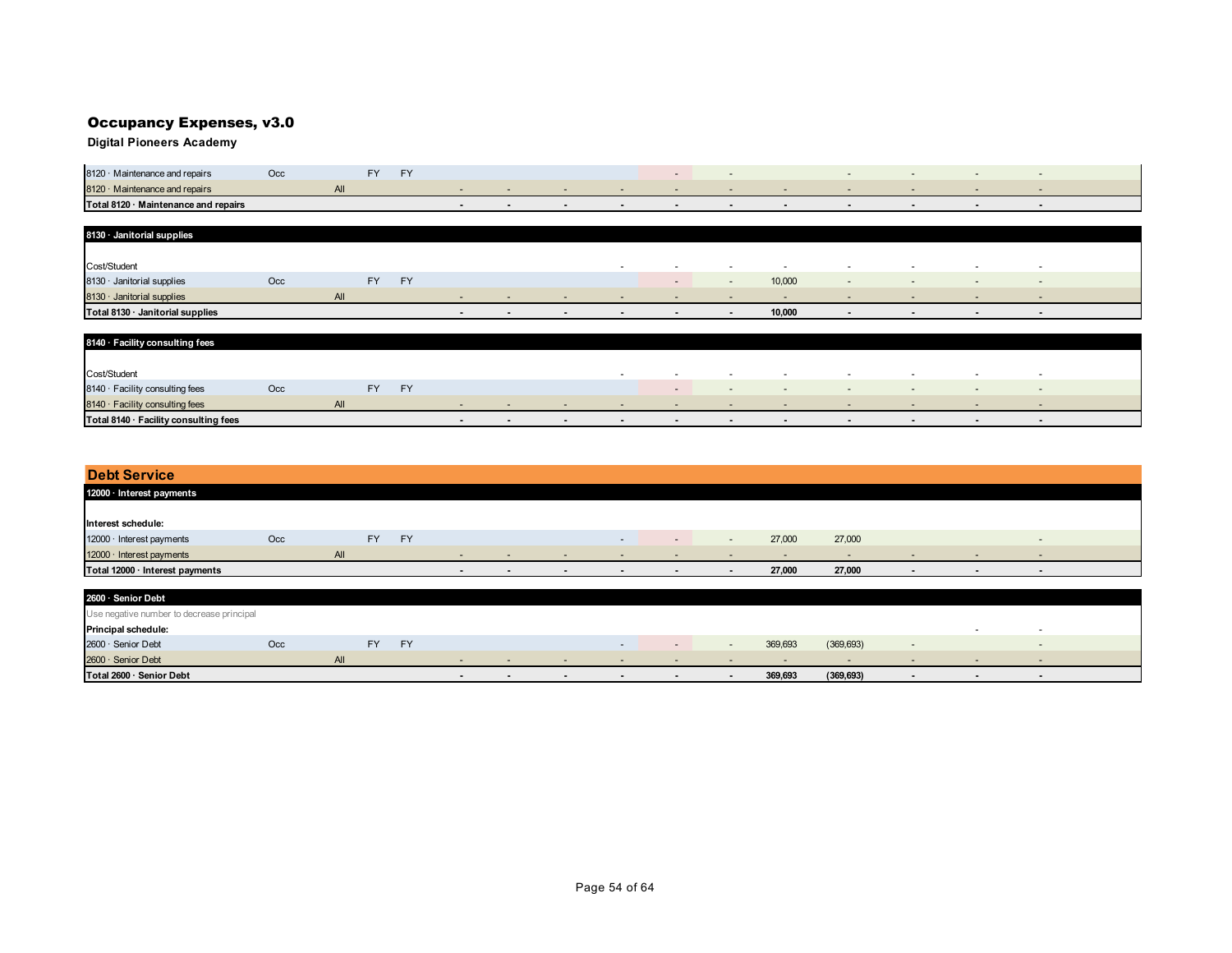| PY<br>OY1<br>OY <sub>2</sub><br>OY3<br>OY4<br>OY <sub>5</sub><br>900 Direct Student Expense<br>250<br>255<br>276<br>282<br>260<br>265<br>271<br>FY<br>FrontLoad<br>10,000<br>31,212<br>63,672<br>97,419<br>99,367<br>101,355<br><b>FY</b><br>All<br>FrontLc<br>$\sim$<br>$\sim$<br>$\sim$<br>$\sim$<br>$\sim$<br>$\overline{a}$<br>10,000<br>97,419<br>101,355<br>31,212<br>63,672<br>99,367<br>$\overline{a}$<br>$\overline{\phantom{a}}$<br>$\overline{\phantom{a}}$<br>$\overline{a}$<br>$\overline{\phantom{a}}$<br>9010 · Student assessment materials<br>Vendors<br>50<br>51<br>52<br>53<br>56<br>54<br>55<br><b>FY</b><br><b>FY</b><br>6,242<br>12,734<br>19,484<br>19,873<br>20,271<br>$\overline{\phantom{a}}$<br>$\overline{\phantom{a}}$<br><b>FY</b><br><b>FY</b><br>All<br>$\overline{a}$<br>$\sim$<br>$\sim$<br>$\sim$<br>$\overline{\phantom{a}}$<br>$\overline{\phantom{a}}$<br>6,242<br>12,734<br>19,484<br>20,271<br>19,873<br>$\overline{\phantom{a}}$<br>$\overline{\phantom{a}}$<br>$\overline{\phantom{a}}$<br>50<br>51<br>52<br>53<br>56<br>54<br>55<br>FY<br>9020 · Student textbooks<br>FrontLoad<br>6,242<br>12,734<br>19,484<br>19,873<br>20,271<br>$\sim$<br>9020 · Student textbooks<br><b>FY</b><br>All<br>FrontLc<br>$\sim$<br>$\sim$<br>$\sim$<br>$\sim$<br>$\sim$<br>$\overline{\phantom{a}}$<br>$\overline{\phantom{a}}$<br>$\overline{\phantom{a}}$<br>Total 9020 · Student textbooks<br>6,242<br>12,734<br>20,271<br>19,484<br>19,873<br>9030 · Student uniforms<br>25<br>26<br>27<br>27<br>28<br>28<br>26<br>FY<br>FrontLoad<br>3,121<br>6,367<br>9,742<br>9,937<br>10,135<br>$\overline{\phantom{a}}$<br>$\sim$<br>All<br><b>FY</b><br>FrontLc<br>$\overline{\phantom{a}}$<br>$\sim$<br>$\sim$<br>$\sim$<br>$\sim$<br>$\overline{\phantom{a}}$<br>$\overline{\phantom{a}}$<br>$\overline{\phantom{a}}$<br>$\overline{a}$<br>$\overline{\phantom{a}}$<br>3,121<br>6,367<br>9,742<br>9,937<br>10,135<br>$\overline{\phantom{a}}$<br>$\overline{\phantom{a}}$<br>$\overline{\phantom{a}}$<br>$\overline{\phantom{a}}$<br>$\overline{\phantom{a}}$<br>$\overline{a}$<br>9040 · Library & media materials | Account                                   | Dept Prog Loc | Cal1 | Cal <sub>2</sub> | SY12-13 | SY13-14 | SY14-15 | SY15-16 | SY16-17 | SY17-18       | SY18-19       | SY19-20       | SY20-21       | <b>SY21-22</b> | SY22-23       | Comment |
|--------------------------------------------------------------------------------------------------------------------------------------------------------------------------------------------------------------------------------------------------------------------------------------------------------------------------------------------------------------------------------------------------------------------------------------------------------------------------------------------------------------------------------------------------------------------------------------------------------------------------------------------------------------------------------------------------------------------------------------------------------------------------------------------------------------------------------------------------------------------------------------------------------------------------------------------------------------------------------------------------------------------------------------------------------------------------------------------------------------------------------------------------------------------------------------------------------------------------------------------------------------------------------------------------------------------------------------------------------------------------------------------------------------------------------------------------------------------------------------------------------------------------------------------------------------------------------------------------------------------------------------------------------------------------------------------------------------------------------------------------------------------------------------------------------------------------------------------------------------------------------------------------------------------------------------------------------------------------------------------------------------------------------------------------------------------------------------------------------------------------------------------|-------------------------------------------|---------------|------|------------------|---------|---------|---------|---------|---------|---------------|---------------|---------------|---------------|----------------|---------------|---------|
|                                                                                                                                                                                                                                                                                                                                                                                                                                                                                                                                                                                                                                                                                                                                                                                                                                                                                                                                                                                                                                                                                                                                                                                                                                                                                                                                                                                                                                                                                                                                                                                                                                                                                                                                                                                                                                                                                                                                                                                                                                                                                                                                            |                                           |               |      |                  | Past    | Past    | Past    | Past    | Current | <b>Future</b> | <b>Future</b> | <b>Future</b> | <b>Future</b> | <b>Future</b>  | <b>Future</b> |         |
|                                                                                                                                                                                                                                                                                                                                                                                                                                                                                                                                                                                                                                                                                                                                                                                                                                                                                                                                                                                                                                                                                                                                                                                                                                                                                                                                                                                                                                                                                                                                                                                                                                                                                                                                                                                                                                                                                                                                                                                                                                                                                                                                            | Event                                     |               |      |                  |         |         |         |         |         |               |               |               |               |                |               |         |
|                                                                                                                                                                                                                                                                                                                                                                                                                                                                                                                                                                                                                                                                                                                                                                                                                                                                                                                                                                                                                                                                                                                                                                                                                                                                                                                                                                                                                                                                                                                                                                                                                                                                                                                                                                                                                                                                                                                                                                                                                                                                                                                                            |                                           |               |      |                  |         |         |         |         |         |               |               |               |               |                |               |         |
|                                                                                                                                                                                                                                                                                                                                                                                                                                                                                                                                                                                                                                                                                                                                                                                                                                                                                                                                                                                                                                                                                                                                                                                                                                                                                                                                                                                                                                                                                                                                                                                                                                                                                                                                                                                                                                                                                                                                                                                                                                                                                                                                            | 9000 · Student supplies, snacks           |               |      |                  |         |         |         |         |         |               |               |               |               |                |               |         |
|                                                                                                                                                                                                                                                                                                                                                                                                                                                                                                                                                                                                                                                                                                                                                                                                                                                                                                                                                                                                                                                                                                                                                                                                                                                                                                                                                                                                                                                                                                                                                                                                                                                                                                                                                                                                                                                                                                                                                                                                                                                                                                                                            | <b>Vendors</b>                            |               |      |                  |         |         |         |         |         |               |               |               |               |                |               |         |
|                                                                                                                                                                                                                                                                                                                                                                                                                                                                                                                                                                                                                                                                                                                                                                                                                                                                                                                                                                                                                                                                                                                                                                                                                                                                                                                                                                                                                                                                                                                                                                                                                                                                                                                                                                                                                                                                                                                                                                                                                                                                                                                                            |                                           |               |      |                  |         |         |         |         |         |               |               |               |               |                |               |         |
|                                                                                                                                                                                                                                                                                                                                                                                                                                                                                                                                                                                                                                                                                                                                                                                                                                                                                                                                                                                                                                                                                                                                                                                                                                                                                                                                                                                                                                                                                                                                                                                                                                                                                                                                                                                                                                                                                                                                                                                                                                                                                                                                            | Cost/Student                              |               |      |                  |         |         |         |         |         |               |               |               |               |                |               |         |
|                                                                                                                                                                                                                                                                                                                                                                                                                                                                                                                                                                                                                                                                                                                                                                                                                                                                                                                                                                                                                                                                                                                                                                                                                                                                                                                                                                                                                                                                                                                                                                                                                                                                                                                                                                                                                                                                                                                                                                                                                                                                                                                                            | 9000 · Student supplies, snacks           |               |      |                  |         |         |         |         |         |               |               |               |               |                |               |         |
|                                                                                                                                                                                                                                                                                                                                                                                                                                                                                                                                                                                                                                                                                                                                                                                                                                                                                                                                                                                                                                                                                                                                                                                                                                                                                                                                                                                                                                                                                                                                                                                                                                                                                                                                                                                                                                                                                                                                                                                                                                                                                                                                            | 9000 · Student supplies, snacks           |               |      |                  |         |         |         |         |         |               |               |               |               |                |               |         |
|                                                                                                                                                                                                                                                                                                                                                                                                                                                                                                                                                                                                                                                                                                                                                                                                                                                                                                                                                                                                                                                                                                                                                                                                                                                                                                                                                                                                                                                                                                                                                                                                                                                                                                                                                                                                                                                                                                                                                                                                                                                                                                                                            | Total 9000 · Student supplies, snacks     |               |      |                  |         |         |         |         |         |               |               |               |               |                |               |         |
|                                                                                                                                                                                                                                                                                                                                                                                                                                                                                                                                                                                                                                                                                                                                                                                                                                                                                                                                                                                                                                                                                                                                                                                                                                                                                                                                                                                                                                                                                                                                                                                                                                                                                                                                                                                                                                                                                                                                                                                                                                                                                                                                            |                                           |               |      |                  |         |         |         |         |         |               |               |               |               |                |               |         |
|                                                                                                                                                                                                                                                                                                                                                                                                                                                                                                                                                                                                                                                                                                                                                                                                                                                                                                                                                                                                                                                                                                                                                                                                                                                                                                                                                                                                                                                                                                                                                                                                                                                                                                                                                                                                                                                                                                                                                                                                                                                                                                                                            |                                           |               |      |                  |         |         |         |         |         |               |               |               |               |                |               |         |
|                                                                                                                                                                                                                                                                                                                                                                                                                                                                                                                                                                                                                                                                                                                                                                                                                                                                                                                                                                                                                                                                                                                                                                                                                                                                                                                                                                                                                                                                                                                                                                                                                                                                                                                                                                                                                                                                                                                                                                                                                                                                                                                                            |                                           |               |      |                  |         |         |         |         |         |               |               |               |               |                |               |         |
|                                                                                                                                                                                                                                                                                                                                                                                                                                                                                                                                                                                                                                                                                                                                                                                                                                                                                                                                                                                                                                                                                                                                                                                                                                                                                                                                                                                                                                                                                                                                                                                                                                                                                                                                                                                                                                                                                                                                                                                                                                                                                                                                            | Cost/Student                              |               |      |                  |         |         |         |         |         |               |               |               |               |                |               |         |
|                                                                                                                                                                                                                                                                                                                                                                                                                                                                                                                                                                                                                                                                                                                                                                                                                                                                                                                                                                                                                                                                                                                                                                                                                                                                                                                                                                                                                                                                                                                                                                                                                                                                                                                                                                                                                                                                                                                                                                                                                                                                                                                                            | 9010 · Student assessment materials       |               |      |                  |         |         |         |         |         |               |               |               |               |                |               |         |
|                                                                                                                                                                                                                                                                                                                                                                                                                                                                                                                                                                                                                                                                                                                                                                                                                                                                                                                                                                                                                                                                                                                                                                                                                                                                                                                                                                                                                                                                                                                                                                                                                                                                                                                                                                                                                                                                                                                                                                                                                                                                                                                                            | 9010 · Student assessment materials       |               |      |                  |         |         |         |         |         |               |               |               |               |                |               |         |
|                                                                                                                                                                                                                                                                                                                                                                                                                                                                                                                                                                                                                                                                                                                                                                                                                                                                                                                                                                                                                                                                                                                                                                                                                                                                                                                                                                                                                                                                                                                                                                                                                                                                                                                                                                                                                                                                                                                                                                                                                                                                                                                                            | Total 9010 · Student assessment materials |               |      |                  |         |         |         |         |         |               |               |               |               |                |               |         |
|                                                                                                                                                                                                                                                                                                                                                                                                                                                                                                                                                                                                                                                                                                                                                                                                                                                                                                                                                                                                                                                                                                                                                                                                                                                                                                                                                                                                                                                                                                                                                                                                                                                                                                                                                                                                                                                                                                                                                                                                                                                                                                                                            |                                           |               |      |                  |         |         |         |         |         |               |               |               |               |                |               |         |
|                                                                                                                                                                                                                                                                                                                                                                                                                                                                                                                                                                                                                                                                                                                                                                                                                                                                                                                                                                                                                                                                                                                                                                                                                                                                                                                                                                                                                                                                                                                                                                                                                                                                                                                                                                                                                                                                                                                                                                                                                                                                                                                                            | 9020 · Student textbooks                  |               |      |                  |         |         |         |         |         |               |               |               |               |                |               |         |
|                                                                                                                                                                                                                                                                                                                                                                                                                                                                                                                                                                                                                                                                                                                                                                                                                                                                                                                                                                                                                                                                                                                                                                                                                                                                                                                                                                                                                                                                                                                                                                                                                                                                                                                                                                                                                                                                                                                                                                                                                                                                                                                                            | Vendors:                                  |               |      |                  |         |         |         |         |         |               |               |               |               |                |               |         |
|                                                                                                                                                                                                                                                                                                                                                                                                                                                                                                                                                                                                                                                                                                                                                                                                                                                                                                                                                                                                                                                                                                                                                                                                                                                                                                                                                                                                                                                                                                                                                                                                                                                                                                                                                                                                                                                                                                                                                                                                                                                                                                                                            |                                           |               |      |                  |         |         |         |         |         |               |               |               |               |                |               |         |
|                                                                                                                                                                                                                                                                                                                                                                                                                                                                                                                                                                                                                                                                                                                                                                                                                                                                                                                                                                                                                                                                                                                                                                                                                                                                                                                                                                                                                                                                                                                                                                                                                                                                                                                                                                                                                                                                                                                                                                                                                                                                                                                                            | Cost/Student                              |               |      |                  |         |         |         |         |         |               |               |               |               |                |               |         |
|                                                                                                                                                                                                                                                                                                                                                                                                                                                                                                                                                                                                                                                                                                                                                                                                                                                                                                                                                                                                                                                                                                                                                                                                                                                                                                                                                                                                                                                                                                                                                                                                                                                                                                                                                                                                                                                                                                                                                                                                                                                                                                                                            |                                           |               |      |                  |         |         |         |         |         |               |               |               |               |                |               |         |
|                                                                                                                                                                                                                                                                                                                                                                                                                                                                                                                                                                                                                                                                                                                                                                                                                                                                                                                                                                                                                                                                                                                                                                                                                                                                                                                                                                                                                                                                                                                                                                                                                                                                                                                                                                                                                                                                                                                                                                                                                                                                                                                                            |                                           |               |      |                  |         |         |         |         |         |               |               |               |               |                |               |         |
|                                                                                                                                                                                                                                                                                                                                                                                                                                                                                                                                                                                                                                                                                                                                                                                                                                                                                                                                                                                                                                                                                                                                                                                                                                                                                                                                                                                                                                                                                                                                                                                                                                                                                                                                                                                                                                                                                                                                                                                                                                                                                                                                            |                                           |               |      |                  |         |         |         |         |         |               |               |               |               |                |               |         |
|                                                                                                                                                                                                                                                                                                                                                                                                                                                                                                                                                                                                                                                                                                                                                                                                                                                                                                                                                                                                                                                                                                                                                                                                                                                                                                                                                                                                                                                                                                                                                                                                                                                                                                                                                                                                                                                                                                                                                                                                                                                                                                                                            |                                           |               |      |                  |         |         |         |         |         |               |               |               |               |                |               |         |
|                                                                                                                                                                                                                                                                                                                                                                                                                                                                                                                                                                                                                                                                                                                                                                                                                                                                                                                                                                                                                                                                                                                                                                                                                                                                                                                                                                                                                                                                                                                                                                                                                                                                                                                                                                                                                                                                                                                                                                                                                                                                                                                                            | Vendors:                                  |               |      |                  |         |         |         |         |         |               |               |               |               |                |               |         |
|                                                                                                                                                                                                                                                                                                                                                                                                                                                                                                                                                                                                                                                                                                                                                                                                                                                                                                                                                                                                                                                                                                                                                                                                                                                                                                                                                                                                                                                                                                                                                                                                                                                                                                                                                                                                                                                                                                                                                                                                                                                                                                                                            |                                           |               |      |                  |         |         |         |         |         |               |               |               |               |                |               |         |
|                                                                                                                                                                                                                                                                                                                                                                                                                                                                                                                                                                                                                                                                                                                                                                                                                                                                                                                                                                                                                                                                                                                                                                                                                                                                                                                                                                                                                                                                                                                                                                                                                                                                                                                                                                                                                                                                                                                                                                                                                                                                                                                                            | Cost/Student                              |               |      |                  |         |         |         |         |         |               |               |               |               |                |               |         |
|                                                                                                                                                                                                                                                                                                                                                                                                                                                                                                                                                                                                                                                                                                                                                                                                                                                                                                                                                                                                                                                                                                                                                                                                                                                                                                                                                                                                                                                                                                                                                                                                                                                                                                                                                                                                                                                                                                                                                                                                                                                                                                                                            | 9030 · Student uniforms                   |               |      |                  |         |         |         |         |         |               |               |               |               |                |               |         |
|                                                                                                                                                                                                                                                                                                                                                                                                                                                                                                                                                                                                                                                                                                                                                                                                                                                                                                                                                                                                                                                                                                                                                                                                                                                                                                                                                                                                                                                                                                                                                                                                                                                                                                                                                                                                                                                                                                                                                                                                                                                                                                                                            | 9030 · Student uniforms                   |               |      |                  |         |         |         |         |         |               |               |               |               |                |               |         |
|                                                                                                                                                                                                                                                                                                                                                                                                                                                                                                                                                                                                                                                                                                                                                                                                                                                                                                                                                                                                                                                                                                                                                                                                                                                                                                                                                                                                                                                                                                                                                                                                                                                                                                                                                                                                                                                                                                                                                                                                                                                                                                                                            | Total 9030 · Student uniforms             |               |      |                  |         |         |         |         |         |               |               |               |               |                |               |         |
|                                                                                                                                                                                                                                                                                                                                                                                                                                                                                                                                                                                                                                                                                                                                                                                                                                                                                                                                                                                                                                                                                                                                                                                                                                                                                                                                                                                                                                                                                                                                                                                                                                                                                                                                                                                                                                                                                                                                                                                                                                                                                                                                            |                                           |               |      |                  |         |         |         |         |         |               |               |               |               |                |               |         |
|                                                                                                                                                                                                                                                                                                                                                                                                                                                                                                                                                                                                                                                                                                                                                                                                                                                                                                                                                                                                                                                                                                                                                                                                                                                                                                                                                                                                                                                                                                                                                                                                                                                                                                                                                                                                                                                                                                                                                                                                                                                                                                                                            |                                           |               |      |                  |         |         |         |         |         |               |               |               |               |                |               |         |
|                                                                                                                                                                                                                                                                                                                                                                                                                                                                                                                                                                                                                                                                                                                                                                                                                                                                                                                                                                                                                                                                                                                                                                                                                                                                                                                                                                                                                                                                                                                                                                                                                                                                                                                                                                                                                                                                                                                                                                                                                                                                                                                                            | Vendors:                                  |               |      |                  |         |         |         |         |         |               |               |               |               |                |               |         |
|                                                                                                                                                                                                                                                                                                                                                                                                                                                                                                                                                                                                                                                                                                                                                                                                                                                                                                                                                                                                                                                                                                                                                                                                                                                                                                                                                                                                                                                                                                                                                                                                                                                                                                                                                                                                                                                                                                                                                                                                                                                                                                                                            |                                           |               |      |                  |         |         |         |         |         |               |               |               |               |                |               |         |
| 53<br>50<br>51<br>52<br>54<br>55<br>56                                                                                                                                                                                                                                                                                                                                                                                                                                                                                                                                                                                                                                                                                                                                                                                                                                                                                                                                                                                                                                                                                                                                                                                                                                                                                                                                                                                                                                                                                                                                                                                                                                                                                                                                                                                                                                                                                                                                                                                                                                                                                                     | Cost/Student                              |               |      |                  |         |         |         |         |         |               |               |               |               |                |               |         |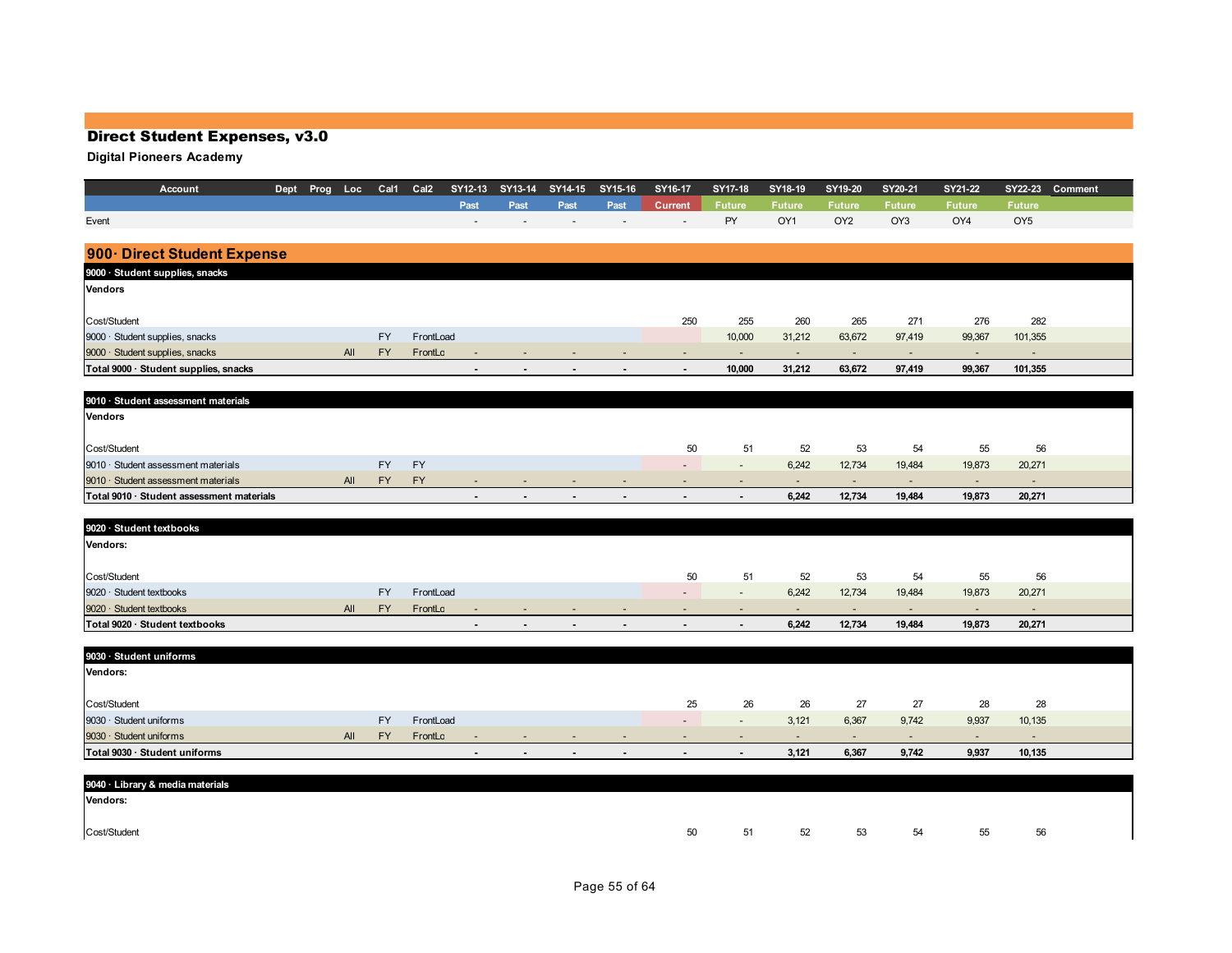| 9040 · Library & media materials       |  | FrontLoad |  |  |  | 6.242 | 12.734 | 19,484 | 19,873 | 20,271 |
|----------------------------------------|--|-----------|--|--|--|-------|--------|--------|--------|--------|
| 9040 · Library & media materials       |  | FrontLc   |  |  |  |       |        |        |        |        |
| Total 9040 · Library & media materials |  |           |  |  |  | 6.242 | 12.734 | 19.484 | 19.873 | 20,271 |

| 9050 Contracted instruction fees         |     |           |           |                          |                          |                          |                          |                          |                          |                          |                          |                          |                          |                          |
|------------------------------------------|-----|-----------|-----------|--------------------------|--------------------------|--------------------------|--------------------------|--------------------------|--------------------------|--------------------------|--------------------------|--------------------------|--------------------------|--------------------------|
| <b>Vendors:</b>                          |     |           |           |                          |                          |                          |                          |                          |                          |                          |                          |                          |                          |                          |
|                                          |     |           |           |                          |                          |                          |                          |                          |                          |                          |                          |                          |                          |                          |
|                                          |     |           |           |                          |                          |                          |                          |                          |                          |                          |                          |                          |                          |                          |
| Total                                    |     |           |           |                          |                          | $\overline{\phantom{0}}$ | $\overline{\phantom{a}}$ | $\overline{\phantom{a}}$ |                          |                          |                          |                          |                          |                          |
|                                          |     |           |           |                          |                          |                          |                          |                          |                          |                          |                          |                          |                          |                          |
| Cost/Student                             |     |           |           |                          |                          |                          | $\overline{a}$           | $\overline{\phantom{a}}$ | $\overline{\phantom{a}}$ | $\overline{\phantom{a}}$ | $\overline{\phantom{a}}$ | $\overline{\phantom{0}}$ | $\sim$                   | $\overline{\phantom{a}}$ |
| 9050 Contracted instruction fees         |     | SY        | <b>SY</b> |                          |                          |                          |                          | $\overline{\phantom{a}}$ |                          | $\overline{\phantom{0}}$ |                          | $\sim$                   | $\sim$                   | $\overline{\phantom{a}}$ |
| 9050 · Contracted instruction fees       | All | <b>SY</b> | SY        | $\overline{\phantom{0}}$ | $\overline{\phantom{0}}$ | $\overline{\phantom{0}}$ | $\overline{\phantom{0}}$ | $\sim$                   | $\overline{\phantom{0}}$ | $\overline{\phantom{a}}$ | $\overline{\phantom{a}}$ | $\overline{\phantom{a}}$ | $\sim$                   | $\overline{\phantom{a}}$ |
| Total 9050 · Contracted instruction fees |     |           |           | $\overline{\phantom{a}}$ | $\overline{\phantom{a}}$ | $\overline{\phantom{a}}$ | $\blacksquare$           | $\overline{\phantom{a}}$ | $\sim$                   | $\overline{\phantom{a}}$ | $\blacksquare$           | $\overline{\phantom{a}}$ | $\overline{\phantom{a}}$ | $\sim$                   |

| 9051 Contracted SpEd instruction         |      |          |     |     |                          |                          |                          |                          |                          |                          |                          |         |         |         |                          |  |
|------------------------------------------|------|----------|-----|-----|--------------------------|--------------------------|--------------------------|--------------------------|--------------------------|--------------------------|--------------------------|---------|---------|---------|--------------------------|--|
| Vendors:                                 |      |          |     |     |                          |                          |                          |                          |                          |                          |                          |         |         |         |                          |  |
|                                          |      |          |     |     |                          |                          |                          |                          |                          |                          |                          |         |         |         |                          |  |
|                                          |      |          |     |     |                          |                          |                          |                          |                          |                          |                          |         |         |         |                          |  |
| Total                                    |      |          |     |     |                          |                          | $\overline{\phantom{0}}$ | $\overline{\phantom{a}}$ | $\overline{\phantom{a}}$ |                          |                          |         |         |         |                          |  |
|                                          |      |          |     |     |                          |                          |                          |                          |                          |                          |                          |         |         |         |                          |  |
| Cost / Student                           |      |          |     |     |                          |                          |                          |                          | 391                      | 399                      | 407                      | 415     | 423     | 432     | 440                      |  |
| <b>TOTAL</b>                             |      |          |     |     |                          |                          |                          |                          | $\overline{\phantom{0}}$ | $\overline{\phantom{a}}$ | 48,816                   | 99,584  | 152,363 | 155,410 | 158,519                  |  |
|                                          |      |          |     |     |                          |                          |                          |                          |                          |                          |                          |         |         |         |                          |  |
|                                          |      |          |     |     |                          |                          |                          |                          |                          |                          |                          |         |         |         |                          |  |
| Cost/SPED Hours                          |      |          |     |     |                          |                          |                          |                          | 750                      | 765                      | 780                      | 796     | 812     | 828     | 845                      |  |
| 9051 Contracted SpEd instruction         | SpEd | SpEd     | 10M | 10M |                          |                          |                          |                          | $\sim$                   | $\sim$                   | 99,878                   | 203,752 | 415,654 | 423,967 | 432,446                  |  |
| 9051 Contracted SpEd instruction         |      | SpEd All | 10M | 10M | $\overline{\phantom{a}}$ | $\overline{\phantom{a}}$ | $\overline{\phantom{a}}$ | $\overline{\phantom{a}}$ |                          | $\overline{\phantom{0}}$ | $\overline{\phantom{a}}$ |         |         | $\sim$  | $\overline{\phantom{a}}$ |  |
| Total 9051 · Contracted SpEd instruction |      |          |     |     | $\overline{\phantom{a}}$ |                          |                          | $\blacksquare$           | $\blacksquare$           | $\blacksquare$           | 99,878                   | 203,752 | 415,654 | 423,967 | 432,446                  |  |

| 9060 · Food service fees    |                          |                          |                          |                          |                          |         |                          |                          |
|-----------------------------|--------------------------|--------------------------|--------------------------|--------------------------|--------------------------|---------|--------------------------|--------------------------|
| Vendors:                    |                          |                          |                          |                          |                          |         |                          |                          |
| <b>Revolution Foods</b>     |                          |                          |                          |                          |                          |         |                          |                          |
|                             |                          |                          |                          |                          |                          |         |                          |                          |
| Total                       | $\overline{\phantom{a}}$ | $\overline{\phantom{a}}$ | $\overline{\phantom{a}}$ | $\overline{\phantom{0}}$ | $\overline{\phantom{a}}$ | ٠       | $\overline{\phantom{a}}$ | $\overline{\phantom{a}}$ |
|                             |                          |                          |                          |                          |                          |         |                          |                          |
| School Days                 |                          | 190                      | 190                      | 190                      | 190                      | 190     | 190                      | 190                      |
| Cost / Breakfast            |                          | 1.99                     | 2.03                     | 2.07                     | 2.11                     | 2.15    | 2.20                     | 2.24                     |
|                             |                          |                          |                          |                          |                          |         |                          |                          |
| % Breakfasts Ordered        |                          |                          | 70%                      | 70%                      | 70%                      | 70%     | 70%                      | 70%                      |
| Breakfasts Ordered/Year     |                          |                          | $\overline{\phantom{a}}$ | 15,960                   | 31,920                   | 47,880  | 47,880                   | 47,880                   |
| <b>Total Breakfast Cost</b> |                          |                          | $\overline{\phantom{a}}$ | 33,044                   | 67,409                   | 103,135 | 105,198                  | 107,302                  |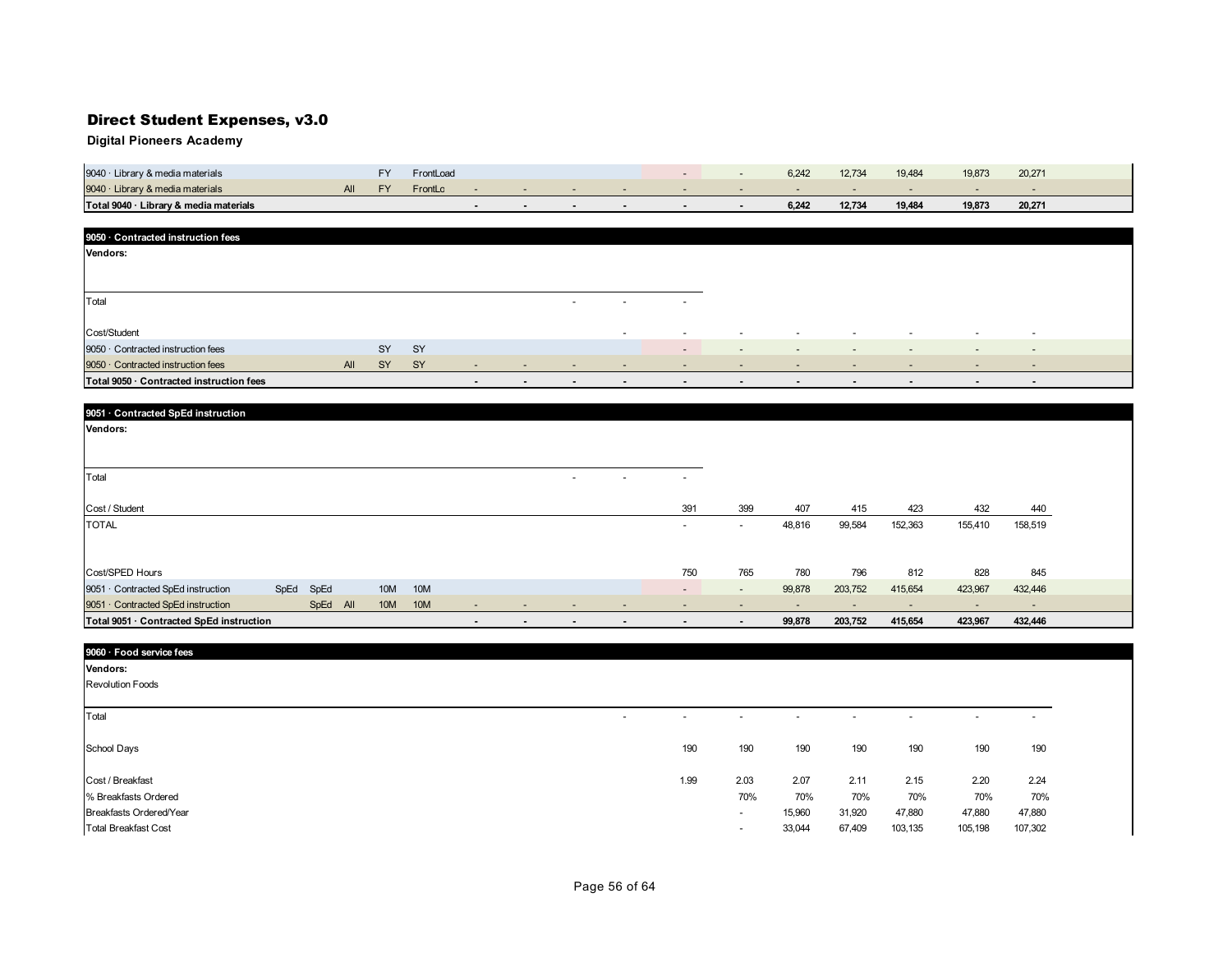| Cost/Lunch                     |      |     |                 |     |                          |  | 3.27    | 3.34                     | 3.40    | 3.47    | 3.54    | 3.61                     | 3.68                     |
|--------------------------------|------|-----|-----------------|-----|--------------------------|--|---------|--------------------------|---------|---------|---------|--------------------------|--------------------------|
| % Lunches Ordered              |      |     |                 |     |                          |  |         | 90%                      | 90%     | 90%     | 90%     | 90%                      | 90%                      |
| Lunches Ordered/Year           |      |     |                 |     |                          |  |         | $\overline{\phantom{a}}$ | 20,520  | 41,040  | 61,560  | 61,560                   | 61,560                   |
| <b>Total Lunches Cost</b>      |      |     |                 |     |                          |  |         | $\overline{\phantom{a}}$ | 69,811  | 142,415 | 217,895 | 222,253                  | 226,698                  |
| Cost/Snack                     |      |     |                 |     |                          |  | 0.85    | 0.87                     | 0.88    | 0.90    | 0.92    | 0.94                     | 0.96                     |
| % Snacks Ordered               |      |     |                 |     |                          |  |         | 70%                      | 70%     | 70%     | 70%     | 70%                      | 70%                      |
| Snacks Ordered/Year            |      |     |                 |     |                          |  |         | $\overline{\phantom{a}}$ | 15,960  | 31,920  | 47,880  | 47,880                   | 47,880                   |
| <b>Total Snacks Cost</b>       |      |     |                 |     |                          |  |         | $\overline{\phantom{a}}$ | 14,114  | 28,793  | 44,053  | 44,934                   | 45,833                   |
| <b>TOTAL</b>                   |      |     |                 |     |                          |  |         | $\overline{\phantom{a}}$ | 116,969 | 238,616 | 365,083 | 372,385                  | 379,833                  |
| Cost/Student                   |      |     |                 |     |                          |  | #DIV/0! | #DIV/0!                  | 975     | 994     | 1,014   | 1,034                    | 1,055                    |
| 9060 · Food service fees       | Food |     | 10 <sub>M</sub> | 10M |                          |  |         | $\overline{a}$           | 116,969 | 238,616 | 365,083 | 372,385                  | 379,833                  |
| 9060 · Food service fees       |      | All |                 |     |                          |  |         |                          |         |         |         | $\overline{\phantom{a}}$ | $\overline{\phantom{a}}$ |
| Total 9060 · Food service fees |      |     |                 |     | $\overline{\phantom{a}}$ |  |         | ٠                        | 116,969 | 238,616 | 365,083 | 372,385                  | 379,833                  |

| 9070 · Student field trips       |     |     |        |     |                          |        |                          |                          |                          |        |        |        |                          |  |
|----------------------------------|-----|-----|--------|-----|--------------------------|--------|--------------------------|--------------------------|--------------------------|--------|--------|--------|--------------------------|--|
|                                  |     |     |        |     |                          |        |                          |                          |                          |        |        |        |                          |  |
| Cost/Student                     |     |     |        |     |                          |        |                          |                          | 78                       | 80     | 81     | 83     | 84                       |  |
| $9070 \cdot$ Student field trips | 10M | 10M |        |     |                          |        |                          |                          | 9,364                    | 19,102 | 29.226 | 29,810 | 30,406                   |  |
| 9070 · Student field trips       | All |     | $\sim$ |     | $\sim$                   | $\sim$ | $\sim$                   | $\overline{\phantom{0}}$ | $\overline{\phantom{a}}$ | $\sim$ | $\sim$ |        | $\overline{\phantom{a}}$ |  |
| Total 9070 · Student field trips |     |     | $\sim$ | . . | $\overline{\phantom{a}}$ | $\sim$ | $\overline{\phantom{a}}$ |                          | 9,364                    | 19,102 | 29,226 | 29,810 | 30,406                   |  |

| 9080 · Student recruiting       |     |           |            |                          |                          |                          |                          |                |        |        |        |        |        |                          |  |
|---------------------------------|-----|-----------|------------|--------------------------|--------------------------|--------------------------|--------------------------|----------------|--------|--------|--------|--------|--------|--------------------------|--|
|                                 |     |           |            |                          |                          |                          |                          |                |        |        |        |        |        |                          |  |
| Cost/Student                    |     |           |            |                          |                          |                          |                          | 100            | 102    | 104    | 106    | 108    | 110    | 113                      |  |
| 9080 · Student recruiting       |     | <b>FY</b> | Recruiting |                          |                          |                          |                          |                | 40,000 | 12,485 | 25,469 | 38,968 | 39,747 | 40,542                   |  |
| 9080 · Student recruiting       | All |           |            | $\overline{\phantom{0}}$ | $\overline{\phantom{a}}$ | $\overline{\phantom{0}}$ | $\overline{\phantom{a}}$ |                |        |        |        |        | . .    | $\overline{\phantom{a}}$ |  |
| Total 9080 · Student recruiting |     |           |            | $\blacksquare$           | . .                      | $\overline{\phantom{a}}$ | . .                      | $\blacksquare$ | 40,000 | 12.485 | 25.469 | 38.968 | 39.747 | 40,542                   |  |

| 9085 · Student events       |     |                   |        |                          |        |                          |                          |                          |                          |                          |                          |        |                          |  |
|-----------------------------|-----|-------------------|--------|--------------------------|--------|--------------------------|--------------------------|--------------------------|--------------------------|--------------------------|--------------------------|--------|--------------------------|--|
|                             |     |                   |        |                          |        |                          |                          |                          |                          |                          |                          |        |                          |  |
| Cost/Student                |     |                   |        |                          |        |                          | 50                       | 51                       | 52                       | 53                       | 54                       | 55     | 56                       |  |
| 9085 · Student events       |     | 10M<br><b>10M</b> |        |                          |        |                          | $\overline{\phantom{0}}$ | $\overline{\phantom{0}}$ | 6,242                    | 12,734                   | 19,484                   | 19,873 | 20,271                   |  |
| 9085 · Student events       | All |                   | $\sim$ | $\overline{\phantom{a}}$ | $\sim$ | $\overline{\phantom{a}}$ | $\overline{\phantom{0}}$ | $\overline{\phantom{0}}$ | $\overline{\phantom{0}}$ | $\overline{\phantom{a}}$ | $\overline{\phantom{0}}$ | $\sim$ | $\overline{\phantom{a}}$ |  |
| Total 9085 · Student events |     |                   | $\sim$ | $\sim$                   | $\sim$ | . .                      | $\sim$                   | $\blacksquare$           | 6.242                    | 12.734                   | 19.484                   | 19,873 | 20,271                   |  |

| 9090 Other student expenses |                 |    |    |       |    |     |
|-----------------------------|-----------------|----|----|-------|----|-----|
|                             |                 |    |    |       |    |     |
| Cost/Student                | 10 <sup>1</sup> | 10 | 10 | $-11$ | 11 | -11 |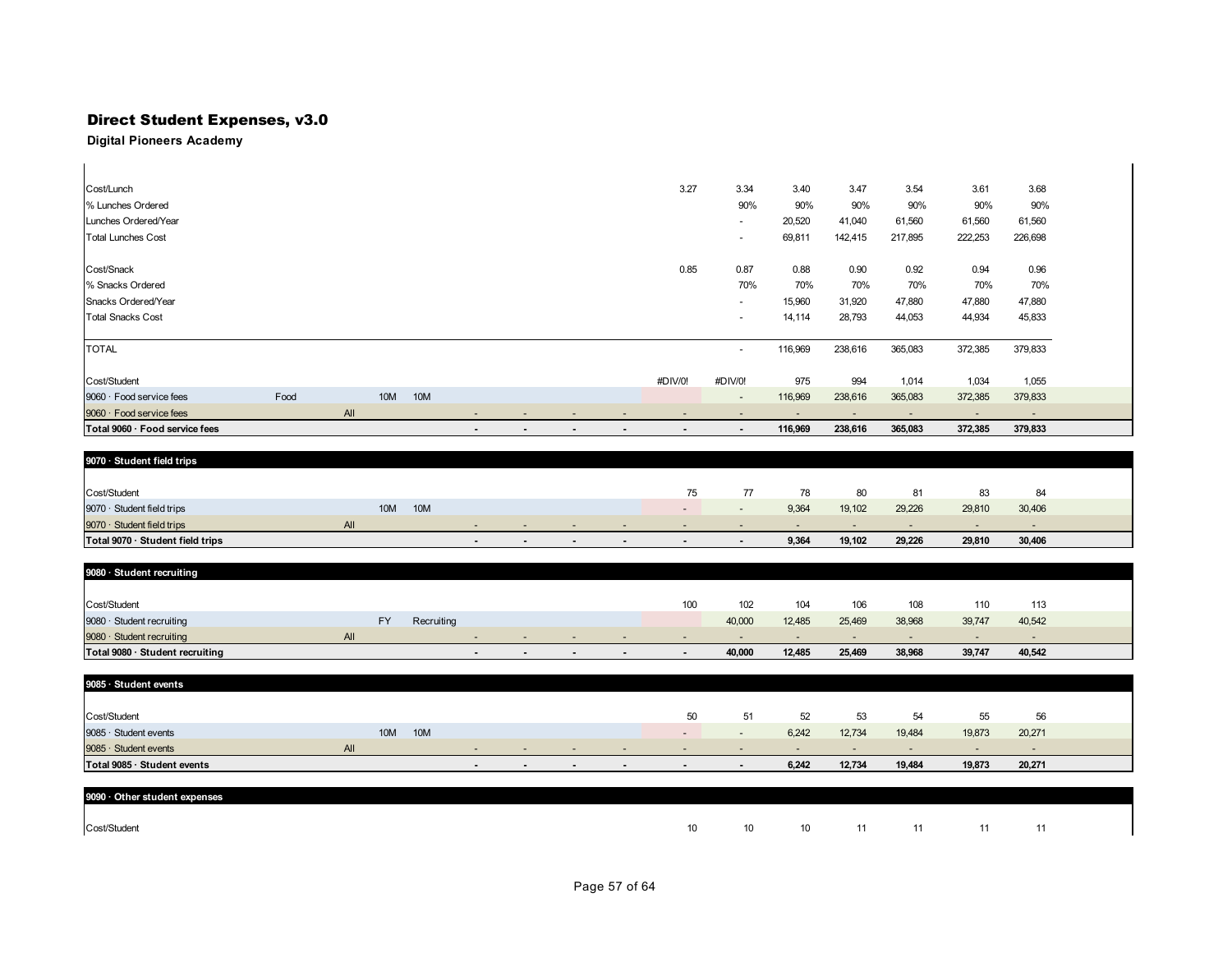**Digital Pioneers Academy**

| 9090 · Other student expenses       |     | <b>10M</b> | <b>10M</b> |                          |                          |                          |                          |                          | 1,000                    | 1,248                    | 2,547                    | 3,897                    | 3,975                    | 4,054                    |
|-------------------------------------|-----|------------|------------|--------------------------|--------------------------|--------------------------|--------------------------|--------------------------|--------------------------|--------------------------|--------------------------|--------------------------|--------------------------|--------------------------|
| 9090 · Other student expenses       | All |            |            | $\overline{\phantom{a}}$ | $\overline{\phantom{a}}$ | $\sim$                   | $\overline{\phantom{0}}$ | $\overline{\phantom{0}}$ | $\overline{\phantom{0}}$ | $\overline{\phantom{0}}$ | $\overline{\phantom{0}}$ | $\overline{\phantom{0}}$ | $\overline{\phantom{a}}$ | $\overline{\phantom{0}}$ |
| Total 9090 · Other student expenses |     |            |            | $\overline{\phantom{a}}$ | $\blacksquare$           | $\blacksquare$           | $\overline{\phantom{a}}$ | $\overline{\phantom{a}}$ | 1,000                    | 1,248                    | 2,547                    | 3,897                    | 3,975                    | 4,054                    |
|                                     |     |            |            |                          |                          |                          |                          |                          |                          |                          |                          |                          |                          |                          |
| 9092 · After care                   |     |            |            |                          |                          |                          |                          |                          |                          |                          |                          |                          |                          |                          |
|                                     |     |            |            |                          |                          |                          |                          |                          |                          |                          |                          |                          |                          |                          |
| Cost/Student                        |     |            |            |                          |                          |                          | $\overline{\phantom{a}}$ | $\sim$                   | $\overline{\phantom{a}}$ | $\overline{\phantom{a}}$ | $\sim$                   | $\overline{\phantom{0}}$ | $\overline{\phantom{0}}$ | $\overline{\phantom{0}}$ |
| 9092 · After care                   |     | <b>10M</b> | <b>10M</b> |                          |                          |                          |                          | $\overline{\phantom{a}}$ | $\overline{\phantom{0}}$ | $\overline{\phantom{a}}$ | $-$                      | $\sim$                   | $\sim$                   | $\overline{\phantom{0}}$ |
| 9092 · After care                   | All |            |            | $\overline{\phantom{0}}$ | $\overline{\phantom{a}}$ | $\overline{\phantom{a}}$ | $\overline{\phantom{0}}$ |                          |                          |                          |                          |                          | $\sim$                   | $\overline{\phantom{a}}$ |

**Total 9092 · After care**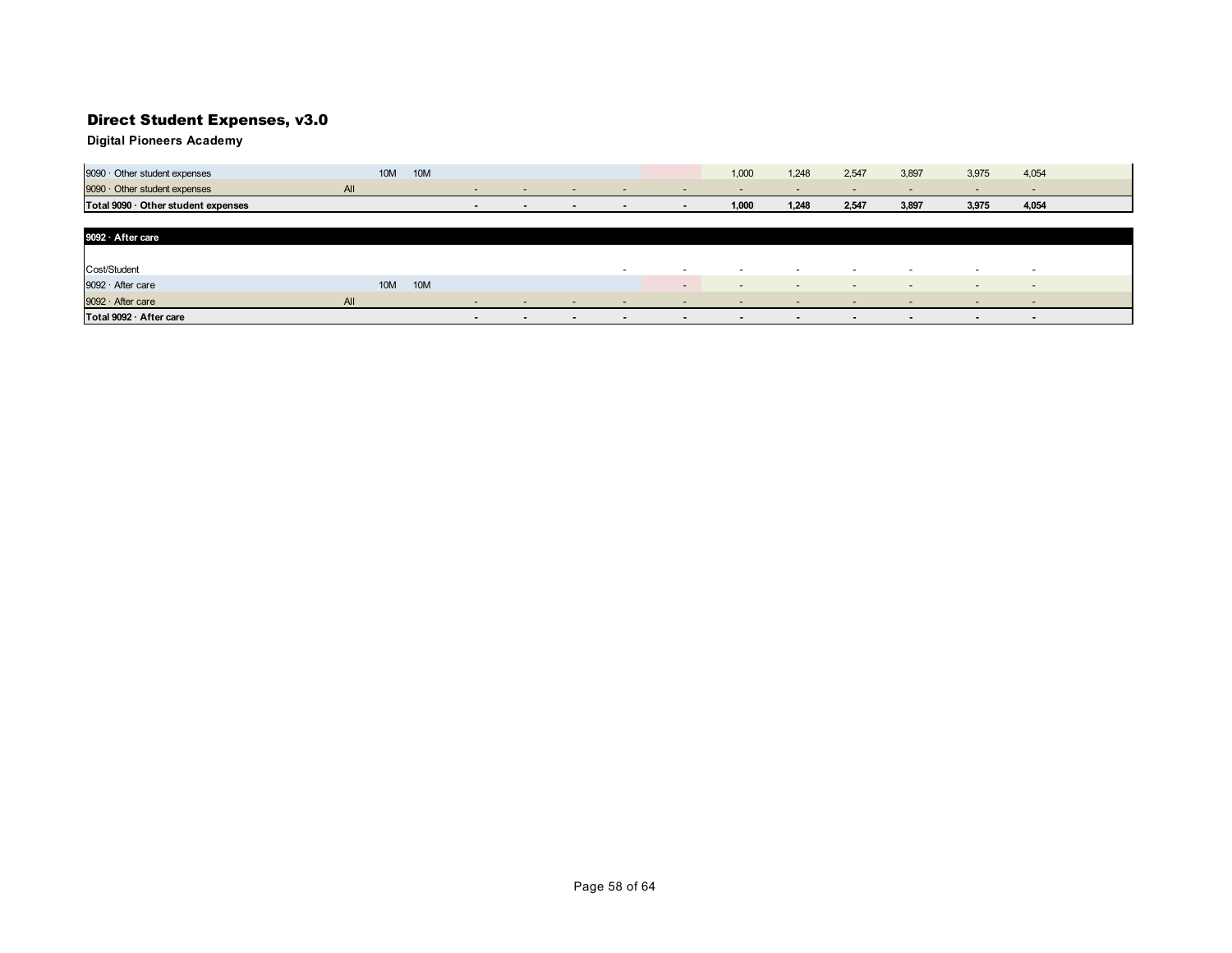| Account                                     |  |     |           |           |                          | Dept Prog Loc Cal1 Cal2 SY12-13 SY13-14 SY14-15 |      | SY15-16        | SY16-17        | SY17-18        | SY18-19                  | SY19-20                  | SY20-21        | SY21-22        |                          | SY22-23 Comment |
|---------------------------------------------|--|-----|-----------|-----------|--------------------------|-------------------------------------------------|------|----------------|----------------|----------------|--------------------------|--------------------------|----------------|----------------|--------------------------|-----------------|
|                                             |  |     |           |           | Past                     | Past                                            | Past | Past           | Current        | <b>Future</b>  | <b>Future</b>            | <b>Future</b>            | <b>Future</b>  | <b>Future</b>  | <b>Future</b>            |                 |
| Event                                       |  |     |           |           |                          |                                                 |      |                |                | PY             | OY1                      | OY <sub>2</sub>          | OY3            | OY4            | OY <sub>5</sub>          |                 |
|                                             |  |     |           |           |                          |                                                 |      |                |                |                |                          |                          |                |                |                          |                 |
| 910 Office Expense                          |  |     |           |           |                          |                                                 |      |                |                |                |                          |                          |                |                |                          |                 |
| 9100 · Office supplies                      |  |     |           |           |                          |                                                 |      |                |                |                |                          |                          |                |                |                          |                 |
|                                             |  |     |           |           |                          |                                                 |      |                |                |                |                          |                          |                |                |                          |                 |
| Cost/Student                                |  |     |           |           |                          |                                                 |      |                | 200            | 204            | 208                      | 212                      | 216            | 221            | 225                      |                 |
| 9100 · Office supplies                      |  |     | <b>FY</b> | <b>FY</b> |                          |                                                 |      |                |                | 10,000         | 24,970                   | 50,938                   | 77,935         | 79,494         | 81,084                   |                 |
| 9100 · Office supplies                      |  | All |           |           | ÷                        | ÷                                               |      | $\blacksquare$ | $\sim$         | $\sim$         | $\sim$                   | $\sim$                   | $\sim$         | $\sim$         | $\sim$                   |                 |
| Total 9100 · Office supplies                |  |     |           |           | $\blacksquare$           | $\blacksquare$                                  |      | $\blacksquare$ | $\blacksquare$ | 10,000         | 24,970                   | 50,938                   | 77,935         | 79,494         | 81,084                   |                 |
|                                             |  |     |           |           |                          |                                                 |      |                |                |                |                          |                          |                |                |                          |                 |
| 9110 · Copier rental & services             |  |     |           |           |                          |                                                 |      |                |                |                |                          |                          |                |                |                          |                 |
|                                             |  |     |           |           |                          |                                                 |      |                |                |                |                          |                          |                |                |                          |                 |
| Cost/Student                                |  |     |           |           |                          |                                                 |      |                | 125            | 128            | 130                      | 133                      | 135            | 138            | 141                      |                 |
| 9110 · Copier rental & services             |  |     | <b>FY</b> | FY        |                          |                                                 |      |                |                | 7,200          | 15,606                   | 31,836                   | 48,709         | 49,684         | 50,677                   |                 |
| 9110 · Copier rental & services             |  | All |           |           |                          |                                                 |      |                |                | ٠              | $\sim$                   | $\sim$                   | $\sim$         | $\sim$         | $\sim$                   |                 |
| Total 9110 · Copier rental & services       |  |     |           |           | $\blacksquare$           | $\blacksquare$                                  |      | $\blacksquare$ | $\sim$         | 7,200          | 15,606                   | 31,836                   | 48,709         | 49,684         | 50,677                   |                 |
|                                             |  |     |           |           |                          |                                                 |      |                |                |                |                          |                          |                |                |                          |                 |
| 9111 · Non-copier equipment rental          |  |     |           |           |                          |                                                 |      |                |                |                |                          |                          |                |                |                          |                 |
|                                             |  |     |           |           |                          |                                                 |      |                |                |                |                          |                          |                |                |                          |                 |
| Cost/Student                                |  |     |           |           |                          |                                                 |      |                |                |                |                          |                          |                |                |                          |                 |
| 9111 · Non-copier equipment rental          |  |     | FY        | FY        |                          |                                                 |      |                |                |                |                          |                          |                |                | $\overline{\phantom{a}}$ |                 |
| 9111 · Non-copier equipment rental          |  | All |           |           |                          |                                                 |      |                |                |                |                          | $\overline{\phantom{a}}$ |                |                | $\sim$                   |                 |
| Total 9111 · Non-copier equipment rental    |  |     |           |           | $\overline{\phantom{a}}$ | $\overline{\phantom{a}}$                        |      | $\blacksquare$ |                | $\blacksquare$ | $\overline{\phantom{a}}$ | $\blacksquare$           | $\blacksquare$ | $\blacksquare$ | $\blacksquare$           |                 |
|                                             |  |     |           |           |                          |                                                 |      |                |                |                |                          |                          |                |                |                          |                 |
| 9120 · Telephone & telecommunications       |  |     |           |           |                          |                                                 |      |                |                |                |                          |                          |                |                |                          |                 |
| Vendors                                     |  |     |           |           |                          |                                                 |      |                |                |                |                          |                          |                |                |                          |                 |
| Phone Service                               |  |     |           |           |                          |                                                 |      |                |                |                |                          |                          |                |                |                          |                 |
| Internet Service                            |  |     |           |           |                          |                                                 |      |                |                |                |                          |                          |                |                |                          |                 |
| Additional                                  |  |     |           |           |                          |                                                 |      |                |                |                |                          |                          |                |                |                          |                 |
| Alarm (Petibon)                             |  |     |           |           |                          |                                                 |      |                |                |                |                          |                          |                |                |                          |                 |
| Conference Call                             |  |     |           |           |                          |                                                 |      |                |                |                |                          |                          |                |                |                          |                 |
| E-Rate Discount                             |  |     |           |           |                          |                                                 |      |                |                |                |                          |                          |                |                |                          |                 |
| <b>Total</b>                                |  |     |           |           |                          |                                                 |      | $\sim$         |                |                |                          |                          |                |                |                          |                 |
|                                             |  |     |           |           |                          |                                                 |      |                |                |                |                          |                          |                |                |                          |                 |
| Cost/Student                                |  |     |           |           |                          |                                                 |      |                | 75             | 77             | 78                       | 80                       | 81             | 83             | 84                       |                 |
| 9120 · Telephone & telecommunications       |  |     | FY        | FY        |                          |                                                 |      |                |                | 5,400          | 9,364                    | 19,102                   | 29,226         | 29,810         | 30,406                   |                 |
| 9120 · Telephone & telecommunications       |  | All |           |           | $\overline{\phantom{a}}$ |                                                 |      |                | $\sim$         | $\sim$         | $\sim$                   | $\sim$                   | $\sim$         | $\sim$         | $\sim$                   |                 |
| Total 9120 · Telephone & telecommunications |  |     |           |           |                          |                                                 |      |                |                | 5,400          | 9,364                    | 19,102                   | 29,226         | 29,810         | 30,406                   |                 |
|                                             |  |     |           |           |                          |                                                 |      |                |                |                |                          |                          |                |                |                          |                 |
| 9130 · Postage, shipping, delivery          |  |     |           |           |                          |                                                 |      |                |                |                |                          |                          |                |                |                          |                 |
|                                             |  |     |           |           |                          |                                                 |      |                |                |                |                          |                          |                |                |                          |                 |

| Cost/Student                       |       | $10-10$ |       |       |       | 10 10 11 11 | 11    |       |  |
|------------------------------------|-------|---------|-------|-------|-------|-------------|-------|-------|--|
| 9130 · Postage, shipping, delivery | FY FY |         | 2,000 | 1,248 | 2,547 | 3,897       | 3,975 | 4,054 |  |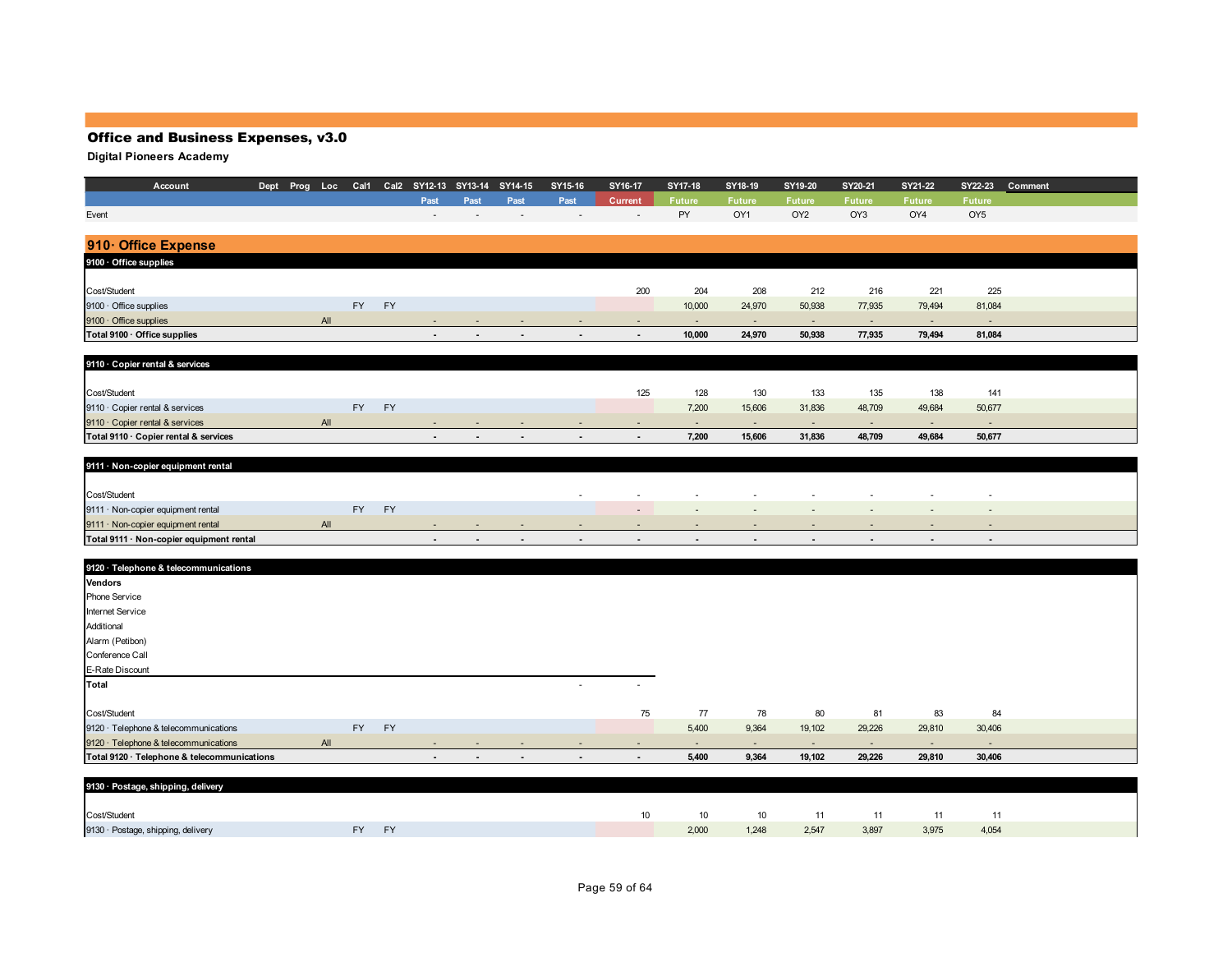| $\overline{\phantom{0}}$ | $\overline{\phantom{a}}$ | . .   | $\overline{\phantom{a}}$     | $\overline{\phantom{a}}$ | $\sim$                   | $\sim$ |  |
|--------------------------|--------------------------|-------|------------------------------|--------------------------|--------------------------|--------|--|
| $\blacksquare$           | 2,000                    | 1,248 | 2,547                        | 3,897                    | 3,975                    | 4,054  |  |
|                          |                          |       |                              |                          |                          |        |  |
|                          |                          |       |                              |                          |                          |        |  |
|                          |                          |       |                              |                          |                          |        |  |
| 15                       | 15                       | 16    | 16                           | 16                       | 17                       | 17     |  |
|                          | 3,000                    | 1,873 | 3,820                        | 5,845                    | 5,962                    | 6,081  |  |
|                          | . .                      |       | $\qquad \qquad \blacksquare$ | $\sim$                   | $\overline{\phantom{a}}$ |        |  |
| $\sim$                   | 3,000                    | 1,873 | 3,820                        | 5,845                    | 5,962                    | 6,081  |  |
|                          |                          |       |                              |                          |                          |        |  |

| 920 · Business Expense          |     |           |           |                          |                |                |                          |                          |                          |        |        |                          |                          |                          |  |
|---------------------------------|-----|-----------|-----------|--------------------------|----------------|----------------|--------------------------|--------------------------|--------------------------|--------|--------|--------------------------|--------------------------|--------------------------|--|
| 9200 · Business insurance       |     |           |           |                          |                |                |                          |                          |                          |        |        |                          |                          |                          |  |
| <b>Vendors</b>                  |     |           |           |                          |                |                |                          |                          |                          |        |        |                          |                          |                          |  |
| General Liability               |     |           |           |                          |                |                |                          |                          |                          |        |        |                          |                          |                          |  |
| <b>D&amp;O</b>                  |     |           |           |                          |                |                |                          |                          |                          |        |        |                          |                          |                          |  |
|                                 |     |           |           |                          |                |                |                          |                          |                          |        |        |                          |                          |                          |  |
| Subtotal                        |     |           |           |                          |                |                | $\sim$                   |                          |                          |        |        |                          |                          |                          |  |
|                                 |     |           |           |                          |                |                |                          |                          |                          |        |        |                          |                          |                          |  |
| Cost/Student                    |     |           |           |                          |                |                |                          | 100                      | 102                      | 104    | 106    | 108                      | 110                      | 113                      |  |
| 9200 · Business insurance       |     | <b>FY</b> | <b>FY</b> |                          |                |                |                          |                          | 2,500                    | 12,485 | 25,469 | 38,968                   | 39,747                   | 40,542                   |  |
| 9200 · Business insurance       | All |           |           | $\overline{\phantom{a}}$ | $\sim$         | $\sim$         | $\overline{\phantom{a}}$ | $\overline{\phantom{a}}$ | $\overline{\phantom{a}}$ | $\sim$ | $\sim$ | $\overline{\phantom{0}}$ | $\overline{\phantom{a}}$ | $\overline{\phantom{0}}$ |  |
| Total 9200 · Business insurance |     |           |           | $\sim$                   | $\blacksquare$ | $\blacksquare$ | $\blacksquare$           | $\sim$                   | 2,500                    | 12,485 | 25,469 | 38,968                   | 39,747                   | 40,542                   |  |

| 9210 · Authorizer fees                 |           |        |       |        |                          |                          |         |           |           |           |           |           |  |
|----------------------------------------|-----------|--------|-------|--------|--------------------------|--------------------------|---------|-----------|-----------|-----------|-----------|-----------|--|
| All Public Revenue (non-philanthropic) |           |        |       |        |                          |                          | 281,350 | 2.485.241 | 5,334,878 | 7.845.800 | 7,996,008 | 8,131,066 |  |
| DC-PPF PCSB %                          |           | 0.50%  | 1.00% | 1.00%  | 1.00%                    | 1.00%                    | 1.00%   | 1.00%     | 1.00%     | 1.00%     | 1.00%     | 1.00%     |  |
| $9210 \cdot$ Authorizer fees           | PCSB PCSB |        |       |        |                          | $\sim$                   |         | 24,852    | 53,349    | 78,458    | 79,960    | 81,311    |  |
| $9210 \cdot$ Authorizer fees           |           | $\sim$ |       |        | $\sim$                   |                          |         |           |           |           | $\sim$    |           |  |
| Total 9210 · Authorizer fees           |           | $\sim$ | . .   | $\sim$ | $\overline{\phantom{a}}$ | $\overline{\phantom{a}}$ |         | 24,852    | 53,349    | 78,458    | 79,960    | 81,311    |  |

| 9220 · Management fees       |     |    |           |        |     |        |                          |     |  |        |        |  |
|------------------------------|-----|----|-----------|--------|-----|--------|--------------------------|-----|--|--------|--------|--|
| Cost / Student               |     |    |           |        |     |        |                          |     |  |        |        |  |
| 9220 · Management fees       |     | FΥ | <b>EY</b> |        |     |        |                          | . . |  |        | . .    |  |
| 9220 · Management fees       | All |    |           |        | . . | . .    | . .                      | . . |  |        | . .    |  |
| Total 9220 · Management fees |     |    |           | $\sim$ |     | $\sim$ | $\overline{\phantom{a}}$ |     |  | $\sim$ | $\sim$ |  |

| 9230 · Accounting, auditing, payroll                                                                                                      |
|-------------------------------------------------------------------------------------------------------------------------------------------|
| 29,552<br>57,049<br>78,458<br>79,960<br>Vendors:<br>81,311                                                                                |
|                                                                                                                                           |
| 15,000<br>18,000<br>21,600<br>25,920<br>2,000<br><b>Audit</b>                                                                             |
| 24,500<br>42,000<br>50,400<br>60,480<br>72,576<br>87,091<br><b>Accounting/Finance</b>                                                     |
| <b>Payroll</b><br>1,290<br>1,920<br>2,460<br>2,910<br>2,910<br>2,910                                                                      |
|                                                                                                                                           |
| 81,390<br>97,086<br>25,790<br>45,920<br>67,860<br>115,921<br>Subtotal<br>$\overline{\phantom{a}}$<br>$\sim$<br>$\sim$<br>$\sim$<br>$\sim$ |
|                                                                                                                                           |
| 283<br>226<br>383<br>270<br>322<br>Cost/Student<br>#DIV/0!                                                                                |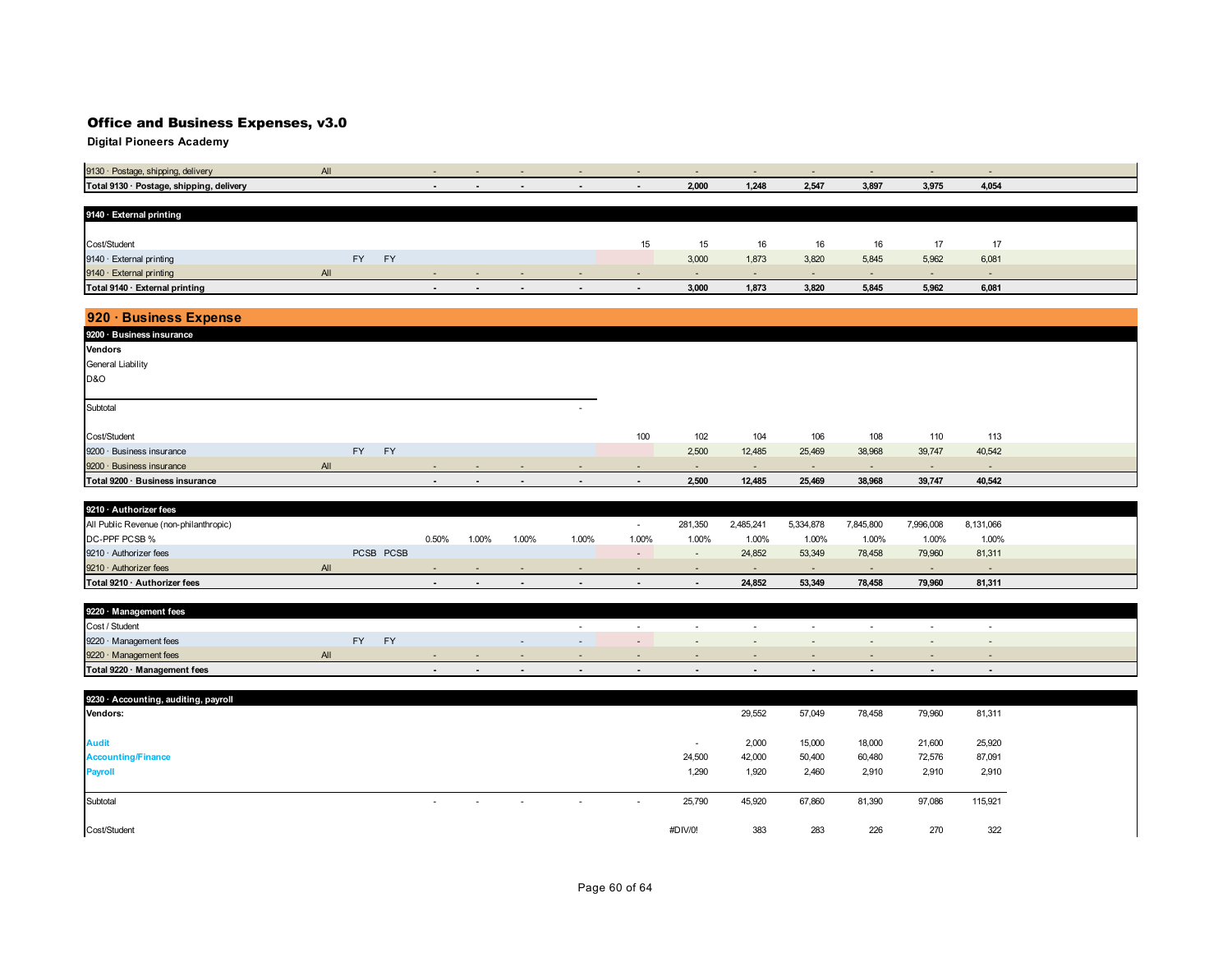| Total 9230 · Accounting, auditing, payroll |                          |            |  |  | 25.790 | 45.920 | 67.860 | 81.390 | 97,086 | 115.921 |  |
|--------------------------------------------|--------------------------|------------|--|--|--------|--------|--------|--------|--------|---------|--|
| 9230 · Accounting, auditing, payroll       | All                      |            |  |  |        |        |        |        |        |         |  |
| 9230 · Accounting, auditing, payroll       | $\overline{\phantom{a}}$ | EV         |  |  | 25,790 | 43,920 | 52,860 | 63,390 | 75,486 | 90,001  |  |
| 9230 · Accounting, auditing, payroll       | ост                      | <b>OCT</b> |  |  |        | 2,000  | 15,000 | 18,000 | 21,600 | 25,920  |  |

| 9240 · Legal fees       |     |           |           |        |                          |     |        |        |        |       |        |        |        |        |  |
|-------------------------|-----|-----------|-----------|--------|--------------------------|-----|--------|--------|--------|-------|--------|--------|--------|--------|--|
|                         |     |           |           |        |                          |     |        |        |        |       |        |        |        |        |  |
| Cost/Student            |     |           |           |        |                          |     |        | 80     | 82     | 83    | 85     | 87     | 88     | 90     |  |
| 9240 · Legal fees       |     | <b>FY</b> | <b>EV</b> |        |                          |     |        |        | 15,000 | 9,988 | 20,375 | 31,174 | 31,798 | 32,433 |  |
| 9240 · Legal fees       | All |           |           | $\sim$ | . .                      | . . |        | . .    |        | . .   | . .    |        |        | . .    |  |
| Total 9240 · Legal fees |     |           |           | $\sim$ | $\overline{\phantom{a}}$ | . . | $\sim$ | $\sim$ | 15,000 | 9,988 | 20,375 | 31,174 | 31,798 | 32,433 |  |

| 9250 · Instr design & eval fees       |     |           |            |   |        |        |                  |        |        |        |                          |        |
|---------------------------------------|-----|-----------|------------|---|--------|--------|------------------|--------|--------|--------|--------------------------|--------|
|                                       |     |           |            |   |        |        |                  |        |        |        |                          |        |
| Cost/Student                          |     |           |            |   | $\sim$ | . .    | $\sim$           | $\sim$ |        | . .    |                          |        |
| 9250 · Instr design & eval fees       |     | <b>FY</b> |            |   | $\sim$ |        | <b>CONTINUES</b> | $\sim$ |        | $\sim$ | $\overline{\phantom{a}}$ |        |
| 9250 · Instr design & eval fees       | All |           | <b>COL</b> | . |        |        | $\sim$           |        | $\sim$ |        |                          |        |
| Total 9250 · Instr design & eval fees |     |           |            |   | $\sim$ | $\sim$ | . .              | $\sim$ |        |        | $\sim$                   | $\sim$ |

| 9260 · Computer support fees       |           |           |        |        |        |                          |                          |                |        |                          |        |                          |                          |  |
|------------------------------------|-----------|-----------|--------|--------|--------|--------------------------|--------------------------|----------------|--------|--------------------------|--------|--------------------------|--------------------------|--|
|                                    |           |           |        |        |        |                          |                          |                |        |                          |        |                          |                          |  |
|                                    |           |           |        |        |        |                          |                          |                |        |                          |        |                          |                          |  |
|                                    |           |           |        |        |        |                          |                          |                |        |                          |        |                          |                          |  |
|                                    |           |           |        |        |        |                          |                          |                |        |                          |        |                          |                          |  |
| Subtotal                           |           |           |        |        |        | . .                      | $\overline{\phantom{a}}$ |                |        |                          |        |                          |                          |  |
|                                    |           |           |        |        |        |                          |                          |                |        |                          |        |                          |                          |  |
| Cost/Student                       |           |           |        |        |        |                          | 125                      | 128            | 130    | 133                      | 135    | 138                      | 141                      |  |
| 9260 · Computer support fees       | <b>FY</b> | <b>FY</b> |        |        |        |                          | $\overline{\phantom{a}}$ | $\sim$         | 15,606 | 31,836                   | 48,709 | 49,684                   | 50,677                   |  |
| 9260 · Computer support fees       | All       |           | $\sim$ | $\sim$ | $\sim$ | $\overline{\phantom{a}}$ | $\overline{\phantom{a}}$ | $\sim$         | $\sim$ | $\overline{\phantom{a}}$ | $\sim$ | $\overline{\phantom{a}}$ | $\overline{\phantom{a}}$ |  |
| Total 9260 · Computer support fees |           |           | $\sim$ | $\sim$ | $\sim$ | $\sim$                   | $\sim$                   | $\blacksquare$ | 15,606 | 31,836                   | 48,709 | 49,684                   | 50,677                   |  |

| 9270 · Fundraising fees       |     |    |           |        |        |                    |        |                          |        |        |        |                          |                          |                          |
|-------------------------------|-----|----|-----------|--------|--------|--------------------|--------|--------------------------|--------|--------|--------|--------------------------|--------------------------|--------------------------|
|                               |     |    |           |        |        |                    |        |                          |        |        |        |                          |                          |                          |
|                               |     |    |           |        |        |                    |        |                          |        |        |        |                          |                          |                          |
| Cost/Student                  |     |    |           |        |        |                    |        | . .                      |        |        |        | $\sim$                   | $\overline{\phantom{a}}$ | . .                      |
| 9270 · Fundraising fees       |     | FY | <b>FY</b> |        |        |                    |        | $\overline{\phantom{0}}$ | $\sim$ | $\sim$ | $\sim$ | $\overline{\phantom{a}}$ | $\overline{\phantom{a}}$ | $\overline{\phantom{a}}$ |
| 9270 · Fundraising fees       | AlI |    |           | $-$    |        | $-$                | $\sim$ | $\sim$                   | $\sim$ | . .    | .      | $-$                      | $\sim$                   | . .                      |
| Total 9270 · Fundraising fees |     |    |           | $\sim$ | $\sim$ | <b>State State</b> | $\sim$ | $\sim$                   | $\sim$ | $\sim$ | $\sim$ | $\qquad \qquad$          | $\sim$                   | $\sim$                   |

| 9280 · Other professional fees       |   |           |           |        |     |     |        |        |         |       |        |        |        |        |  |
|--------------------------------------|---|-----------|-----------|--------|-----|-----|--------|--------|---------|-------|--------|--------|--------|--------|--|
|                                      |   |           |           |        |     |     |        |        |         |       |        |        |        |        |  |
| Cost/Student                         |   |           |           |        |     |     |        | 75     | 77      | 78    | 80     | 81     | -83    | 84     |  |
| 9280 · Other professional fees       |   | <b>FY</b> | <b>EV</b> |        |     |     |        |        | 143,000 | 9,364 | 19,102 | 29,226 | 29,810 | 30,406 |  |
| 9280 Other professional fees         | A |           |           |        |     |     | . .    | $\sim$ | . .     |       |        | $\sim$ | $\sim$ |        |  |
| Total 9280 · Other professional fees |   |           |           | $\sim$ | . . | . . | $\sim$ |        | 143,000 | 9,364 | 19,102 | 29,226 | 29,810 | 30,406 |  |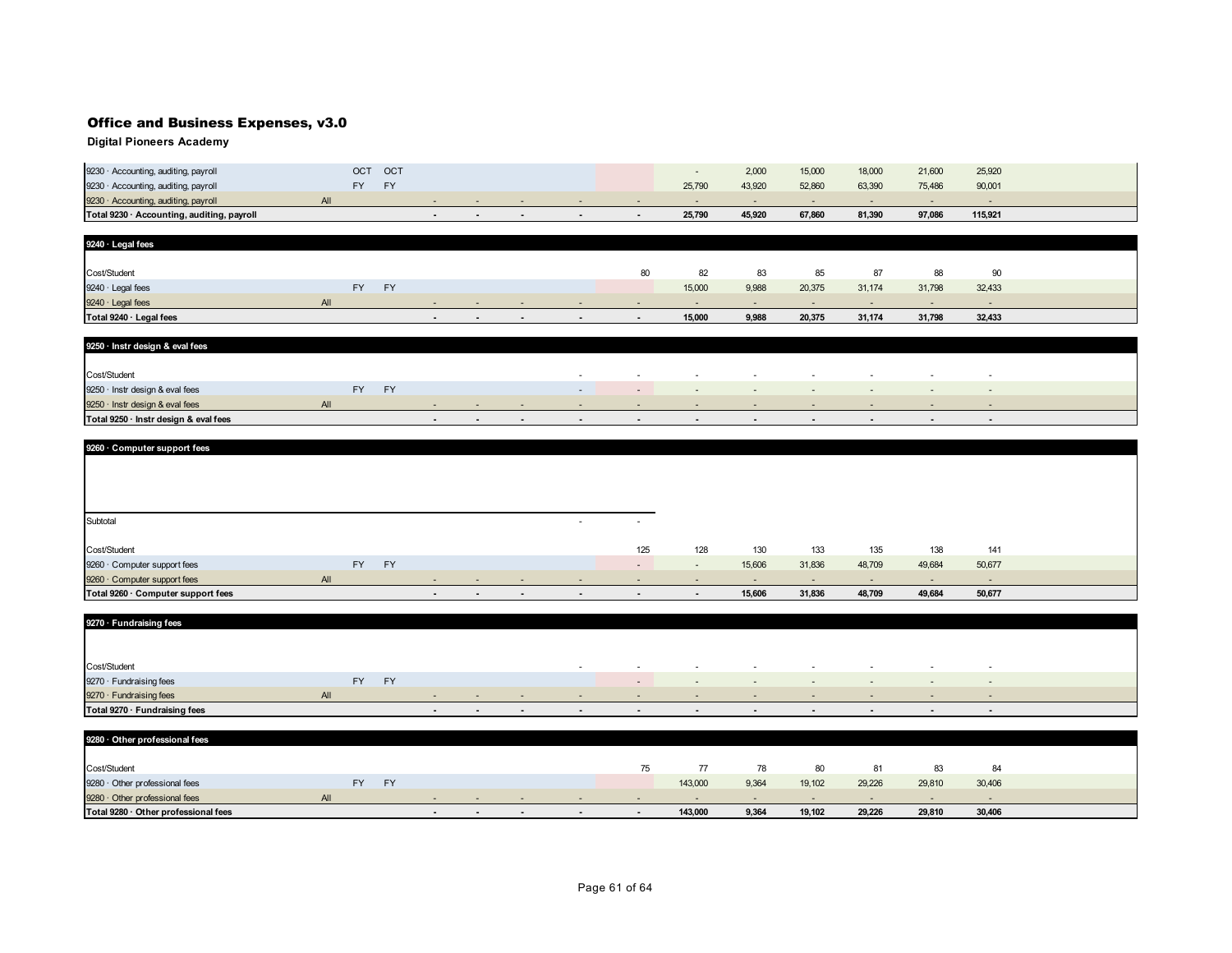| 9290 · Other expenses              |     |           |           |                |                          |                          |                          |                |         |        |        |        |        |                          |  |
|------------------------------------|-----|-----------|-----------|----------------|--------------------------|--------------------------|--------------------------|----------------|---------|--------|--------|--------|--------|--------------------------|--|
|                                    |     |           |           |                |                          |                          |                          |                |         |        |        |        |        |                          |  |
|                                    |     |           |           |                |                          |                          |                          |                |         |        |        |        |        |                          |  |
| Cost/Student                       |     |           |           |                |                          |                          |                          | 35             | 36      | 36     | 37     | 38     | 39     | 39                       |  |
| 9290 · Other expenses              |     | FY        | FY        |                |                          |                          |                          |                | 1,000   | 4,370  | 8,914  | 13,639 | 13,911 | 14,190                   |  |
| 9290 · Other expenses              | All |           |           |                |                          |                          |                          |                |         |        |        | ٠      | ٠      | $\overline{\phantom{a}}$ |  |
| Total 9290 · Other expenses        |     |           |           | $\sim$         | $\blacksquare$           | $\blacksquare$           | $\sim$                   | $\sim$         | 1,000   | 4,370  | 8,914  | 13,639 | 13,911 | 14,190                   |  |
|                                    |     |           |           |                |                          |                          |                          |                |         |        |        |        |        |                          |  |
| 9300 · Dues, fees, and fines       |     |           |           |                |                          |                          |                          |                |         |        |        |        |        |                          |  |
|                                    |     |           |           |                |                          |                          |                          |                |         |        |        |        |        |                          |  |
| Cost/Student                       |     |           |           |                |                          |                          |                          | 15             | 15      | 16     | 16     | 16     | 17     | 17                       |  |
| 9300 · Dues, fees, and fines       |     | <b>FY</b> | <b>FY</b> |                |                          |                          |                          |                | 500     | 1,873  | 3,820  | 5,845  | 5,962  | 6,081                    |  |
| 9300 · Dues, fees, and fines       | All |           |           | $\sim$         | $\sim$                   | $\overline{\phantom{a}}$ | $\overline{\phantom{a}}$ | $\sim$         | ٠       | ٠      | ۰.     | $\sim$ | $\sim$ | $\sim$                   |  |
| Total 9300 · Dues, fees, and fines |     |           |           |                |                          |                          |                          |                | 500     | 1,873  | 3,820  | 5,845  | 5,962  | 6,081                    |  |
|                                    |     |           |           |                |                          |                          |                          |                |         |        |        |        |        |                          |  |
| 9900 · Unforeseen expenses         |     |           |           |                |                          |                          |                          |                |         |        |        |        |        |                          |  |
|                                    |     |           |           |                |                          |                          |                          |                |         |        |        |        |        |                          |  |
| Contingency (% of revenue)         |     |           |           |                |                          |                          |                          |                | 1.00%   | 1.00%  | 1.00%  | 0.35%  | 0.25%  | 0.05%                    |  |
|                                    |     |           |           |                |                          |                          |                          |                |         |        |        |        |        |                          |  |
| Cost/Student                       |     |           |           |                |                          |                          |                          |                | #DIV/0! | 246    | 238    | 76     | 56     | 57                       |  |
| 9900 · Unforeseen expenses         |     | <b>FY</b> | FY        |                |                          |                          |                          | $\sim$         | 8,414   | 29,552 | 57,049 | 27,460 | 19,990 | 4,066                    |  |
| 9900 · Unforeseen expenses         | All |           |           | $\sim$         | $\sim$                   |                          |                          | ٠              | $\sim$  | $\sim$ | $\sim$ | $\sim$ | $\sim$ | $\sim$                   |  |
| Total 9900 · Unforeseen expenses   |     |           |           | $\blacksquare$ | $\overline{\phantom{a}}$ | $\blacksquare$           | $\blacksquare$           | $\blacksquare$ | 8,414   | 29,552 | 57,049 | 27,460 | 19,990 | 4,066                    |  |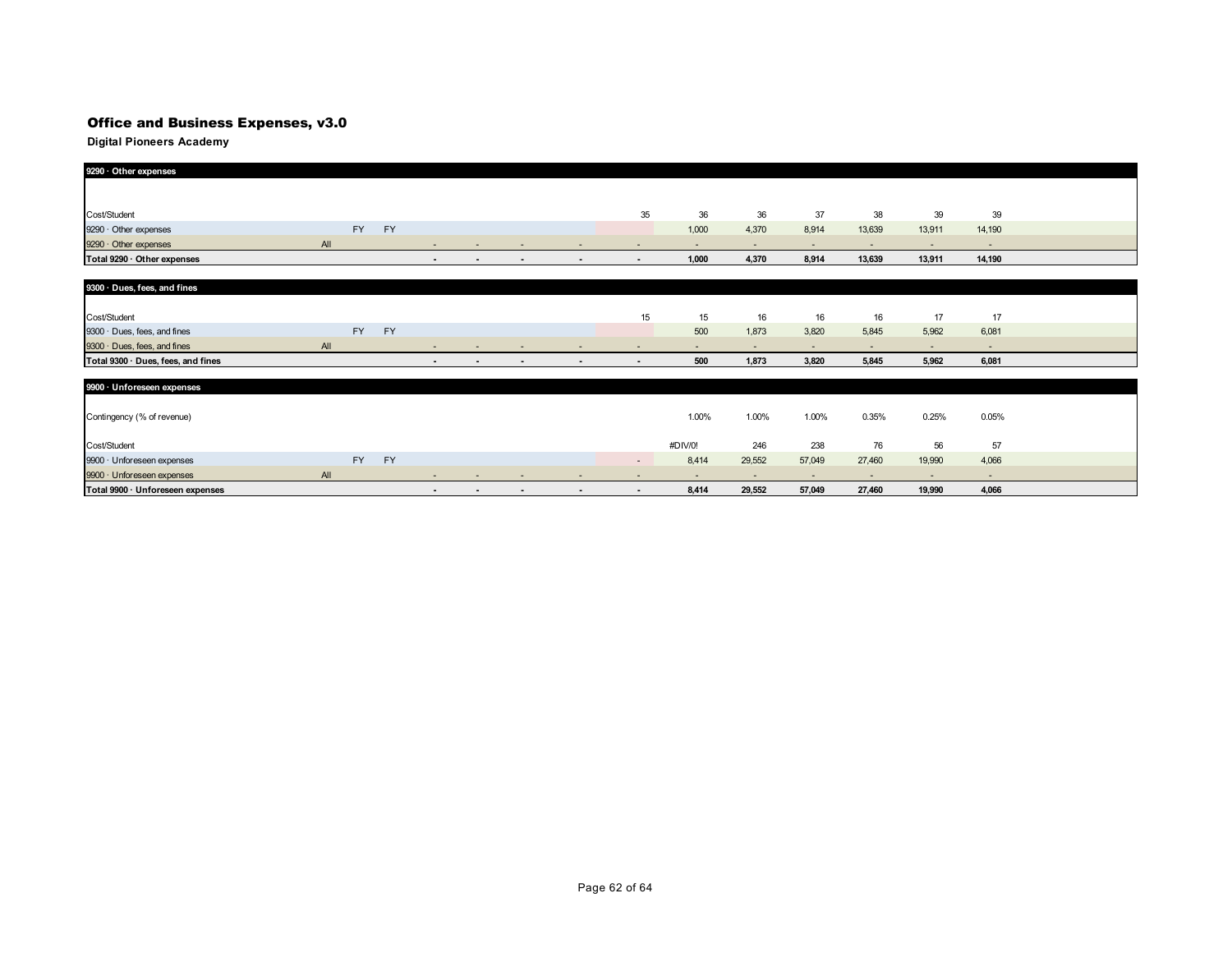## Capital Equipment Expenditures, v3.0

## **Digital Pioneers Academy**

| Account                       | Dept Prog Loc |     |    | Cal1 Cal2      | SY12-13                  | SY13-14 | SY14-15 | SY15-16                  | SY16-17                  | SY17-18 | SY18-19       | SY19-20                  | SY20-21 | SY21-22       | SY22-23                  | Comment |
|-------------------------------|---------------|-----|----|----------------|--------------------------|---------|---------|--------------------------|--------------------------|---------|---------------|--------------------------|---------|---------------|--------------------------|---------|
|                               |               |     |    |                | Past                     | Past    | Past    | Past                     | Current                  | Future  | <b>Future</b> | <b>Future</b>            | Future  | <b>Future</b> | <b>Future</b>            |         |
| Event                         |               |     |    |                | $\overline{\phantom{a}}$ |         |         | $\overline{\phantom{a}}$ | $\overline{\phantom{a}}$ | PY      | OY1           | OY <sub>2</sub>          | OY3     | OY4           | OY <sub>5</sub>          |         |
|                               |               |     |    |                |                          |         |         |                          |                          |         |               |                          |         |               |                          |         |
| 160 Operating Fixed Assets    |               |     |    |                |                          |         |         |                          |                          |         |               |                          |         |               |                          |         |
| 1600 · FF&E                   |               |     |    |                |                          |         |         |                          |                          |         |               |                          |         |               |                          |         |
|                               |               |     |    |                |                          |         |         |                          |                          |         |               |                          |         |               |                          |         |
| Cost / New Classroom          |               |     |    |                |                          |         |         |                          | 8,000                    | 8,160   | 8,323         | 8,490                    | 8,659   | 8,833         | 9,009                    |         |
| Cost / Classroom              |               |     |    |                |                          |         |         |                          | 2,000                    | 2,040   | 2,081         | 2,122                    | 2,165   | 2,208         | 2,252                    |         |
| Cost / FTE                    |               |     |    |                |                          |         |         |                          | 1,000                    | 1,020   | 1,040.40      | 1,061                    | 1,082   | 1,104         | 1,126                    |         |
| Additional / Replacement FF&E |               |     |    |                |                          |         |         |                          |                          |         | 765           | 21,259                   | 23,886  | 26,267        | 14,295                   |         |
|                               |               |     |    |                |                          |         |         |                          |                          |         |               |                          |         |               |                          |         |
| <b>TOTAL</b>                  |               |     |    |                |                          |         |         |                          |                          | 3,060   | 85,037        | 95,544                   | 105,068 | 57,181        | 45,828                   |         |
|                               |               |     |    |                |                          |         |         |                          |                          |         |               |                          |         |               |                          |         |
| Cost/Student                  |               |     |    |                |                          |         |         |                          |                          | #DIV/0! | 708.65        | 398                      | 292     | 159           | 127                      |         |
| 1600 · FF&E                   |               |     | Q1 | Q <sub>1</sub> |                          |         |         |                          |                          | 3,060   | 85,037        | 95,544                   | 105,068 | 57,181        | 45,828                   |         |
| 1600 · FF&E                   |               | All |    |                | $\overline{\phantom{a}}$ |         |         |                          |                          |         | ٠             | $\overline{\phantom{a}}$ |         | ٠             | $\overline{\phantom{a}}$ |         |
| Total 1600 · FF&E             |               |     |    |                | $\sim$                   | $\sim$  | $\sim$  | $\sim$                   | $\sim$                   | 3,060   | 85,037        | 95,544                   | 105,068 | 57,181        | 45,828                   |         |
| Depreciation                  |               |     |    |                |                          |         |         |                          |                          |         |               |                          |         |               |                          |         |
|                               |               |     |    |                |                          |         |         |                          |                          |         |               |                          |         |               |                          |         |
| 1620 · Computers              |               |     |    |                |                          |         |         |                          |                          |         |               |                          |         |               |                          |         |
|                               |               |     |    |                |                          |         |         |                          |                          |         |               |                          |         |               |                          |         |
| Cost / New Student            |               |     |    |                |                          |         |         |                          | 500                      | 510     | 520           | 531                      | 541     | 552           | 563                      |         |
| Cost / New Classroom          |               |     |    |                |                          |         |         |                          | 2,500                    | 2,550   | 2,601         | 2,653                    | 2,706   | 2,760         | 2,815                    |         |
| Cost / New FTE                |               |     |    |                |                          |         |         |                          | 1,250                    | 1,275   | 1,301         | 1,327                    | 1,353   | 1,380         | 1,408                    |         |
| 3-Year Replacement            |               |     |    |                |                          |         |         |                          |                          |         |               |                          |         | 105,723       | 108,734                  |         |
| <b>Additional Computers</b>   |               |     |    |                |                          |         |         |                          |                          |         | 383           | 10,572                   | 10,873  | 10,694        | 11,642                   |         |
|                               |               |     |    |                |                          |         |         |                          |                          |         |               |                          |         |               |                          |         |
| <b>TOTAL</b>                  |               |     |    |                |                          |         |         |                          |                          | 3,825   | 105,723       | 108,734                  | 106,939 | 116,417       | 120,376                  |         |
|                               |               |     |    |                |                          |         |         |                          |                          |         |               |                          |         |               |                          |         |
| Cost/Student                  |               |     |    |                |                          |         |         |                          |                          | #DIV/0! | 881           | 453                      | 297     | 323           | 334                      |         |
| 1620 · Computers              |               |     | Q1 | Q <sub>1</sub> |                          |         |         |                          |                          | 3,825   | 105,723       | 108,734                  | 106,939 | 116,417       | 120,376                  |         |
| 1620 · Computers              |               | AII |    |                | ٠                        |         |         |                          |                          |         | ٠             | ٠                        | $\sim$  | ٠             | $\overline{\phantom{a}}$ |         |

**Total 1620 · Computers - - - - - 3,825 105,723 108,734 106,939 116,417 120,376**

Depreciation

| $170 \cdot$ Accum Depr of Op Fixed Assets |     |           |           |                |        |                          |                          |        |        |           |                |           |           |          |  |
|-------------------------------------------|-----|-----------|-----------|----------------|--------|--------------------------|--------------------------|--------|--------|-----------|----------------|-----------|-----------|----------|--|
| 1700 · Accum depr FF&E                    |     |           |           |                |        |                          |                          |        |        |           |                |           |           |          |  |
| Calculate depreciation                    |     |           |           | $\sim$         | . .    | . .                      | . .                      |        | (437)  | (12, 585) | (26, 234)      | (41, 244) | (49, 413) | (55,960) |  |
| 1700 · Accum depr FF&E                    |     | <b>FY</b> | <b>FY</b> |                |        |                          |                          | $\sim$ | (437)  | (12, 585) | (26, 234)      | (41,244)  | (49, 413) | (55,960) |  |
| 1700 · Accum depr FF&E                    | AII |           |           | $\sim$         | $\sim$ | $\overline{\phantom{a}}$ | $\sim$                   | $\sim$ | $\sim$ |           | $\overline{a}$ | $\sim$    | $\sim$    | $\sim$   |  |
| Total 1700 · Accum depr FF&E              |     |           |           | $\blacksquare$ | $\sim$ | $\overline{\phantom{a}}$ | $\overline{\phantom{a}}$ |        | (437)  | (12, 585) | (26, 234)      | (41, 244) | (49, 413) | (55,960) |  |
|                                           |     |           |           |                |        |                          |                          |        |        |           |                |           |           |          |  |

**1720 · Accum depr computers**